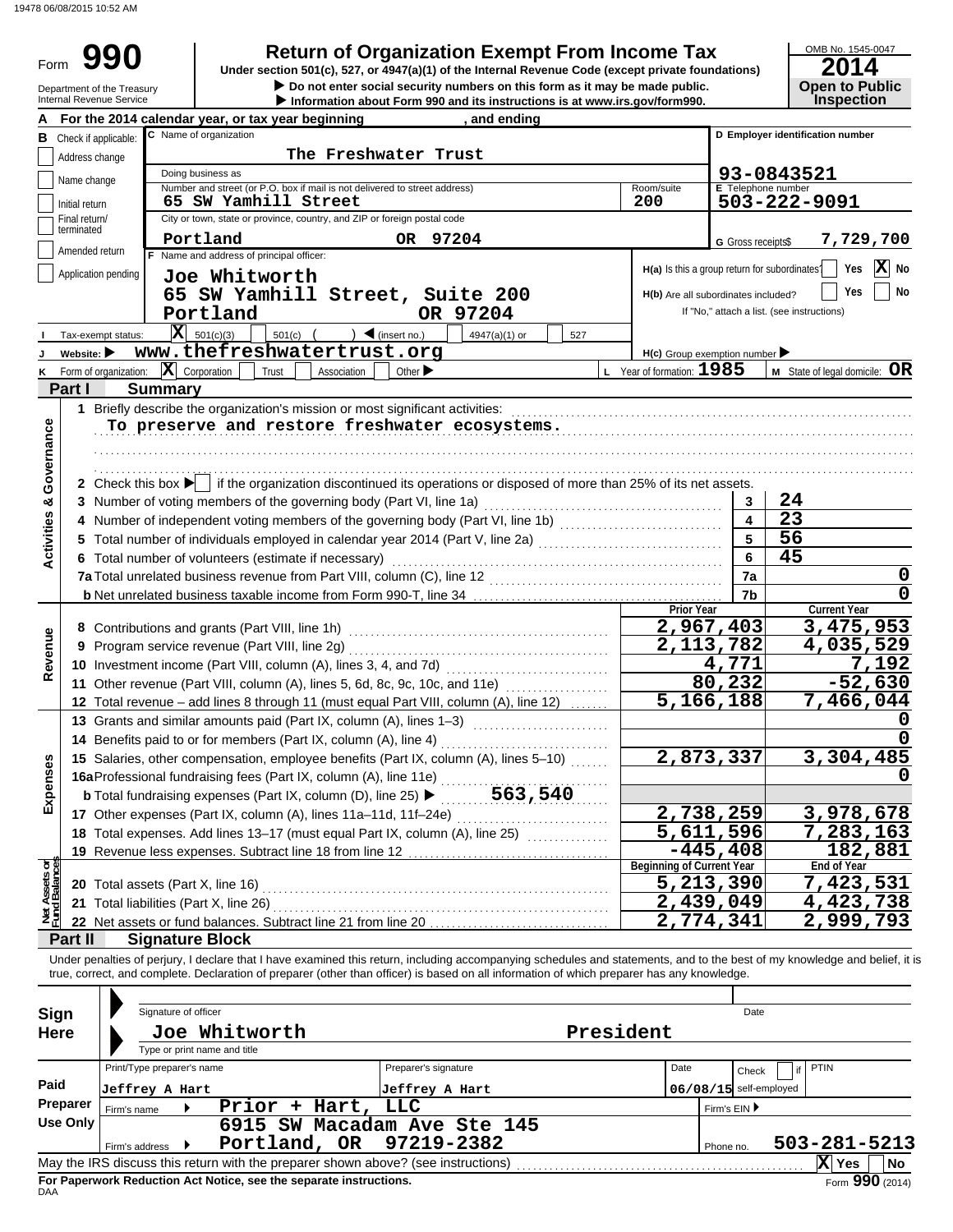|                       | Form 990 (2014) The Freshwater Trust                 |                                                                                                              | 93-0843521                                                                                                                                                                                                                                                                                                                                                                                                                                                                                                                                                                                                                                                                                                                                                      | Page 2          |
|-----------------------|------------------------------------------------------|--------------------------------------------------------------------------------------------------------------|-----------------------------------------------------------------------------------------------------------------------------------------------------------------------------------------------------------------------------------------------------------------------------------------------------------------------------------------------------------------------------------------------------------------------------------------------------------------------------------------------------------------------------------------------------------------------------------------------------------------------------------------------------------------------------------------------------------------------------------------------------------------|-----------------|
| Part III              |                                                      | <b>Statement of Program Service Accomplishments</b>                                                          |                                                                                                                                                                                                                                                                                                                                                                                                                                                                                                                                                                                                                                                                                                                                                                 |                 |
|                       |                                                      |                                                                                                              | Check if Schedule O contains a response or note to any line in this Part III                                                                                                                                                                                                                                                                                                                                                                                                                                                                                                                                                                                                                                                                                    |                 |
| 1.                    | Briefly describe the organization's mission:         | To preserve and restore freshwater ecosystems.                                                               |                                                                                                                                                                                                                                                                                                                                                                                                                                                                                                                                                                                                                                                                                                                                                                 |                 |
|                       |                                                      |                                                                                                              |                                                                                                                                                                                                                                                                                                                                                                                                                                                                                                                                                                                                                                                                                                                                                                 |                 |
| $\mathbf{2}$          | prior Form 990 or 990-EZ?                            | Did the organization undertake any significant program services during the year which were not listed on the |                                                                                                                                                                                                                                                                                                                                                                                                                                                                                                                                                                                                                                                                                                                                                                 | Yes $ X $<br>No |
| 3                     | If "Yes," describe these new services on Schedule O. | Did the organization cease conducting, or make significant changes in how it conducts, any program           |                                                                                                                                                                                                                                                                                                                                                                                                                                                                                                                                                                                                                                                                                                                                                                 |                 |
| services?             | If "Yes," describe these changes on Schedule O.      |                                                                                                              |                                                                                                                                                                                                                                                                                                                                                                                                                                                                                                                                                                                                                                                                                                                                                                 | Yes $X$ No      |
| 4                     |                                                      | the total expenses, and revenue, if any, for each program service reported.                                  | Describe the organization's program service accomplishments for each of its three largest program services, as measured by<br>expenses. Section 501(c)(3) and 501(c)(4) organizations are required to report the amount of grants and allocations to others,                                                                                                                                                                                                                                                                                                                                                                                                                                                                                                    |                 |
| 4a (Code:<br>streams. | ) (Expenses \$                                       | $\overline{5,893,602}$ including grants of \$                                                                | ) (Revenue \$<br>Water Quality Trading - The Freshwater Trust's water quality trading<br>program allows for regulated entities to achieve regulatory compliance<br>by funding restoration actions. By calculating and quantifying how much<br>thermal energy is avoided on a river by planting streamside trees,<br>the Organization generates credits that are then purchased by wastewater<br>facilities and power plants to offset their impacts to impaired rivers and<br>The work is done in partnership with regulated agencies,<br>irrigators, regulators and farmers. This program can include restoration<br>actions that generate not only temperature credits, but also credits<br>generated from reductions of other pollutants, such as nutrients. |                 |
| 4b (Code:             | ) (Expenses \$                                       | including grants of\$                                                                                        | ) (Revenue \$<br>Flow - The Freshwater Trust restores stream flows by working<br>collaboratively with willing landowners. The Organization uses a variety<br>of cooperative solutions, including financial compensation, technical<br>assistance and expert advice to keep more water in our streams and rivers.                                                                                                                                                                                                                                                                                                                                                                                                                                                |                 |
|                       |                                                      |                                                                                                              |                                                                                                                                                                                                                                                                                                                                                                                                                                                                                                                                                                                                                                                                                                                                                                 |                 |
|                       |                                                      |                                                                                                              |                                                                                                                                                                                                                                                                                                                                                                                                                                                                                                                                                                                                                                                                                                                                                                 |                 |
|                       |                                                      |                                                                                                              |                                                                                                                                                                                                                                                                                                                                                                                                                                                                                                                                                                                                                                                                                                                                                                 |                 |
|                       |                                                      |                                                                                                              |                                                                                                                                                                                                                                                                                                                                                                                                                                                                                                                                                                                                                                                                                                                                                                 |                 |
|                       |                                                      |                                                                                                              |                                                                                                                                                                                                                                                                                                                                                                                                                                                                                                                                                                                                                                                                                                                                                                 |                 |
|                       |                                                      |                                                                                                              |                                                                                                                                                                                                                                                                                                                                                                                                                                                                                                                                                                                                                                                                                                                                                                 |                 |
| 4c (Code:             | ) (Expenses \$                                       | $\cdots$ including grants of \$                                                                              | ) (Revenue \$                                                                                                                                                                                                                                                                                                                                                                                                                                                                                                                                                                                                                                                                                                                                                   |                 |
|                       |                                                      | function critical to salmon productivity.                                                                    | Habitat - The Freshwater Trust actively restores aquatic habitat in Oregon<br>through its Habitat Restoration program. From placing logs instream to create river complexity and planting trees to stabilize streambanks and<br>provide shade to lower water temperature, the Organization advances<br>science-based, ecologically-sound restoration projects to restore habitat                                                                                                                                                                                                                                                                                                                                                                                |                 |
|                       |                                                      |                                                                                                              |                                                                                                                                                                                                                                                                                                                                                                                                                                                                                                                                                                                                                                                                                                                                                                 |                 |
|                       |                                                      |                                                                                                              |                                                                                                                                                                                                                                                                                                                                                                                                                                                                                                                                                                                                                                                                                                                                                                 |                 |
|                       |                                                      |                                                                                                              |                                                                                                                                                                                                                                                                                                                                                                                                                                                                                                                                                                                                                                                                                                                                                                 |                 |
|                       |                                                      |                                                                                                              |                                                                                                                                                                                                                                                                                                                                                                                                                                                                                                                                                                                                                                                                                                                                                                 |                 |
|                       | 4d Other program services (Describe in Schedule O.)  |                                                                                                              |                                                                                                                                                                                                                                                                                                                                                                                                                                                                                                                                                                                                                                                                                                                                                                 |                 |
| (Expenses \$          |                                                      | including grants of \$                                                                                       | (Revenue \$                                                                                                                                                                                                                                                                                                                                                                                                                                                                                                                                                                                                                                                                                                                                                     |                 |
|                       | 4e Total program service expenses                    | 5,893,602                                                                                                    |                                                                                                                                                                                                                                                                                                                                                                                                                                                                                                                                                                                                                                                                                                                                                                 |                 |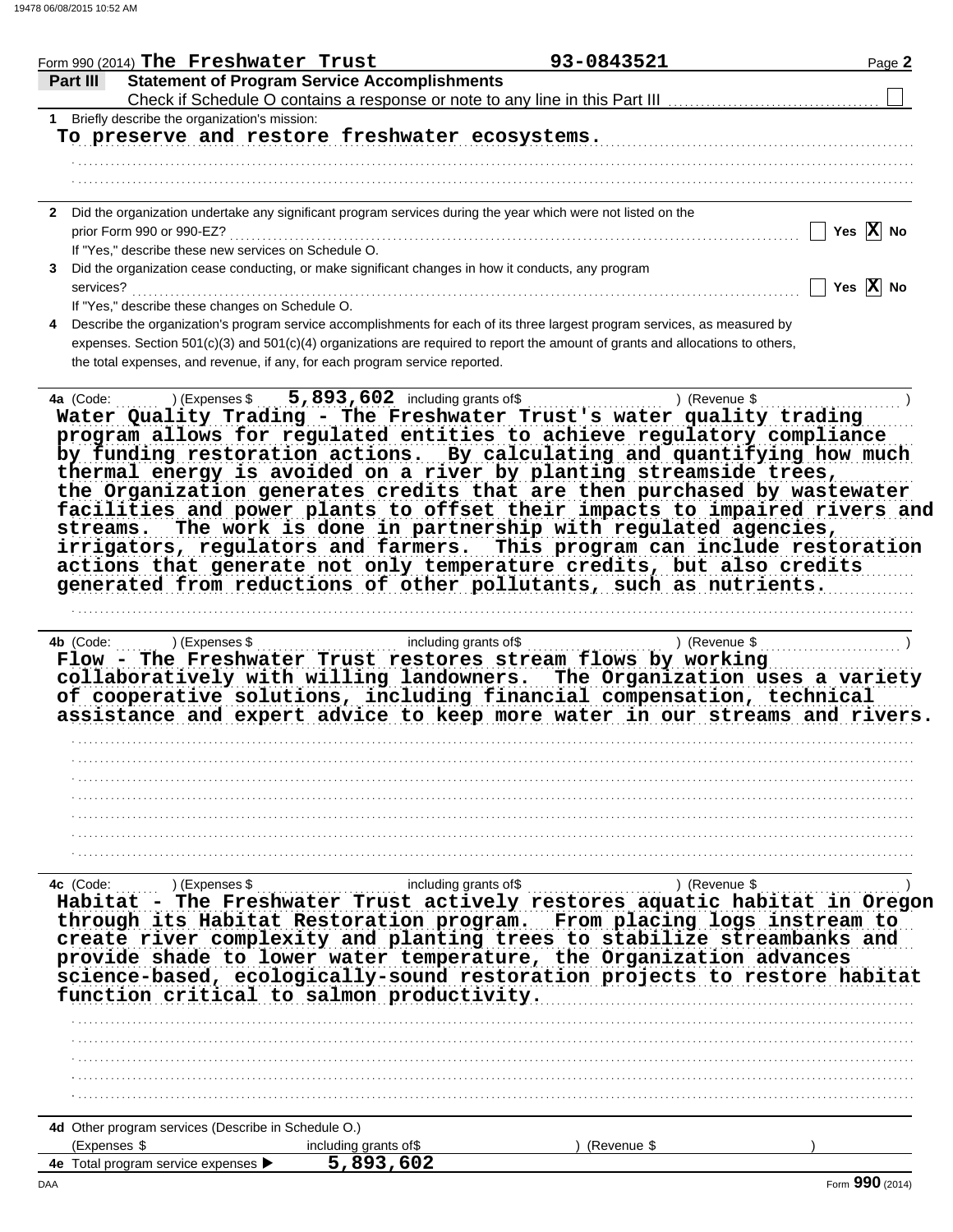### **Part IV Checklist of Required Schedules** Form 990 (2014) Page **3 The Freshwater Trust 93-0843521**

|     |                                                                                                                                                                                                        |                 | <b>Yes</b>  | No     |
|-----|--------------------------------------------------------------------------------------------------------------------------------------------------------------------------------------------------------|-----------------|-------------|--------|
| 1   | Is the organization described in section $501(c)(3)$ or $4947(a)(1)$ (other than a private foundation)? If "Yes,"                                                                                      |                 |             |        |
|     | complete Schedule A                                                                                                                                                                                    | 1               | Х           |        |
| 2   | Is the organization required to complete Schedule B, Schedule of Contributors (see instructions)?                                                                                                      | $\mathbf{2}$    | $\mathbf x$ |        |
| 3   | Did the organization engage in direct or indirect political campaign activities on behalf of or in opposition to                                                                                       |                 |             |        |
|     | candidates for public office? If "Yes," complete Schedule C, Part I                                                                                                                                    | 3               |             | X      |
| 4   | Section 501(c)(3) organizations. Did the organization engage in lobbying activities, or have a section 501(h)                                                                                          |                 | X           |        |
| 5   | election in effect during the tax year? If "Yes," complete Schedule C, Part II<br>Is the organization a section $501(c)(4)$ , $501(c)(5)$ , or $501(c)(6)$ organization that receives membership dues, | 4               |             |        |
|     | assessments, or similar amounts as defined in Revenue Procedure 98-19? If "Yes," complete Schedule C,                                                                                                  |                 |             |        |
|     | Part III                                                                                                                                                                                               | 5               |             | x      |
| 6   | Did the organization maintain any donor advised funds or any similar funds or accounts for which donors                                                                                                |                 |             |        |
|     | have the right to provide advice on the distribution or investment of amounts in such funds or accounts? If                                                                                            |                 |             |        |
|     | "Yes," complete Schedule D, Part I                                                                                                                                                                     | 6               |             | X      |
| 7   | Did the organization receive or hold a conservation easement, including easements to preserve open space,                                                                                              |                 |             |        |
|     | the environment, historic land areas, or historic structures? If "Yes," complete Schedule D, Part II                                                                                                   | 7               | X           |        |
| 8   | Did the organization maintain collections of works of art, historical treasures, or other similar assets? If "Yes,"                                                                                    |                 |             |        |
|     | complete Schedule D, Part III                                                                                                                                                                          | 8               |             | X      |
| 9   | Did the organization report an amount in Part X, line 21, for escrow or custodial account liability; serve as a                                                                                        |                 |             |        |
|     | custodian for amounts not listed in Part X; or provide credit counseling, debt management, credit repair, or                                                                                           |                 |             |        |
|     | debt negotiation services? If "Yes," complete Schedule D, Part IV                                                                                                                                      | 9               |             | X.     |
| 10  | Did the organization, directly or through a related organization, hold assets in temporarily restricted                                                                                                |                 |             |        |
|     | endowments, permanent endowments, or quasi-endowments? If "Yes," complete Schedule D, Part V                                                                                                           | 10              | x           |        |
| 11  | If the organization's answer to any of the following questions is "Yes," then complete Schedule D, Parts VI,                                                                                           |                 |             |        |
|     | VII, VIII, IX, or X as applicable.                                                                                                                                                                     |                 |             |        |
| a   | Did the organization report an amount for land, buildings, and equipment in Part X, line 10? If "Yes,"                                                                                                 |                 |             |        |
|     | complete Schedule D, Part VI                                                                                                                                                                           | 11a             | X           |        |
| b   | Did the organization report an amount for investments-other securities in Part X, line 12 that is 5% or more                                                                                           |                 |             |        |
|     | of its total assets reported in Part X, line 16? If "Yes," complete Schedule D, Part VII                                                                                                               | 11b             |             | X.     |
| C   | Did the organization report an amount for investments—program related in Part X, line 13 that is 5% or more                                                                                            |                 |             |        |
|     | of its total assets reported in Part X, line 16? If "Yes," complete Schedule D, Part VIII                                                                                                              | 11c             |             | X      |
| d   | Did the organization report an amount for other assets in Part X, line 15 that is 5% or more of its total assets                                                                                       |                 |             |        |
|     | reported in Part X, line 16? If "Yes," complete Schedule D, Part IX                                                                                                                                    | 11d             | X           |        |
| e   | Did the organization report an amount for other liabilities in Part X, line 25? If "Yes," complete Schedule D, Part X                                                                                  | 11e             | $\mathbf x$ |        |
| f   | Did the organization's separate or consolidated financial statements for the tax year include a footnote that addresses                                                                                |                 |             |        |
|     | the organization's liability for uncertain tax positions under FIN 48 (ASC 740)? If "Yes," complete Schedule D, Part X                                                                                 | 11f             |             | X      |
|     | 12a Did the organization obtain separate, independent audited financial statements for the tax year? If "Yes," complete                                                                                |                 |             |        |
|     |                                                                                                                                                                                                        | 12a             | X           |        |
| b   | Was the organization included in consolidated, independent audited financial statements for the tax year? If "Yes," and if                                                                             |                 |             |        |
|     | the organization answered "No" to line 12a, then completing Schedule D, Parts XI and XII is optional                                                                                                   | 12 <sub>b</sub> |             | X      |
| 13  |                                                                                                                                                                                                        | 13              |             | X      |
| 14а | Did the organization maintain an office, employees, or agents outside of the United States?                                                                                                            | 14a             |             | X      |
| b   | Did the organization have aggregate revenues or expenses of more than \$10,000 from grantmaking,                                                                                                       |                 |             |        |
|     | fundraising, business, investment, and program service activities outside the United States, or aggregate                                                                                              |                 |             |        |
|     | foreign investments valued at \$100,000 or more? If "Yes," complete Schedule F, Parts I and IV [[[[[[[[[[[[[[[                                                                                         | 14b             |             | X      |
| 15  | Did the organization report on Part IX, column (A), line 3, more than \$5,000 of grants or other assistance to or                                                                                      |                 |             |        |
|     | for any foreign organization? If "Yes," complete Schedule F, Parts II and IV                                                                                                                           | 15              |             | X      |
| 16  | Did the organization report on Part IX, column (A), line 3, more than \$5,000 of aggregate grants or other                                                                                             |                 |             |        |
|     | assistance to or for foreign individuals? If "Yes," complete Schedule F, Parts III and IV                                                                                                              | 16              |             | X.     |
| 17  | Did the organization report a total of more than \$15,000 of expenses for professional fundraising services on                                                                                         |                 |             |        |
|     |                                                                                                                                                                                                        | 17              |             | X      |
| 18  | Did the organization report more than \$15,000 total of fundraising event gross income and contributions on                                                                                            |                 |             |        |
|     | Part VIII, lines 1c and 8a? If "Yes," complete Schedule G, Part II                                                                                                                                     | 18              | X           |        |
| 19  | Did the organization report more than \$15,000 of gross income from gaming activities on Part VIII, line 9a?                                                                                           |                 |             |        |
|     | If "Yes," complete Schedule G, Part III                                                                                                                                                                | 19<br>20a       |             | X<br>X |
|     |                                                                                                                                                                                                        | 20 <sub>b</sub> |             |        |
|     |                                                                                                                                                                                                        |                 |             |        |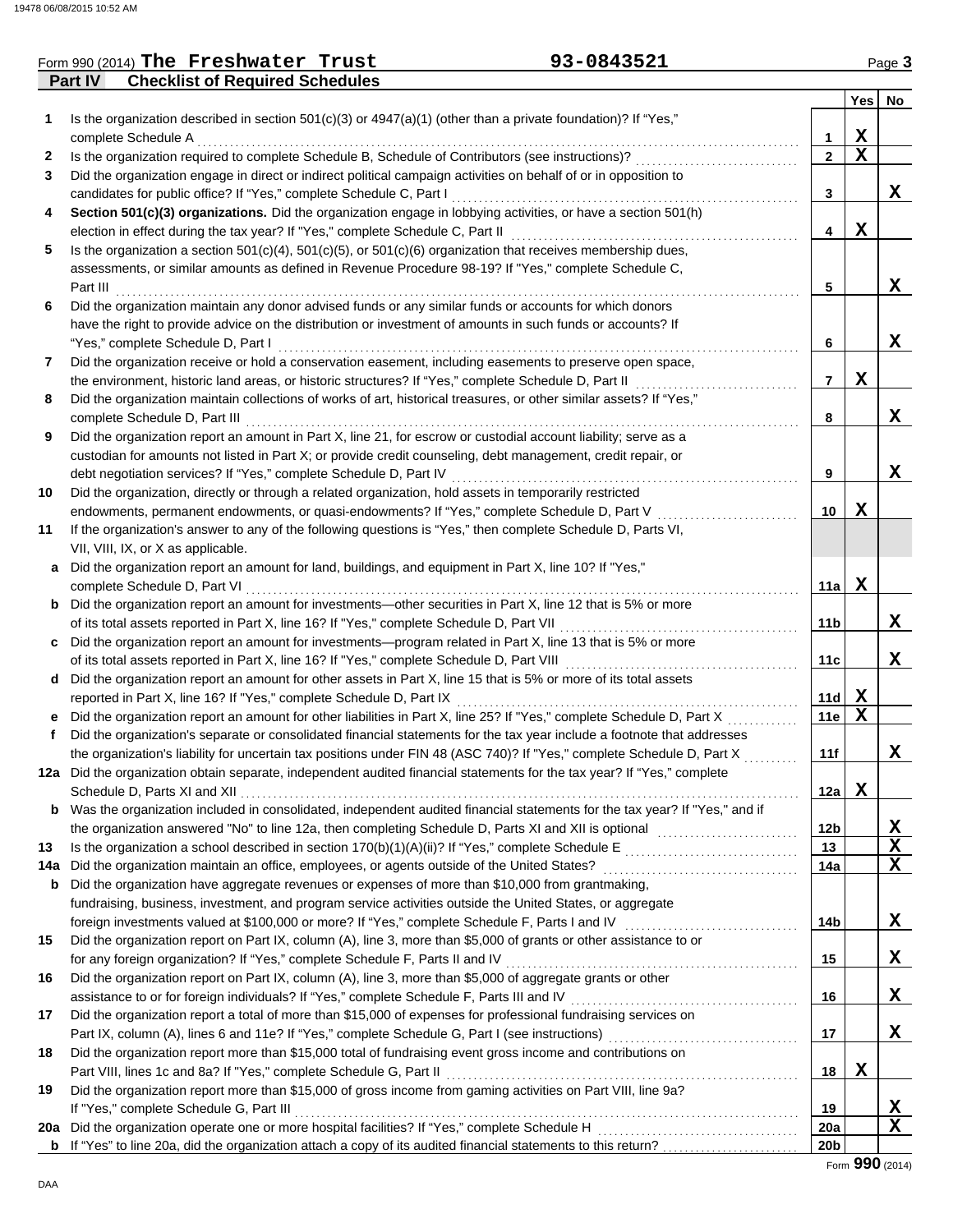|     | 93-0843521<br>Form 990 (2014) The Freshwater Trust                                                               |                 |             | Page 4      |
|-----|------------------------------------------------------------------------------------------------------------------|-----------------|-------------|-------------|
|     | <b>Checklist of Required Schedules (continued)</b><br>Part IV                                                    |                 |             |             |
|     |                                                                                                                  |                 | Yes         | No          |
| 21  | Did the organization report more than \$5,000 of grants or other assistance to any domestic organization or      |                 |             |             |
|     | domestic government on Part IX, column (A), line 1? If "Yes," complete Schedule I, Parts I and II                | 21              |             | X           |
| 22  | Did the organization report more than \$5,000 of grants or other assistance to or for domestic individuals on    |                 |             |             |
|     | Part IX, column (A), line 2? If "Yes," complete Schedule I, Parts I and III                                      | 22              |             | X           |
| 23  | Did the organization answer "Yes" to Part VII, Section A, line 3, 4, or 5 about compensation of the              |                 |             |             |
|     | organization's current and former officers, directors, trustees, key employees, and highest compensated          |                 |             |             |
|     | employees? If "Yes," complete Schedule J                                                                         | 23              | $\mathbf x$ |             |
|     | 24a Did the organization have a tax-exempt bond issue with an outstanding principal amount of more than          |                 |             |             |
|     | \$100,000 as of the last day of the year, that was issued after December 31, 2002? If "Yes," answer lines 24b    |                 |             |             |
|     | through 24d and complete Schedule K. If "No," go to line 25a                                                     | 24a             |             | X           |
| b   | Did the organization invest any proceeds of tax-exempt bonds beyond a temporary period exception?                | 24 <sub>b</sub> |             |             |
| C   | Did the organization maintain an escrow account other than a refunding escrow at any time during the year        |                 |             |             |
|     | to defease any tax-exempt bonds?                                                                                 | 24c             |             |             |
|     | d Did the organization act as an "on behalf of" issuer for bonds outstanding at any time during the year?        | 24d             |             |             |
|     | 25a Section 501(c)(3), 501(c)(4), and 501(c)(29) organizations. Did the organization engage in an excess benefit |                 |             |             |
|     | transaction with a disqualified person during the year? If "Yes," complete Schedule L, Part I                    | 25a             |             | X           |
| b   | Is the organization aware that it engaged in an excess benefit transaction with a disqualified person in a prior |                 |             |             |
|     | year, and that the transaction has not been reported on any of the organization's prior Forms 990 or 990-EZ?     |                 |             |             |
|     | If "Yes," complete Schedule L, Part I                                                                            | 25 <sub>b</sub> |             | X           |
| 26  | Did the organization report any amount on Part X, line 5, 6, or 22 for receivables from or payables to any       |                 |             |             |
|     | current or former officers, directors, trustees, key employees, highest compensated employees, or                |                 |             |             |
|     | disqualified persons? If "Yes," complete Schedule L, Part II                                                     | 26              |             | X           |
| 27  | Did the organization provide a grant or other assistance to an officer, director, trustee, key employee,         |                 |             |             |
|     | substantial contributor or employee thereof, a grant selection committee member, or to a 35% controlled          |                 |             |             |
|     | entity or family member of any of these persons? If "Yes," complete Schedule L, Part III                         | 27              |             | $\mathbf x$ |
| 28  | Was the organization a party to a business transaction with one of the following parties (see Schedule L,        |                 |             |             |
|     | Part IV instructions for applicable filing thresholds, conditions, and exceptions):                              |                 |             |             |
| a   | A current or former officer, director, trustee, or key employee? If "Yes," complete Schedule L, Part IV          | 28a             |             | X           |
| b   | A family member of a current or former officer, director, trustee, or key employee? If "Yes," complete           |                 |             |             |
|     | Schedule L, Part IV                                                                                              | 28b             |             | X           |
| c   | An entity of which a current or former officer, director, trustee, or key employee (or a family member thereof)  |                 |             |             |
|     | was an officer, director, trustee, or direct or indirect owner? If "Yes," complete Schedule L, Part IV           | 28c             |             | $\mathbf x$ |
| 29  | Did the organization receive more than \$25,000 in non-cash contributions? If "Yes," complete Schedule M         | 29              | $\mathbf x$ |             |
| 30  | Did the organization receive contributions of art, historical treasures, or other similar assets, or qualified   |                 |             |             |
|     | conservation contributions? If "Yes," complete Schedule M                                                        | 30              |             |             |
| 31  | Did the organization liquidate, terminate, or dissolve and cease operations? If "Yes," complete Schedule N,      |                 |             | A           |
|     | Part I                                                                                                           | 31              |             | X           |
| 32  | Did the organization sell, exchange, dispose of, or transfer more than 25% of its net assets? If "Yes,"          |                 |             |             |
|     | complete Schedule N, Part II                                                                                     | 32              |             | X           |
| 33  | Did the organization own 100% of an entity disregarded as separate from the organization under Regulations       |                 |             |             |
|     | sections 301.7701-2 and 301.7701-3? If "Yes," complete Schedule R, Part I                                        | 33              |             | X           |
|     | Was the organization related to any tax-exempt or taxable entity? If "Yes," complete Schedule R, Parts II, III,  |                 |             |             |
| 34  |                                                                                                                  |                 |             | X           |
|     | or IV, and Part V, line 1                                                                                        | 34              |             | $\mathbf X$ |
| 35a | Did the organization have a controlled entity within the meaning of section 512(b)(13)?                          | 35a             |             |             |
| b   | If "Yes" to line 35a, did the organization receive any payment from or engage in any transaction with a          |                 |             |             |
|     | controlled entity within the meaning of section 512(b)(13)? If "Yes," complete Schedule R, Part V, line 2        | 35 <sub>b</sub> |             |             |
| 36  | Section 501(c)(3) organizations. Did the organization make any transfers to an exempt non-charitable             |                 |             |             |
|     | related organization? If "Yes," complete Schedule R, Part V, line 2                                              | 36              |             | X           |
| 37  | Did the organization conduct more than 5% of its activities through an entity that is not a related organization |                 |             |             |
|     | and that is treated as a partnership for federal income tax purposes? If "Yes," complete Schedule R,             |                 |             |             |
|     | Part VI                                                                                                          | 37              |             | X           |
| 38  | Did the organization complete Schedule O and provide explanations in Schedule O for Part VI, lines 11b and       |                 |             |             |
|     |                                                                                                                  | 38              | X           |             |

Form **990** (2014)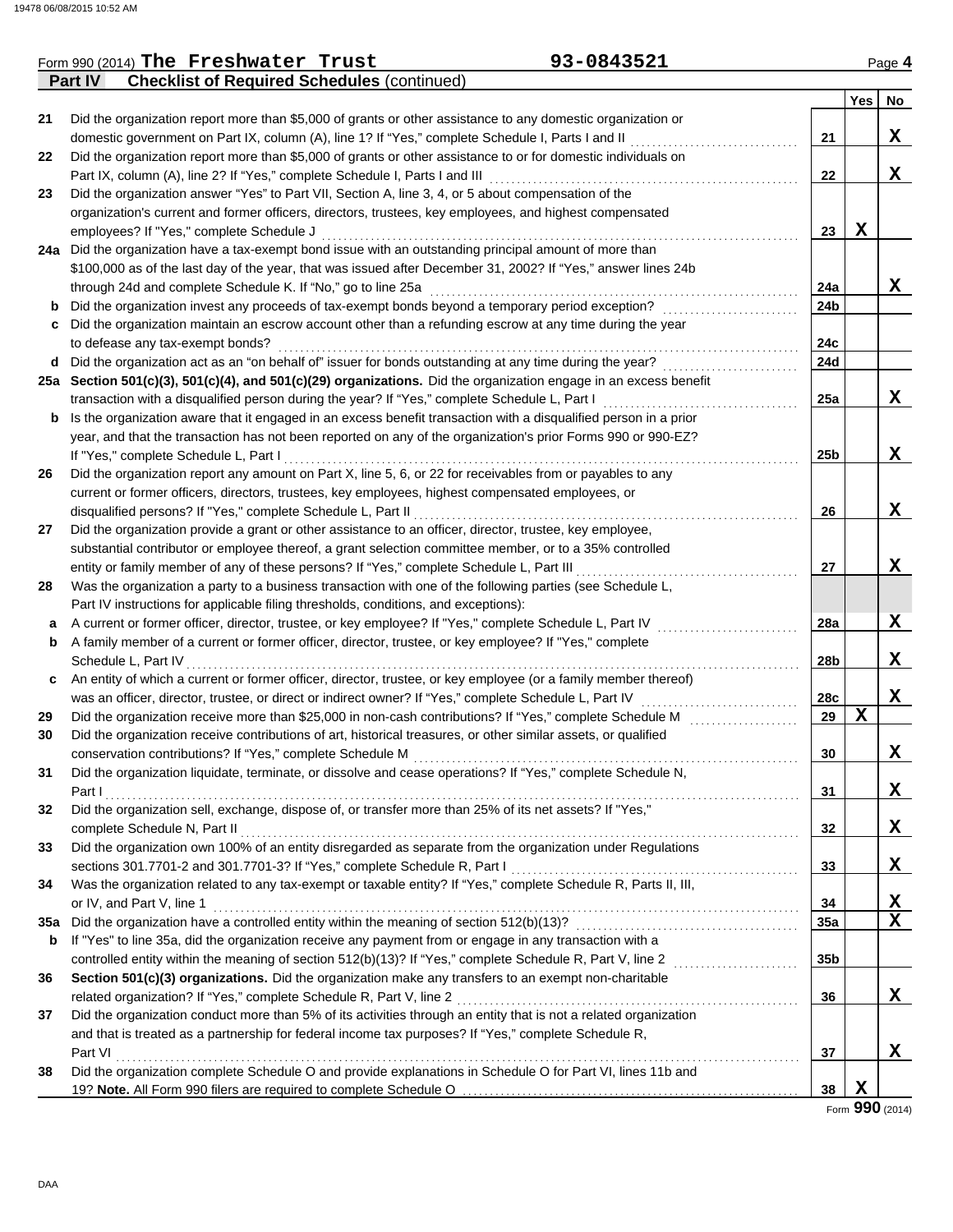|     | Form 990 (2014) The Freshwater Trust                                                                                                                                                                        | 93-0843521 |                 |             |                 |        | Page 5          |
|-----|-------------------------------------------------------------------------------------------------------------------------------------------------------------------------------------------------------------|------------|-----------------|-------------|-----------------|--------|-----------------|
|     | <b>Statements Regarding Other IRS Filings and Tax Compliance</b><br>Part V                                                                                                                                  |            |                 |             |                 |        |                 |
|     | Check if Schedule O contains a response or note to any line in this Part V                                                                                                                                  |            |                 |             |                 |        |                 |
|     |                                                                                                                                                                                                             |            |                 |             |                 | Yes    | No              |
| 1a  | Enter the number reported in Box 3 of Form 1096. Enter -0- if not applicable                                                                                                                                |            | 1a              | 83          |                 |        |                 |
| b   | Enter the number of Forms W-2G included in line 1a. Enter -0- if not applicable                                                                                                                             |            | 1 <sub>b</sub>  | $\mathbf 0$ |                 |        |                 |
| c   | Did the organization comply with backup withholding rules for reportable payments to vendors and                                                                                                            |            |                 |             |                 |        |                 |
|     | reportable gaming (gambling) winnings to prize winners?                                                                                                                                                     |            |                 |             | 1c              |        |                 |
|     | 2a Enter the number of employees reported on Form W-3, Transmittal of Wage and Tax<br>Statements, filed for the calendar year ending with or within the year covered by this return                         |            | 2a              | 56          |                 |        |                 |
| b   | If at least one is reported on line 2a, did the organization file all required federal employment tax returns?                                                                                              |            |                 |             | 2 <sub>b</sub>  | X      |                 |
|     | Note. If the sum of lines 1a and 2a is greater than 250, you may be required to e-file (see instructions)                                                                                                   |            |                 |             |                 |        |                 |
| За  | Did the organization have unrelated business gross income of \$1,000 or more during the year?                                                                                                               |            |                 |             | 3a              |        | X               |
| b   | If "Yes," has it filed a Form 990-T for this year? If "No" to line 3b, provide an explanation in Schedule O                                                                                                 |            |                 |             | 3 <sub>b</sub>  |        |                 |
| 4a  | At any time during the calendar year, did the organization have an interest in, or a signature or other authority                                                                                           |            |                 |             |                 |        |                 |
|     | over, a financial account in a foreign country (such as a bank account, securities account, or other financial                                                                                              |            |                 |             |                 |        |                 |
|     | account)?                                                                                                                                                                                                   |            |                 |             | 4a              |        | X               |
| b   | If "Yes," enter the name of the foreign country: ▶                                                                                                                                                          |            |                 |             |                 |        |                 |
|     | See instructions for filing requirements for FinCEN Form 114, Report of Foreign Bank and Financial Accounts                                                                                                 |            |                 |             |                 |        |                 |
|     | (FBAR).                                                                                                                                                                                                     |            |                 |             |                 |        |                 |
| 5а  | Was the organization a party to a prohibited tax shelter transaction at any time during the tax year?                                                                                                       |            |                 |             | 5a              |        | X               |
| b   | Did any taxable party notify the organization that it was or is a party to a prohibited tax shelter transaction?                                                                                            |            |                 |             | 5b              |        | $\mathbf x$     |
| c   | If "Yes" to line 5a or 5b, did the organization file Form 8886-T?                                                                                                                                           |            |                 |             | 5c              |        |                 |
| 6a  | Does the organization have annual gross receipts that are normally greater than \$100,000, and did the                                                                                                      |            |                 |             |                 |        |                 |
|     | organization solicit any contributions that were not tax deductible as charitable contributions?                                                                                                            |            |                 |             | 6a              |        | X               |
| b   | If "Yes," did the organization include with every solicitation an express statement that such contributions or                                                                                              |            |                 |             |                 |        |                 |
|     | gifts were not tax deductible?                                                                                                                                                                              |            |                 |             | 6b              |        |                 |
| 7   | Organizations that may receive deductible contributions under section 170(c).                                                                                                                               |            |                 |             |                 |        |                 |
| a   | Did the organization receive a payment in excess of \$75 made partly as a contribution and partly for goods                                                                                                 |            |                 |             |                 |        |                 |
|     | and services provided to the payor?                                                                                                                                                                         |            |                 |             | 7a              | X<br>X |                 |
| b   | If "Yes," did the organization notify the donor of the value of the goods or services provided?<br>Did the organization sell, exchange, or otherwise dispose of tangible personal property for which it was |            |                 |             | 7b              |        |                 |
| c   | required to file Form 8282?                                                                                                                                                                                 |            |                 |             | 7c              |        | X               |
| d   | If "Yes," indicate the number of Forms 8282 filed during the year                                                                                                                                           |            | 7d              |             |                 |        |                 |
| е   | Did the organization receive any funds, directly or indirectly, to pay premiums on a personal benefit contract?                                                                                             |            |                 |             | 7e              |        | X               |
|     | Did the organization, during the year, pay premiums, directly or indirectly, on a personal benefit contract?                                                                                                |            |                 |             | 7f              |        | $\mathbf x$     |
|     | If the organization received a contribution of qualified intellectual property, did the organization file Form 8899 as required?                                                                            |            |                 |             | 7g              |        |                 |
|     | If the organization received a contribution of cars, boats, airplanes, or other vehicles, did the organization file a Form 1098-C?                                                                          |            |                 |             | 7 <sub>h</sub>  |        |                 |
| 8   | Sponsoring organizations maintaining donor advised funds. Did a donor advised fund maintained by the                                                                                                        |            |                 |             |                 |        |                 |
|     | sponsoring organization have excess business holdings at any time during the year?                                                                                                                          |            |                 |             | 8               |        |                 |
| 9   | Sponsoring organizations maintaining donor advised funds.                                                                                                                                                   |            |                 |             |                 |        |                 |
| a   | Did the sponsoring organization make any taxable distributions under section 4966?                                                                                                                          |            |                 |             | 9а              |        |                 |
| b   | Did the sponsoring organization make a distribution to a donor, donor advisor, or related person?                                                                                                           |            |                 |             | 9b              |        |                 |
| 10  | Section 501(c)(7) organizations. Enter:                                                                                                                                                                     |            |                 |             |                 |        |                 |
| a   | Initiation fees and capital contributions included on Part VIII, line 12                                                                                                                                    |            | 10a             |             |                 |        |                 |
| b   | Gross receipts, included on Form 990, Part VIII, line 12, for public use of club facilities                                                                                                                 |            | 10 <sub>b</sub> |             |                 |        |                 |
| 11  | Section 501(c)(12) organizations. Enter:                                                                                                                                                                    |            |                 |             |                 |        |                 |
| a   | Gross income from members or shareholders                                                                                                                                                                   |            | 11a             |             |                 |        |                 |
| b   | Gross income from other sources (Do not net amounts due or paid to other sources                                                                                                                            |            |                 |             |                 |        |                 |
| 12a | against amounts due or received from them.)<br>Section 4947(a)(1) non-exempt charitable trusts. Is the organization filing Form 990 in lieu of Form 1041?                                                   |            | 11 <sub>b</sub> |             | 12a             |        |                 |
| b   | If "Yes," enter the amount of tax-exempt interest received or accrued during the year                                                                                                                       |            | 12 <sub>b</sub> |             |                 |        |                 |
| 13  | Section 501(c)(29) qualified nonprofit health insurance issuers.                                                                                                                                            |            |                 |             |                 |        |                 |
| a   | Is the organization licensed to issue qualified health plans in more than one state?                                                                                                                        |            |                 |             | 13a             |        |                 |
|     | Note. See the instructions for additional information the organization must report on Schedule O.                                                                                                           |            |                 |             |                 |        |                 |
| b   | Enter the amount of reserves the organization is required to maintain by the states in which                                                                                                                |            |                 |             |                 |        |                 |
|     | the organization is licensed to issue qualified health plans                                                                                                                                                |            | 13 <sub>b</sub> |             |                 |        |                 |
| c   | Enter the amount of reserves on hand                                                                                                                                                                        |            | 13 <sub>c</sub> |             |                 |        |                 |
| 14a | Did the organization receive any payments for indoor tanning services during the tax year?                                                                                                                  |            |                 |             | 14a             |        | X               |
| b   |                                                                                                                                                                                                             |            |                 |             | 14 <sub>b</sub> |        |                 |
| DAA |                                                                                                                                                                                                             |            |                 |             |                 |        | Form 990 (2014) |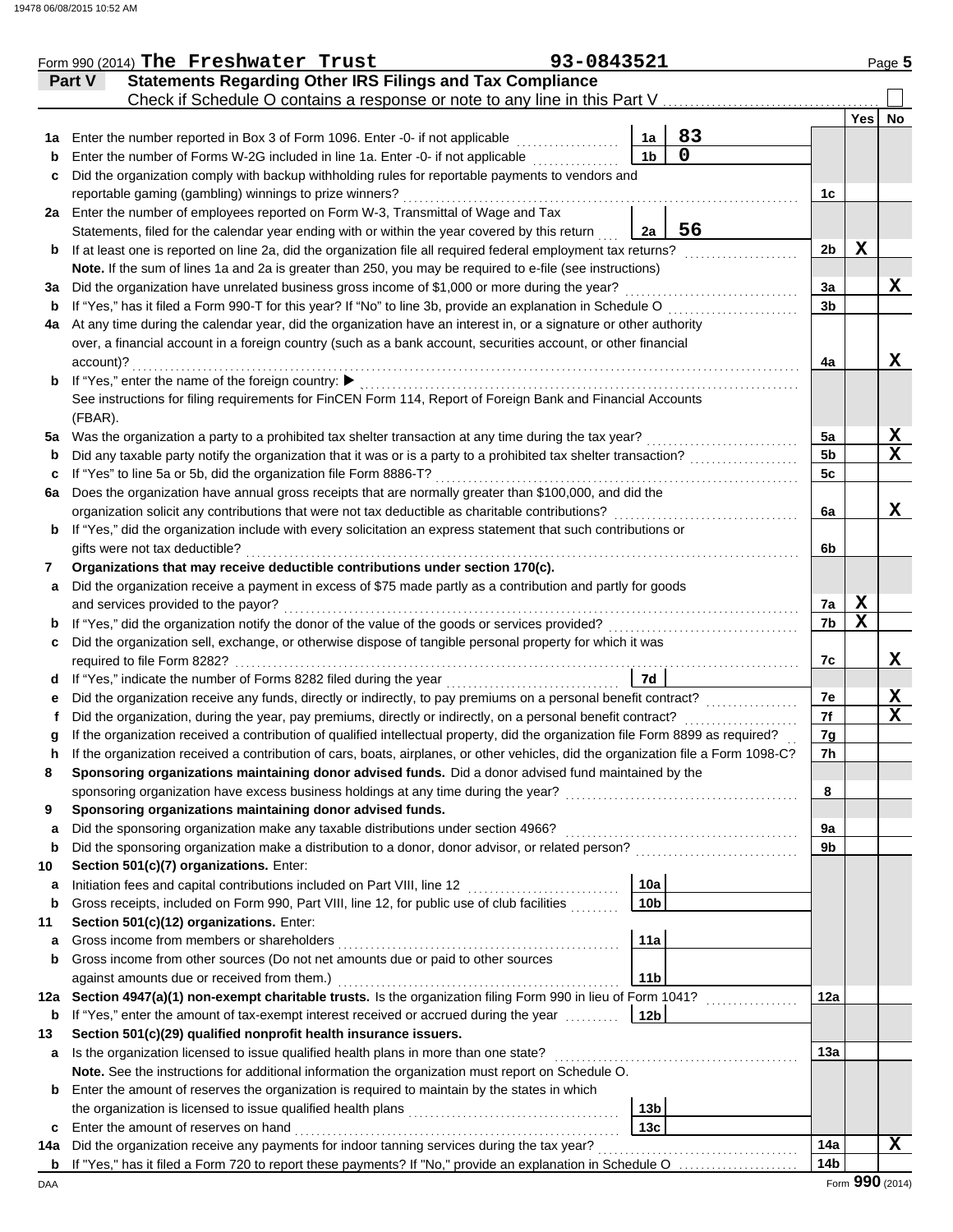|                                                                                                                                           | Form 990 (2014) The Freshwater Trust                                                                                                | 93-0843521 |                |    |                 |                 | Page $6$     |  |  |  |  |
|-------------------------------------------------------------------------------------------------------------------------------------------|-------------------------------------------------------------------------------------------------------------------------------------|------------|----------------|----|-----------------|-----------------|--------------|--|--|--|--|
|                                                                                                                                           | Governance, Management, and Disclosure For each "Yes" response to lines 2 through 7b below, and for a "No"<br><b>Part VI</b>        |            |                |    |                 |                 |              |  |  |  |  |
|                                                                                                                                           | response to line 8a, 8b, or 10b below, describe the circumstances, processes, or changes in Schedule O. See instructions.           |            |                |    |                 |                 |              |  |  |  |  |
|                                                                                                                                           |                                                                                                                                     |            |                |    |                 |                 | $ {\bf X} $  |  |  |  |  |
|                                                                                                                                           | <b>Section A. Governing Body and Management</b>                                                                                     |            |                |    |                 |                 |              |  |  |  |  |
|                                                                                                                                           |                                                                                                                                     |            |                |    |                 | Yes             | No           |  |  |  |  |
|                                                                                                                                           | 1a Enter the number of voting members of the governing body at the end of the tax year                                              |            | 1a             | 24 |                 |                 |              |  |  |  |  |
|                                                                                                                                           | If there are material differences in voting rights among members of the governing body, or                                          |            |                |    |                 |                 |              |  |  |  |  |
|                                                                                                                                           | if the governing body delegated broad authority to an executive committee or similar                                                |            |                |    |                 |                 |              |  |  |  |  |
|                                                                                                                                           | committee, explain in Schedule O.                                                                                                   |            |                |    |                 |                 |              |  |  |  |  |
| b                                                                                                                                         | Enter the number of voting members included in line 1a, above, who are independent                                                  |            | 1 <sub>b</sub> | 23 |                 |                 |              |  |  |  |  |
| 2                                                                                                                                         | Did any officer, director, trustee, or key employee have a family relationship or a business relationship with                      |            |                |    |                 |                 |              |  |  |  |  |
| any other officer, director, trustee, or key employee?                                                                                    |                                                                                                                                     |            |                |    |                 |                 |              |  |  |  |  |
| 3                                                                                                                                         | Did the organization delegate control over management duties customarily performed by or under the direct                           |            |                |    |                 |                 |              |  |  |  |  |
|                                                                                                                                           | supervision of officers, directors, or trustees, or key employees to a management company or other person?                          |            |                |    | 3               |                 | X            |  |  |  |  |
| 4                                                                                                                                         | Did the organization make any significant changes to its governing documents since the prior Form 990 was filed?                    |            |                |    | 4               |                 | $\mathbf x$  |  |  |  |  |
| 5                                                                                                                                         | Did the organization become aware during the year of a significant diversion of the organization's assets?                          |            |                |    | 5               |                 | X            |  |  |  |  |
| 6                                                                                                                                         | Did the organization have members or stockholders?                                                                                  |            |                |    | 6               |                 | $\mathbf{x}$ |  |  |  |  |
| 7a                                                                                                                                        | Did the organization have members, stockholders, or other persons who had the power to elect or appoint                             |            |                |    |                 |                 |              |  |  |  |  |
|                                                                                                                                           | one or more members of the governing body?                                                                                          |            |                |    | 7a              |                 | X            |  |  |  |  |
| b                                                                                                                                         | Are any governance decisions of the organization reserved to (or subject to approval by) members,                                   |            |                |    |                 |                 |              |  |  |  |  |
|                                                                                                                                           | stockholders, or persons other than the governing body?                                                                             |            |                |    | 7b              |                 | x            |  |  |  |  |
| 8                                                                                                                                         | Did the organization contemporaneously document the meetings held or written actions undertaken during the year by the following:   |            |                |    |                 |                 |              |  |  |  |  |
| a                                                                                                                                         | The governing body?                                                                                                                 |            |                |    | 8a              | X               |              |  |  |  |  |
| b                                                                                                                                         | Each committee with authority to act on behalf of the governing body?                                                               |            |                |    | 8b              | $\mathbf x$     |              |  |  |  |  |
| 9                                                                                                                                         | Is there any officer, director, trustee, or key employee listed in Part VII, Section A, who cannot be reached at                    |            |                |    |                 |                 |              |  |  |  |  |
|                                                                                                                                           | the organization's mailing address? If "Yes," provide the names and addresses in Schedule O                                         |            |                |    | 9               |                 | X            |  |  |  |  |
|                                                                                                                                           | Section B. Policies (This Section B requests information about policies not required by the Internal Revenue Code.)                 |            |                |    |                 |                 |              |  |  |  |  |
|                                                                                                                                           |                                                                                                                                     |            |                |    |                 | Yes             | No           |  |  |  |  |
| 10a                                                                                                                                       | Did the organization have local chapters, branches, or affiliates?                                                                  |            |                |    | 10a             |                 | X            |  |  |  |  |
| b                                                                                                                                         | If "Yes," did the organization have written policies and procedures governing the activities of such chapters,                      |            |                |    |                 |                 |              |  |  |  |  |
|                                                                                                                                           | affiliates, and branches to ensure their operations are consistent with the organization's exempt purposes?                         |            |                |    | 10 <sub>b</sub> |                 |              |  |  |  |  |
| Has the organization provided a complete copy of this Form 990 to all members of its governing body before filing the form?<br>11a<br>11a |                                                                                                                                     |            |                |    |                 |                 |              |  |  |  |  |
| b                                                                                                                                         | Describe in Schedule O the process, if any, used by the organization to review this Form 990.                                       |            |                |    |                 |                 |              |  |  |  |  |
| 12a                                                                                                                                       | Did the organization have a written conflict of interest policy? If "No," go to line 13                                             |            |                |    | 12a             | X               |              |  |  |  |  |
| b                                                                                                                                         | Were officers, directors, or trustees, and key employees required to disclose annually interests that could give rise to conflicts? |            |                |    | 12 <sub>b</sub> | $\mathbf X$     |              |  |  |  |  |
|                                                                                                                                           | Did the organization regularly and consistently monitor and enforce compliance with the policy? If "Yes,"                           |            |                |    |                 |                 |              |  |  |  |  |
|                                                                                                                                           | describe in Schedule O how this was done                                                                                            |            |                |    | 12 <sub>c</sub> | X               |              |  |  |  |  |
| 13                                                                                                                                        | Did the organization have a written whistleblower policy?                                                                           |            |                |    | 13              |                 | X            |  |  |  |  |
| 14                                                                                                                                        | Did the organization have a written document retention and destruction policy?                                                      |            |                |    | 14              | $\mathbf X$     |              |  |  |  |  |
| 15                                                                                                                                        | Did the process for determining compensation of the following persons include a review and approval by                              |            |                |    |                 |                 |              |  |  |  |  |
|                                                                                                                                           | independent persons, comparability data, and contemporaneous substantiation of the deliberation and decision?                       |            |                |    |                 |                 |              |  |  |  |  |
| a                                                                                                                                         | The organization's CEO, Executive Director, or top management official                                                              |            |                |    | 15a             | X               |              |  |  |  |  |
| b                                                                                                                                         | Other officers or key employees of the organization                                                                                 |            |                |    | 15b             | $\mathbf x$     |              |  |  |  |  |
|                                                                                                                                           | If "Yes" to line 15a or 15b, describe the process in Schedule O (see instructions).                                                 |            |                |    |                 |                 |              |  |  |  |  |
|                                                                                                                                           | 16a Did the organization invest in, contribute assets to, or participate in a joint venture or similar arrangement                  |            |                |    |                 |                 |              |  |  |  |  |
|                                                                                                                                           | with a taxable entity during the year?                                                                                              |            |                |    | 16a             |                 | X            |  |  |  |  |
| b                                                                                                                                         | If "Yes," did the organization follow a written policy or procedure requiring the organization to evaluate its                      |            |                |    |                 |                 |              |  |  |  |  |
|                                                                                                                                           | participation in joint venture arrangements under applicable federal tax law, and take steps to safeguard the                       |            |                |    |                 |                 |              |  |  |  |  |
|                                                                                                                                           |                                                                                                                                     |            |                |    | 16b             |                 |              |  |  |  |  |
|                                                                                                                                           | <b>Section C. Disclosure</b>                                                                                                        |            |                |    |                 |                 |              |  |  |  |  |
| 17                                                                                                                                        | List the states with which a copy of this Form 990 is required to be filed $\triangleright$ OR                                      |            |                |    |                 |                 |              |  |  |  |  |
| 18                                                                                                                                        | Section 6104 requires an organization to make its Forms 1023 (or 1024 if applicable), 990, and 990-T (Section 501(c)(3)s only)      |            |                |    |                 |                 |              |  |  |  |  |
|                                                                                                                                           | available for public inspection. Indicate how you made these available. Check all that apply.                                       |            |                |    |                 |                 |              |  |  |  |  |
|                                                                                                                                           | Own website $\Box$ Another's website $\Box$ Upon request<br>IXI<br>Other (explain in Schedule O)                                    |            |                |    |                 |                 |              |  |  |  |  |
| 19                                                                                                                                        | Describe in Schedule O whether (and if so, how) the organization made its governing documents, conflict of interest policy, and     |            |                |    |                 |                 |              |  |  |  |  |
|                                                                                                                                           | financial statements available to the public during the tax year.                                                                   |            |                |    |                 |                 |              |  |  |  |  |
| 20                                                                                                                                        | State the name, address, and telephone number of the person who possesses the organization's books and records: ▶                   |            |                |    |                 |                 |              |  |  |  |  |
|                                                                                                                                           | 65 SW Yamhill Street, Ste 200<br>Kenny Weiner                                                                                       |            |                |    |                 |                 |              |  |  |  |  |
|                                                                                                                                           | Portland                                                                                                                            | OR 97209   |                |    | 503-222-9091    |                 |              |  |  |  |  |
| DAA                                                                                                                                       |                                                                                                                                     |            |                |    |                 | Form 990 (2014) |              |  |  |  |  |
|                                                                                                                                           |                                                                                                                                     |            |                |    |                 |                 |              |  |  |  |  |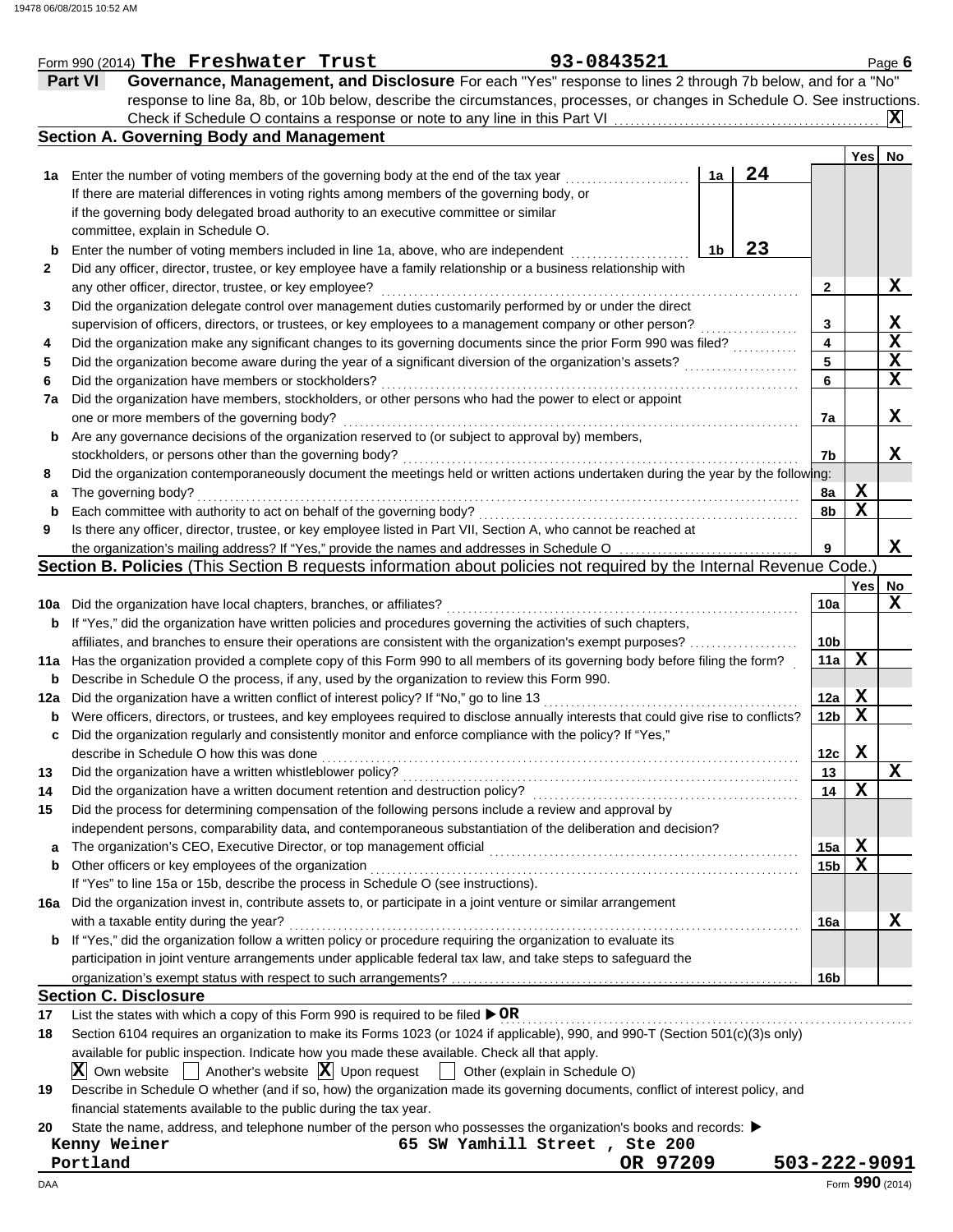|  |  |  | Form 990 (2014) The Freshwater Trust |  | 93-0843521 | Page. |
|--|--|--|--------------------------------------|--|------------|-------|
|--|--|--|--------------------------------------|--|------------|-------|

| <b>Part VII</b> | Compensation of Officers, Directors, Trustees, Key Employees, Highest Compensated Employees, and |
|-----------------|--------------------------------------------------------------------------------------------------|
|                 | <b>Independent Contractors</b>                                                                   |
|                 | Check if Schedule O contains a response or note to any line in this Part VII                     |

**Section A. Officers, Directors, Trustees, Key Employees, and Highest Compensated Employees**

**1a** Complete this table for all persons required to be listed. Report compensation for the calendar year ending with or within the organization's tax year.

■ List all of the organization's **current** officers, directors, trustees (whether individuals or organizations), regardless of amount of compensation. Enter -0- in columns (D), (E), and (F) if no compensation was paid.

● List all of the organization's **current** key employees, if any. See instructions for definition of "key employee."

 $\bullet$  List the organization's five **current** highest compensated employees (other than an officer, director, trustee, or key employee)<br>a received reportable compensation (Box 5 of Form  $M-2$  and/or Box 7 of Form 1000-MISC)

who received reportable compensation (Box 5 of Form W-2 and/or Box 7 of Form 1099-MISC) of more than \$100,000 from the organization and any related organizations.

● List all of the organization's **former** officers, key employees, and highest compensated employees who received more than<br>00,000 of reportable compensation from the erganization and any related erganizations. \$100,000 of reportable compensation from the organization and any related organizations.

• List all of the organization's **former directors or trustees** that received, in the capacity as a former director or trustee of the organization, more than \$10,000 of reportable compensation from the organization and any related organizations. List persons in the following order: individual trustees or directors; institutional trustees; officers; key employees; highest compensated employees; and former such persons.

Check this box if neither the organization nor any related organization compensated any current officer, director, or trustee.

| (A)<br>Name and Title | (B)<br>Average<br>hours per<br>week<br>(list any               |                                   |                      |         | (C)<br>Position | (do not check more than one<br>box, unless person is both an<br>officer and a director/trustee) | (D)<br>Reportable<br>compensation<br>from<br>the | (E)<br>Reportable<br>compensation from<br>related<br>organizations | (F)<br>Estimated<br>amount of<br>other<br>compensation<br>from the |  |
|-----------------------|----------------------------------------------------------------|-----------------------------------|----------------------|---------|-----------------|-------------------------------------------------------------------------------------------------|--------------------------------------------------|--------------------------------------------------------------------|--------------------------------------------------------------------|--|
|                       | hours for<br>related<br>organizations<br>below dotted<br>line) | Individual trustee<br>or director | nstitutional trustee | Officer | Key employee    | Highest compensated<br>employee<br>Former                                                       | organization<br>(W-2/1099-MISC)                  | (W-2/1099-MISC)                                                    | organization<br>and related<br>organizations                       |  |
| (1) Hunter Brown      | 2.00                                                           |                                   |                      |         |                 |                                                                                                 |                                                  |                                                                    |                                                                    |  |
| Director              | 0.00                                                           | $\mathbf X$                       |                      |         |                 |                                                                                                 | 0                                                | 0                                                                  | $\mathbf 0$                                                        |  |
| (2) David Chen        |                                                                |                                   |                      |         |                 |                                                                                                 |                                                  |                                                                    |                                                                    |  |
| Director              | 2.00<br>0.00                                                   | $\mathbf X$                       |                      |         |                 |                                                                                                 | 0                                                | 0                                                                  | $\mathbf 0$                                                        |  |
| (3) Scott Demorest    |                                                                |                                   |                      |         |                 |                                                                                                 |                                                  |                                                                    |                                                                    |  |
|                       | 2.00                                                           |                                   |                      |         |                 |                                                                                                 |                                                  |                                                                    |                                                                    |  |
| Director              | 0.00                                                           | $\mathbf X$                       |                      |         |                 |                                                                                                 | 0                                                | $\mathbf 0$                                                        | 0                                                                  |  |
| (4) Gary Fish         |                                                                |                                   |                      |         |                 |                                                                                                 |                                                  |                                                                    |                                                                    |  |
|                       | 2.00                                                           |                                   |                      |         |                 |                                                                                                 |                                                  |                                                                    |                                                                    |  |
| Director              | 0.00                                                           | $\mathbf X$                       |                      |         |                 |                                                                                                 | 0                                                | 0                                                                  | $\mathbf 0$                                                        |  |
| (5) Paul T. Fortino   |                                                                |                                   |                      |         |                 |                                                                                                 |                                                  |                                                                    |                                                                    |  |
| Director              | 2.00<br>0.00                                                   | $\mathbf X$                       |                      |         |                 |                                                                                                 | 0                                                | 0                                                                  | $\mathbf 0$                                                        |  |
| (6) Janet Neuman      |                                                                |                                   |                      |         |                 |                                                                                                 |                                                  |                                                                    |                                                                    |  |
|                       | 2.00                                                           |                                   |                      |         |                 |                                                                                                 |                                                  |                                                                    |                                                                    |  |
| Director              | 0.00                                                           | X                                 |                      |         |                 |                                                                                                 | 0                                                | 0                                                                  | $\mathbf 0$                                                        |  |
| (7) David Laurance    |                                                                |                                   |                      |         |                 |                                                                                                 |                                                  |                                                                    |                                                                    |  |
|                       | 2.00                                                           |                                   |                      |         |                 |                                                                                                 |                                                  |                                                                    |                                                                    |  |
| Director              | 0.00                                                           | $\mathbf X$                       |                      |         |                 |                                                                                                 | 0                                                | 0                                                                  | $\mathbf 0$                                                        |  |
| $(8)$ Tim O'Leary     |                                                                |                                   |                      |         |                 |                                                                                                 |                                                  |                                                                    |                                                                    |  |
| Director              | 2.00<br>0.00                                                   | $\mathbf X$                       |                      |         |                 |                                                                                                 | 0                                                | 0                                                                  | $\mathbf 0$                                                        |  |
| (9) Lynn Loacker      |                                                                |                                   |                      |         |                 |                                                                                                 |                                                  |                                                                    |                                                                    |  |
|                       | 2.00                                                           |                                   |                      |         |                 |                                                                                                 |                                                  |                                                                    |                                                                    |  |
| Director              | 0.00                                                           | $\mathbf X$                       |                      |         |                 |                                                                                                 | 0                                                | 0                                                                  | $\mathbf 0$                                                        |  |
| (10) Mark Long        |                                                                |                                   |                      |         |                 |                                                                                                 |                                                  |                                                                    |                                                                    |  |
|                       | 2.00                                                           |                                   |                      |         |                 |                                                                                                 |                                                  |                                                                    |                                                                    |  |
| Director              | 0.00                                                           | X                                 |                      |         |                 |                                                                                                 | 0                                                | 0                                                                  | $\mathbf 0$                                                        |  |
| (11) Marty Myers      | 2.00                                                           |                                   |                      |         |                 |                                                                                                 |                                                  |                                                                    |                                                                    |  |
| Director              | 0.00                                                           | X                                 |                      |         |                 |                                                                                                 | 0                                                | 0                                                                  | 0                                                                  |  |
| <b>DAA</b>            |                                                                |                                   |                      |         |                 |                                                                                                 |                                                  |                                                                    | Form 990 (2014)                                                    |  |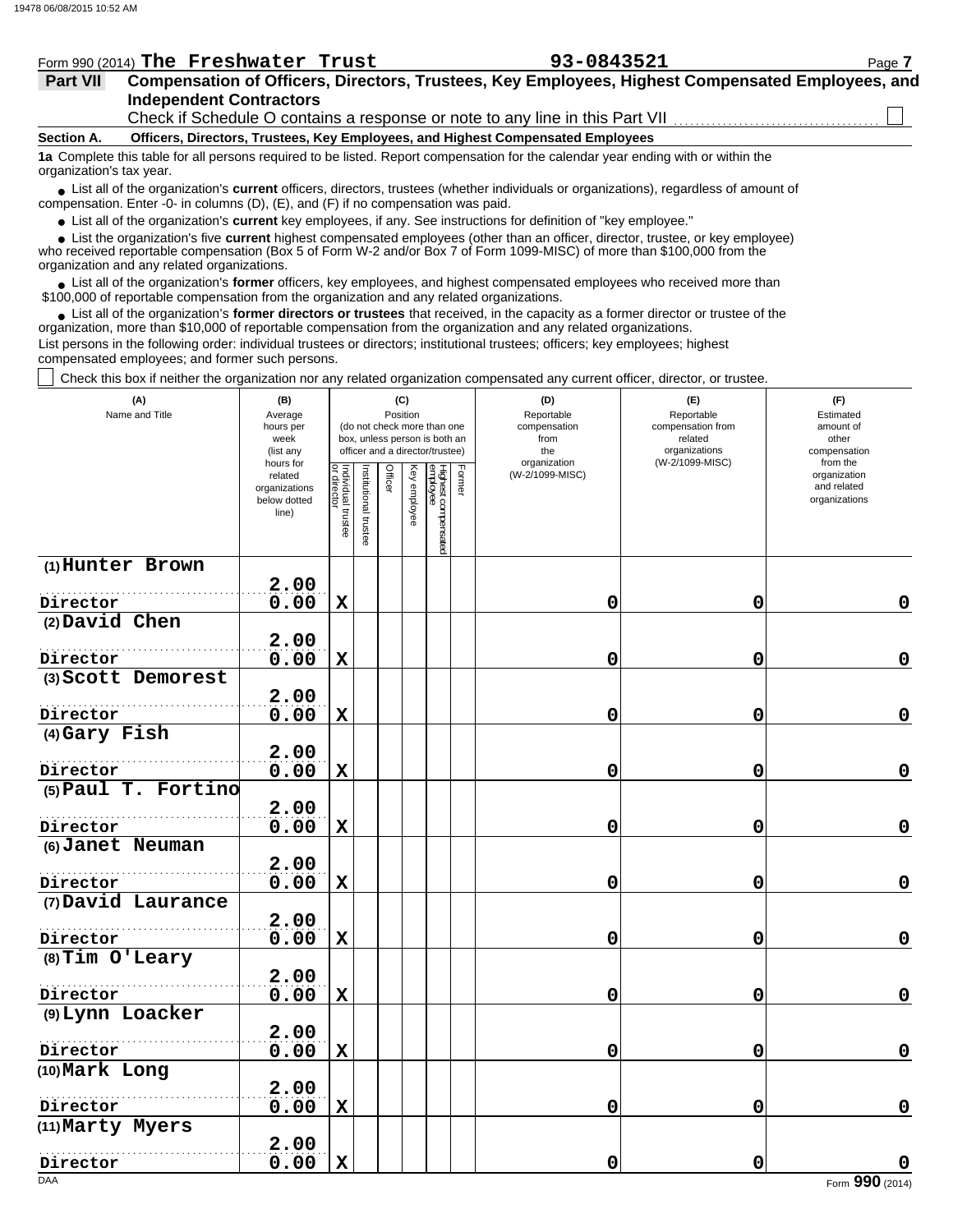| Form 990 (2014) The Freshwater Trust                                                                                                                                                                                                                        |                                                               |                                   |                                                                                                                    |                         |                                |                                                                  | 93-0843521                                                                                             |                                                                    | Page 8                                       |
|-------------------------------------------------------------------------------------------------------------------------------------------------------------------------------------------------------------------------------------------------------------|---------------------------------------------------------------|-----------------------------------|--------------------------------------------------------------------------------------------------------------------|-------------------------|--------------------------------|------------------------------------------------------------------|--------------------------------------------------------------------------------------------------------|--------------------------------------------------------------------|----------------------------------------------|
| Part VII                                                                                                                                                                                                                                                    |                                                               |                                   |                                                                                                                    |                         |                                |                                                                  | Section A. Officers, Directors, Trustees, Key Employees, and Highest Compensated Employees (continued) |                                                                    |                                              |
| (A)<br>Name and title                                                                                                                                                                                                                                       | (B)<br>Average<br>hours per<br>week<br>(list any<br>hours for |                                   | (C)<br>Position<br>(do not check more than one<br>box, unless person is both an<br>officer and a director/trustee) |                         |                                | (D)<br>Reportable<br>compensation<br>from<br>the<br>organization | (E)<br>Reportable<br>compensation from<br>related<br>organizations<br>(W-2/1099-MISC)                  | (F)<br>Estimated<br>amount of<br>other<br>compensation<br>from the |                                              |
|                                                                                                                                                                                                                                                             | related<br>organizations<br>below dotted<br>line)             | Individual trustee<br>or director | Institutional truste                                                                                               | Officer<br>Key employee | Highest compensate<br>employee | Former                                                           | (W-2/1099-MISC)                                                                                        |                                                                    | organization<br>and related<br>organizations |
| (12) Will Neuhauser                                                                                                                                                                                                                                         |                                                               |                                   |                                                                                                                    |                         |                                |                                                                  |                                                                                                        |                                                                    |                                              |
| Director                                                                                                                                                                                                                                                    | 2.00<br>0.00                                                  | $\mathbf X$                       |                                                                                                                    |                         |                                |                                                                  | 0                                                                                                      | 0                                                                  | 0                                            |
| (13)Michael Pohl                                                                                                                                                                                                                                            |                                                               |                                   |                                                                                                                    |                         |                                |                                                                  |                                                                                                        |                                                                    |                                              |
|                                                                                                                                                                                                                                                             | 2.00                                                          |                                   |                                                                                                                    |                         |                                |                                                                  |                                                                                                        |                                                                    |                                              |
| Director                                                                                                                                                                                                                                                    | 0.00                                                          | $\mathbf X$                       |                                                                                                                    |                         |                                |                                                                  | 0                                                                                                      | 0                                                                  | $\mathbf 0$                                  |
| (14)Brad Preble                                                                                                                                                                                                                                             | 2.00                                                          |                                   |                                                                                                                    |                         |                                |                                                                  |                                                                                                        |                                                                    |                                              |
| Director                                                                                                                                                                                                                                                    | 0.00                                                          | $\mathbf X$                       |                                                                                                                    |                         |                                |                                                                  | 0                                                                                                      | 0                                                                  | $\mathbf 0$                                  |
| (15) Brian Rice                                                                                                                                                                                                                                             |                                                               |                                   |                                                                                                                    |                         |                                |                                                                  |                                                                                                        |                                                                    |                                              |
| Director                                                                                                                                                                                                                                                    | 2.00<br>0.00                                                  | $\mathbf X$                       |                                                                                                                    |                         |                                |                                                                  | 0                                                                                                      | 0                                                                  | $\mathbf 0$                                  |
| (16) Hadley Robbins                                                                                                                                                                                                                                         |                                                               |                                   |                                                                                                                    |                         |                                |                                                                  |                                                                                                        |                                                                    |                                              |
| Director                                                                                                                                                                                                                                                    | 2.00<br>0.00                                                  | $\mathbf x$                       |                                                                                                                    |                         |                                |                                                                  | 0                                                                                                      | 0                                                                  | $\mathbf 0$                                  |
| (17)Steve Shropshire                                                                                                                                                                                                                                        |                                                               |                                   |                                                                                                                    |                         |                                |                                                                  |                                                                                                        |                                                                    |                                              |
|                                                                                                                                                                                                                                                             | 2.00                                                          |                                   |                                                                                                                    |                         |                                |                                                                  |                                                                                                        |                                                                    |                                              |
| Director<br>(18) Margaret R. Tuchmann                                                                                                                                                                                                                       | 0.00                                                          | $\mathbf x$                       |                                                                                                                    |                         |                                |                                                                  | 0                                                                                                      | 0                                                                  | $\mathbf 0$                                  |
|                                                                                                                                                                                                                                                             | 2.00                                                          |                                   |                                                                                                                    |                         |                                |                                                                  |                                                                                                        |                                                                    |                                              |
| Director                                                                                                                                                                                                                                                    | 0.00                                                          | $\mathbf X$                       |                                                                                                                    |                         |                                |                                                                  | 0                                                                                                      | 0                                                                  | $\mathbf 0$                                  |
| (19) Anthony Trunzo                                                                                                                                                                                                                                         | 2.00                                                          |                                   |                                                                                                                    |                         |                                |                                                                  |                                                                                                        |                                                                    |                                              |
|                                                                                                                                                                                                                                                             | 0.00                                                          | $\mathbf x$                       |                                                                                                                    |                         |                                |                                                                  | 0                                                                                                      | 0                                                                  | 0                                            |
| 1b Sub-total                                                                                                                                                                                                                                                |                                                               |                                   |                                                                                                                    |                         |                                |                                                                  |                                                                                                        |                                                                    |                                              |
| c Total from continuation sheets to Part VII, Section A                                                                                                                                                                                                     |                                                               |                                   |                                                                                                                    |                         |                                |                                                                  | 569,618<br>569,618                                                                                     |                                                                    | 40,950<br>40,950                             |
| Total number of individuals (including but not limited to those listed above) who received more than \$100,000 of<br>$\mathbf{2}$                                                                                                                           |                                                               |                                   |                                                                                                                    |                         |                                |                                                                  |                                                                                                        |                                                                    |                                              |
| reportable compensation from the organization $\blacktriangleright$ 4                                                                                                                                                                                       |                                                               |                                   |                                                                                                                    |                         |                                |                                                                  |                                                                                                        |                                                                    |                                              |
| 3<br>Did the organization list any former officer, director, or trustee, key employee, or highest compensated                                                                                                                                               |                                                               |                                   |                                                                                                                    |                         |                                |                                                                  |                                                                                                        |                                                                    | Yes<br>No                                    |
| employee on line 1a? If "Yes," complete Schedule J for such individual                                                                                                                                                                                      |                                                               |                                   |                                                                                                                    |                         |                                |                                                                  |                                                                                                        |                                                                    | X<br>3                                       |
| For any individual listed on line 1a, is the sum of reportable compensation and other compensation from the<br>4<br>organization and related organizations greater than \$150,000? If "Yes," complete Schedule J for such                                   |                                                               |                                   |                                                                                                                    |                         |                                |                                                                  |                                                                                                        |                                                                    |                                              |
| individual<br>Did any person listed on line 1a receive or accrue compensation from any unrelated organization or individual                                                                                                                                 |                                                               |                                   |                                                                                                                    |                         |                                |                                                                  |                                                                                                        |                                                                    | $\mathbf X$<br>4                             |
| 5<br>for services rendered to the organization? If "Yes," complete Schedule J for such person                                                                                                                                                               |                                                               |                                   |                                                                                                                    |                         |                                |                                                                  |                                                                                                        |                                                                    | X<br>5                                       |
| <b>Section B. Independent Contractors</b>                                                                                                                                                                                                                   |                                                               |                                   |                                                                                                                    |                         |                                |                                                                  |                                                                                                        |                                                                    |                                              |
| Complete this table for your five highest compensated independent contractors that received more than \$100,000 of<br>1<br>compensation from the organization. Report compensation for the calendar year ending with or within the organization's tax year. |                                                               |                                   |                                                                                                                    |                         |                                |                                                                  |                                                                                                        |                                                                    |                                              |
|                                                                                                                                                                                                                                                             | (A)<br>Name and business address                              |                                   |                                                                                                                    |                         |                                |                                                                  |                                                                                                        | (B)<br>Description of services                                     | (C)<br>Compensation                          |
| Aquatic Contracting, LLC                                                                                                                                                                                                                                    |                                                               |                                   |                                                                                                                    |                         |                                |                                                                  | 8316 N. Lombard #374                                                                                   |                                                                    |                                              |
| Portland<br>River Design Group                                                                                                                                                                                                                              |                                                               | OR 97203                          |                                                                                                                    |                         |                                |                                                                  | Restoration<br>5098 Hwy 93 South                                                                       |                                                                    | 364,560                                      |
| Whitefish                                                                                                                                                                                                                                                   |                                                               | MT 59937                          |                                                                                                                    |                         |                                |                                                                  | Consultation                                                                                           |                                                                    | 267,473                                      |
| Plant Oregon                                                                                                                                                                                                                                                |                                                               |                                   |                                                                                                                    |                         |                                |                                                                  | 8677 Wagner Creek Road                                                                                 |                                                                    |                                              |
| Talent                                                                                                                                                                                                                                                      |                                                               | OR 97540                          |                                                                                                                    |                         |                                |                                                                  | Restoration                                                                                            |                                                                    | 118,488                                      |
|                                                                                                                                                                                                                                                             |                                                               |                                   |                                                                                                                    |                         |                                |                                                                  |                                                                                                        |                                                                    |                                              |
|                                                                                                                                                                                                                                                             |                                                               |                                   |                                                                                                                    |                         |                                |                                                                  |                                                                                                        |                                                                    |                                              |
| Total number of independent contractors (including but not limited to those listed above) who<br>2                                                                                                                                                          |                                                               |                                   |                                                                                                                    |                         |                                |                                                                  |                                                                                                        |                                                                    |                                              |

**3**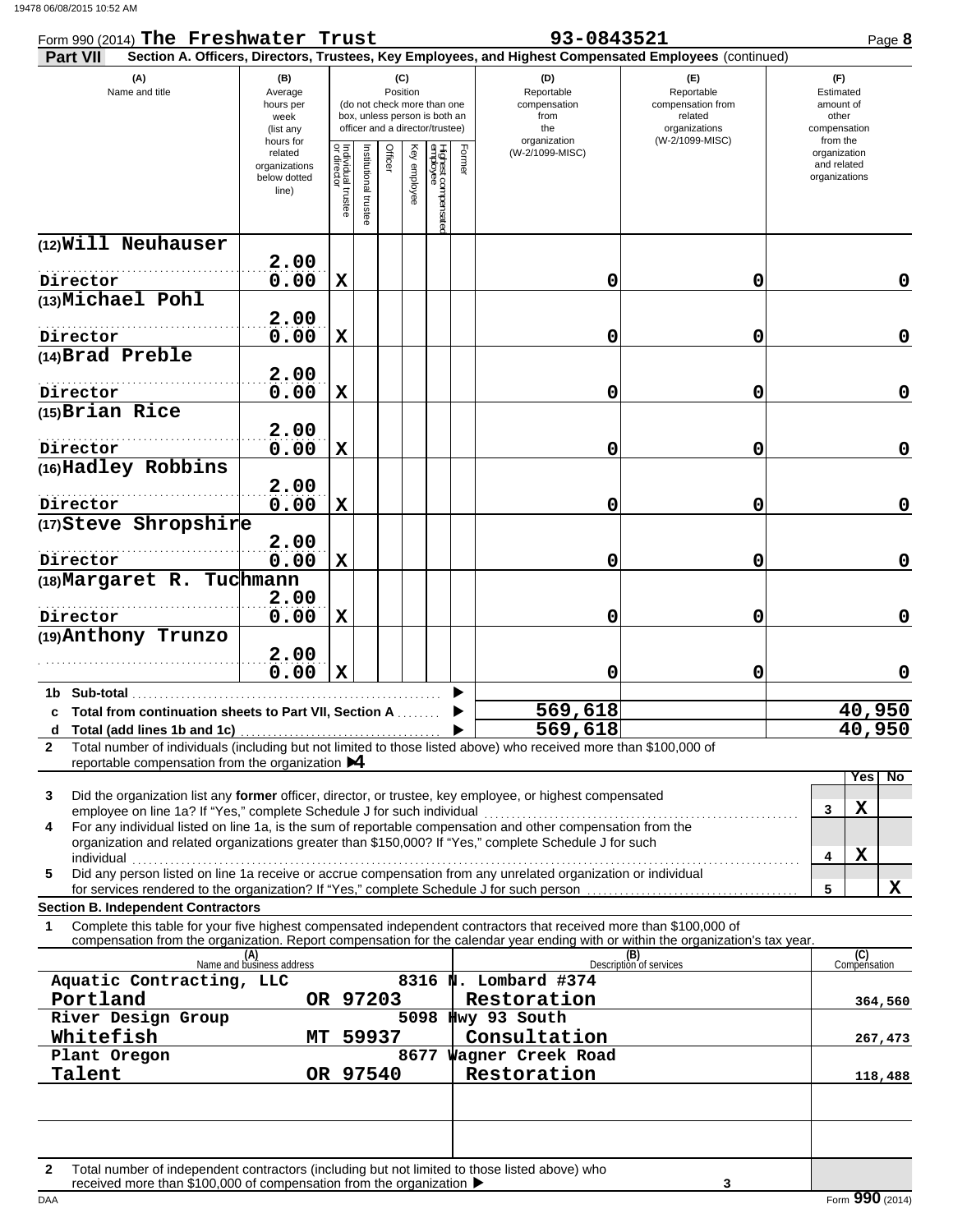| Form 990 (2014) The Freshwater Trust                                                                                                                                                    |                                                                |                                   |                      |                 |              |                                                                                                 |                     | 93-0843521                                                                                             |                                                                                       | Page 8                                                             |
|-----------------------------------------------------------------------------------------------------------------------------------------------------------------------------------------|----------------------------------------------------------------|-----------------------------------|----------------------|-----------------|--------------|-------------------------------------------------------------------------------------------------|---------------------|--------------------------------------------------------------------------------------------------------|---------------------------------------------------------------------------------------|--------------------------------------------------------------------|
| Part VII                                                                                                                                                                                |                                                                |                                   |                      |                 |              |                                                                                                 |                     | Section A. Officers, Directors, Trustees, Key Employees, and Highest Compensated Employees (continued) |                                                                                       |                                                                    |
| (A)<br>Name and title                                                                                                                                                                   | (B)<br>Average<br>hours per<br>week<br>(list any               |                                   |                      | (C)<br>Position |              | (do not check more than one<br>box, unless person is both an<br>officer and a director/trustee) |                     | (D)<br>Reportable<br>compensation<br>from<br>the<br>organization                                       | (F)<br>Reportable<br>compensation from<br>related<br>organizations<br>(W-2/1099-MISC) | (F)<br>Estimated<br>amount of<br>other<br>compensation<br>from the |
|                                                                                                                                                                                         | hours for<br>related<br>organizations<br>below dotted<br>line) | Individual trustee<br>or director | Institutional truste | Officer         | Key employee | Highest compensate<br>employee                                                                  | Former              | (W-2/1099-MISC)                                                                                        |                                                                                       | organization<br>and related<br>organizations                       |
| (12) Joe Whitworth                                                                                                                                                                      |                                                                |                                   |                      |                 |              |                                                                                                 |                     |                                                                                                        |                                                                                       |                                                                    |
| President                                                                                                                                                                               | 40.00                                                          |                                   |                      |                 |              |                                                                                                 |                     |                                                                                                        |                                                                                       |                                                                    |
| (13) Hank A. Ashforth                                                                                                                                                                   | 0.00                                                           |                                   |                      | $\mathbf x$     |              |                                                                                                 |                     | 183,750                                                                                                | 0                                                                                     | 14,220                                                             |
|                                                                                                                                                                                         | 2.00                                                           |                                   |                      |                 |              |                                                                                                 |                     |                                                                                                        |                                                                                       |                                                                    |
| Immediate Past Chair                                                                                                                                                                    | 0.00                                                           |                                   |                      | X               |              |                                                                                                 |                     | 0                                                                                                      | 0                                                                                     | $\mathbf 0$                                                        |
| (14) Peter Doubleday                                                                                                                                                                    |                                                                |                                   |                      |                 |              |                                                                                                 |                     |                                                                                                        |                                                                                       |                                                                    |
| Treasurer                                                                                                                                                                               | 2.00<br>0.00                                                   |                                   |                      | X               |              |                                                                                                 |                     | 0                                                                                                      | 0                                                                                     | $\mathbf 0$                                                        |
| (15) Pat Reiten                                                                                                                                                                         |                                                                |                                   |                      |                 |              |                                                                                                 |                     |                                                                                                        |                                                                                       |                                                                    |
|                                                                                                                                                                                         | 2.00                                                           |                                   |                      |                 |              |                                                                                                 |                     |                                                                                                        |                                                                                       |                                                                    |
| Co-Chairman                                                                                                                                                                             | 0.00                                                           |                                   |                      | X               |              |                                                                                                 |                     | 0                                                                                                      | 0                                                                                     | $\mathbf 0$                                                        |
| (16) Scott E. Sandbo                                                                                                                                                                    |                                                                |                                   |                      |                 |              |                                                                                                 |                     |                                                                                                        |                                                                                       |                                                                    |
| Co-Chairman                                                                                                                                                                             | 2.00<br>0.00                                                   |                                   |                      | X               |              |                                                                                                 |                     | 0                                                                                                      | 0                                                                                     | $\mathbf 0$                                                        |
| (17) Alan Horton                                                                                                                                                                        |                                                                |                                   |                      |                 |              |                                                                                                 |                     |                                                                                                        |                                                                                       |                                                                    |
|                                                                                                                                                                                         | 40.00                                                          |                                   |                      |                 |              |                                                                                                 |                     |                                                                                                        |                                                                                       |                                                                    |
| Managing Director                                                                                                                                                                       | 0.00                                                           |                                   |                      |                 |              | $\mathbf x$                                                                                     |                     | 134,378                                                                                                | 0                                                                                     | 8,864                                                              |
| (18) David Primozich                                                                                                                                                                    | 40.00                                                          |                                   |                      |                 |              |                                                                                                 |                     |                                                                                                        |                                                                                       |                                                                    |
| Ecosystems Director                                                                                                                                                                     | 0.00                                                           |                                   |                      |                 |              | $\mathbf x$                                                                                     |                     | 133,750                                                                                                | 0                                                                                     | 9,552                                                              |
| (19)Joseph A. Furia                                                                                                                                                                     |                                                                |                                   |                      |                 |              |                                                                                                 |                     |                                                                                                        |                                                                                       |                                                                    |
|                                                                                                                                                                                         | 40.00                                                          |                                   |                      |                 |              |                                                                                                 |                     |                                                                                                        |                                                                                       |                                                                    |
| Sr Pol Dir/Gen Couns                                                                                                                                                                    | 0.00                                                           |                                   |                      |                 |              | $\mathbf x$                                                                                     |                     | 117,740<br>569,618                                                                                     | $\mathbf 0$                                                                           | $\frac{8,314}{40,950}$                                             |
| 1b Sub-total<br>c Total from continuation sheets to Part VII, Section A                                                                                                                 |                                                                |                                   |                      |                 |              |                                                                                                 |                     |                                                                                                        |                                                                                       |                                                                    |
|                                                                                                                                                                                         |                                                                |                                   |                      |                 |              |                                                                                                 |                     |                                                                                                        |                                                                                       |                                                                    |
| Total number of individuals (including but not limited to those listed above) who received more than \$100,000 of<br>$\mathbf{2}$<br>reportable compensation from the organization ▶    |                                                                |                                   |                      |                 |              |                                                                                                 |                     |                                                                                                        |                                                                                       |                                                                    |
|                                                                                                                                                                                         |                                                                |                                   |                      |                 |              |                                                                                                 |                     |                                                                                                        |                                                                                       | No<br>Yes                                                          |
| Did the organization list any former officer, director, or trustee, key employee, or highest compensated<br>3<br>employee on line 1a? If "Yes," complete Schedule J for such individual |                                                                |                                   |                      |                 |              |                                                                                                 |                     |                                                                                                        |                                                                                       | 3                                                                  |
| For any individual listed on line 1a, is the sum of reportable compensation and other compensation from the<br>4                                                                        |                                                                |                                   |                      |                 |              |                                                                                                 |                     |                                                                                                        |                                                                                       |                                                                    |
| organization and related organizations greater than \$150,000? If "Yes," complete Schedule J for such                                                                                   |                                                                |                                   |                      |                 |              |                                                                                                 |                     |                                                                                                        |                                                                                       | 4                                                                  |
| Did any person listed on line 1a receive or accrue compensation from any unrelated organization or individual<br>5                                                                      |                                                                |                                   |                      |                 |              |                                                                                                 |                     |                                                                                                        |                                                                                       |                                                                    |
|                                                                                                                                                                                         |                                                                |                                   |                      |                 |              |                                                                                                 |                     |                                                                                                        |                                                                                       | 5                                                                  |
| <b>Section B. Independent Contractors</b><br>Complete this table for your five highest compensated independent contractors that received more than \$100,000 of<br>1                    |                                                                |                                   |                      |                 |              |                                                                                                 |                     |                                                                                                        |                                                                                       |                                                                    |
| compensation from the organization. Report compensation for the calendar year ending with or within the organization's tax year.                                                        |                                                                |                                   |                      |                 |              |                                                                                                 |                     |                                                                                                        |                                                                                       |                                                                    |
| (A)<br>Name and business address<br>(B)<br>Description of services                                                                                                                      |                                                                |                                   |                      |                 |              |                                                                                                 | (C)<br>Compensation |                                                                                                        |                                                                                       |                                                                    |
|                                                                                                                                                                                         |                                                                |                                   |                      |                 |              |                                                                                                 |                     |                                                                                                        |                                                                                       |                                                                    |
|                                                                                                                                                                                         |                                                                |                                   |                      |                 |              |                                                                                                 |                     |                                                                                                        |                                                                                       |                                                                    |
|                                                                                                                                                                                         |                                                                |                                   |                      |                 |              |                                                                                                 |                     |                                                                                                        |                                                                                       |                                                                    |
|                                                                                                                                                                                         |                                                                |                                   |                      |                 |              |                                                                                                 |                     |                                                                                                        |                                                                                       |                                                                    |
|                                                                                                                                                                                         |                                                                |                                   |                      |                 |              |                                                                                                 |                     |                                                                                                        |                                                                                       |                                                                    |
|                                                                                                                                                                                         |                                                                |                                   |                      |                 |              |                                                                                                 |                     |                                                                                                        |                                                                                       |                                                                    |
|                                                                                                                                                                                         |                                                                |                                   |                      |                 |              |                                                                                                 |                     |                                                                                                        |                                                                                       |                                                                    |
|                                                                                                                                                                                         |                                                                |                                   |                      |                 |              |                                                                                                 |                     |                                                                                                        |                                                                                       |                                                                    |
| Total number of independent contractors (including but not limited to those listed above) who<br>2<br>received more than \$100,000 of compensation from the organization ▶              |                                                                |                                   |                      |                 |              |                                                                                                 |                     |                                                                                                        |                                                                                       |                                                                    |
|                                                                                                                                                                                         |                                                                |                                   |                      |                 |              |                                                                                                 |                     |                                                                                                        |                                                                                       |                                                                    |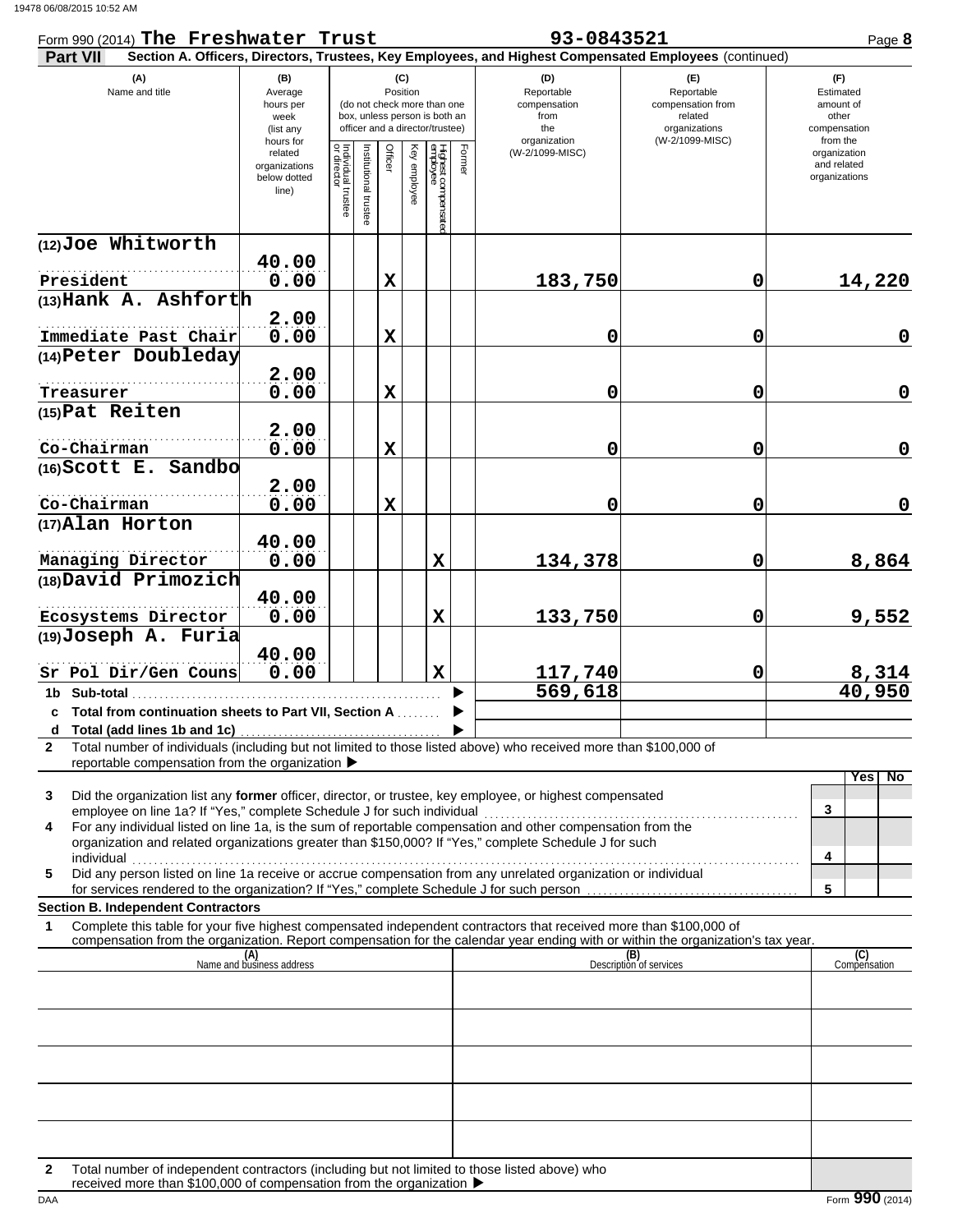|              | Form 990 (2014) The Freshwater Trust                  |                                                                        |                                   |                       |                                                                                                                    |              |                                |        | 93-0843521                                                                                                                                                                                                           |                                                                                       | Page 8                                                             |
|--------------|-------------------------------------------------------|------------------------------------------------------------------------|-----------------------------------|-----------------------|--------------------------------------------------------------------------------------------------------------------|--------------|--------------------------------|--------|----------------------------------------------------------------------------------------------------------------------------------------------------------------------------------------------------------------------|---------------------------------------------------------------------------------------|--------------------------------------------------------------------|
|              | Part VII                                              |                                                                        |                                   |                       |                                                                                                                    |              |                                |        | Section A. Officers, Directors, Trustees, Key Employees, and Highest Compensated Employees (continued)                                                                                                               |                                                                                       |                                                                    |
|              | (A)<br>Name and title                                 | (B)<br>Average<br>hours per<br>week<br>(list any<br>hours for          |                                   |                       | (C)<br>Position<br>(do not check more than one<br>box, unless person is both an<br>officer and a director/trustee) |              |                                |        | (D)<br>Reportable<br>compensation<br>from<br>the<br>organization                                                                                                                                                     | (E)<br>Reportable<br>compensation from<br>related<br>organizations<br>(W-2/1099-MISC) | (F)<br>Estimated<br>amount of<br>other<br>compensation<br>from the |
|              |                                                       | related<br>organizations<br>below dotted<br>line)                      | Individual trustee<br>or director | Institutional trustee | Officer                                                                                                            | Key employee | Highest compensate<br>employee | Former | (W-2/1099-MISC)                                                                                                                                                                                                      |                                                                                       | organization<br>and related<br>organizations                       |
|              | $(12)$ Timothy P. Boyle                               | 0.00                                                                   |                                   |                       |                                                                                                                    |              |                                |        |                                                                                                                                                                                                                      |                                                                                       |                                                                    |
|              | Emeritus                                              | 0.00                                                                   |                                   |                       |                                                                                                                    |              |                                | X      | 0                                                                                                                                                                                                                    | 0                                                                                     | 0                                                                  |
|              | (13) Randy Labbe                                      |                                                                        |                                   |                       |                                                                                                                    |              |                                |        |                                                                                                                                                                                                                      |                                                                                       |                                                                    |
|              | Emeritus                                              | 0.00<br>0.00                                                           |                                   |                       |                                                                                                                    |              |                                | X      | 0                                                                                                                                                                                                                    | 0                                                                                     | 0                                                                  |
| (14)         |                                                       |                                                                        |                                   |                       |                                                                                                                    |              |                                |        |                                                                                                                                                                                                                      |                                                                                       |                                                                    |
|              |                                                       |                                                                        |                                   |                       |                                                                                                                    |              |                                |        |                                                                                                                                                                                                                      |                                                                                       |                                                                    |
| (15)         |                                                       |                                                                        |                                   |                       |                                                                                                                    |              |                                |        |                                                                                                                                                                                                                      |                                                                                       |                                                                    |
|              |                                                       |                                                                        |                                   |                       |                                                                                                                    |              |                                |        |                                                                                                                                                                                                                      |                                                                                       |                                                                    |
| (16)         |                                                       |                                                                        |                                   |                       |                                                                                                                    |              |                                |        |                                                                                                                                                                                                                      |                                                                                       |                                                                    |
|              |                                                       |                                                                        |                                   |                       |                                                                                                                    |              |                                |        |                                                                                                                                                                                                                      |                                                                                       |                                                                    |
| (17)         |                                                       |                                                                        |                                   |                       |                                                                                                                    |              |                                |        |                                                                                                                                                                                                                      |                                                                                       |                                                                    |
|              |                                                       |                                                                        |                                   |                       |                                                                                                                    |              |                                |        |                                                                                                                                                                                                                      |                                                                                       |                                                                    |
| (18)         |                                                       |                                                                        |                                   |                       |                                                                                                                    |              |                                |        |                                                                                                                                                                                                                      |                                                                                       |                                                                    |
|              |                                                       |                                                                        |                                   |                       |                                                                                                                    |              |                                |        |                                                                                                                                                                                                                      |                                                                                       |                                                                    |
| (19)         |                                                       |                                                                        |                                   |                       |                                                                                                                    |              |                                |        |                                                                                                                                                                                                                      |                                                                                       |                                                                    |
|              |                                                       |                                                                        |                                   |                       |                                                                                                                    |              |                                |        |                                                                                                                                                                                                                      |                                                                                       |                                                                    |
|              | 1b Sub-total                                          |                                                                        |                                   |                       |                                                                                                                    |              |                                |        |                                                                                                                                                                                                                      |                                                                                       |                                                                    |
|              | Total from continuation sheets to Part VII, Section A |                                                                        |                                   |                       |                                                                                                                    |              |                                |        |                                                                                                                                                                                                                      |                                                                                       |                                                                    |
|              |                                                       |                                                                        |                                   |                       |                                                                                                                    |              |                                |        |                                                                                                                                                                                                                      |                                                                                       |                                                                    |
| $\mathbf{2}$ |                                                       | reportable compensation from the organization ▶                        |                                   |                       |                                                                                                                    |              |                                |        | Total number of individuals (including but not limited to those listed above) who received more than \$100,000 of                                                                                                    |                                                                                       |                                                                    |
| 3            |                                                       |                                                                        |                                   |                       |                                                                                                                    |              |                                |        | Did the organization list any former officer, director, or trustee, key employee, or highest compensated                                                                                                             |                                                                                       | Yes<br>No                                                          |
|              |                                                       | employee on line 1a? If "Yes," complete Schedule J for such individual |                                   |                       |                                                                                                                    |              |                                |        |                                                                                                                                                                                                                      |                                                                                       | 3                                                                  |
| 4            |                                                       |                                                                        |                                   |                       |                                                                                                                    |              |                                |        | For any individual listed on line 1a, is the sum of reportable compensation and other compensation from the<br>organization and related organizations greater than \$150,000? If "Yes," complete Schedule J for such |                                                                                       | 4                                                                  |
| 5            |                                                       |                                                                        |                                   |                       |                                                                                                                    |              |                                |        | individual<br>Did any person listed on line 1a receive or accrue compensation from any unrelated organization or individual                                                                                          |                                                                                       |                                                                    |
|              | <b>Section B. Independent Contractors</b>             |                                                                        |                                   |                       |                                                                                                                    |              |                                |        | for services rendered to the organization? If "Yes," complete Schedule J for such person                                                                                                                             |                                                                                       | 5                                                                  |
| 1            |                                                       |                                                                        |                                   |                       |                                                                                                                    |              |                                |        | Complete this table for your five highest compensated independent contractors that received more than \$100,000 of                                                                                                   |                                                                                       |                                                                    |
|              |                                                       | (A)<br>Name and business address                                       |                                   |                       |                                                                                                                    |              |                                |        | compensation from the organization. Report compensation for the calendar year ending with or within the organization's tax year.                                                                                     | (B)<br>Description of services                                                        | (C)<br>Compensation                                                |
|              |                                                       |                                                                        |                                   |                       |                                                                                                                    |              |                                |        |                                                                                                                                                                                                                      |                                                                                       |                                                                    |
|              |                                                       |                                                                        |                                   |                       |                                                                                                                    |              |                                |        |                                                                                                                                                                                                                      |                                                                                       |                                                                    |
|              |                                                       |                                                                        |                                   |                       |                                                                                                                    |              |                                |        |                                                                                                                                                                                                                      |                                                                                       |                                                                    |
|              |                                                       |                                                                        |                                   |                       |                                                                                                                    |              |                                |        |                                                                                                                                                                                                                      |                                                                                       |                                                                    |
|              |                                                       |                                                                        |                                   |                       |                                                                                                                    |              |                                |        |                                                                                                                                                                                                                      |                                                                                       |                                                                    |
|              |                                                       |                                                                        |                                   |                       |                                                                                                                    |              |                                |        |                                                                                                                                                                                                                      |                                                                                       |                                                                    |
|              |                                                       |                                                                        |                                   |                       |                                                                                                                    |              |                                |        |                                                                                                                                                                                                                      |                                                                                       |                                                                    |
| 2            |                                                       |                                                                        |                                   |                       |                                                                                                                    |              |                                |        | Total number of independent contractors (including but not limited to those listed above) who                                                                                                                        |                                                                                       |                                                                    |

DAA Form **990** (2014) received more than \$100,000 of compensation from the organization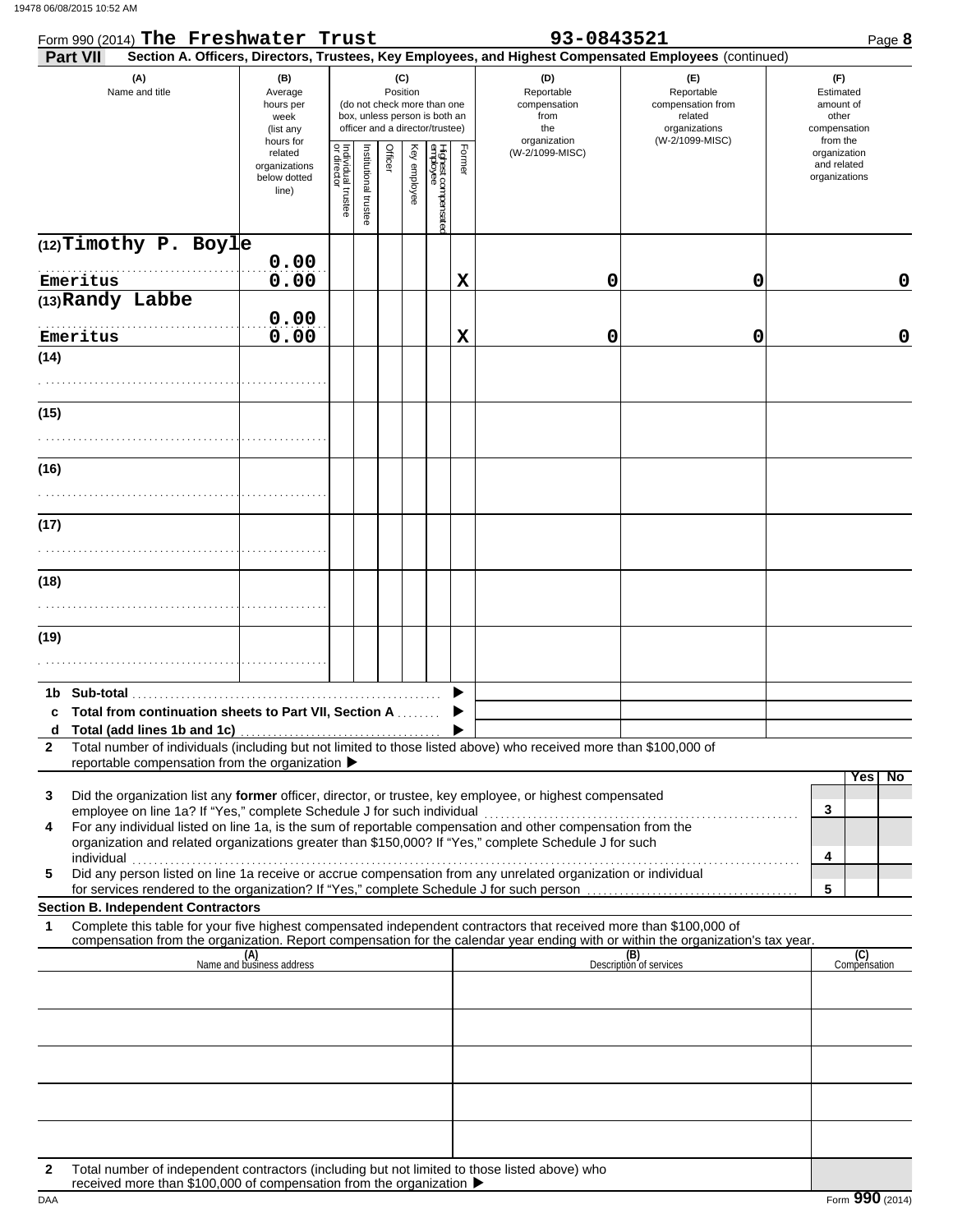### Form 990 (2014) Page **9 The Freshwater Trust 93-0843521 Part VIII Statement of Revenue** Check if Schedule O contains a response or note to any line in this Part VIII. **(A)** (B) (B) (C) (D)<br>Total revenue Related or Unrelated Reven Total revenue Related or Unrelated Revenue excluded from tax exempt business function revenue under sections 512-514 revenue **Contributions, Gifts, Grants and Other Similar Amounts** Grant<br>mounts **1a 1a** Federated campaigns  $\ldots$ **1b b** Membership dues  $\ldots$ Gifts<br>Iar Am **249,893 1c c** Fundraising events <sub>.</sub> . . . . . . **1d d** Related organizations  $\ldots$ **2,431,867** Program Service Revenue and Other Sim **1e e** Government grants (contributions) . . **f** All other contributions, gifts, grants, and similar amounts not included above **794,193 1f** \$ . . . . . . . . . . . . . . . . . . . . . **98,179 g** Noncash contributions included in lines 1a-1f: **3,475,953**  $\blacktriangleright$ **h Total.** Add lines 1a–1f . . . . . . . . . . . . . . . . . . . . . . . . . . . . . **Program Service Revenue Busn. Code** . . . . . . . . . . . . . . . . . . . . . . . . . . . . . . . . . . . . . . . . . . . . **Program service revenue 4,035,529 4,035,529 2a b** . . . . . . . . . . . . . . . . . . . . . . . . . . . . . . . . . . . . . . . . . . . . **c** . . . . . . . . . . . . . . . . . . . . . . . . . . . . . . . . . . . . . . . . . . . . **d** . . . . . . . . . . . . . . . . . . . . . . . . . . . . . . . . . . . . . . . . . . . . **e** . . . . . . . . . . . . . . . . . . . . . . . . . . . . . . . . . . . . . . . . . . . . **f** All other program service revenue . . . . . . . . **4,035,529 g Total.** Add lines 2a–2f . . . . . . . . . . . . . . . . . . . . . . . . . . . . . **3** Investment income (including dividends, interest, and other similar amounts) ..... **440 440**  $\blacktriangleright$ **4** Income from investment of tax-exempt bond proceed **5** Royalties .. ь (i) Real (ii) Personal **6a** Gross rents **b** Less: rental exps. **c** Rental inc. or (loss) ь **d** Net rental income or (loss) .......................... **7a** Gross amount from (i) Securities (ii) Other sales of assets **2,720 8,955** other than inventor **b** Less: cost or other **1 4,922** basis & sales exps. **2,719 4,033 c** Gain or (loss) **6,752 4,033 2,719 d** Net gain or (loss) . . . . . . . . . . . . . . . . . . . . . . . . . . . . . . . . . . . **8a** Gross income from fundraising events **Other Revenue Other Revenue** (not including \$ . . . . . . . . . . . . . . . . . . . . **249,893** of contributions reported on line 1c). See Part IV, line 18 . . . . . . . . . . . . . . . **205,460 a b 258,733 b** Less: direct expenses . . . . . . . . **-53,273 c** Net income or (loss) from fundraising events . . . . . . ▶ **9a** Gross income from gaming activities. See Part IV, line 19<br>
Loop direct expanses **a b** Less: direct expenses <sub>. . . . . . . .</sub> **b** ▶ **c** Net income or (loss) from gaming activities ....... **10a** Gross sales of inventory, less

|     | <b>D</b> Less: direct expenses<br>DI              |                   |           |           |       |
|-----|---------------------------------------------------|-------------------|-----------|-----------|-------|
|     | c Net income or (loss) from gaming activities  ▶  |                   |           |           |       |
|     | <b>10a</b> Gross sales of inventory, less         |                   |           |           |       |
|     | returns and allowances                            |                   |           |           |       |
|     | <b>b</b> Less: cost of goods sold<br>b            |                   |           |           |       |
|     | c Net income or (loss) from sales of inventory  ▶ |                   |           |           |       |
|     | Miscellaneous Revenue                             | <b>Busn, Code</b> |           |           |       |
| 11a | Sales and other revenues                          |                   | 643       | 643       |       |
| b   |                                                   |                   |           |           |       |
| с   |                                                   |                   |           |           |       |
|     | d All other revenue                               |                   |           |           |       |
|     | e Total. Add lines 11a-11d                        |                   | 643       |           |       |
|     | 12 Total revenue. See instructions.               |                   | 7,466,044 | 4,040,205 | 3,159 |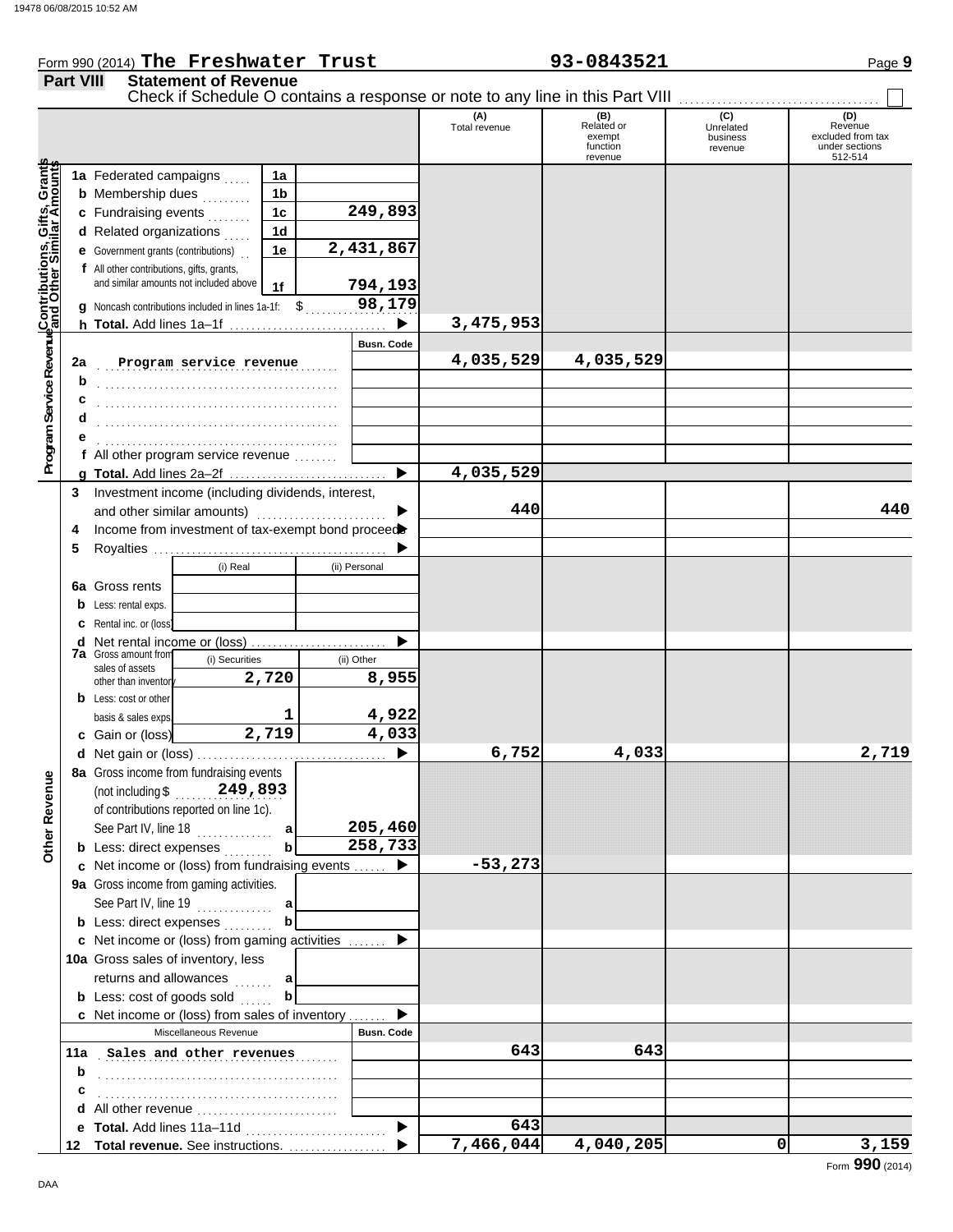### **Part IX Statement of Functional Expenses** Form 990 (2014) The Freshwater Trust **93-0843521** Page 10 Section 501(c)(3) and 501(c)(4) organizations must complete all columns. All other organizations must complete column (A). **Do not include amounts reported on lines 6b, 7b, 8b, 9b, and 10b of Part VIII. 1 2 3 4 5 6 7 8 9 10 11 a** Management .............................. **b** Legal **c** Accounting . . . . . . . . . . . . . . . . . . . . . . . . . . . . . . . . **d** Lobbying . . . . . . . . . . . . . . . . . . . . . . . . . . . . . . . . . . . **e f g** Other. (If line 11g amount exceeds 10% of line 25, column **12** Advertising and promotion . . . . . . . . . . . . . . **13 14 15 16 17 18 19 20 21 22 23 24 a b c d e** All other expenses . . . . . . . . . . . . . . . . . . . . . . . . Grants and other assistance to domestic organizations and domestic governments. See Part IV, line 21 . . . . . . . . Grants and other assistance to domestic individuals. See Part IV, line 22 Grants and other assistance to foreign organizations, foreign governments, and foreign individuals. See Part IV, lines 15 and 16 ........ Benefits paid to or for members ........... Compensation of current officers, directors, trustees, and key employees ........ Compensation not included above, to disqualified persons (as defined under section 4958(f)(1)) and persons described in section 4958(c)(3)(B) Other salaries and wages ................. Pension plan accruals and contributions (include section 401(k) and 403(b) employer contributions) Other employee benefits .................. Payroll taxes . . . . . . . . . . . . . . . . . . . . . . . . . . . . . . Fees for services (non-employees): Legal . . . . . . . . . . . . . . . . . . . . . . . . . . . . . . . . . . . . . . Professional fundraising services. See Part IV, line 17 Investment management fees ............. Office expenses ............................. Information technology . . . . . . . . . . . . . . . . . . . . Royalties . . . . . . . . . . . . . . . . . . . . . . . . . . . . . . . . . . Occupancy . . . . . . . . . . . . . . . . . . . . . . . . . . . . . . . . Travel . . . . . . . . . . . . . . . . . . . . . . . . . . . . . . . . . . . . . . Payments of travel or entertainment expenses for any federal, state, or local public officials Conferences, conventions, and meetings . Interest . . . . . . . . . . . . . . . . . . . . . . . . . . . . . . . . . . . . Payments to affiliates ...................... Depreciation, depletion, and amortization . Insurance . . . . . . . . . . . . . . . . . . . . . . . . . . . . . . . . . . Other expenses. Itemize expenses not covered above (List miscellaneous expenses in line 24e. If line 24e amount exceeds 10% of line 25, column (A) amount, list line 24e expenses on Schedule O.) **(A) (B) (B)** (C) (C) (D)<br>Total expenses Program service Management and Fundrai expenses general expenses (D)<br>Fundraising expenses . . . . . . . . . . . . . . . . . . . . . . . . . . . . . . . . . . . . . . . . . . . . . **Contracted services 1,674,568 1,655,511 5,812 13,245 Water fees/lease payments** 1,056,237 1,056,237 . . . . . . . . . . . . . . . . . . . . . . . . . . . . . . . . . . . . . . . . . . . . . **Program supplies 141,982 136,784 3,196 2,002 Equipment rental/maint 10,666 28,098 3,662 8,906** Check if Schedule O contains a response or note to any line in this Part IX (A) amount, list line 11g expenses on Schedule O.) . . . . . . . **197,970 63,278 94,476 40,216 2,553,040 1,762,335 466,519 324,186 115,003 87,834 20,273 6,896 186,205 151,336 22,303 12,566 252,267 194,696 33,728 23,843 30,918 29,912 587 419 17,500 7,452 10,048 32,554 24,948 7,606 175,861 36,198 98,461 41,202 43,638 14,911 16,788 11,939 203,472 158,986 15,808 28,678 215,598 203,066 2,136 10,396 56,620 51,069 1,447 4,104 31,205** 27,902 **132,124 114,225 17,899 36,862 28,135 5,091 3,636 88,873 60,689 5,860 22,324 7,283,163 5,893,602 826,021 563,540**

**25 Total functional expenses.** Add lines 1 through 24e . . . **26** fundraising solicitation. Check here  $\blacktriangleright$  | if organization reported in column (B) joint costs from a combined educational campaign and following SOP 98-2 (ASC 958-720) **Joint costs.** Complete this line only if the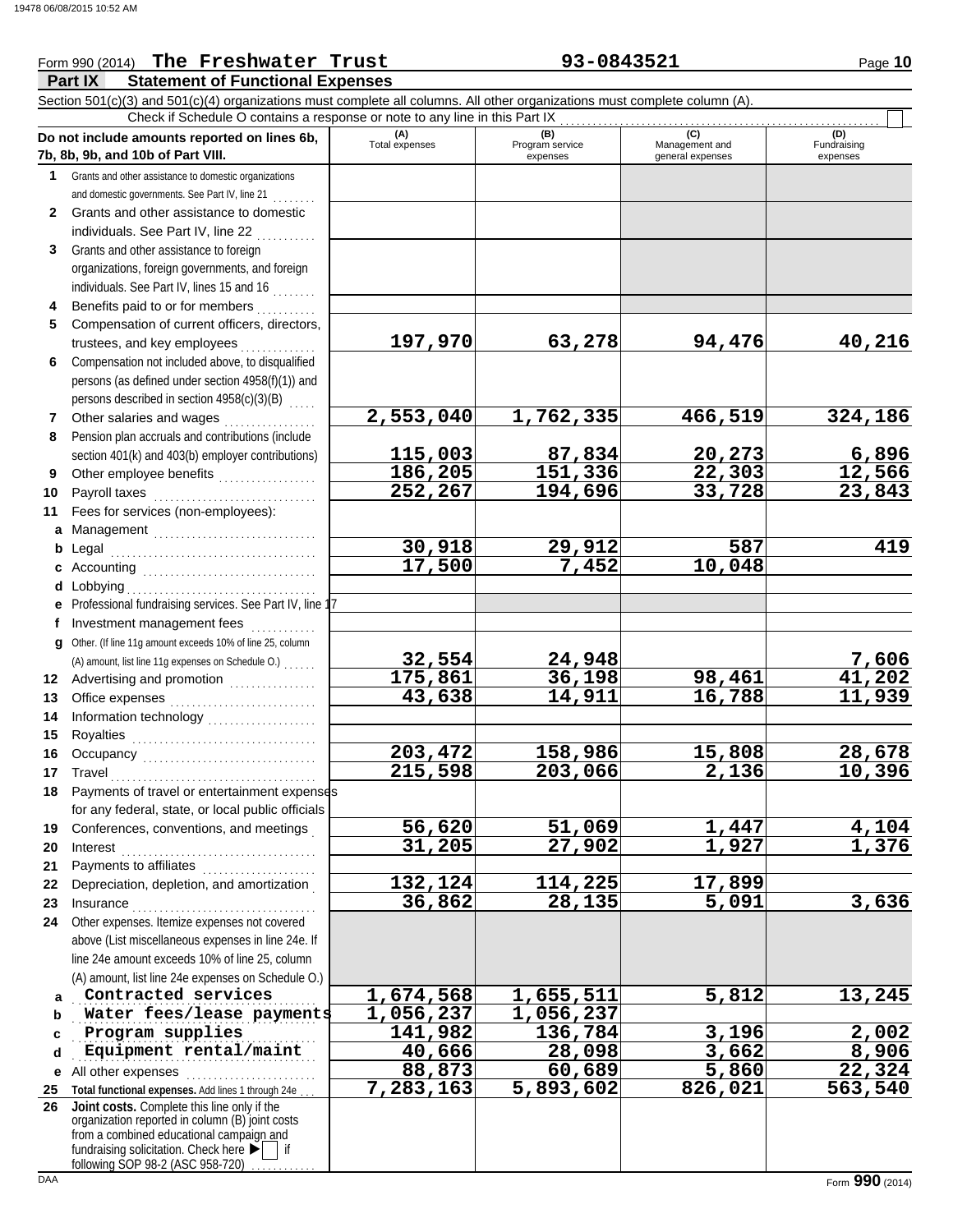### Form 990 (2014) The Freshwater Trust **93-0843521** Page 11 **Part X Balance Sheet (A) (B)** Beginning of year **End of year 1** Cash—non-interest bearing . . . . . . . . . . . . . . . . . . . . . . . . . . . . . . . . . . . . . . . . . . . . . . . . . . . . . . . . . . . **2** Savings and temporary cash investments . . . . . . . . . . . . . . . . . . . . . . . . . . . . . . . . . . . . . . . . . . . . **3** Pledges and grants receivable, net **change in the constant of the system**  $\mathbf{p}$ **4 5 4 3 1,253,655 2,277,741 2 1** Accounts receivable, net . . . . . . . . . . . . . . . . . . . . . . . . . . . . . . . . . . . . . . . . . . . . . . . . . . . . . . . . . . . . . . Loans and other receivables from current and former officers, directors, Check if Schedule O contains a response or note to any line in this Part X **772,803 392,000 809,691 2,364,187**

| Loans and other receivables from current and former officers, directors,<br>5<br>trustees, key employees, and highest compensated employees.<br>Complete Part II of Schedule L<br>5<br>Loans and other receivables from other disqualified persons (as defined under section<br>6<br>$4958(f)(1)$ , persons described in section $4958(c)(3)(B)$ , and contributing employers and<br>sponsoring organizations of section 501(c)(9) voluntary employees' beneficiary<br>organizations (see instructions). Complete Part II of Schedule L<br>6<br>Assets<br><u> 1966 - Johann Stoff, martin Stoff, martin Stoff, martin Stoff, martin Stoff, martin Stoff, martin Stoff, marti</u><br>7<br>7<br>Inventories for sale or use contained and a series of the state of the state of the state of the state of the<br>8<br>8<br>62,874<br>72,075<br>9<br>9<br>10a Land, buildings, and equipment: cost or<br>$\frac{194,567}{129,885}$<br>other basis. Complete Part VI of Schedule D  10a<br>64,682<br>$\frac{10b}{10b}$<br>68,394 10c<br><b>b</b> Less: accumulated depreciation<br>116,380<br>120,107<br>11<br>11<br>12<br>12<br>13<br>13<br>14<br>14<br>2,129,593<br>2,132,739<br>15<br>15<br>5, 213, 390<br>7,423,531<br>Total assets. Add lines 1 through 15 (must equal line 34)<br>16<br>16<br>259,625<br>353,178<br>17<br>17<br>Accounts payable and accrued expenses [[11] [11] Accounts payable and accrued expenses [[11] [11] Accounts are not accredit a contract a metal and accrued a metal and accrued a metal and accrued a metal and accredit a meta<br>18<br>18<br>22,500<br>63,064<br>19<br>19<br>20<br>20<br>Escrow or custodial account liability. Complete Part IV of Schedule D<br>21<br>21<br>22<br>Loans and other payables to current and former officers, directors,<br>Liabilities<br>trustees, key employees, highest compensated employees, and<br>disqualified persons. Complete Part II of Schedule L<br>22<br>23<br>23<br>4,000,000<br>2,056,606<br>24<br>24<br>Other liabilities (including federal income tax, payables to related third<br>25<br>parties, and other liabilities not included on lines 17-24). Complete Part X<br>48,060<br>$59,754$ 25<br>of Schedule D<br>$\overline{2,439,049}$<br>4,423,738<br>26<br>26<br>Organizations that follow SFAS 117 (ASC 958), check here $\blacktriangleright$ $\boxed{\text{X}}$ and<br>alances<br>complete lines 27 through 29, and lines 33 and 34.<br>$2,525,984$ 27<br>2,650,498<br>Unrestricted net assets <b>contained</b> and <b>a</b><br>27<br>150, 338<br>248,108<br>28<br>Net Assets or Fund B<br>28<br>Temporarily restricted net assets<br>$\overline{98,019}$<br>101,187<br>29<br>Permanently restricted net assets<br>29<br>Organizations that do not follow SFAS 117 (ASC 958), check here<br>and<br>complete lines 30 through 34.<br>Capital stock or trust principal, or current funds<br>30<br>30<br>Paid-in or capital surplus, or land, building, or equipment fund<br>31<br>31<br>Retained earnings, endowment, accumulated income, or other funds<br>32<br>32<br>$\overline{2}$ , 774, 341<br>2,999,793<br>Total net assets or fund balances<br>33<br>33<br>5,213,390<br>7,423,531<br>34<br>34<br>$F_{\text{Orm}}$ 990 (2014) | 4 |  |  |  |  | 4 |  |
|-----------------------------------------------------------------------------------------------------------------------------------------------------------------------------------------------------------------------------------------------------------------------------------------------------------------------------------------------------------------------------------------------------------------------------------------------------------------------------------------------------------------------------------------------------------------------------------------------------------------------------------------------------------------------------------------------------------------------------------------------------------------------------------------------------------------------------------------------------------------------------------------------------------------------------------------------------------------------------------------------------------------------------------------------------------------------------------------------------------------------------------------------------------------------------------------------------------------------------------------------------------------------------------------------------------------------------------------------------------------------------------------------------------------------------------------------------------------------------------------------------------------------------------------------------------------------------------------------------------------------------------------------------------------------------------------------------------------------------------------------------------------------------------------------------------------------------------------------------------------------------------------------------------------------------------------------------------------------------------------------------------------------------------------------------------------------------------------------------------------------------------------------------------------------------------------------------------------------------------------------------------------------------------------------------------------------------------------------------------------------------------------------------------------------------------------------------------------------------------------------------------------------------------------------------------------------------------------------------------------------------------------------------------------------------------------------------------------------------------------------------------------------------------------------------------------------------------------------------------------------------------------------------------------------------------------------------------------------------------------------------------------------------------------------------------------------------------------------------------------------------------------------------------------------------------------------------------------------------------|---|--|--|--|--|---|--|
|                                                                                                                                                                                                                                                                                                                                                                                                                                                                                                                                                                                                                                                                                                                                                                                                                                                                                                                                                                                                                                                                                                                                                                                                                                                                                                                                                                                                                                                                                                                                                                                                                                                                                                                                                                                                                                                                                                                                                                                                                                                                                                                                                                                                                                                                                                                                                                                                                                                                                                                                                                                                                                                                                                                                                                                                                                                                                                                                                                                                                                                                                                                                                                                                                                   |   |  |  |  |  |   |  |
|                                                                                                                                                                                                                                                                                                                                                                                                                                                                                                                                                                                                                                                                                                                                                                                                                                                                                                                                                                                                                                                                                                                                                                                                                                                                                                                                                                                                                                                                                                                                                                                                                                                                                                                                                                                                                                                                                                                                                                                                                                                                                                                                                                                                                                                                                                                                                                                                                                                                                                                                                                                                                                                                                                                                                                                                                                                                                                                                                                                                                                                                                                                                                                                                                                   |   |  |  |  |  |   |  |
|                                                                                                                                                                                                                                                                                                                                                                                                                                                                                                                                                                                                                                                                                                                                                                                                                                                                                                                                                                                                                                                                                                                                                                                                                                                                                                                                                                                                                                                                                                                                                                                                                                                                                                                                                                                                                                                                                                                                                                                                                                                                                                                                                                                                                                                                                                                                                                                                                                                                                                                                                                                                                                                                                                                                                                                                                                                                                                                                                                                                                                                                                                                                                                                                                                   |   |  |  |  |  |   |  |
|                                                                                                                                                                                                                                                                                                                                                                                                                                                                                                                                                                                                                                                                                                                                                                                                                                                                                                                                                                                                                                                                                                                                                                                                                                                                                                                                                                                                                                                                                                                                                                                                                                                                                                                                                                                                                                                                                                                                                                                                                                                                                                                                                                                                                                                                                                                                                                                                                                                                                                                                                                                                                                                                                                                                                                                                                                                                                                                                                                                                                                                                                                                                                                                                                                   |   |  |  |  |  |   |  |
|                                                                                                                                                                                                                                                                                                                                                                                                                                                                                                                                                                                                                                                                                                                                                                                                                                                                                                                                                                                                                                                                                                                                                                                                                                                                                                                                                                                                                                                                                                                                                                                                                                                                                                                                                                                                                                                                                                                                                                                                                                                                                                                                                                                                                                                                                                                                                                                                                                                                                                                                                                                                                                                                                                                                                                                                                                                                                                                                                                                                                                                                                                                                                                                                                                   |   |  |  |  |  |   |  |
|                                                                                                                                                                                                                                                                                                                                                                                                                                                                                                                                                                                                                                                                                                                                                                                                                                                                                                                                                                                                                                                                                                                                                                                                                                                                                                                                                                                                                                                                                                                                                                                                                                                                                                                                                                                                                                                                                                                                                                                                                                                                                                                                                                                                                                                                                                                                                                                                                                                                                                                                                                                                                                                                                                                                                                                                                                                                                                                                                                                                                                                                                                                                                                                                                                   |   |  |  |  |  |   |  |
|                                                                                                                                                                                                                                                                                                                                                                                                                                                                                                                                                                                                                                                                                                                                                                                                                                                                                                                                                                                                                                                                                                                                                                                                                                                                                                                                                                                                                                                                                                                                                                                                                                                                                                                                                                                                                                                                                                                                                                                                                                                                                                                                                                                                                                                                                                                                                                                                                                                                                                                                                                                                                                                                                                                                                                                                                                                                                                                                                                                                                                                                                                                                                                                                                                   |   |  |  |  |  |   |  |
|                                                                                                                                                                                                                                                                                                                                                                                                                                                                                                                                                                                                                                                                                                                                                                                                                                                                                                                                                                                                                                                                                                                                                                                                                                                                                                                                                                                                                                                                                                                                                                                                                                                                                                                                                                                                                                                                                                                                                                                                                                                                                                                                                                                                                                                                                                                                                                                                                                                                                                                                                                                                                                                                                                                                                                                                                                                                                                                                                                                                                                                                                                                                                                                                                                   |   |  |  |  |  |   |  |
|                                                                                                                                                                                                                                                                                                                                                                                                                                                                                                                                                                                                                                                                                                                                                                                                                                                                                                                                                                                                                                                                                                                                                                                                                                                                                                                                                                                                                                                                                                                                                                                                                                                                                                                                                                                                                                                                                                                                                                                                                                                                                                                                                                                                                                                                                                                                                                                                                                                                                                                                                                                                                                                                                                                                                                                                                                                                                                                                                                                                                                                                                                                                                                                                                                   |   |  |  |  |  |   |  |
|                                                                                                                                                                                                                                                                                                                                                                                                                                                                                                                                                                                                                                                                                                                                                                                                                                                                                                                                                                                                                                                                                                                                                                                                                                                                                                                                                                                                                                                                                                                                                                                                                                                                                                                                                                                                                                                                                                                                                                                                                                                                                                                                                                                                                                                                                                                                                                                                                                                                                                                                                                                                                                                                                                                                                                                                                                                                                                                                                                                                                                                                                                                                                                                                                                   |   |  |  |  |  |   |  |
|                                                                                                                                                                                                                                                                                                                                                                                                                                                                                                                                                                                                                                                                                                                                                                                                                                                                                                                                                                                                                                                                                                                                                                                                                                                                                                                                                                                                                                                                                                                                                                                                                                                                                                                                                                                                                                                                                                                                                                                                                                                                                                                                                                                                                                                                                                                                                                                                                                                                                                                                                                                                                                                                                                                                                                                                                                                                                                                                                                                                                                                                                                                                                                                                                                   |   |  |  |  |  |   |  |
|                                                                                                                                                                                                                                                                                                                                                                                                                                                                                                                                                                                                                                                                                                                                                                                                                                                                                                                                                                                                                                                                                                                                                                                                                                                                                                                                                                                                                                                                                                                                                                                                                                                                                                                                                                                                                                                                                                                                                                                                                                                                                                                                                                                                                                                                                                                                                                                                                                                                                                                                                                                                                                                                                                                                                                                                                                                                                                                                                                                                                                                                                                                                                                                                                                   |   |  |  |  |  |   |  |
|                                                                                                                                                                                                                                                                                                                                                                                                                                                                                                                                                                                                                                                                                                                                                                                                                                                                                                                                                                                                                                                                                                                                                                                                                                                                                                                                                                                                                                                                                                                                                                                                                                                                                                                                                                                                                                                                                                                                                                                                                                                                                                                                                                                                                                                                                                                                                                                                                                                                                                                                                                                                                                                                                                                                                                                                                                                                                                                                                                                                                                                                                                                                                                                                                                   |   |  |  |  |  |   |  |
|                                                                                                                                                                                                                                                                                                                                                                                                                                                                                                                                                                                                                                                                                                                                                                                                                                                                                                                                                                                                                                                                                                                                                                                                                                                                                                                                                                                                                                                                                                                                                                                                                                                                                                                                                                                                                                                                                                                                                                                                                                                                                                                                                                                                                                                                                                                                                                                                                                                                                                                                                                                                                                                                                                                                                                                                                                                                                                                                                                                                                                                                                                                                                                                                                                   |   |  |  |  |  |   |  |
|                                                                                                                                                                                                                                                                                                                                                                                                                                                                                                                                                                                                                                                                                                                                                                                                                                                                                                                                                                                                                                                                                                                                                                                                                                                                                                                                                                                                                                                                                                                                                                                                                                                                                                                                                                                                                                                                                                                                                                                                                                                                                                                                                                                                                                                                                                                                                                                                                                                                                                                                                                                                                                                                                                                                                                                                                                                                                                                                                                                                                                                                                                                                                                                                                                   |   |  |  |  |  |   |  |
|                                                                                                                                                                                                                                                                                                                                                                                                                                                                                                                                                                                                                                                                                                                                                                                                                                                                                                                                                                                                                                                                                                                                                                                                                                                                                                                                                                                                                                                                                                                                                                                                                                                                                                                                                                                                                                                                                                                                                                                                                                                                                                                                                                                                                                                                                                                                                                                                                                                                                                                                                                                                                                                                                                                                                                                                                                                                                                                                                                                                                                                                                                                                                                                                                                   |   |  |  |  |  |   |  |
|                                                                                                                                                                                                                                                                                                                                                                                                                                                                                                                                                                                                                                                                                                                                                                                                                                                                                                                                                                                                                                                                                                                                                                                                                                                                                                                                                                                                                                                                                                                                                                                                                                                                                                                                                                                                                                                                                                                                                                                                                                                                                                                                                                                                                                                                                                                                                                                                                                                                                                                                                                                                                                                                                                                                                                                                                                                                                                                                                                                                                                                                                                                                                                                                                                   |   |  |  |  |  |   |  |
|                                                                                                                                                                                                                                                                                                                                                                                                                                                                                                                                                                                                                                                                                                                                                                                                                                                                                                                                                                                                                                                                                                                                                                                                                                                                                                                                                                                                                                                                                                                                                                                                                                                                                                                                                                                                                                                                                                                                                                                                                                                                                                                                                                                                                                                                                                                                                                                                                                                                                                                                                                                                                                                                                                                                                                                                                                                                                                                                                                                                                                                                                                                                                                                                                                   |   |  |  |  |  |   |  |
|                                                                                                                                                                                                                                                                                                                                                                                                                                                                                                                                                                                                                                                                                                                                                                                                                                                                                                                                                                                                                                                                                                                                                                                                                                                                                                                                                                                                                                                                                                                                                                                                                                                                                                                                                                                                                                                                                                                                                                                                                                                                                                                                                                                                                                                                                                                                                                                                                                                                                                                                                                                                                                                                                                                                                                                                                                                                                                                                                                                                                                                                                                                                                                                                                                   |   |  |  |  |  |   |  |
|                                                                                                                                                                                                                                                                                                                                                                                                                                                                                                                                                                                                                                                                                                                                                                                                                                                                                                                                                                                                                                                                                                                                                                                                                                                                                                                                                                                                                                                                                                                                                                                                                                                                                                                                                                                                                                                                                                                                                                                                                                                                                                                                                                                                                                                                                                                                                                                                                                                                                                                                                                                                                                                                                                                                                                                                                                                                                                                                                                                                                                                                                                                                                                                                                                   |   |  |  |  |  |   |  |
|                                                                                                                                                                                                                                                                                                                                                                                                                                                                                                                                                                                                                                                                                                                                                                                                                                                                                                                                                                                                                                                                                                                                                                                                                                                                                                                                                                                                                                                                                                                                                                                                                                                                                                                                                                                                                                                                                                                                                                                                                                                                                                                                                                                                                                                                                                                                                                                                                                                                                                                                                                                                                                                                                                                                                                                                                                                                                                                                                                                                                                                                                                                                                                                                                                   |   |  |  |  |  |   |  |
|                                                                                                                                                                                                                                                                                                                                                                                                                                                                                                                                                                                                                                                                                                                                                                                                                                                                                                                                                                                                                                                                                                                                                                                                                                                                                                                                                                                                                                                                                                                                                                                                                                                                                                                                                                                                                                                                                                                                                                                                                                                                                                                                                                                                                                                                                                                                                                                                                                                                                                                                                                                                                                                                                                                                                                                                                                                                                                                                                                                                                                                                                                                                                                                                                                   |   |  |  |  |  |   |  |
|                                                                                                                                                                                                                                                                                                                                                                                                                                                                                                                                                                                                                                                                                                                                                                                                                                                                                                                                                                                                                                                                                                                                                                                                                                                                                                                                                                                                                                                                                                                                                                                                                                                                                                                                                                                                                                                                                                                                                                                                                                                                                                                                                                                                                                                                                                                                                                                                                                                                                                                                                                                                                                                                                                                                                                                                                                                                                                                                                                                                                                                                                                                                                                                                                                   |   |  |  |  |  |   |  |
|                                                                                                                                                                                                                                                                                                                                                                                                                                                                                                                                                                                                                                                                                                                                                                                                                                                                                                                                                                                                                                                                                                                                                                                                                                                                                                                                                                                                                                                                                                                                                                                                                                                                                                                                                                                                                                                                                                                                                                                                                                                                                                                                                                                                                                                                                                                                                                                                                                                                                                                                                                                                                                                                                                                                                                                                                                                                                                                                                                                                                                                                                                                                                                                                                                   |   |  |  |  |  |   |  |
|                                                                                                                                                                                                                                                                                                                                                                                                                                                                                                                                                                                                                                                                                                                                                                                                                                                                                                                                                                                                                                                                                                                                                                                                                                                                                                                                                                                                                                                                                                                                                                                                                                                                                                                                                                                                                                                                                                                                                                                                                                                                                                                                                                                                                                                                                                                                                                                                                                                                                                                                                                                                                                                                                                                                                                                                                                                                                                                                                                                                                                                                                                                                                                                                                                   |   |  |  |  |  |   |  |
|                                                                                                                                                                                                                                                                                                                                                                                                                                                                                                                                                                                                                                                                                                                                                                                                                                                                                                                                                                                                                                                                                                                                                                                                                                                                                                                                                                                                                                                                                                                                                                                                                                                                                                                                                                                                                                                                                                                                                                                                                                                                                                                                                                                                                                                                                                                                                                                                                                                                                                                                                                                                                                                                                                                                                                                                                                                                                                                                                                                                                                                                                                                                                                                                                                   |   |  |  |  |  |   |  |
|                                                                                                                                                                                                                                                                                                                                                                                                                                                                                                                                                                                                                                                                                                                                                                                                                                                                                                                                                                                                                                                                                                                                                                                                                                                                                                                                                                                                                                                                                                                                                                                                                                                                                                                                                                                                                                                                                                                                                                                                                                                                                                                                                                                                                                                                                                                                                                                                                                                                                                                                                                                                                                                                                                                                                                                                                                                                                                                                                                                                                                                                                                                                                                                                                                   |   |  |  |  |  |   |  |
|                                                                                                                                                                                                                                                                                                                                                                                                                                                                                                                                                                                                                                                                                                                                                                                                                                                                                                                                                                                                                                                                                                                                                                                                                                                                                                                                                                                                                                                                                                                                                                                                                                                                                                                                                                                                                                                                                                                                                                                                                                                                                                                                                                                                                                                                                                                                                                                                                                                                                                                                                                                                                                                                                                                                                                                                                                                                                                                                                                                                                                                                                                                                                                                                                                   |   |  |  |  |  |   |  |
|                                                                                                                                                                                                                                                                                                                                                                                                                                                                                                                                                                                                                                                                                                                                                                                                                                                                                                                                                                                                                                                                                                                                                                                                                                                                                                                                                                                                                                                                                                                                                                                                                                                                                                                                                                                                                                                                                                                                                                                                                                                                                                                                                                                                                                                                                                                                                                                                                                                                                                                                                                                                                                                                                                                                                                                                                                                                                                                                                                                                                                                                                                                                                                                                                                   |   |  |  |  |  |   |  |
|                                                                                                                                                                                                                                                                                                                                                                                                                                                                                                                                                                                                                                                                                                                                                                                                                                                                                                                                                                                                                                                                                                                                                                                                                                                                                                                                                                                                                                                                                                                                                                                                                                                                                                                                                                                                                                                                                                                                                                                                                                                                                                                                                                                                                                                                                                                                                                                                                                                                                                                                                                                                                                                                                                                                                                                                                                                                                                                                                                                                                                                                                                                                                                                                                                   |   |  |  |  |  |   |  |
|                                                                                                                                                                                                                                                                                                                                                                                                                                                                                                                                                                                                                                                                                                                                                                                                                                                                                                                                                                                                                                                                                                                                                                                                                                                                                                                                                                                                                                                                                                                                                                                                                                                                                                                                                                                                                                                                                                                                                                                                                                                                                                                                                                                                                                                                                                                                                                                                                                                                                                                                                                                                                                                                                                                                                                                                                                                                                                                                                                                                                                                                                                                                                                                                                                   |   |  |  |  |  |   |  |
|                                                                                                                                                                                                                                                                                                                                                                                                                                                                                                                                                                                                                                                                                                                                                                                                                                                                                                                                                                                                                                                                                                                                                                                                                                                                                                                                                                                                                                                                                                                                                                                                                                                                                                                                                                                                                                                                                                                                                                                                                                                                                                                                                                                                                                                                                                                                                                                                                                                                                                                                                                                                                                                                                                                                                                                                                                                                                                                                                                                                                                                                                                                                                                                                                                   |   |  |  |  |  |   |  |
|                                                                                                                                                                                                                                                                                                                                                                                                                                                                                                                                                                                                                                                                                                                                                                                                                                                                                                                                                                                                                                                                                                                                                                                                                                                                                                                                                                                                                                                                                                                                                                                                                                                                                                                                                                                                                                                                                                                                                                                                                                                                                                                                                                                                                                                                                                                                                                                                                                                                                                                                                                                                                                                                                                                                                                                                                                                                                                                                                                                                                                                                                                                                                                                                                                   |   |  |  |  |  |   |  |
|                                                                                                                                                                                                                                                                                                                                                                                                                                                                                                                                                                                                                                                                                                                                                                                                                                                                                                                                                                                                                                                                                                                                                                                                                                                                                                                                                                                                                                                                                                                                                                                                                                                                                                                                                                                                                                                                                                                                                                                                                                                                                                                                                                                                                                                                                                                                                                                                                                                                                                                                                                                                                                                                                                                                                                                                                                                                                                                                                                                                                                                                                                                                                                                                                                   |   |  |  |  |  |   |  |
|                                                                                                                                                                                                                                                                                                                                                                                                                                                                                                                                                                                                                                                                                                                                                                                                                                                                                                                                                                                                                                                                                                                                                                                                                                                                                                                                                                                                                                                                                                                                                                                                                                                                                                                                                                                                                                                                                                                                                                                                                                                                                                                                                                                                                                                                                                                                                                                                                                                                                                                                                                                                                                                                                                                                                                                                                                                                                                                                                                                                                                                                                                                                                                                                                                   |   |  |  |  |  |   |  |
|                                                                                                                                                                                                                                                                                                                                                                                                                                                                                                                                                                                                                                                                                                                                                                                                                                                                                                                                                                                                                                                                                                                                                                                                                                                                                                                                                                                                                                                                                                                                                                                                                                                                                                                                                                                                                                                                                                                                                                                                                                                                                                                                                                                                                                                                                                                                                                                                                                                                                                                                                                                                                                                                                                                                                                                                                                                                                                                                                                                                                                                                                                                                                                                                                                   |   |  |  |  |  |   |  |
|                                                                                                                                                                                                                                                                                                                                                                                                                                                                                                                                                                                                                                                                                                                                                                                                                                                                                                                                                                                                                                                                                                                                                                                                                                                                                                                                                                                                                                                                                                                                                                                                                                                                                                                                                                                                                                                                                                                                                                                                                                                                                                                                                                                                                                                                                                                                                                                                                                                                                                                                                                                                                                                                                                                                                                                                                                                                                                                                                                                                                                                                                                                                                                                                                                   |   |  |  |  |  |   |  |
|                                                                                                                                                                                                                                                                                                                                                                                                                                                                                                                                                                                                                                                                                                                                                                                                                                                                                                                                                                                                                                                                                                                                                                                                                                                                                                                                                                                                                                                                                                                                                                                                                                                                                                                                                                                                                                                                                                                                                                                                                                                                                                                                                                                                                                                                                                                                                                                                                                                                                                                                                                                                                                                                                                                                                                                                                                                                                                                                                                                                                                                                                                                                                                                                                                   |   |  |  |  |  |   |  |
|                                                                                                                                                                                                                                                                                                                                                                                                                                                                                                                                                                                                                                                                                                                                                                                                                                                                                                                                                                                                                                                                                                                                                                                                                                                                                                                                                                                                                                                                                                                                                                                                                                                                                                                                                                                                                                                                                                                                                                                                                                                                                                                                                                                                                                                                                                                                                                                                                                                                                                                                                                                                                                                                                                                                                                                                                                                                                                                                                                                                                                                                                                                                                                                                                                   |   |  |  |  |  |   |  |
|                                                                                                                                                                                                                                                                                                                                                                                                                                                                                                                                                                                                                                                                                                                                                                                                                                                                                                                                                                                                                                                                                                                                                                                                                                                                                                                                                                                                                                                                                                                                                                                                                                                                                                                                                                                                                                                                                                                                                                                                                                                                                                                                                                                                                                                                                                                                                                                                                                                                                                                                                                                                                                                                                                                                                                                                                                                                                                                                                                                                                                                                                                                                                                                                                                   |   |  |  |  |  |   |  |
|                                                                                                                                                                                                                                                                                                                                                                                                                                                                                                                                                                                                                                                                                                                                                                                                                                                                                                                                                                                                                                                                                                                                                                                                                                                                                                                                                                                                                                                                                                                                                                                                                                                                                                                                                                                                                                                                                                                                                                                                                                                                                                                                                                                                                                                                                                                                                                                                                                                                                                                                                                                                                                                                                                                                                                                                                                                                                                                                                                                                                                                                                                                                                                                                                                   |   |  |  |  |  |   |  |
|                                                                                                                                                                                                                                                                                                                                                                                                                                                                                                                                                                                                                                                                                                                                                                                                                                                                                                                                                                                                                                                                                                                                                                                                                                                                                                                                                                                                                                                                                                                                                                                                                                                                                                                                                                                                                                                                                                                                                                                                                                                                                                                                                                                                                                                                                                                                                                                                                                                                                                                                                                                                                                                                                                                                                                                                                                                                                                                                                                                                                                                                                                                                                                                                                                   |   |  |  |  |  |   |  |
|                                                                                                                                                                                                                                                                                                                                                                                                                                                                                                                                                                                                                                                                                                                                                                                                                                                                                                                                                                                                                                                                                                                                                                                                                                                                                                                                                                                                                                                                                                                                                                                                                                                                                                                                                                                                                                                                                                                                                                                                                                                                                                                                                                                                                                                                                                                                                                                                                                                                                                                                                                                                                                                                                                                                                                                                                                                                                                                                                                                                                                                                                                                                                                                                                                   |   |  |  |  |  |   |  |
|                                                                                                                                                                                                                                                                                                                                                                                                                                                                                                                                                                                                                                                                                                                                                                                                                                                                                                                                                                                                                                                                                                                                                                                                                                                                                                                                                                                                                                                                                                                                                                                                                                                                                                                                                                                                                                                                                                                                                                                                                                                                                                                                                                                                                                                                                                                                                                                                                                                                                                                                                                                                                                                                                                                                                                                                                                                                                                                                                                                                                                                                                                                                                                                                                                   |   |  |  |  |  |   |  |
|                                                                                                                                                                                                                                                                                                                                                                                                                                                                                                                                                                                                                                                                                                                                                                                                                                                                                                                                                                                                                                                                                                                                                                                                                                                                                                                                                                                                                                                                                                                                                                                                                                                                                                                                                                                                                                                                                                                                                                                                                                                                                                                                                                                                                                                                                                                                                                                                                                                                                                                                                                                                                                                                                                                                                                                                                                                                                                                                                                                                                                                                                                                                                                                                                                   |   |  |  |  |  |   |  |
|                                                                                                                                                                                                                                                                                                                                                                                                                                                                                                                                                                                                                                                                                                                                                                                                                                                                                                                                                                                                                                                                                                                                                                                                                                                                                                                                                                                                                                                                                                                                                                                                                                                                                                                                                                                                                                                                                                                                                                                                                                                                                                                                                                                                                                                                                                                                                                                                                                                                                                                                                                                                                                                                                                                                                                                                                                                                                                                                                                                                                                                                                                                                                                                                                                   |   |  |  |  |  |   |  |
|                                                                                                                                                                                                                                                                                                                                                                                                                                                                                                                                                                                                                                                                                                                                                                                                                                                                                                                                                                                                                                                                                                                                                                                                                                                                                                                                                                                                                                                                                                                                                                                                                                                                                                                                                                                                                                                                                                                                                                                                                                                                                                                                                                                                                                                                                                                                                                                                                                                                                                                                                                                                                                                                                                                                                                                                                                                                                                                                                                                                                                                                                                                                                                                                                                   |   |  |  |  |  |   |  |

Form **990** (2014)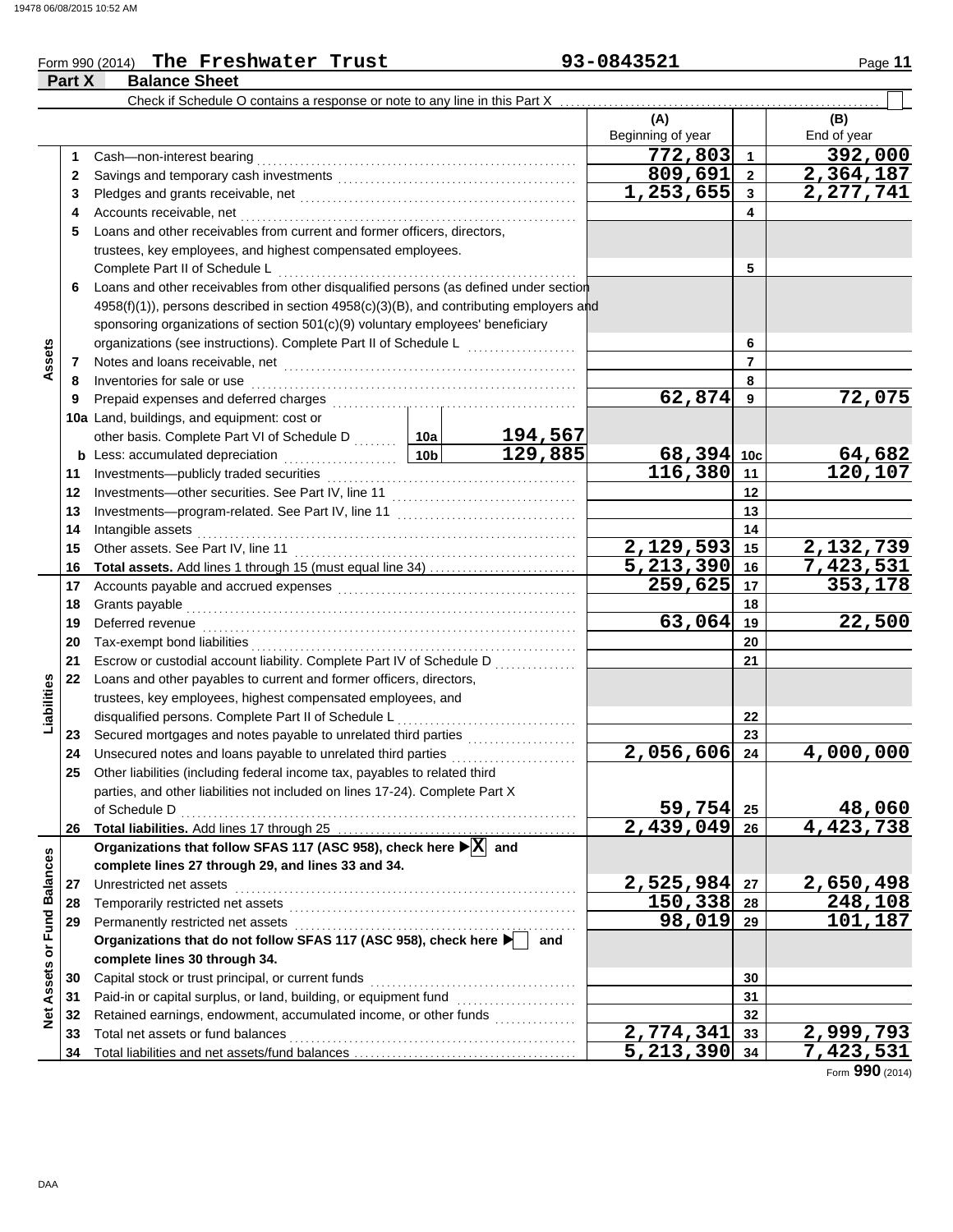| Part XI<br>Check if Schedule O contains a response or note to any line in this Part XI<br>7,466,044<br>7,283,163<br>$\overline{2}$<br>2<br>182,881<br>Revenue less expenses. Subtract line 2 from line 1<br>3<br>2,774,341<br>Net assets or fund balances at beginning of year (must equal Part X, line 33, column (A)) [[[[[[[[[[[[[[[[[[[<br>$\overline{\mathbf{4}}$<br>4<br>5<br>5<br>6<br>6<br>$\overline{7}$<br>Investment expenses<br>7<br>Prior period adjustments<br>8<br>8<br>42,207<br>Other changes in net assets or fund balances (explain in Schedule O)<br>9<br>9<br>Net assets or fund balances at end of year. Combine lines 3 through 9 (must equal Part X, line<br>10<br>2,999,793<br>33, column (B))<br>10<br><b>Financial Statements and Reporting</b><br>Part XII<br>Yes<br>$\mathbf{X}$ Accrual<br>Accounting method used to prepare the Form 990:  <br>Cash<br>Other<br>1<br>If the organization changed its method of accounting from a prior year or checked "Other," explain in<br>Schedule O.<br>2a Were the organization's financial statements compiled or reviewed by an independent accountant?<br>2a<br>If "Yes," check a box below to indicate whether the financial statements for the year were compiled or<br>reviewed on a separate basis, consolidated basis, or both:<br>Separate basis<br><b>Consolidated basis</b><br>Both consolidated and separate basis<br>$\mathcal{L}$<br><b>b</b> Were the organization's financial statements audited by an independent accountant?<br>x<br>2 <sub>b</sub><br>If "Yes," check a box below to indicate whether the financial statements for the year were audited on a<br>separate basis, consolidated basis, or both:<br>$ \mathbf{X} $ Separate basis<br>Consolidated basis<br>  Both consolidated and separate basis<br>c If "Yes" to line 2a or 2b, does the organization have a committee that assumes responsibility for oversight<br>X<br>of the audit, review, or compilation of its financial statements and selection of an independent accountant?<br>2c<br>If the organization changed either its oversight process or selection process during the tax year, explain in | 93-0843521<br>Form 990 (2014) The Freshwater Trust |  | Page 12     |
|---------------------------------------------------------------------------------------------------------------------------------------------------------------------------------------------------------------------------------------------------------------------------------------------------------------------------------------------------------------------------------------------------------------------------------------------------------------------------------------------------------------------------------------------------------------------------------------------------------------------------------------------------------------------------------------------------------------------------------------------------------------------------------------------------------------------------------------------------------------------------------------------------------------------------------------------------------------------------------------------------------------------------------------------------------------------------------------------------------------------------------------------------------------------------------------------------------------------------------------------------------------------------------------------------------------------------------------------------------------------------------------------------------------------------------------------------------------------------------------------------------------------------------------------------------------------------------------------------------------------------------------------------------------------------------------------------------------------------------------------------------------------------------------------------------------------------------------------------------------------------------------------------------------------------------------------------------------------------------------------------------------------------------------------------------------------------------------------------------------------------------------------------------------------|----------------------------------------------------|--|-------------|
|                                                                                                                                                                                                                                                                                                                                                                                                                                                                                                                                                                                                                                                                                                                                                                                                                                                                                                                                                                                                                                                                                                                                                                                                                                                                                                                                                                                                                                                                                                                                                                                                                                                                                                                                                                                                                                                                                                                                                                                                                                                                                                                                                                     | <b>Reconciliation of Net Assets</b>                |  |             |
|                                                                                                                                                                                                                                                                                                                                                                                                                                                                                                                                                                                                                                                                                                                                                                                                                                                                                                                                                                                                                                                                                                                                                                                                                                                                                                                                                                                                                                                                                                                                                                                                                                                                                                                                                                                                                                                                                                                                                                                                                                                                                                                                                                     |                                                    |  |             |
|                                                                                                                                                                                                                                                                                                                                                                                                                                                                                                                                                                                                                                                                                                                                                                                                                                                                                                                                                                                                                                                                                                                                                                                                                                                                                                                                                                                                                                                                                                                                                                                                                                                                                                                                                                                                                                                                                                                                                                                                                                                                                                                                                                     |                                                    |  |             |
|                                                                                                                                                                                                                                                                                                                                                                                                                                                                                                                                                                                                                                                                                                                                                                                                                                                                                                                                                                                                                                                                                                                                                                                                                                                                                                                                                                                                                                                                                                                                                                                                                                                                                                                                                                                                                                                                                                                                                                                                                                                                                                                                                                     |                                                    |  |             |
|                                                                                                                                                                                                                                                                                                                                                                                                                                                                                                                                                                                                                                                                                                                                                                                                                                                                                                                                                                                                                                                                                                                                                                                                                                                                                                                                                                                                                                                                                                                                                                                                                                                                                                                                                                                                                                                                                                                                                                                                                                                                                                                                                                     |                                                    |  |             |
|                                                                                                                                                                                                                                                                                                                                                                                                                                                                                                                                                                                                                                                                                                                                                                                                                                                                                                                                                                                                                                                                                                                                                                                                                                                                                                                                                                                                                                                                                                                                                                                                                                                                                                                                                                                                                                                                                                                                                                                                                                                                                                                                                                     |                                                    |  |             |
|                                                                                                                                                                                                                                                                                                                                                                                                                                                                                                                                                                                                                                                                                                                                                                                                                                                                                                                                                                                                                                                                                                                                                                                                                                                                                                                                                                                                                                                                                                                                                                                                                                                                                                                                                                                                                                                                                                                                                                                                                                                                                                                                                                     |                                                    |  | 364         |
|                                                                                                                                                                                                                                                                                                                                                                                                                                                                                                                                                                                                                                                                                                                                                                                                                                                                                                                                                                                                                                                                                                                                                                                                                                                                                                                                                                                                                                                                                                                                                                                                                                                                                                                                                                                                                                                                                                                                                                                                                                                                                                                                                                     |                                                    |  |             |
|                                                                                                                                                                                                                                                                                                                                                                                                                                                                                                                                                                                                                                                                                                                                                                                                                                                                                                                                                                                                                                                                                                                                                                                                                                                                                                                                                                                                                                                                                                                                                                                                                                                                                                                                                                                                                                                                                                                                                                                                                                                                                                                                                                     |                                                    |  |             |
|                                                                                                                                                                                                                                                                                                                                                                                                                                                                                                                                                                                                                                                                                                                                                                                                                                                                                                                                                                                                                                                                                                                                                                                                                                                                                                                                                                                                                                                                                                                                                                                                                                                                                                                                                                                                                                                                                                                                                                                                                                                                                                                                                                     |                                                    |  |             |
|                                                                                                                                                                                                                                                                                                                                                                                                                                                                                                                                                                                                                                                                                                                                                                                                                                                                                                                                                                                                                                                                                                                                                                                                                                                                                                                                                                                                                                                                                                                                                                                                                                                                                                                                                                                                                                                                                                                                                                                                                                                                                                                                                                     |                                                    |  |             |
|                                                                                                                                                                                                                                                                                                                                                                                                                                                                                                                                                                                                                                                                                                                                                                                                                                                                                                                                                                                                                                                                                                                                                                                                                                                                                                                                                                                                                                                                                                                                                                                                                                                                                                                                                                                                                                                                                                                                                                                                                                                                                                                                                                     |                                                    |  |             |
|                                                                                                                                                                                                                                                                                                                                                                                                                                                                                                                                                                                                                                                                                                                                                                                                                                                                                                                                                                                                                                                                                                                                                                                                                                                                                                                                                                                                                                                                                                                                                                                                                                                                                                                                                                                                                                                                                                                                                                                                                                                                                                                                                                     |                                                    |  |             |
|                                                                                                                                                                                                                                                                                                                                                                                                                                                                                                                                                                                                                                                                                                                                                                                                                                                                                                                                                                                                                                                                                                                                                                                                                                                                                                                                                                                                                                                                                                                                                                                                                                                                                                                                                                                                                                                                                                                                                                                                                                                                                                                                                                     |                                                    |  |             |
|                                                                                                                                                                                                                                                                                                                                                                                                                                                                                                                                                                                                                                                                                                                                                                                                                                                                                                                                                                                                                                                                                                                                                                                                                                                                                                                                                                                                                                                                                                                                                                                                                                                                                                                                                                                                                                                                                                                                                                                                                                                                                                                                                                     |                                                    |  |             |
|                                                                                                                                                                                                                                                                                                                                                                                                                                                                                                                                                                                                                                                                                                                                                                                                                                                                                                                                                                                                                                                                                                                                                                                                                                                                                                                                                                                                                                                                                                                                                                                                                                                                                                                                                                                                                                                                                                                                                                                                                                                                                                                                                                     |                                                    |  | <b>No</b>   |
|                                                                                                                                                                                                                                                                                                                                                                                                                                                                                                                                                                                                                                                                                                                                                                                                                                                                                                                                                                                                                                                                                                                                                                                                                                                                                                                                                                                                                                                                                                                                                                                                                                                                                                                                                                                                                                                                                                                                                                                                                                                                                                                                                                     |                                                    |  |             |
|                                                                                                                                                                                                                                                                                                                                                                                                                                                                                                                                                                                                                                                                                                                                                                                                                                                                                                                                                                                                                                                                                                                                                                                                                                                                                                                                                                                                                                                                                                                                                                                                                                                                                                                                                                                                                                                                                                                                                                                                                                                                                                                                                                     |                                                    |  |             |
|                                                                                                                                                                                                                                                                                                                                                                                                                                                                                                                                                                                                                                                                                                                                                                                                                                                                                                                                                                                                                                                                                                                                                                                                                                                                                                                                                                                                                                                                                                                                                                                                                                                                                                                                                                                                                                                                                                                                                                                                                                                                                                                                                                     |                                                    |  |             |
|                                                                                                                                                                                                                                                                                                                                                                                                                                                                                                                                                                                                                                                                                                                                                                                                                                                                                                                                                                                                                                                                                                                                                                                                                                                                                                                                                                                                                                                                                                                                                                                                                                                                                                                                                                                                                                                                                                                                                                                                                                                                                                                                                                     |                                                    |  | $\mathbf X$ |
|                                                                                                                                                                                                                                                                                                                                                                                                                                                                                                                                                                                                                                                                                                                                                                                                                                                                                                                                                                                                                                                                                                                                                                                                                                                                                                                                                                                                                                                                                                                                                                                                                                                                                                                                                                                                                                                                                                                                                                                                                                                                                                                                                                     |                                                    |  |             |
|                                                                                                                                                                                                                                                                                                                                                                                                                                                                                                                                                                                                                                                                                                                                                                                                                                                                                                                                                                                                                                                                                                                                                                                                                                                                                                                                                                                                                                                                                                                                                                                                                                                                                                                                                                                                                                                                                                                                                                                                                                                                                                                                                                     |                                                    |  |             |
|                                                                                                                                                                                                                                                                                                                                                                                                                                                                                                                                                                                                                                                                                                                                                                                                                                                                                                                                                                                                                                                                                                                                                                                                                                                                                                                                                                                                                                                                                                                                                                                                                                                                                                                                                                                                                                                                                                                                                                                                                                                                                                                                                                     |                                                    |  |             |
|                                                                                                                                                                                                                                                                                                                                                                                                                                                                                                                                                                                                                                                                                                                                                                                                                                                                                                                                                                                                                                                                                                                                                                                                                                                                                                                                                                                                                                                                                                                                                                                                                                                                                                                                                                                                                                                                                                                                                                                                                                                                                                                                                                     |                                                    |  |             |
|                                                                                                                                                                                                                                                                                                                                                                                                                                                                                                                                                                                                                                                                                                                                                                                                                                                                                                                                                                                                                                                                                                                                                                                                                                                                                                                                                                                                                                                                                                                                                                                                                                                                                                                                                                                                                                                                                                                                                                                                                                                                                                                                                                     |                                                    |  |             |
|                                                                                                                                                                                                                                                                                                                                                                                                                                                                                                                                                                                                                                                                                                                                                                                                                                                                                                                                                                                                                                                                                                                                                                                                                                                                                                                                                                                                                                                                                                                                                                                                                                                                                                                                                                                                                                                                                                                                                                                                                                                                                                                                                                     |                                                    |  |             |
|                                                                                                                                                                                                                                                                                                                                                                                                                                                                                                                                                                                                                                                                                                                                                                                                                                                                                                                                                                                                                                                                                                                                                                                                                                                                                                                                                                                                                                                                                                                                                                                                                                                                                                                                                                                                                                                                                                                                                                                                                                                                                                                                                                     |                                                    |  |             |
|                                                                                                                                                                                                                                                                                                                                                                                                                                                                                                                                                                                                                                                                                                                                                                                                                                                                                                                                                                                                                                                                                                                                                                                                                                                                                                                                                                                                                                                                                                                                                                                                                                                                                                                                                                                                                                                                                                                                                                                                                                                                                                                                                                     |                                                    |  |             |
|                                                                                                                                                                                                                                                                                                                                                                                                                                                                                                                                                                                                                                                                                                                                                                                                                                                                                                                                                                                                                                                                                                                                                                                                                                                                                                                                                                                                                                                                                                                                                                                                                                                                                                                                                                                                                                                                                                                                                                                                                                                                                                                                                                     |                                                    |  |             |
|                                                                                                                                                                                                                                                                                                                                                                                                                                                                                                                                                                                                                                                                                                                                                                                                                                                                                                                                                                                                                                                                                                                                                                                                                                                                                                                                                                                                                                                                                                                                                                                                                                                                                                                                                                                                                                                                                                                                                                                                                                                                                                                                                                     |                                                    |  |             |
| Schedule O.                                                                                                                                                                                                                                                                                                                                                                                                                                                                                                                                                                                                                                                                                                                                                                                                                                                                                                                                                                                                                                                                                                                                                                                                                                                                                                                                                                                                                                                                                                                                                                                                                                                                                                                                                                                                                                                                                                                                                                                                                                                                                                                                                         |                                                    |  |             |
| 3a As a result of a federal award, was the organization required to undergo an audit or audits as set forth in                                                                                                                                                                                                                                                                                                                                                                                                                                                                                                                                                                                                                                                                                                                                                                                                                                                                                                                                                                                                                                                                                                                                                                                                                                                                                                                                                                                                                                                                                                                                                                                                                                                                                                                                                                                                                                                                                                                                                                                                                                                      |                                                    |  |             |
| х<br>the Single Audit Act and OMB Circular A-133?<br>3a                                                                                                                                                                                                                                                                                                                                                                                                                                                                                                                                                                                                                                                                                                                                                                                                                                                                                                                                                                                                                                                                                                                                                                                                                                                                                                                                                                                                                                                                                                                                                                                                                                                                                                                                                                                                                                                                                                                                                                                                                                                                                                             |                                                    |  |             |
| <b>b</b> If "Yes," did the organization undergo the required audit or audits? If the organization did not undergo the                                                                                                                                                                                                                                                                                                                                                                                                                                                                                                                                                                                                                                                                                                                                                                                                                                                                                                                                                                                                                                                                                                                                                                                                                                                                                                                                                                                                                                                                                                                                                                                                                                                                                                                                                                                                                                                                                                                                                                                                                                               |                                                    |  |             |
| X<br>required audit or audits, explain why in Schedule O and describe any steps taken to undergo such audits.<br>3b                                                                                                                                                                                                                                                                                                                                                                                                                                                                                                                                                                                                                                                                                                                                                                                                                                                                                                                                                                                                                                                                                                                                                                                                                                                                                                                                                                                                                                                                                                                                                                                                                                                                                                                                                                                                                                                                                                                                                                                                                                                 |                                                    |  |             |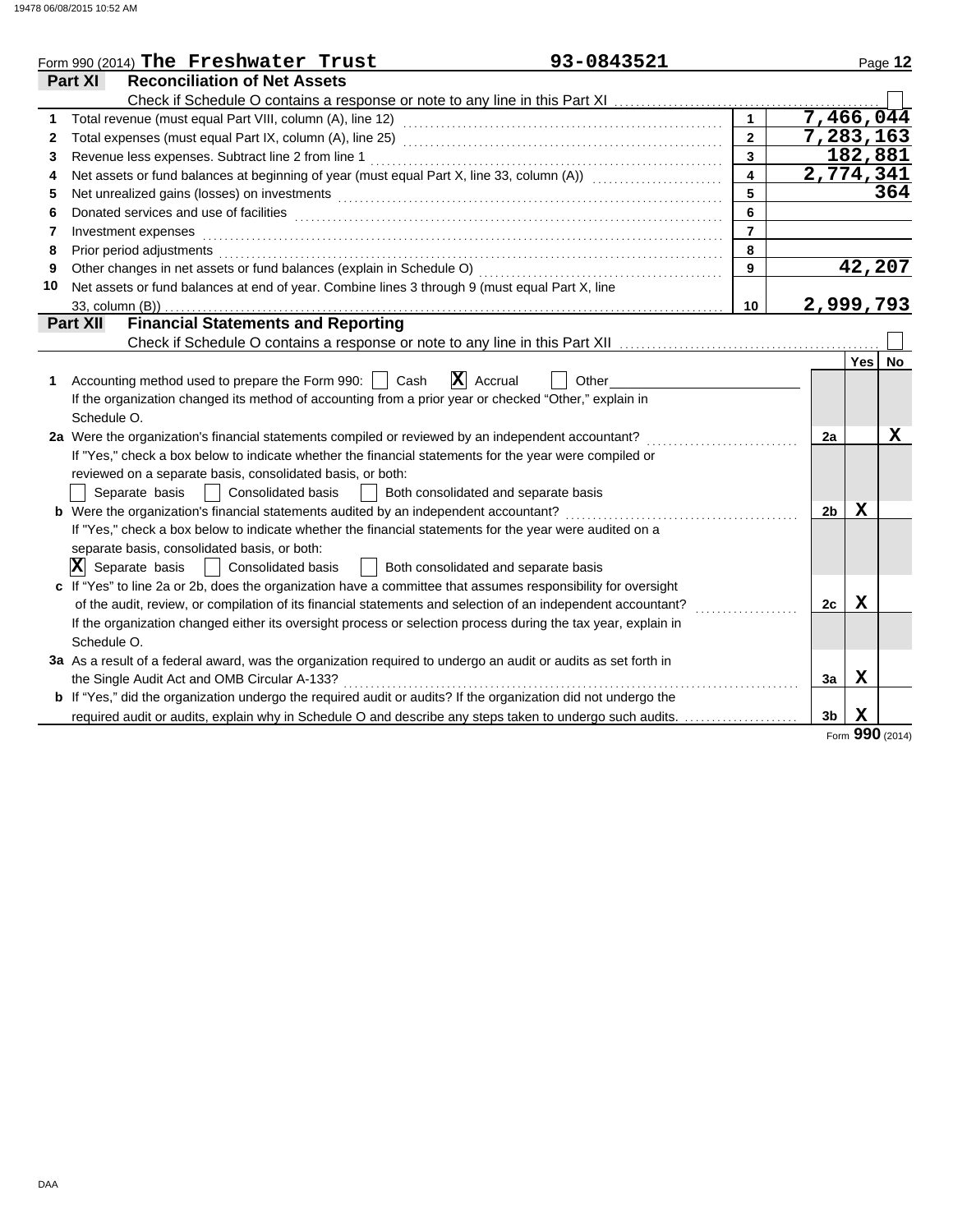| <b>SCHEDULE A</b><br>(Form 990 or 990-EZ)<br>Department of the Treasury<br>Internal Revenue Service |                                                                                                                                                                                                                                                                                                                                                                                                                                                                                                                                                                                          | <b>Public Charity Status and Public Support</b><br>Complete if the organization is a section 501(c)(3) organization or a section<br>4947(a)(1) nonexempt charitable trust.<br>Attach to Form 990 or Form 990-EZ.                                                                                                                                                                             |                                                                   | Information about Schedule A (Form 990 or 990-EZ) and its instructions is at www.irs.gov/form990.                                                                                                                                                              | OMB No. 1545-0047<br>14<br><b>Open to Public</b><br><b>Inspection</b> |  |  |  |  |  |
|-----------------------------------------------------------------------------------------------------|------------------------------------------------------------------------------------------------------------------------------------------------------------------------------------------------------------------------------------------------------------------------------------------------------------------------------------------------------------------------------------------------------------------------------------------------------------------------------------------------------------------------------------------------------------------------------------------|----------------------------------------------------------------------------------------------------------------------------------------------------------------------------------------------------------------------------------------------------------------------------------------------------------------------------------------------------------------------------------------------|-------------------------------------------------------------------|----------------------------------------------------------------------------------------------------------------------------------------------------------------------------------------------------------------------------------------------------------------|-----------------------------------------------------------------------|--|--|--|--|--|
| Name of the organization                                                                            |                                                                                                                                                                                                                                                                                                                                                                                                                                                                                                                                                                                          |                                                                                                                                                                                                                                                                                                                                                                                              |                                                                   |                                                                                                                                                                                                                                                                | <b>Employer identification number</b>                                 |  |  |  |  |  |
|                                                                                                     | The Freshwater Trust                                                                                                                                                                                                                                                                                                                                                                                                                                                                                                                                                                     |                                                                                                                                                                                                                                                                                                                                                                                              |                                                                   | 93-0843521                                                                                                                                                                                                                                                     |                                                                       |  |  |  |  |  |
| Part I                                                                                              |                                                                                                                                                                                                                                                                                                                                                                                                                                                                                                                                                                                          |                                                                                                                                                                                                                                                                                                                                                                                              |                                                                   | Reason for Public Charity Status (All organizations must complete this part.) See instructions.                                                                                                                                                                |                                                                       |  |  |  |  |  |
| 1<br>$\mathbf 2$<br>3<br>4                                                                          |                                                                                                                                                                                                                                                                                                                                                                                                                                                                                                                                                                                          | The organization is not a private foundation because it is: (For lines 1 through 11, check only one box.)<br>A church, convention of churches, or association of churches described in section 170(b)(1)(A)(i).<br>A school described in section 170(b)(1)(A)(ii). (Attach Schedule E.)<br>A hospital or a cooperative hospital service organization described in section 170(b)(1)(A)(iii). |                                                                   | A medical research organization operated in conjunction with a hospital described in section 170(b)(1)(A)(iii). Enter the hospital's name,                                                                                                                     |                                                                       |  |  |  |  |  |
| 5                                                                                                   | city, and state:<br>An organization operated for the benefit of a college or university owned or operated by a governmental unit described in                                                                                                                                                                                                                                                                                                                                                                                                                                            |                                                                                                                                                                                                                                                                                                                                                                                              |                                                                   |                                                                                                                                                                                                                                                                |                                                                       |  |  |  |  |  |
|                                                                                                     | section 170(b)(1)(A)(iv). (Complete Part II.)                                                                                                                                                                                                                                                                                                                                                                                                                                                                                                                                            |                                                                                                                                                                                                                                                                                                                                                                                              |                                                                   |                                                                                                                                                                                                                                                                |                                                                       |  |  |  |  |  |
| 6<br>$ \mathbf{X} $<br>$\overline{\mathbf{r}}$                                                      | described in section 170(b)(1)(A)(vi). (Complete Part II.)                                                                                                                                                                                                                                                                                                                                                                                                                                                                                                                               | A federal, state, or local government or governmental unit described in section 170(b)(1)(A)(v).                                                                                                                                                                                                                                                                                             |                                                                   | An organization that normally receives a substantial part of its support from a governmental unit or from the general public                                                                                                                                   |                                                                       |  |  |  |  |  |
| 8                                                                                                   |                                                                                                                                                                                                                                                                                                                                                                                                                                                                                                                                                                                          | A community trust described in section 170(b)(1)(A)(vi). (Complete Part II.)                                                                                                                                                                                                                                                                                                                 |                                                                   |                                                                                                                                                                                                                                                                |                                                                       |  |  |  |  |  |
| 9<br>10                                                                                             | An organization that normally receives: (1) more than 33 1/3% of its support from contributions, membership fees, and gross<br>receipts from activities related to its exempt functions—subject to certain exceptions, and (2) no more than 33 1/3% of its<br>support from gross investment income and unrelated business taxable income (less section 511 tax) from businesses<br>acquired by the organization after June 30, 1975. See section 509(a)(2). (Complete Part III.)<br>An organization organized and operated exclusively to test for public safety. See section 509(a)(4). |                                                                                                                                                                                                                                                                                                                                                                                              |                                                                   |                                                                                                                                                                                                                                                                |                                                                       |  |  |  |  |  |
| 11                                                                                                  |                                                                                                                                                                                                                                                                                                                                                                                                                                                                                                                                                                                          |                                                                                                                                                                                                                                                                                                                                                                                              |                                                                   | An organization organized and operated exclusively for the benefit of, to perform the functions of, or to carry out the purposes of                                                                                                                            |                                                                       |  |  |  |  |  |
|                                                                                                     |                                                                                                                                                                                                                                                                                                                                                                                                                                                                                                                                                                                          |                                                                                                                                                                                                                                                                                                                                                                                              |                                                                   | one or more publicly supported organizations described in section 509(a)(1) or section 509(a)(2). See section 509(a)(3). Check                                                                                                                                 |                                                                       |  |  |  |  |  |
|                                                                                                     |                                                                                                                                                                                                                                                                                                                                                                                                                                                                                                                                                                                          |                                                                                                                                                                                                                                                                                                                                                                                              |                                                                   | the box in lines 11a through 11d that describes the type of supporting organization and complete lines 11e, 11f, and 11g.                                                                                                                                      |                                                                       |  |  |  |  |  |
| a                                                                                                   | organization. You must complete Part IV, Sections A and B.                                                                                                                                                                                                                                                                                                                                                                                                                                                                                                                               |                                                                                                                                                                                                                                                                                                                                                                                              |                                                                   | Type I. A supporting organization operated, supervised, or controlled by its supported organization(s), typically by giving<br>the supported organization(s) the power to regularly appoint or elect a majority of the directors or trustees of the supporting |                                                                       |  |  |  |  |  |
| b                                                                                                   | organization(s). You must complete Part IV, Sections A and C.                                                                                                                                                                                                                                                                                                                                                                                                                                                                                                                            |                                                                                                                                                                                                                                                                                                                                                                                              |                                                                   | Type II. A supporting organization supervised or controlled in connection with its supported organization(s), by having<br>control or management of the supporting organization vested in the same persons that control or manage the supported                |                                                                       |  |  |  |  |  |
| c                                                                                                   |                                                                                                                                                                                                                                                                                                                                                                                                                                                                                                                                                                                          |                                                                                                                                                                                                                                                                                                                                                                                              |                                                                   | Type III functionally integrated. A supporting organization operated in connection with, and functionally integrated with,                                                                                                                                     |                                                                       |  |  |  |  |  |
|                                                                                                     |                                                                                                                                                                                                                                                                                                                                                                                                                                                                                                                                                                                          | its supported organization(s) (see instructions). You must complete Part IV, Sections A, D, and E.                                                                                                                                                                                                                                                                                           |                                                                   |                                                                                                                                                                                                                                                                |                                                                       |  |  |  |  |  |
| d                                                                                                   |                                                                                                                                                                                                                                                                                                                                                                                                                                                                                                                                                                                          |                                                                                                                                                                                                                                                                                                                                                                                              |                                                                   | Type III non-functionally integrated. A supporting organization operated in connection with its supported organization(s)                                                                                                                                      |                                                                       |  |  |  |  |  |
|                                                                                                     |                                                                                                                                                                                                                                                                                                                                                                                                                                                                                                                                                                                          |                                                                                                                                                                                                                                                                                                                                                                                              |                                                                   | that is not functionally integrated. The organization generally must satisfy a distribution requirement and an attentiveness                                                                                                                                   |                                                                       |  |  |  |  |  |
|                                                                                                     |                                                                                                                                                                                                                                                                                                                                                                                                                                                                                                                                                                                          | requirement (see instructions). You must complete Part IV, Sections A and D, and Part V.                                                                                                                                                                                                                                                                                                     |                                                                   |                                                                                                                                                                                                                                                                |                                                                       |  |  |  |  |  |
| е                                                                                                   |                                                                                                                                                                                                                                                                                                                                                                                                                                                                                                                                                                                          | Check this box if the organization received a written determination from the IRS that it is a Type I, Type II, Type III                                                                                                                                                                                                                                                                      |                                                                   |                                                                                                                                                                                                                                                                |                                                                       |  |  |  |  |  |
|                                                                                                     | Enter the number of supported organizations                                                                                                                                                                                                                                                                                                                                                                                                                                                                                                                                              | functionally integrated, or Type III non-functionally integrated supporting organization.                                                                                                                                                                                                                                                                                                    |                                                                   |                                                                                                                                                                                                                                                                |                                                                       |  |  |  |  |  |
|                                                                                                     | Provide the following information about the supported organization(s).                                                                                                                                                                                                                                                                                                                                                                                                                                                                                                                   |                                                                                                                                                                                                                                                                                                                                                                                              |                                                                   |                                                                                                                                                                                                                                                                |                                                                       |  |  |  |  |  |
| (i) Name of supported<br>organization                                                               | (ii) EIN                                                                                                                                                                                                                                                                                                                                                                                                                                                                                                                                                                                 | (iii) Type of organization<br>(described on lines 1-9<br>above or IRC section                                                                                                                                                                                                                                                                                                                | (iv) Is the organization<br>listed in your governing<br>document? | (v) Amount of monetary<br>support (see<br>instructions)                                                                                                                                                                                                        | (vi) Amount of<br>other support (see<br>instructions)                 |  |  |  |  |  |
|                                                                                                     |                                                                                                                                                                                                                                                                                                                                                                                                                                                                                                                                                                                          | (see instructions))                                                                                                                                                                                                                                                                                                                                                                          | Yes<br>No                                                         |                                                                                                                                                                                                                                                                |                                                                       |  |  |  |  |  |
| (A)                                                                                                 |                                                                                                                                                                                                                                                                                                                                                                                                                                                                                                                                                                                          |                                                                                                                                                                                                                                                                                                                                                                                              |                                                                   |                                                                                                                                                                                                                                                                |                                                                       |  |  |  |  |  |
| (B)                                                                                                 |                                                                                                                                                                                                                                                                                                                                                                                                                                                                                                                                                                                          |                                                                                                                                                                                                                                                                                                                                                                                              |                                                                   |                                                                                                                                                                                                                                                                |                                                                       |  |  |  |  |  |
| (C)                                                                                                 |                                                                                                                                                                                                                                                                                                                                                                                                                                                                                                                                                                                          |                                                                                                                                                                                                                                                                                                                                                                                              |                                                                   |                                                                                                                                                                                                                                                                |                                                                       |  |  |  |  |  |
| (D)                                                                                                 |                                                                                                                                                                                                                                                                                                                                                                                                                                                                                                                                                                                          |                                                                                                                                                                                                                                                                                                                                                                                              |                                                                   |                                                                                                                                                                                                                                                                |                                                                       |  |  |  |  |  |
| (E)                                                                                                 |                                                                                                                                                                                                                                                                                                                                                                                                                                                                                                                                                                                          |                                                                                                                                                                                                                                                                                                                                                                                              |                                                                   |                                                                                                                                                                                                                                                                |                                                                       |  |  |  |  |  |
|                                                                                                     |                                                                                                                                                                                                                                                                                                                                                                                                                                                                                                                                                                                          |                                                                                                                                                                                                                                                                                                                                                                                              |                                                                   |                                                                                                                                                                                                                                                                |                                                                       |  |  |  |  |  |

**Total**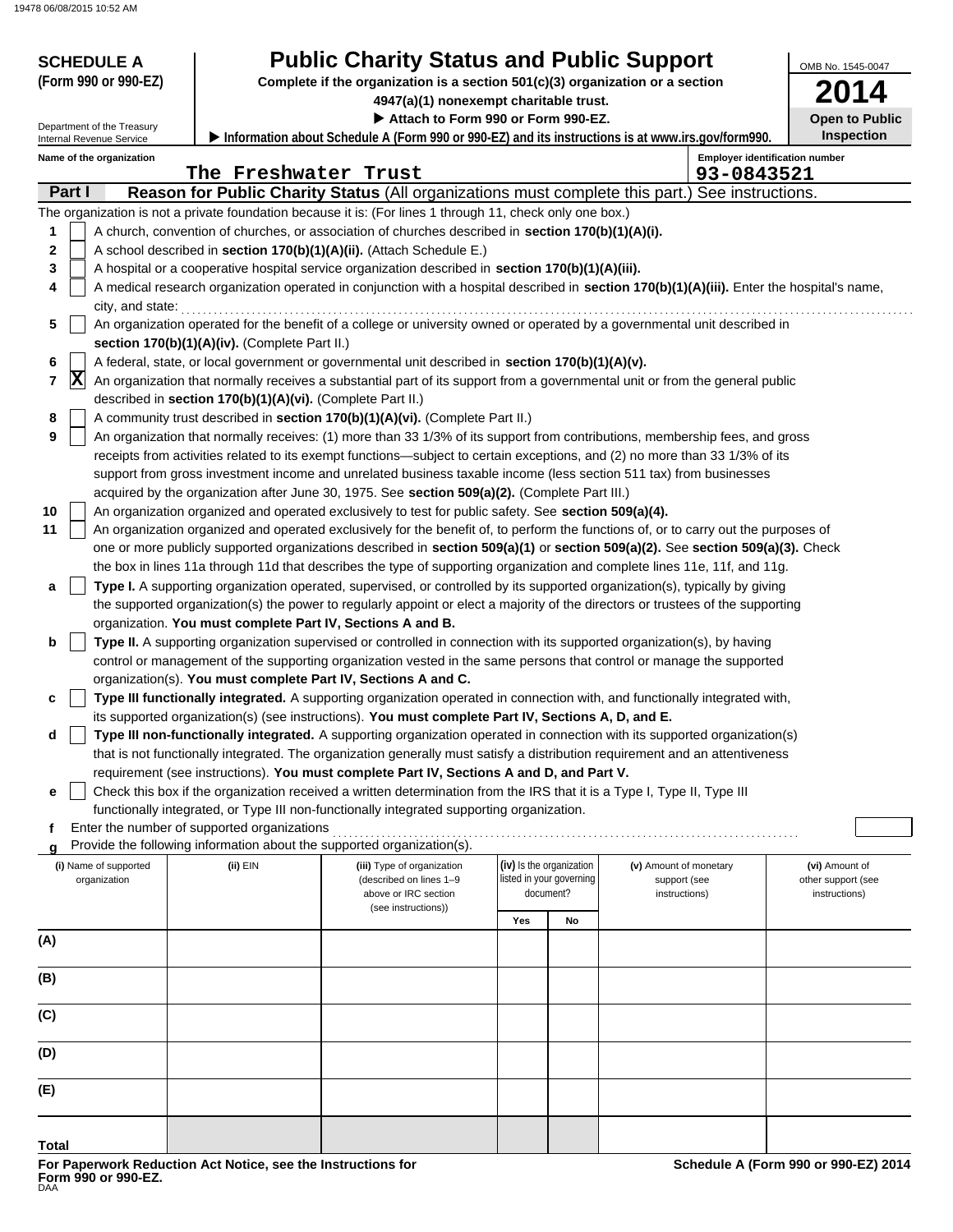|  |  | Schedule A (Form 990 or 990-EZ) 2014 The Freshwater Trust |  |
|--|--|-----------------------------------------------------------|--|
|  |  |                                                           |  |

|              | Schedule A (Form 990 or 990-EZ) 2014 The Freshwater Trust                                                                                                                                                                      |           |           |            |            | 93-0843521 | Page 2                          |
|--------------|--------------------------------------------------------------------------------------------------------------------------------------------------------------------------------------------------------------------------------|-----------|-----------|------------|------------|------------|---------------------------------|
|              | Support Schedule for Organizations Described in Sections 170(b)(1)(A)(iv) and 170(b)(1)(A)(vi)<br>Part II<br>(Complete only if you checked the box on line 5, 7, or 8 of Part I or if the organization failed to qualify under |           |           |            |            |            |                                 |
|              | Part III. If the organization fails to qualify under the tests listed below, please complete Part III.)                                                                                                                        |           |           |            |            |            |                                 |
|              | <b>Section A. Public Support</b>                                                                                                                                                                                               |           |           |            |            |            |                                 |
|              | Calendar year (or fiscal year beginning in)                                                                                                                                                                                    | (a) 2010  | (b) 2011  | $(c)$ 2012 | $(d)$ 2013 | (e) $2014$ | (f) Total                       |
|              |                                                                                                                                                                                                                                |           |           |            |            |            |                                 |
| 1            | Gifts, grants, contributions, and<br>membership fees received. (Do not<br>include any "unusual grants.")                                                                                                                       | 3,480,697 | 3,694,335 | 4,001,863  | 2,967,403  | 3,475,953  | 17,620,251                      |
| $\mathbf{2}$ | Tax revenues levied for the<br>organization's benefit and either paid<br>to or expended on its behalf                                                                                                                          |           |           |            |            |            |                                 |
| 3            | The value of services or facilities<br>furnished by a governmental unit to the<br>organization without charge                                                                                                                  |           |           |            |            |            |                                 |
| 4            | Total. Add lines 1 through 3                                                                                                                                                                                                   | 3,480,697 | 3,694,335 | 4,001,863  | 2,967,403  | 3,475,953  | 17,620,251                      |
| 5            | The portion of total contributions by<br>each person (other than a<br>governmental unit or publicly<br>supported organization) included on<br>line 1 that exceeds 2% of the amount<br>shown on line 11, column (f)             |           |           |            |            |            | 29,903                          |
| 6            | Public support. Subtract line 5 from line 4.                                                                                                                                                                                   |           |           |            |            |            | 17,590,348                      |
|              | <b>Section B. Total Support</b>                                                                                                                                                                                                |           |           |            |            |            |                                 |
|              | Calendar year (or fiscal year beginning in)                                                                                                                                                                                    | (a) 2010  | (b) 2011  | $(c)$ 2012 | $(d)$ 2013 | (e) $2014$ | (f) Total                       |
| 7            | Amounts from line 4                                                                                                                                                                                                            | 3,480,697 | 3,694,335 | 4,001,863  | 2,967,403  | 3,475,953  | 17,620,251                      |
| 8            | Gross income from interest, dividends,<br>payments received on securities loans,<br>rents, royalties and income from similar<br><b>SOUICES</b>                                                                                 | 3,806     | 2,001     | 709        | 892        | 440        | 7,848                           |
| 9            | Net income from unrelated business<br>activities, whether or not the business<br>is regularly carried on                                                                                                                       |           |           |            |            |            |                                 |
| 10           |                                                                                                                                                                                                                                |           |           |            |            |            |                                 |
|              | Other income. Do not include gain or<br>loss from the sale of capital assets<br>(Explain in Part VI.)                                                                                                                          |           | 495       | 528        |            |            | 1,023                           |
| 11           | Total support. Add lines 7 through 10                                                                                                                                                                                          |           |           |            |            |            | 17,629,122                      |
| 12           | Gross receipts from related activities, etc. (see instructions)                                                                                                                                                                |           |           |            |            | 12         | 4,241,632                       |
| 13           | First five years. If the Form 990 is for the organization's first, second, third, fourth, or fifth tax year as a section 501(c)(3)                                                                                             |           |           |            |            |            |                                 |
|              | organization, check this box and stop here manufactured and control of the state of the state of the state of the state of the state of the state of the state of the state of the state of the state of the state of the stat |           |           |            |            |            |                                 |
|              | <b>Section C. Computation of Public Support Percentage</b>                                                                                                                                                                     |           |           |            |            |            |                                 |
| 14           |                                                                                                                                                                                                                                |           |           |            |            | 14         | 99.78%                          |
| 15           |                                                                                                                                                                                                                                |           |           |            |            | 15         | 97.51%                          |
| 16a          | 33 1/3% support test-2014. If the organization did not check the box on line 13, and line 14 is 33 1/3% or more, check this                                                                                                    |           |           |            |            |            |                                 |
| b            | box and stop here. The organization qualifies as a publicly supported organization<br>33 1/3% support test-2013. If the organization did not check a box on line 13 or 16a, and line 15 is 33 1/3% or more,                    |           |           |            |            |            | $\blacktriangleright$ $\vert$ X |
|              | check this box and stop here. The organization qualifies as a publicly supported organization                                                                                                                                  |           |           |            |            |            |                                 |
| 17а          | 10%-facts-and-circumstances test-2014. If the organization did not check a box on line 13, 16a, or 16b, and line 14 is                                                                                                         |           |           |            |            |            |                                 |
|              | 10% or more, and if the organization meets the "facts-and-circumstances" test, check this box and stop here. Explain in                                                                                                        |           |           |            |            |            |                                 |
|              | Part VI how the organization meets the "facts-and-circumstances" test. The organization qualifies as a publicly supported                                                                                                      |           |           |            |            |            |                                 |
|              | organization                                                                                                                                                                                                                   |           |           |            |            |            |                                 |
| b            | 10%-facts-and-circumstances test-2013. If the organization did not check a box on line 13, 16a, 16b, or 17a, and line                                                                                                          |           |           |            |            |            |                                 |
|              | 15 is 10% or more, and if the organization meets the "facts-and-circumstances" test, check this box and stop here.                                                                                                             |           |           |            |            |            |                                 |
|              | Explain in Part VI how the organization meets the "facts-and-circumstances" test. The organization qualifies as a publicly                                                                                                     |           |           |            |            |            |                                 |
|              | supported organization                                                                                                                                                                                                         |           |           |            |            |            |                                 |
| 18           | Private foundation. If the organization did not check a box on line 13, 16a, 16b, 17a, or 17b, check this box and see                                                                                                          |           |           |            |            |            |                                 |
|              | instructions                                                                                                                                                                                                                   |           |           |            |            |            |                                 |

**Schedule A (Form 990 or 990-EZ) 2014**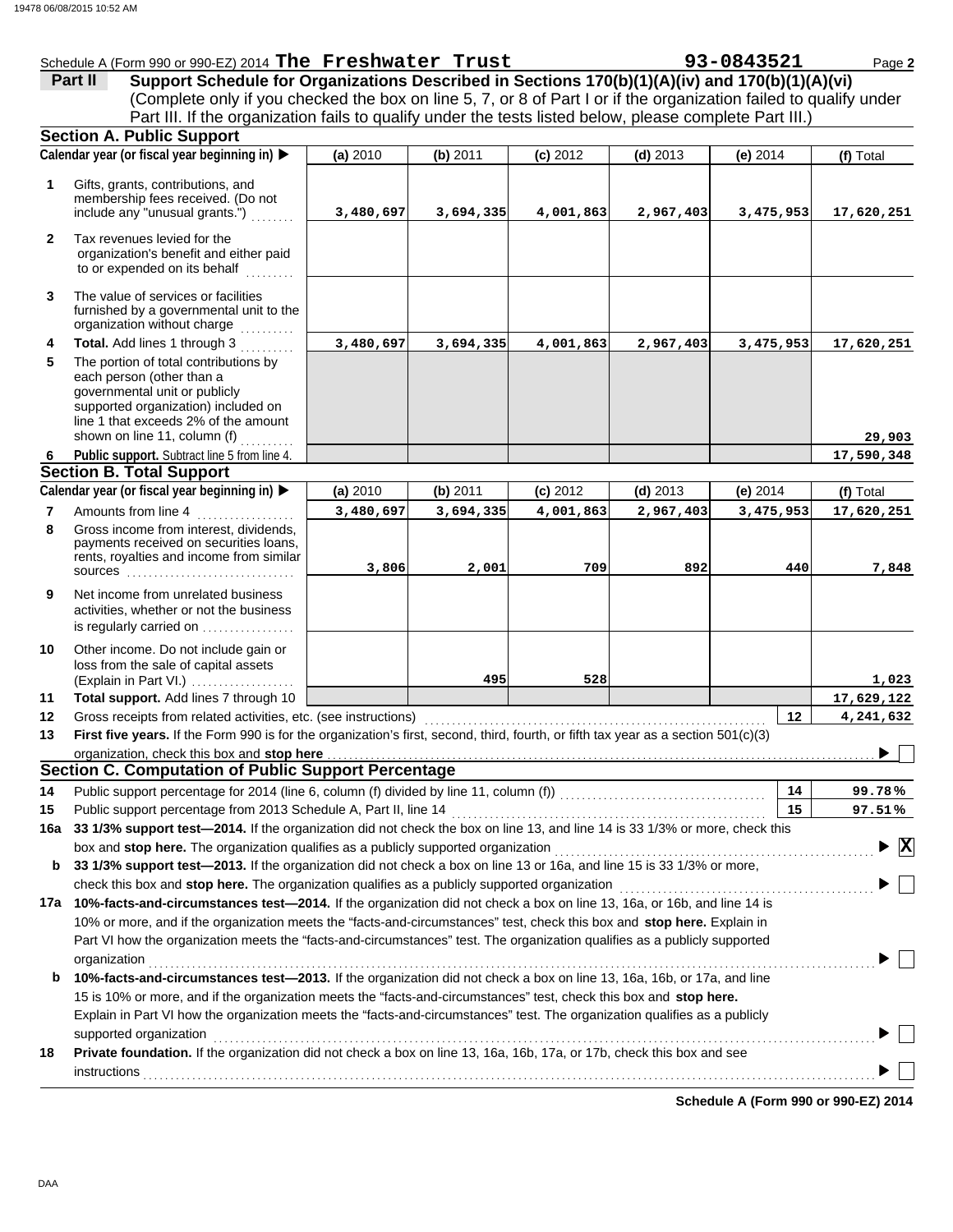|              | 8 06/08/2015 10:52 AM                                                                                                                                                                                             |          |          |            |            |            |           |
|--------------|-------------------------------------------------------------------------------------------------------------------------------------------------------------------------------------------------------------------|----------|----------|------------|------------|------------|-----------|
|              | Schedule A (Form 990 or 990-EZ) 2014 The Freshwater Trust<br>Support Schedule for Organizations Described in Section 509(a)(2)<br>Part III                                                                        |          |          |            |            | 93-0843521 | Page 3    |
|              | (Complete only if you checked the box on line 9 of Part I or if the organization failed to qualify under Part II.<br>If the organization fails to qualify under the tests listed below, please complete Part II.) |          |          |            |            |            |           |
|              | <b>Section A. Public Support</b>                                                                                                                                                                                  |          |          |            |            |            |           |
|              | Calendar year (or fiscal year beginning in)                                                                                                                                                                       | (a) 2010 | (b) 2011 | $(c)$ 2012 | $(d)$ 2013 | (e) $2014$ | (f) Total |
| 1            | Gifts, grants, contributions, and membership<br>fees received. (Do not include any "unusual                                                                                                                       |          |          |            |            |            |           |
| $\mathbf{2}$ | Gross receipts from admissions, merchandise<br>sold or services performed, or facilities<br>furnished in any activity that is related to the<br>organization's tax-exempt purpose                                 |          |          |            |            |            |           |
| 3            | Gross receipts from activities that are not an<br>unrelated trade or business under section 513                                                                                                                   |          |          |            |            |            |           |
| 4            | Tax revenues levied for the<br>organization's benefit and either paid<br>to or expended on its behalf<br>il.<br>Alan alan a                                                                                       |          |          |            |            |            |           |
| 5            | The value of services or facilities<br>furnished by a governmental unit to the<br>organization without charge                                                                                                     |          |          |            |            |            |           |
| 6            | Total. Add lines 1 through 5<br>7a Amounts included on lines 1, 2, and 3                                                                                                                                          |          |          |            |            |            |           |
|              | received from disqualified persons                                                                                                                                                                                |          |          |            |            |            |           |
| b            | Amounts included on lines 2 and 3<br>received from other than disqualified<br>persons that exceed the greater of \$5,000<br>or 1% of the amount on line 13 for the year                                           |          |          |            |            |            |           |
| c            | Add lines 7a and 7b                                                                                                                                                                                               |          |          |            |            |            |           |
| 8            | Public support (Subtract line 7c from                                                                                                                                                                             |          |          |            |            |            |           |
|              | line $6.$ )                                                                                                                                                                                                       |          |          |            |            |            |           |
|              | <b>Section B. Total Support</b>                                                                                                                                                                                   |          |          |            |            |            |           |
|              | Calendar year (or fiscal year beginning in)                                                                                                                                                                       | (a) 2010 | (b) 2011 | $(c)$ 2012 | $(d)$ 2013 | (e) $2014$ | (f) Total |
| 9            | Amounts from line 6                                                                                                                                                                                               |          |          |            |            |            |           |
|              | <b>10a</b> Gross income from interest, dividends,<br>payments received on securities loans, rents,<br>royalties and income from similar sources                                                                   |          |          |            |            |            |           |
| b            | Unrelated business taxable income (less<br>section 511 taxes) from businesses<br>acquired after June 30, 1975                                                                                                     |          |          |            |            |            |           |
| c            | Add lines 10a and 10b                                                                                                                                                                                             |          |          |            |            |            |           |
| 11           | Net income from unrelated business<br>activities not included in line 10b, whether<br>or not the business is regularly carried on                                                                                 |          |          |            |            |            |           |
| 12           | Other income. Do not include gain or<br>loss from the sale of capital assets<br>(Explain in Part VI.)                                                                                                             |          |          |            |            |            |           |
| 13           | Total support. (Add lines 9, 10c, 11,<br>and 12.) $\qquad \qquad$                                                                                                                                                 |          |          |            |            |            |           |
| 14           | First five years. If the Form 990 is for the organization's first, second, third, fourth, or fifth tax year as a section 501(c)(3)                                                                                |          |          |            |            |            |           |
|              | organization, check this box and stop here                                                                                                                                                                        |          |          |            |            |            |           |
|              | <b>Section C. Computation of Public Support Percentage</b>                                                                                                                                                        |          |          |            |            |            |           |
| 15           |                                                                                                                                                                                                                   |          |          |            |            | 15         | %         |
| 16           |                                                                                                                                                                                                                   |          |          |            |            | 16         | $\%$      |
|              | Section D. Computation of Investment Income Percentage                                                                                                                                                            |          |          |            |            |            |           |
| 17           | Investment income percentage for 2014 (line 10c, column (f) divided by line 13, column (f)) [[[[[[[[[[[[[[[[[                                                                                                     |          |          |            |            | 17         | %         |
| 18           |                                                                                                                                                                                                                   |          |          |            |            | 18         | $\%$      |
| 19a          | 33 1/3% support tests-2014. If the organization did not check the box on line 14, and line 15 is more than 33 1/3%, and line                                                                                      |          |          |            |            |            |           |
|              | 17 is not more than 33 1/3%, check this box and stop here. The organization qualifies as a publicly supported organization                                                                                        |          |          |            |            |            |           |

**b** 33 1/3% support tests—2013. If the organization did not check a box on line 14 or line 19a, and line 16 is more than 33 1/3%, and line 18 is not more than 33 1/3%, check this box and **stop here.** The organization qualifies as a publicly supported organization .........

**20 Private foundation.** If the organization did not check a box on line 14, 19a, or 19b, check this box and see instructions

**Schedule A (Form 990 or 990-EZ) 2014**

 $\blacktriangleright$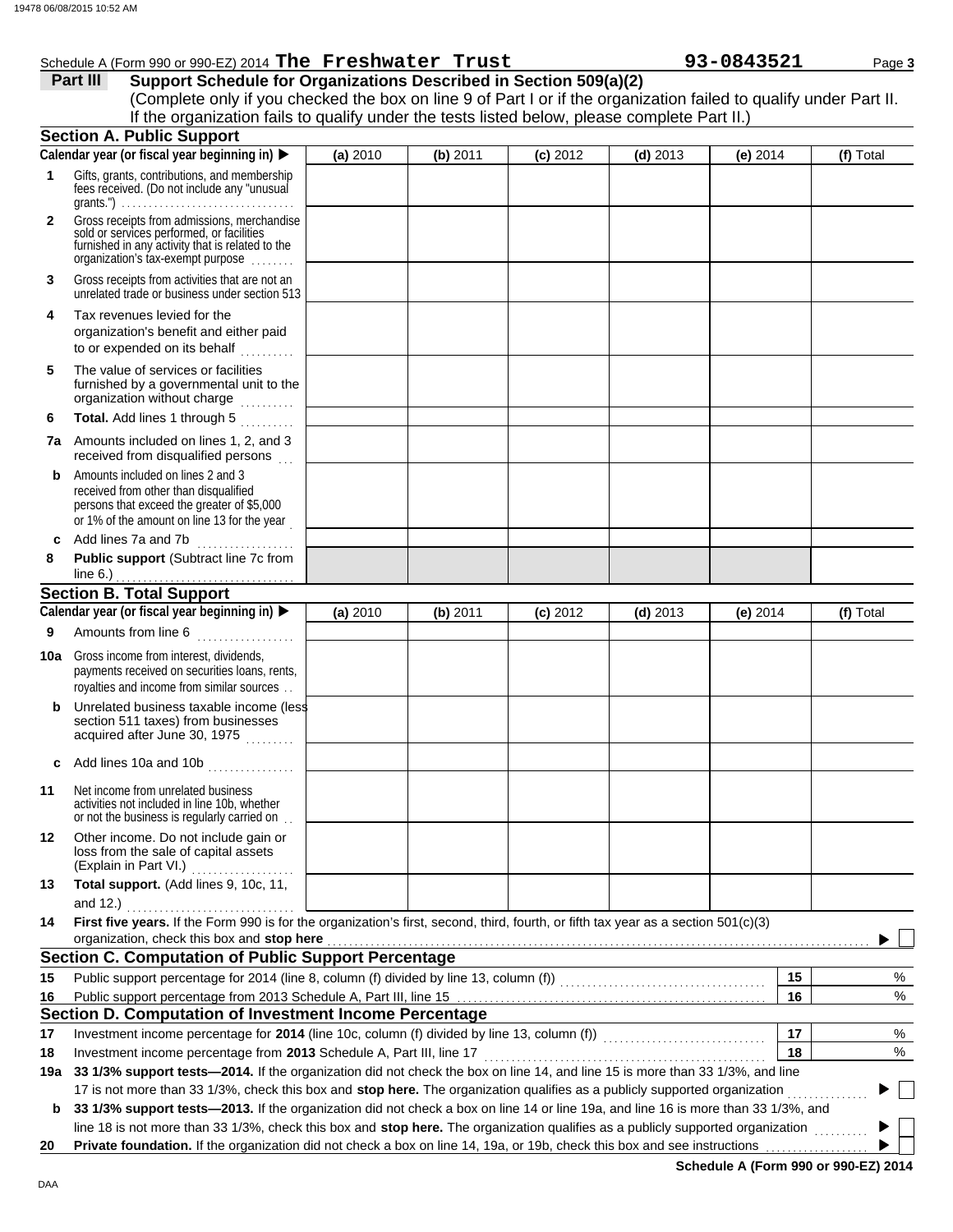### **Part IV Supporting Organizations** Sections A, D, and E. If you checked 11d of Part I, complete Sections A and D, and complete Part V.) Schedule A (Form 990 or 990-EZ) 2014 **The Freshwater Trust 93-0843521** Page 4 **Section A. All Supporting Organizations** (Complete only if you checked a box on line 11 of Part I. If you checked 11a of Part I, complete Sections A and B. If you checked 11b of Part I, complete Sections A and C. If you checked 11c of Part I, complete Are all of the organization's supported organizations listed by name in the organization's governing documents? If "No," describe in **Part VI** how the supported organizations are designated. If designated by class or purpose, describe the designation. If historic and continuing relationship, explain. Did the organization have any supported organization that does not have an IRS determination of status under section 509(a)(1) or (2)? If "Yes," explain in **Part VI** how the organization determined that the supported organization was described in section 509(a)(1) or (2). **1 2 3a** Did the organization have a supported organization described in section 501(c)(4), (5), or (6)? If "Yes," answer **b c 4a** Was any supported organization not organized in the United States ("foreign supported organization")? If **b c** Did the organization support any foreign supported organization that does not have an IRS determination **5a** Did the organization add, substitute, or remove any supported organizations during the tax year? If "Yes," **b c 6 7 8 9a b c 10a b** (b) and (c) below. Did the organization confirm that each supported organization qualified under section  $501(c)(4)$ ,  $(5)$ , or  $(6)$  and satisfied the public support tests under section 509(a)(2)? If "Yes," describe in **Part VI** when and how the organization made the determination. Did the organization ensure that all support to such organizations was used exclusively for section 170(c)(2) (B) purposes? If "Yes," explain in **Part VI** what controls the organization put in place to ensure such use. "Yes" and if you checked 11a or 11b in Part I, answer (b) and (c) below. Did the organization have ultimate control and discretion in deciding whether to make grants to the foreign supported organization? If "Yes," describe in **Part VI** how the organization had such control and discretion despite being controlled or supervised by or in connection with its supported organizations. under sections 501(c)(3) and 509(a)(1) or (2)? If "Yes," explain in **Part VI** what controls the organization used to ensure that all support to the foreign supported organization was used exclusively for section 170(c)(2)(B) purposes. answer (b) and (c) below (if applicable). Also, provide detail in **Part VI,** including (i) the names and EIN numbers of the supported organizations added, substituted, or removed, (ii) the reasons for each such action, (iii) the authority under the organization's organizing document authorizing such action, and (iv) how the action was accomplished (such as by amendment to the organizing document). **Type I or Type II only.** Was any added or substituted supported organization part of a class already designated in the organization's organizing document? **Substitutions only.** Was the substitution the result of an event beyond the organization's control? Did the organization provide support (whether in the form of grants or the provision of services or facilities) to anyone other than (a) its supported organizations; (b) individuals that are part of the charitable class benefited by one or more of its supported organizations; or (c) other supporting organizations that also support or benefit one or more of the filing organization's supported organizations? If "Yes," provide detail in **Part VI.** Did the organization provide a grant, loan, compensation, or other similar payment to a substantial contributor (defined in IRC 4958(c)(3)(C)), a family member of a substantial contributor, or a 35-percent controlled entity with regard to a substantial contributor? If "Yes," complete Part I of Schedule L (Form 990). Did the organization make a loan to a disqualified person (as defined in section 4958) not described in line 7? If "Yes," complete Part I of Schedule L (Form 990). Was the organization controlled directly or indirectly at any time during the tax year by one or more disqualified persons as defined in section 4946 (other than foundation managers and organizations described in section 509(a)(1) or (2))? If "Yes," provide detail in **Part VI.** Did one or more disqualified persons (as defined in line 9(a)) hold a controlling interest in any entity in which the supporting organization had an interest? If "Yes," provide detail in **Part VI.** Did a disqualified person (as defined in line 9(a)) have an ownership interest in, or derive any personal benefit from, assets in which the supporting organization also had an interest? If "Yes," provide detail in **Part VI.** Was the organization subject to the excess business holdings rules of IRC 4943 because of IRC 4943(f) (regarding certain Type II supporting organizations, and all Type III non-functionally integrated supporting organizations)? If "Yes," answer (b) below. Did the organization have any excess business holdings in the tax year? (Use Schedule C, Form 4720, to determine whether the organization had excess business holdings.) **Yes No 1 2 3a 3b 3c 4a 4b 4c 5a 5b 5c 6 7 8 9a 9b 9c 10a 10b**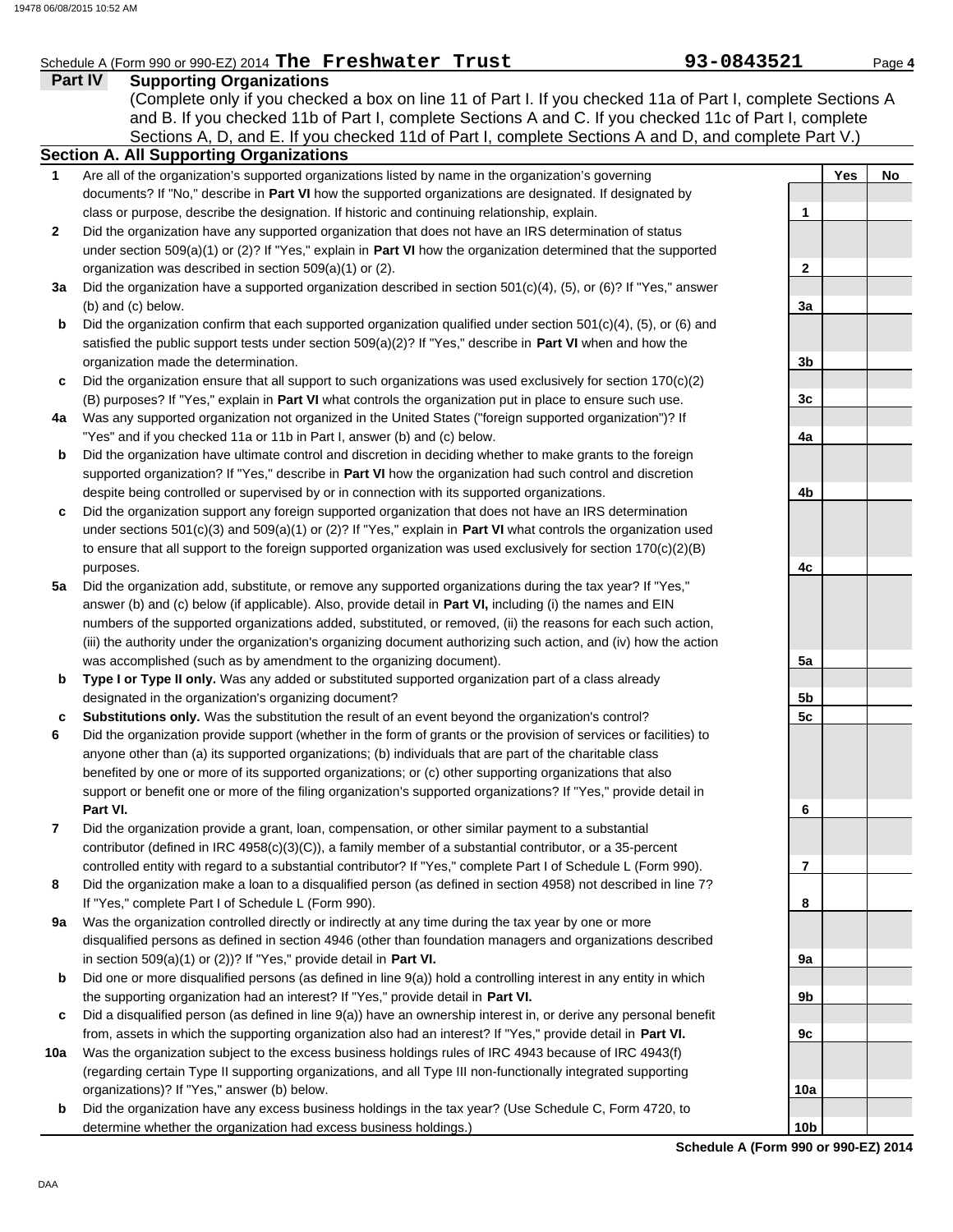|              | <b>Part IV</b><br><b>Supporting Organizations (continued)</b>                                                                     |                 |     |    |
|--------------|-----------------------------------------------------------------------------------------------------------------------------------|-----------------|-----|----|
|              |                                                                                                                                   |                 | Yes | No |
| 11           | Has the organization accepted a gift or contribution from any of the following persons?                                           |                 |     |    |
| a            | A person who directly or indirectly controls, either alone or together with persons described in (b) and (c)                      |                 |     |    |
|              | below, the governing body of a supported organization?                                                                            | 11a             |     |    |
|              | <b>b</b> A family member of a person described in (a) above?                                                                      | 11 <sub>b</sub> |     |    |
|              | c A 35% controlled entity of a person described in (a) or (b) above? If "Yes" to a, b, or c, provide detail in Part VI.           | 11c             |     |    |
|              | <b>Section B. Type I Supporting Organizations</b>                                                                                 |                 |     |    |
| 1            | Did the directors, trustees, or membership of one or more supported organizations have the power to                               |                 | Yes | No |
|              | regularly appoint or elect at least a majority of the organization's directors or trustees at all times during the                |                 |     |    |
|              | tax year? If "No," describe in Part VI how the supported organization(s) effectively operated, supervised, or                     |                 |     |    |
|              | controlled the organization's activities. If the organization had more than one supported organization,                           |                 |     |    |
|              | describe how the powers to appoint and/or remove directors or trustees were allocated among the supported                         |                 |     |    |
|              | organizations and what conditions or restrictions, if any, applied to such powers during the tax year.                            | 1               |     |    |
| $\mathbf{2}$ | Did the organization operate for the benefit of any supported organization other than the supported                               |                 |     |    |
|              | organization(s) that operated, supervised, or controlled the supporting organization? If "Yes," explain in Part                   |                 |     |    |
|              | VI how providing such benefit carried out the purposes of the supported organization(s) that operated,                            |                 |     |    |
|              | supervised, or controlled the supporting organization.                                                                            | $\mathbf{2}$    |     |    |
|              | <b>Section C. Type II Supporting Organizations</b>                                                                                |                 |     |    |
|              |                                                                                                                                   |                 | Yes | No |
| 1            | Were a majority of the organization's directors or trustees during the tax year also a majority of the directors                  |                 |     |    |
|              | or trustees of each of the organization's supported organization(s)? If "No," describe in Part VI how control                     |                 |     |    |
|              | or management of the supporting organization was vested in the same persons that controlled or managed                            |                 |     |    |
|              | the supported organization(s).                                                                                                    | 1               |     |    |
|              | <b>Section D. All Type III Supporting Organizations</b>                                                                           |                 | Yes | No |
| 1            | Did the organization provide to each of its supported organizations, by the last day of the fifth month of the                    |                 |     |    |
|              | organization's tax year, (1) a written notice describing the type and amount of support provided during the prior tax             |                 |     |    |
|              | year, (2) a copy of the Form 990 that was most recently filed as of the date of notification, and (3) copies of the               |                 |     |    |
|              | organization's governing documents in effect on the date of notification, to the extent not previously provided?                  |                 |     |    |
|              |                                                                                                                                   | 1               |     |    |
| $\mathbf{2}$ | Were any of the organization's officers, directors, or trustees either (i) appointed or elected by the supported                  |                 |     |    |
|              | organization(s) or (ii) serving on the governing body of a supported organization? If "No," explain in Part VI how                |                 |     |    |
|              | the organization maintained a close and continuous working relationship with the supported organization(s).                       | 2               |     |    |
| 3            | By reason of the relationship described in (2), did the organization's supported organizations have a                             |                 |     |    |
|              | significant voice in the organization's investment policies and in directing the use of the organization's                        |                 |     |    |
|              | income or assets at all times during the tax year? If "Yes," describe in Part VI the role the organization's                      |                 |     |    |
|              | supported organizations played in this regard.<br>Section E. Type III Functionally-Integrated Supporting Organizations            | 3               |     |    |
|              |                                                                                                                                   |                 |     |    |
| 1            | Check the box next to the method that the organization used to satisfy the Integral Part Test during the year (see instructions): |                 |     |    |
| a            | The organization satisfied the Activities Test. Complete line 2 below.                                                            |                 |     |    |
| b            | The organization is the parent of each of its supported organizations. Complete line 3 below.                                     |                 |     |    |
| c            | The organization supported a governmental entity. Describe in Part VI how you supported a government entity (see instructions).   |                 |     |    |
|              |                                                                                                                                   |                 |     |    |
| $\mathbf{2}$ | Activities Test. Answer (a) and (b) below.                                                                                        |                 | Yes | No |
| a            | Did substantially all of the organization's activities during the tax year directly further the exempt purposes of                |                 |     |    |

- the supported organization(s) to which the organization was responsive? If "Yes," then in **Part VI identify those supported organizations and explain** how these activities directly furthered their exempt purposes, how the organization was responsive to those supported organizations, and how the organization determined that these activities constituted substantially all of its activities.
- **b** Did the activities described in (a) constitute activities that, but for the organization's involvement, one or more of the organization's supported organization(s) would have been engaged in? If "Yes," explain in **Part VI** the reasons for the organization's position that its supported organization(s) would have engaged in these activities but for the organization's involvement.
- **3** Parent of Supported Organizations. **Answer (a) and (b) below.**
- **a** Did the organization have the power to regularly appoint or elect a majority of the officers, directors, or trustees of each of the supported organizations? Provide details in **Part VI.**
- **b** Did the organization exercise a substantial degree of direction over the policies, programs, and activities of each of its supported organizations? If "Yes," describe in **Part VI** the role played by the organization in this regard.

**2a 2b 3a 3b**

**Schedule A (Form 990 or 990-EZ) 2014**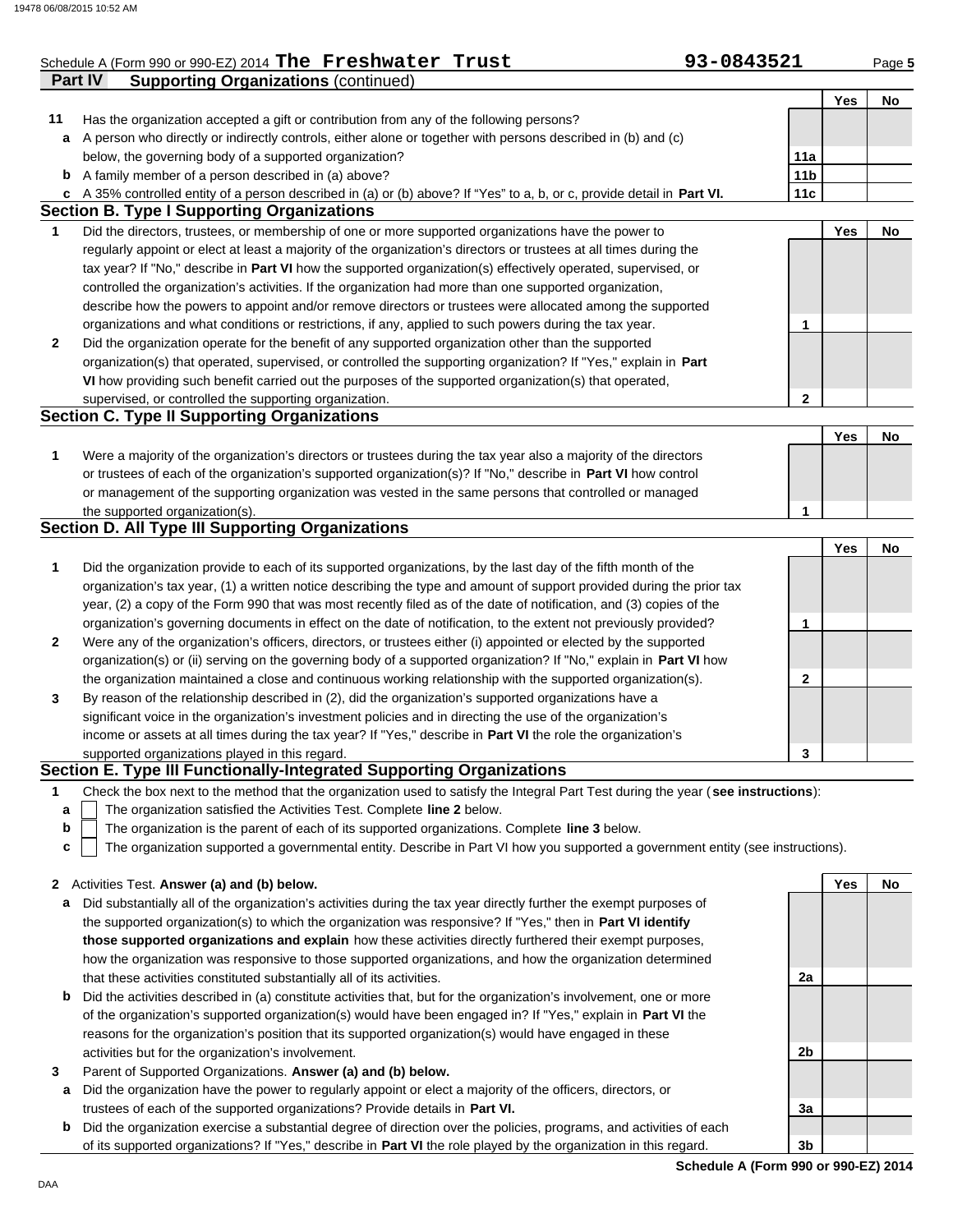### Schedule A (Form 990 or 990-EZ) 2014 **The Freshwater Trust 93-0843521** Page **6**

**Part V Type III Non-Functionally Integrated 509(a)(3) Supporting Organizations 1** Check here if the organization satisfied the Integral Part Test as a qualifying trust on Nov. 20, 1970. **See instructions.** All other Type III non-functionally integrated supporting organizations must complete Sections A through E.

|              | <b>Section A - Adjusted Net Income</b>                                       |                          | (A) Prior Year | (B) Current Year<br>(optional) |
|--------------|------------------------------------------------------------------------------|--------------------------|----------------|--------------------------------|
| 1            | Net short-term capital gain                                                  | 1                        |                |                                |
| $\mathbf{2}$ | Recoveries of prior-year distributions                                       | $\overline{2}$           |                |                                |
| 3            | Other gross income (see instructions)                                        | 3                        |                |                                |
| 4            | Add lines 1 through 3                                                        | 4                        |                |                                |
| 5            | Depreciation and depletion                                                   | 5                        |                |                                |
| 6            | Portion of operating expenses paid or incurred for production or             |                          |                |                                |
|              | collection of gross income or for management, conservation, or               |                          |                |                                |
|              | maintenance of property held for production of income (see instructions)     | 6                        |                |                                |
| 7            | Other expenses (see instructions)                                            | $\overline{7}$           |                |                                |
| 8            | Adjusted Net Income (subtract lines 5, 6 and 7 from line 4)                  | 8                        |                |                                |
|              | <b>Section B - Minimum Asset Amount</b>                                      |                          | (A) Prior Year | (B) Current Year<br>(optional) |
| $\mathbf 1$  | Aggregate fair market value of all non-exempt-use assets (see                |                          |                |                                |
|              | instructions for short tax year or assets held for part of year):            |                          |                |                                |
|              | Average monthly value of securities<br>a                                     | 1a                       |                |                                |
|              | Average monthly cash balances<br>b                                           | 1 <sub>b</sub>           |                |                                |
|              | Fair market value of other non-exempt-use assets<br>C                        | 1 <sub>c</sub>           |                |                                |
|              | <b>Total</b> (add lines 1a, 1b, and 1c)<br>d                                 | 1d                       |                |                                |
|              | Discount claimed for blockage or other<br>e                                  |                          |                |                                |
|              | factors (explain in detail in Part VI):                                      |                          |                |                                |
| $\mathbf{2}$ | Acquisition indebtedness applicable to non-exempt-use assets                 | $\mathbf{2}$             |                |                                |
| 3            | Subtract line 2 from line 1d                                                 | 3                        |                |                                |
| 4            | Cash deemed held for exempt use. Enter 1-1/2% of line 3 (for greater amount, |                          |                |                                |
|              | see instructions).                                                           | 4                        |                |                                |
| 5.           | Net value of non-exempt-use assets (subtract line 4 from line 3)             | 5                        |                |                                |
| 6            | Multiply line 5 by .035                                                      | 6                        |                |                                |
| 7            | Recoveries of prior-year distributions                                       | $\overline{\phantom{a}}$ |                |                                |
| 8            | Minimum Asset Amount (add line 7 to line 6)                                  | 8                        |                |                                |
|              | <b>Section C - Distributable Amount</b>                                      |                          |                | <b>Current Year</b>            |
| $\mathbf 1$  | Adjusted net income for prior year (from Section A, line 8, Column A)        | 1                        |                |                                |
| $\mathbf{2}$ | Enter 85% of line 1                                                          | $\mathbf{2}$             |                |                                |
| 3            | Minimum asset amount for prior year (from Section B, line 8, Column A)       | 3                        |                |                                |
| 4            | Enter greater of line 2 or line 3                                            | 4                        |                |                                |
| 5            | Income tax imposed in prior year                                             | 5                        |                |                                |
| 6            | Distributable Amount. Subtract line 5 from line 4, unless subject to         |                          |                |                                |
|              | emergency temporary reduction (see instructions)                             | 6                        |                |                                |

**7** instructions). Check here if the current year is the organization's first as a non-functionally-integrated Type III supporting organization (see

**Schedule A (Form 990 or 990-EZ) 2014**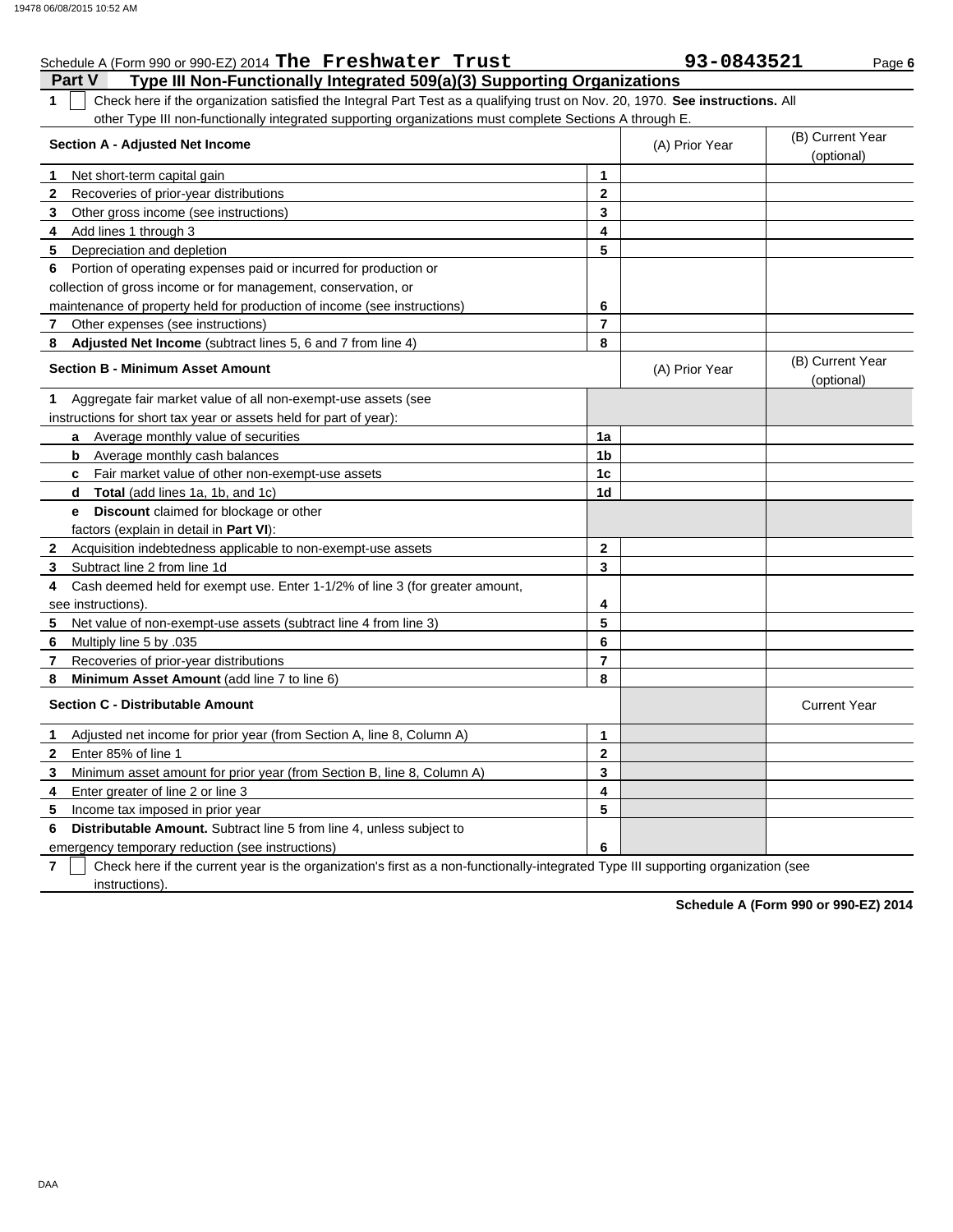### Schedule A (Form 990 or 990-EZ) 2014 **The Freshwater Trust 93-0843521** Page 7 **Part V Type III Non-Functionally Integrated 509(a)(3) Supporting Organizations** (continued) **Section D - Distributions Current Year 1 2 3 4 5 6** Other distributions (describe in **Part VI**). See instructions. **7 8 9 10** Line 8 amount divided by Line 9 amount Amounts paid to supported organizations to accomplish exempt purposes Amounts paid to perform activity that directly furthers exempt purposes of supported organizations, in excess of income from activity Administrative expenses paid to accomplish exempt purposes of supported organizations Amounts paid to acquire exempt-use assets Qualified set-aside amounts (prior IRS approval required) **Total annual distributions.** Add lines 1 through 6. Distributions to attentive supported organizations to which the organization is responsive (provide details in **Part VI**). See instructions. Distributable amount for 2014 from Section C, line 6 **Section E - Distribution Allocations (see instructions) Excess Distributions (i) (ii) Underdistributions Pre-2014 (iii) Distributable Amount for 2014 8 7 6** Remaining underdistributions for 2014. Subtract lines 3h **5 4** Distributions for 2014 from Section **3** Excess distributions carryover, if any, to 2014: **2 1 a b c d e** From 2013 . . . . . **f Total** of lines 3a through e **g** Applied to underdistributions of prior years **h** Applied to 2014 distributable amount **i** Carryover from 2009 not applied (see instructions) **j** Remainder. Subtract lines 3g, 3h, and 3i from 3f. **a** Applied to underdistributions of prior years **b** Applied to 2014 distributable amount **c** Remainder. Subtract lines 4a and 4b from 4. **a b c d** Excess from 2013 . . . Distributable amount for 2014 from Section C, line 6 Underdistributions, if any, for years prior to 2014 (reasonable cause required-see instructions) D, line  $7:$  \$ Remaining underdistributions for years prior to 2014, if any. Subtract lines 3g and 4a from line 2 (if amount greater than zero, see instructions). and 4b from line 1 (if amount greater than zero, see instructions). **Excess distributions carryover to 2015.** Add lines 3j and 4c. Breakdown of line 7:

**Schedule A (Form 990 or 990-EZ) 2014**

**e** Excess from 2014 . . .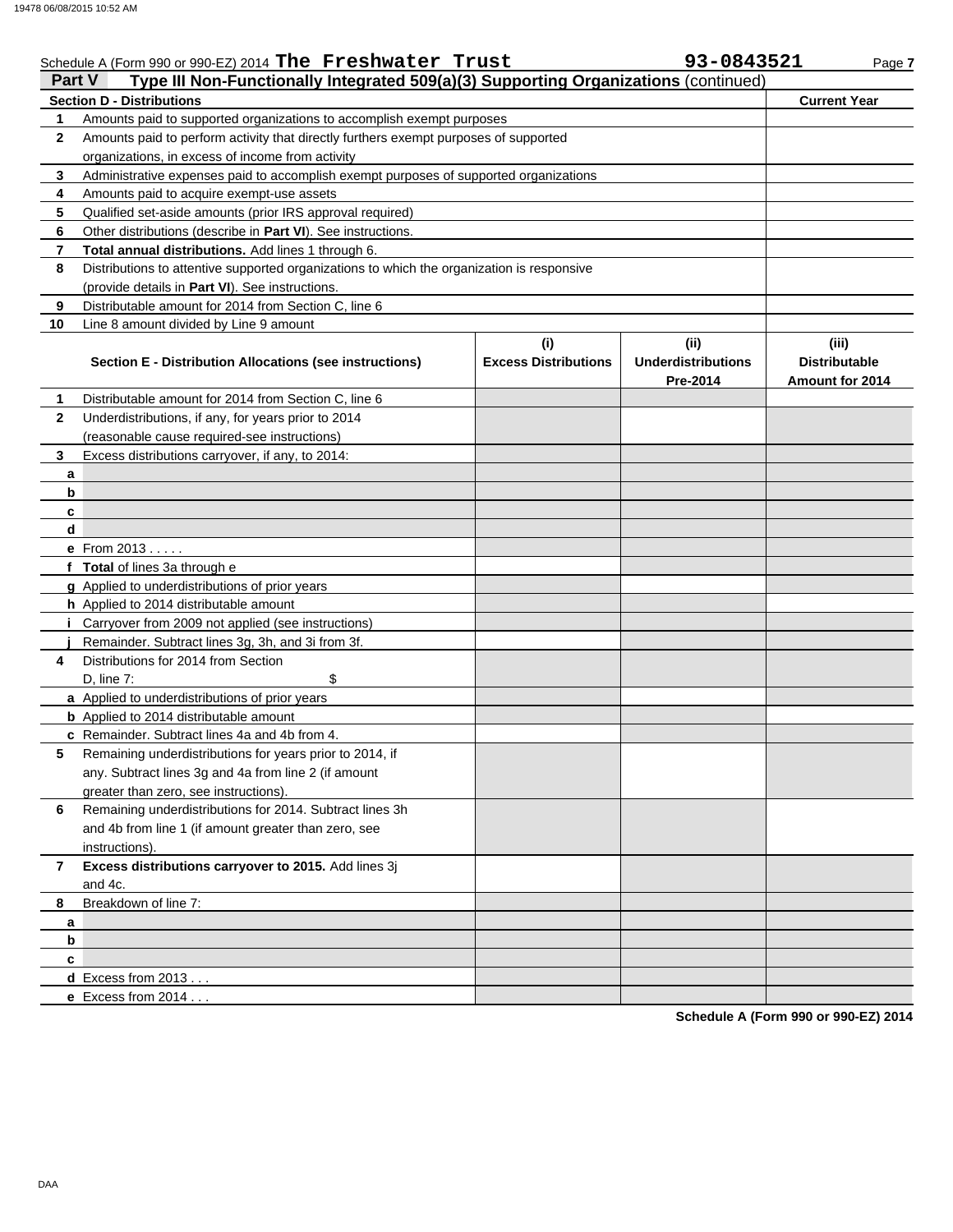| Schedule A (Form 990 or 990-EZ) 2014 The Freshwater Trust                                                                 |    | 93-0843521 | Page 8 |
|---------------------------------------------------------------------------------------------------------------------------|----|------------|--------|
| Supplemental Information. Provide the explanations required by Part II, line 10; Part II, line 17a or 17b; and<br>Part VI |    |            |        |
| Part III, line 12. Also complete this part for any additional information. (See instructions.)                            |    |            |        |
| Part II, Line 10 - Other Income Detail                                                                                    |    |            |        |
|                                                                                                                           |    | 1,023      |        |
|                                                                                                                           | ₿. |            |        |
|                                                                                                                           |    |            |        |
|                                                                                                                           |    |            |        |
|                                                                                                                           |    |            |        |
|                                                                                                                           |    |            |        |
|                                                                                                                           |    |            |        |
|                                                                                                                           |    |            |        |
|                                                                                                                           |    |            |        |
|                                                                                                                           |    |            |        |
|                                                                                                                           |    |            |        |
|                                                                                                                           |    |            |        |
|                                                                                                                           |    |            |        |
|                                                                                                                           |    |            |        |
|                                                                                                                           |    |            |        |
|                                                                                                                           |    |            |        |
|                                                                                                                           |    |            |        |
|                                                                                                                           |    |            |        |
|                                                                                                                           |    |            |        |
|                                                                                                                           |    |            |        |
|                                                                                                                           |    |            |        |
|                                                                                                                           |    |            |        |
|                                                                                                                           |    |            |        |
|                                                                                                                           |    |            |        |
|                                                                                                                           |    |            |        |
|                                                                                                                           |    |            |        |
|                                                                                                                           |    |            |        |
|                                                                                                                           |    |            |        |
|                                                                                                                           |    |            |        |
|                                                                                                                           |    |            |        |
|                                                                                                                           |    |            |        |
|                                                                                                                           |    |            |        |
|                                                                                                                           |    |            |        |
|                                                                                                                           |    |            |        |
|                                                                                                                           |    |            |        |
|                                                                                                                           |    |            |        |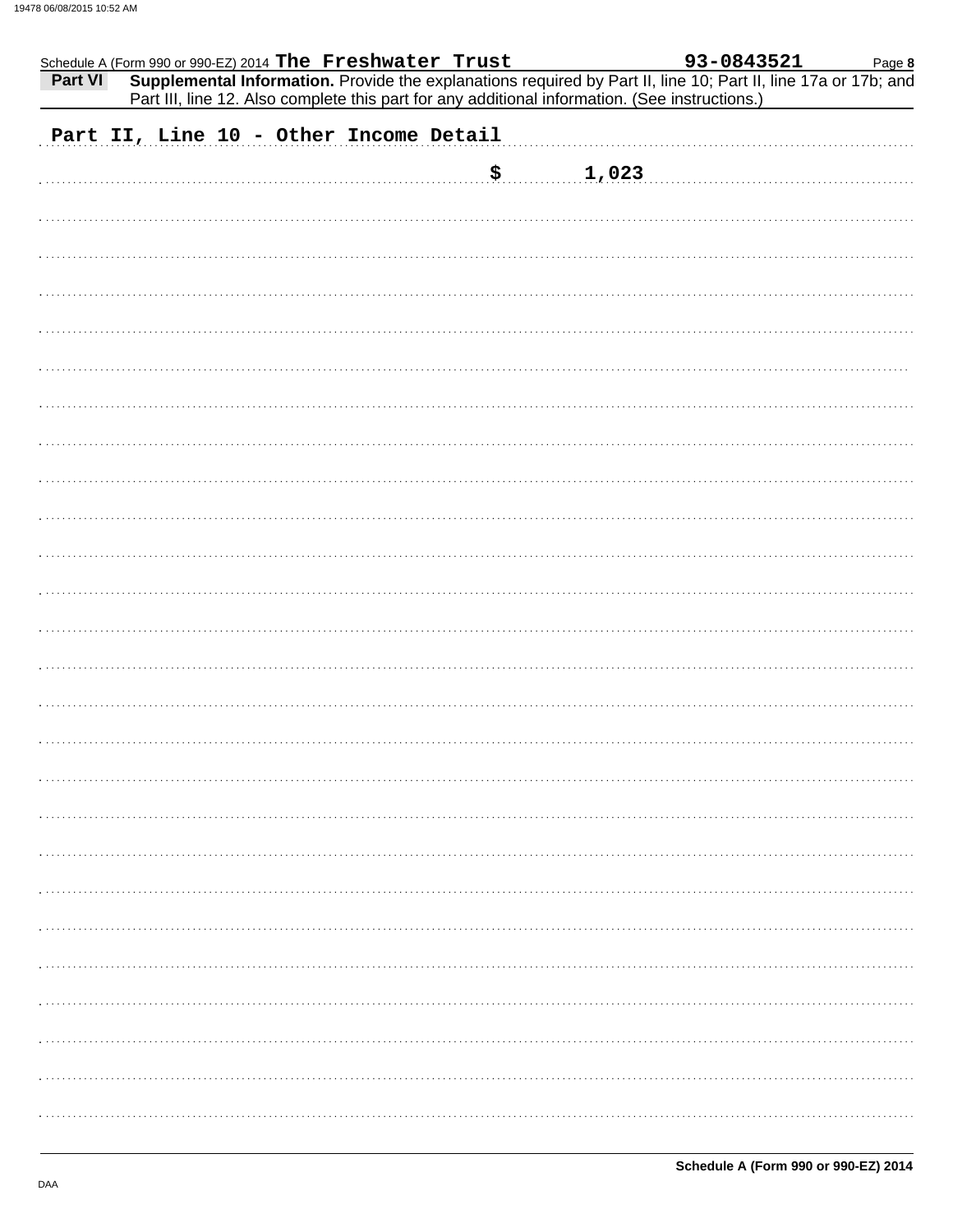## **Schedule of Contributors Schedule B**

**2014**

**or 990-PF) Attach to Form 990, Form 990-EZ, or Form 990-PF.**

Department of the Treasury Internal Revenue Service **Name of the organization**

**(Form 990, 990-EZ,**

**Employer identification number Information about Schedule B (Form 990, 990-EZ, 990-PF) and its instructions is at www.irs.gov/form990.**

**The Freshwater Trust 93-0843521**

| The Freshwater Trust |  |
|----------------------|--|
|                      |  |

**Organization type** (check one):

| Filers of:         | Section:                                                                           |
|--------------------|------------------------------------------------------------------------------------|
| Form 990 or 990-EZ | $ \mathbf{X} $ 501(c)(<br>$3$ ) (enter number) organization                        |
|                    | $4947(a)(1)$ nonexempt charitable trust <b>not</b> treated as a private foundation |
|                    | 527 political organization                                                         |
| Form 990-PF        | $501(c)(3)$ exempt private foundation                                              |
|                    | 4947(a)(1) nonexempt charitable trust treated as a private foundation              |
|                    | 501(c)(3) taxable private foundation                                               |

Check if your organization is covered by the **General Rule** or a **Special Rule. Note.** Only a section 501(c)(7), (8), or (10) organization can check boxes for both the General Rule and a Special Rule. See instructions.

### **General Rule**

For an organization filing Form 990, 990-EZ, or 990-PF that received, during the year, contributions totaling \$5,000 or more (in money or property) from any one contributor. Complete Parts I and II. See instructions for determining a contributor's total contributions.

### **Special Rules**

 $\overline{\textbf{X}}$  For an organization described in section 501(c)(3) filing Form 990 or 990-EZ that met the 33<sup>1</sup>/3 % support test of the regulations under sections 509(a)(1) and 170(b)(1)(A)(vi), that checked Schedule A (Form 990 or 990-EZ). Part II, line 13, 16a, or 16b, and that received from any one contributor, during the year, total contributions of the greater of **(1)** \$5,000 or **(2)** 2% of the amount on (i) Form 990, Part VIII, line 1h, or (ii) Form 990-EZ, line 1. Complete Parts I and II.

literary, or educational purposes, or for the prevention of cruelty to children or animals. Complete Parts I, II, and III. For an organization described in section 501(c)(7), (8), or (10) filing Form 990 or 990-EZ that received from any one contributor, during the year, total contributions of more than \$1,000 exclusively for religious, charitable, scientific,

For an organization described in section 501(c)(7), (8), or (10) filing Form 990 or 990-EZ that received from any one contributor, during the year, contributions exclusively for religious, charitable, etc., purposes, but no such contributions totaled more than \$1,000. If this box is checked, enter here the total contributions that were received during the year for an exclusively religious, charitable, etc., purpose. Do not complete any of the parts unless the **General Rule** applies to this organization because it received nonexclusively religious, charitable, etc., contributions totaling \$5,000 or more during the year . . . . . . . . . . . . . . . . . . . . . . . . . . . . . . . . . . . . . . . . . . . . . . . . . . . . . . . . . . . . . . . . . . . . . . . . . . . . \$ . . . . . . . . . . . . . . . . . . . . . . . . . . .

990-EZ, or 990-PF), but it **must** answer "No" on Part IV, line 2, of its Form 990; or check the box on line H of its Form 990-EZ or on its Form 990-PF, Part I, line 2, to certify that it does not meet the filing requirements of Schedule B (Form 990, 990-EZ, or 990-PF). **Caution.** An organization that is not covered by the General Rule and/or the Special Rules does not file Schedule B (Form 990,

**For Paperwork Reduction Act Notice, see the Instructions for Form 990, 990-EZ, or 990-PF.**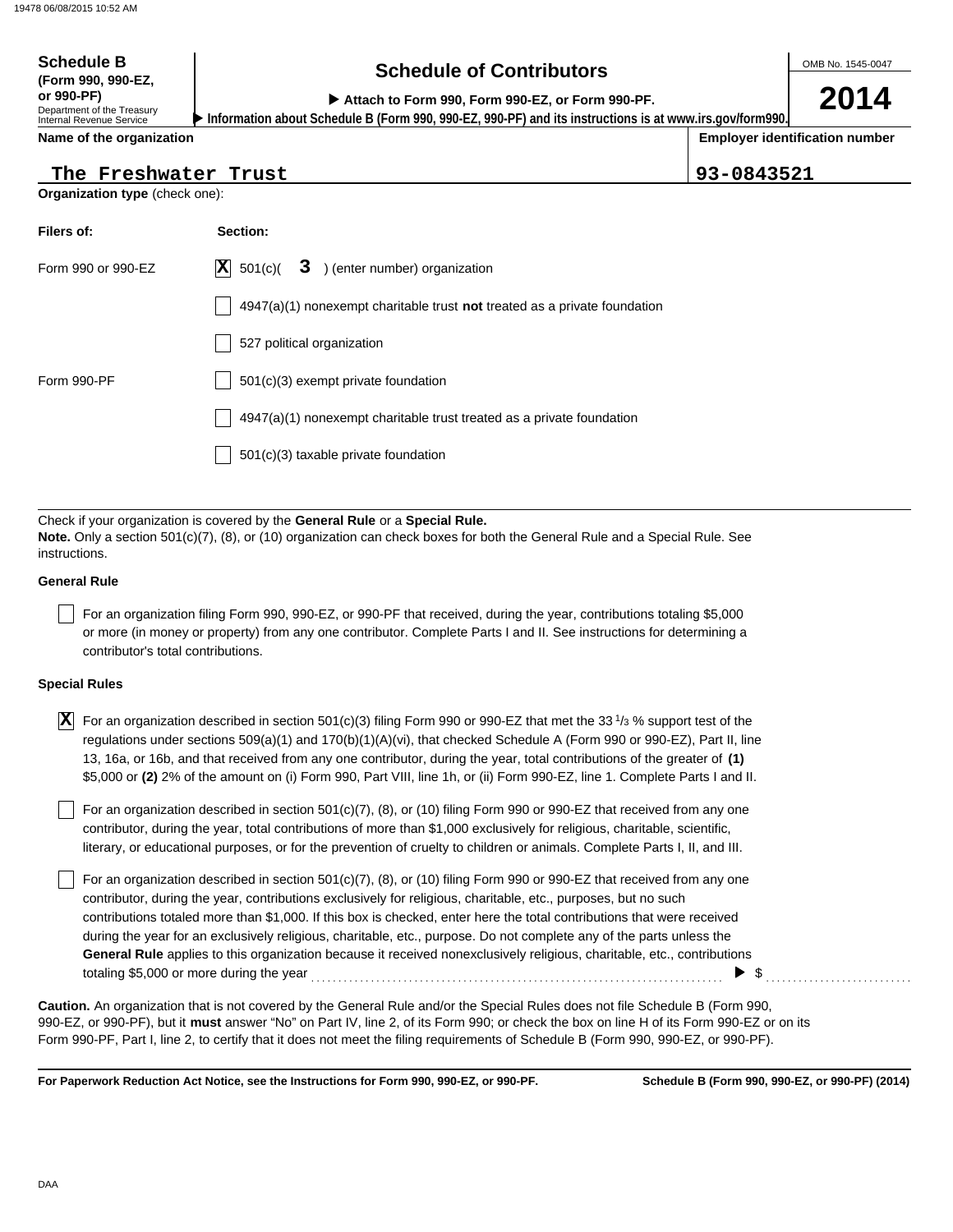|                 | Schedule B (Form 990, 990-EZ, or 990-PF) (2014)<br>Name of organization                                                |                                   | Page 1 of 2<br>Page 2<br><b>Employer identification number</b>                                                     |
|-----------------|------------------------------------------------------------------------------------------------------------------------|-----------------------------------|--------------------------------------------------------------------------------------------------------------------|
| Part I          | The Freshwater Trust<br>Contributors (see instructions). Use duplicate copies of Part I if additional space is needed. |                                   | 93-0843521                                                                                                         |
| (a)<br>No.      | (b)<br>Name, address, and ZIP + 4                                                                                      | (c)<br><b>Total contributions</b> | (d)<br>Type of contribution                                                                                        |
| $1$             | Bureau of Land Management<br>PO Box 2965<br>Portland<br>OR 97208-0000                                                  | 193,370<br>$\mathsf{\$}$          | $\overline{\mathbf{x}}$<br>Person<br>Payroll<br><b>Noncash</b><br>(Complete Part II for<br>noncash contributions.) |
| (a)<br>No.      | (b)<br>Name, address, and ZIP + 4                                                                                      | (c)<br><b>Total contributions</b> | (d)<br>Type of contribution                                                                                        |
| $\mathbf{2}$    | Oregon Watershed Enhancement Board<br>775 Summer Street NE<br>Suite 360<br>OR 97301-1290<br>Salem                      | 233,656<br>$\frac{1}{2}$          | $\overline{\mathbf{x}}$<br>Person<br>Payroll<br><b>Noncash</b><br>(Complete Part II for<br>noncash contributions.) |
| (a)<br>No.      | (b)<br>Name, address, and ZIP + 4                                                                                      | (c)<br><b>Total contributions</b> | (d)<br>Type of contribution                                                                                        |
| $\mathbf{3}$    | Bureau of Reclamation<br>1917 Marsh Road<br>Yakima<br>WA 98901-2058                                                    | 312,449<br>$\mathsf{\$}$          | $\overline{\mathbf{x}}$<br>Person<br>Payroll<br><b>Noncash</b><br>(Complete Part II for<br>noncash contributions.) |
| (a)<br>No.      | (b)<br>Name, address, and ZIP + 4                                                                                      | (c)<br><b>Total contributions</b> | (d)<br>Type of contribution                                                                                        |
| $\frac{4}{3}$   | Columbia Basin Water Program<br>421 SW 6th Avenue<br>Suite 950<br>OR 97204-1629<br>Portland                            | 1,393,525<br>\$                   | $\overline{\mathbf{x}}$<br>Person<br>Payroll<br><b>Noncash</b><br>(Complete Part II for<br>noncash contributions.) |
| (a)<br>No.      | (b)<br>Name, address, and ZIP + 4                                                                                      | (c)<br><b>Total contributions</b> | (d)<br>Type of contribution                                                                                        |
| 5 <sub>1</sub>  | National Resources Conservation Svd.<br>1400 Independence Ave.<br>Room 6219 South Bldg<br>DC 20250<br>Washington       | 73,307<br>\$                      | $\overline{\mathbf{x}}$<br>Person<br>Payroll<br>Noncash<br>(Complete Part II for<br>noncash contributions.)        |
| (a)<br>No.      | (b)<br>Name, address, and ZIP + 4                                                                                      | (c)<br><b>Total contributions</b> | (d)<br>Type of contribution                                                                                        |
| $6 \frac{1}{2}$ | City of Portland - Water Bureau<br>1120 SW 5th Ave<br>Room 600<br>Portland<br>OR 97204                                 | 127,500<br>\$                     | $\overline{\mathbf{x}}$<br>Person<br>Payroll<br>Noncash<br>(Complete Part II for<br>noncash contributions.)        |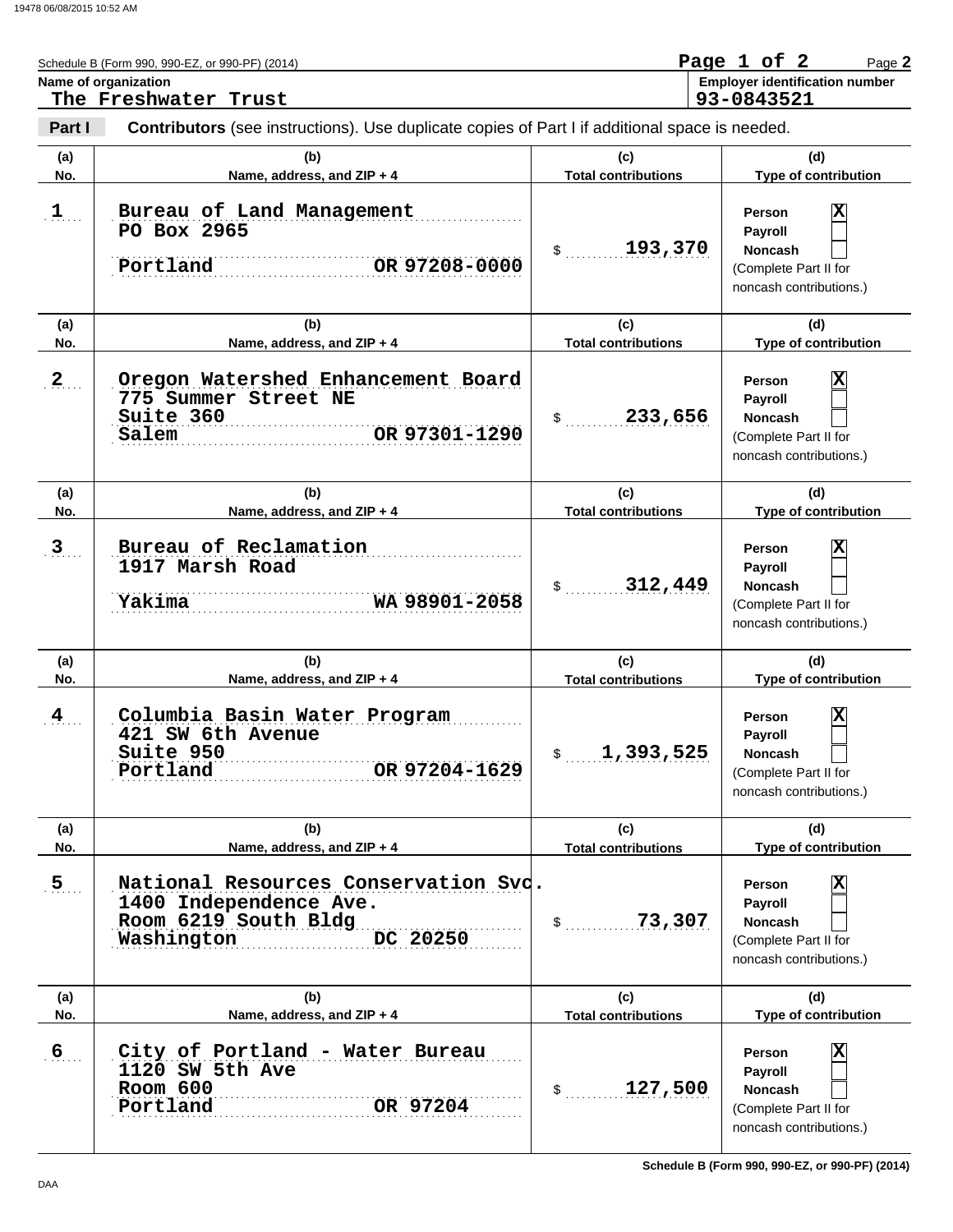|            | Schedule B (Form 990, 990-EZ, or 990-PF) (2014)                                                |                                   | Page 2 of 2<br>Page 2                                                                                       |
|------------|------------------------------------------------------------------------------------------------|-----------------------------------|-------------------------------------------------------------------------------------------------------------|
|            | Name of organization<br>The Freshwater Trust                                                   |                                   | <b>Employer identification number</b><br>93-0843521                                                         |
| Part I     | Contributors (see instructions). Use duplicate copies of Part I if additional space is needed. |                                   |                                                                                                             |
| (a)<br>No. | (b)<br>Name, address, and ZIP + 4                                                              | (c)<br><b>Total contributions</b> | (d)<br>Type of contribution                                                                                 |
| 7.         | Bella Vista Foundation<br>1660 Bush Street<br>Suite 300<br>San Francisco<br>CA 94109-0000      | 140,000<br>$\frac{1}{2}$          | $\overline{\mathbf{x}}$<br>Person<br>Payroll<br>Noncash<br>(Complete Part II for<br>noncash contributions.) |
| (a)        | (b)                                                                                            | (c)                               | (d)                                                                                                         |
| No.        | Name, address, and ZIP + 4                                                                     | <b>Total contributions</b>        | Type of contribution                                                                                        |
| 8          | Lynn and Jack Loacker<br>6135 SW Mill Street<br>Portland<br>OR 97221                           | 98,179<br>\$                      | Person<br>Payroll<br>$ \mathbf{X} $<br>Noncash<br>(Complete Part II for<br>noncash contributions.)          |
| (a)        | (b)                                                                                            | (c)                               | (d)                                                                                                         |
| No.        | Name, address, and ZIP + 4                                                                     | <b>Total contributions</b>        | Type of contribution                                                                                        |
| 9          | Demorest Family Foundation<br>1581 SW Upper Hall Street<br>Portland<br>OR 97201                | 70,000<br>\$                      | $\overline{\mathbf{x}}$<br>Person<br>Payroll<br>Noncash<br>(Complete Part II for<br>noncash contributions.) |
| (a)        | (b)                                                                                            | (c)                               | (d)                                                                                                         |
| No.        | Name, address, and ZIP + 4                                                                     | <b>Total contributions</b>        | Type of contribution<br>Person<br>Payroll<br>Noncash<br>(Complete Part II for<br>noncash contributions.)    |
| (a)        | (b)                                                                                            | (c)                               | (d)                                                                                                         |
| No.        | Name, address, and ZIP + 4                                                                     | <b>Total contributions</b>        | <b>Type of contribution</b>                                                                                 |
|            |                                                                                                | \$                                | Person<br>Payroll<br><b>Noncash</b><br>(Complete Part II for<br>noncash contributions.)                     |
| (a)        | (b)                                                                                            | (c)                               | (d)                                                                                                         |
| No.        | Name, address, and ZIP + 4                                                                     | <b>Total contributions</b>        | Type of contribution                                                                                        |
|            |                                                                                                | \$                                | Person<br>Payroll<br><b>Noncash</b><br>(Complete Part II for<br>noncash contributions.)                     |

**Schedule B (Form 990, 990-EZ, or 990-PF) (2014)**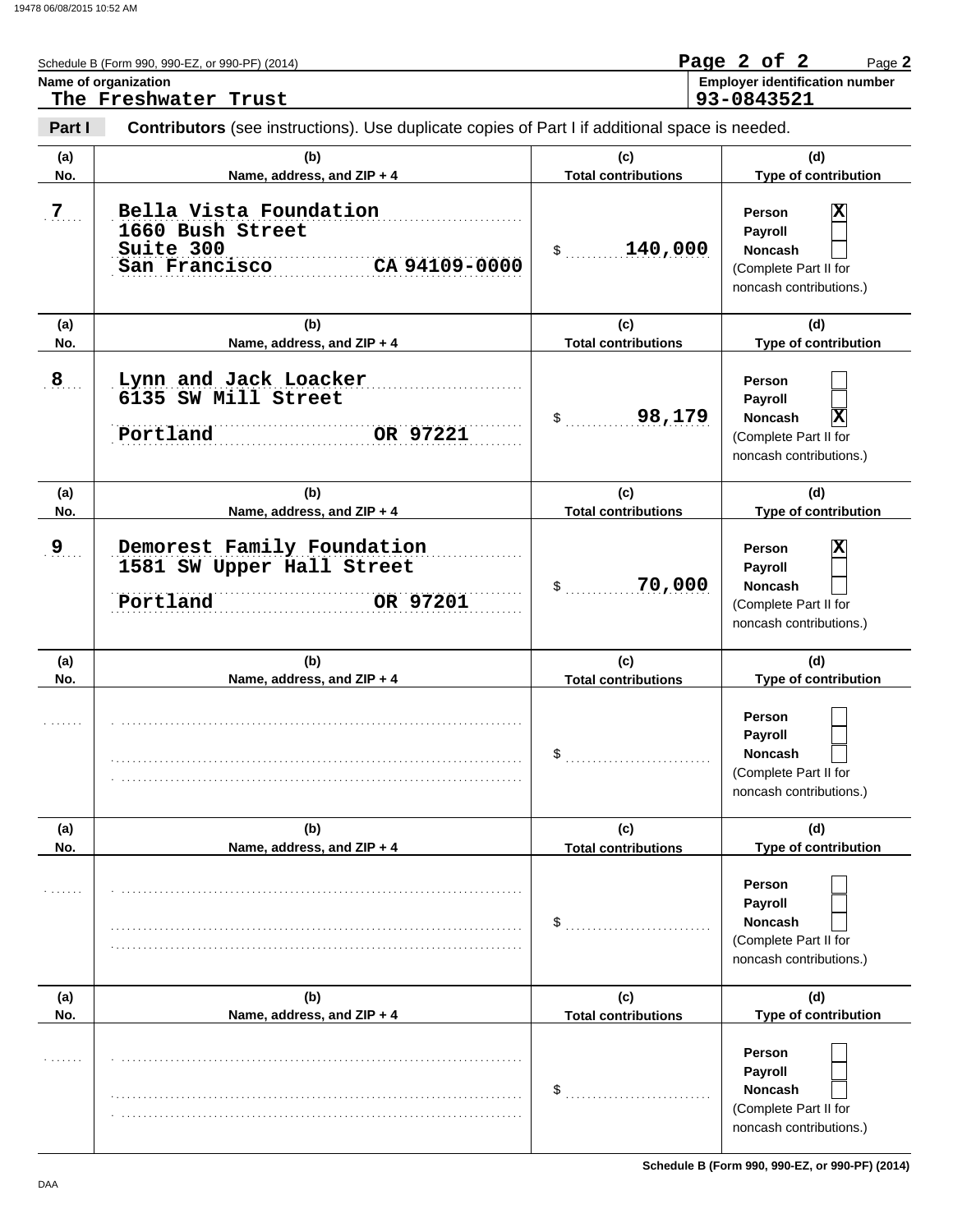|                           | Schedule B (Form 990, 990-EZ, or 990-PF) (2014)<br>Name of organization                                                     |                                                | Page 1 of 1<br>Page 3<br><b>Employer identification number</b> |
|---------------------------|-----------------------------------------------------------------------------------------------------------------------------|------------------------------------------------|----------------------------------------------------------------|
| Part II                   | The Freshwater Trust<br>Noncash Property (see instructions). Use duplicate copies of Part II if additional space is needed. |                                                | 93-0843521                                                     |
| (a) No.<br>from<br>Part I | (b)<br>Description of noncash property given                                                                                | (c)<br>FMV (or estimate)<br>(see instructions) | (d)<br>Date received                                           |
| 8 <sub>1</sub>            | Common stock                                                                                                                | \$30179                                        | 12/31/14                                                       |
| (a) No.<br>from<br>Part I | (b)<br>Description of noncash property given                                                                                | (c)<br>FMV (or estimate)<br>(see instructions) | (d)<br>Date received                                           |
| .                         |                                                                                                                             |                                                | .                                                              |
| (a) No.<br>from<br>Part I | (b)<br>Description of noncash property given                                                                                | (c)<br>FMV (or estimate)<br>(see instructions) | (d)<br>Date received                                           |
| .                         |                                                                                                                             |                                                | .                                                              |
| (a) No.<br>from<br>Part I | (b)<br>Description of noncash property given                                                                                | (c)<br>FMV (or estimate)<br>(see instructions) | (d)<br>Date received                                           |
|                           |                                                                                                                             | \$                                             |                                                                |
| (a) No.<br>from<br>Part I | (b)<br>Description of noncash property given                                                                                | (c)<br>FMV (or estimate)<br>(see instructions) | (d)<br>Date received                                           |
| .                         |                                                                                                                             | \$                                             |                                                                |
| (a) No.<br>from<br>Part I | (b)<br>Description of noncash property given                                                                                | (c)<br>FMV (or estimate)<br>(see instructions) | (d)<br>Date received                                           |
| .                         |                                                                                                                             | \$                                             |                                                                |

Schedule B (Form 990, 990-EZ, or 990-PF) (2014)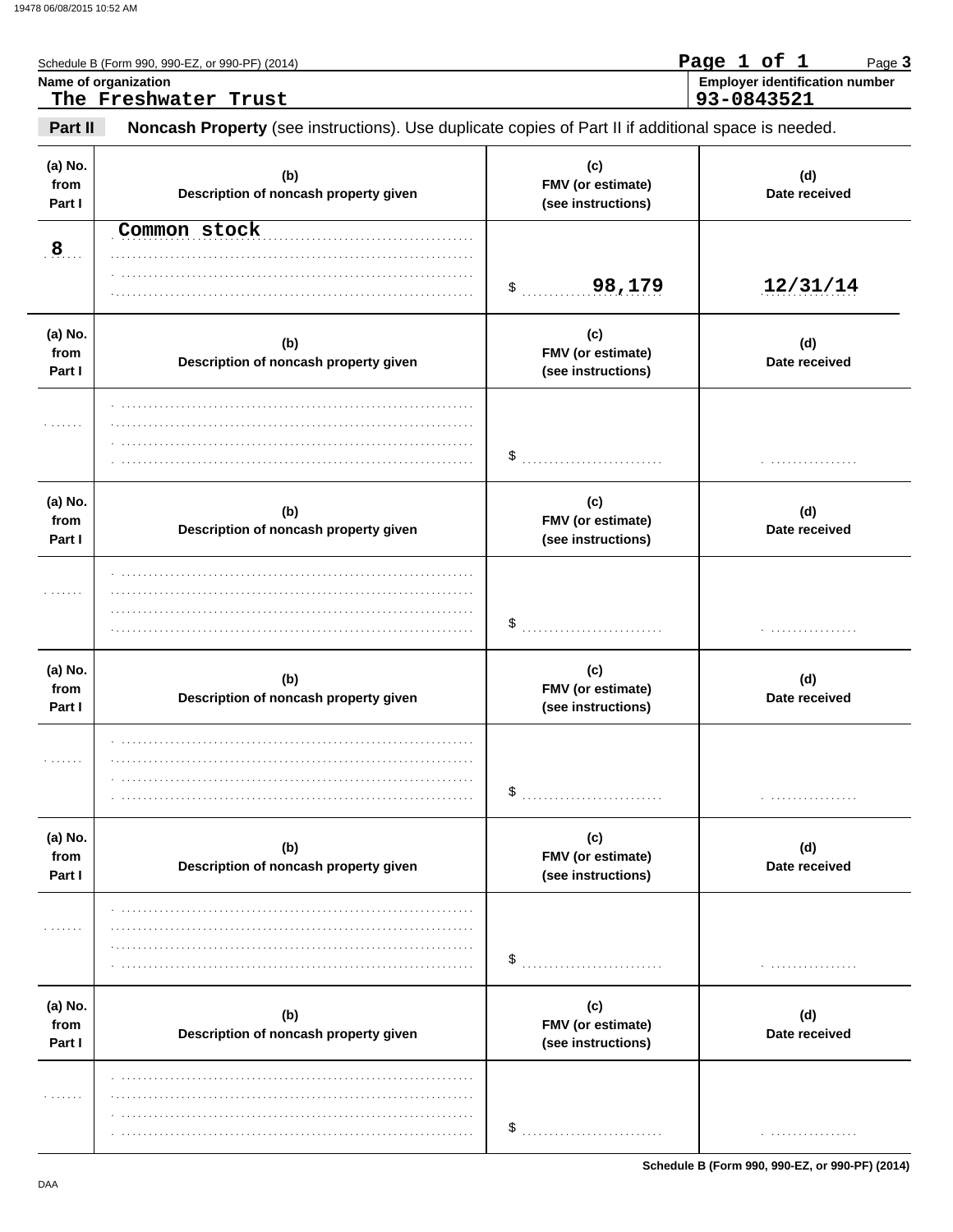| <b>Political Campaign and Lobbying Activities</b><br><b>SCHEDULE C</b><br>OMB No. 1545-0047                                                 |                                                                                                                                                                                                                                                                                                     |                                                                                                                                                                                                                                      |                                                                               |           |                                                     |                                                     |  |  |
|---------------------------------------------------------------------------------------------------------------------------------------------|-----------------------------------------------------------------------------------------------------------------------------------------------------------------------------------------------------------------------------------------------------------------------------------------------------|--------------------------------------------------------------------------------------------------------------------------------------------------------------------------------------------------------------------------------------|-------------------------------------------------------------------------------|-----------|-----------------------------------------------------|-----------------------------------------------------|--|--|
|                                                                                                                                             | (Form 990 or 990-EZ)                                                                                                                                                                                                                                                                                |                                                                                                                                                                                                                                      | For Organizations Exempt From Income Tax Under section 501(c) and section 527 |           |                                                     | 2014                                                |  |  |
|                                                                                                                                             | Department of the Treasury                                                                                                                                                                                                                                                                          | Complete if the organization is described below.<br>Information about Schedule C (Form 990 or 990-EZ) and its instructions is at www.irs.gov/form990.                                                                                |                                                                               |           | Attach to Form 990 or Form 990-EZ.                  | <b>Open to Public</b><br><b>Inspection</b>          |  |  |
|                                                                                                                                             | Internal Revenue Service                                                                                                                                                                                                                                                                            | If the organization answered "Yes," to Form 990, Part IV, line 3, or Form 990-EZ, Part V, line 46 (Political Campaign Activities), then                                                                                              |                                                                               |           |                                                     |                                                     |  |  |
|                                                                                                                                             |                                                                                                                                                                                                                                                                                                     |                                                                                                                                                                                                                                      |                                                                               |           |                                                     |                                                     |  |  |
|                                                                                                                                             |                                                                                                                                                                                                                                                                                                     | • Section 501(c)(3) organizations: Complete Parts I-A and B. Do not complete Part I-C.                                                                                                                                               |                                                                               |           |                                                     |                                                     |  |  |
|                                                                                                                                             |                                                                                                                                                                                                                                                                                                     | • Section 501(c) (other than section 501(c)(3)) organizations: Complete Parts I-A and C below. Do not complete Part I-B.                                                                                                             |                                                                               |           |                                                     |                                                     |  |  |
|                                                                                                                                             |                                                                                                                                                                                                                                                                                                     | • Section 527 organizations: Complete Part I-A only.                                                                                                                                                                                 |                                                                               |           |                                                     |                                                     |  |  |
|                                                                                                                                             | If the organization answered "Yes," to Form 990, Part IV, line 4, or Form 990-EZ, Part VI, line 47 (Lobbying Activities), then                                                                                                                                                                      |                                                                                                                                                                                                                                      |                                                                               |           |                                                     |                                                     |  |  |
| • Section 501(c)(3) organizations that have filed Form 5768 (election under section 501(h)): Complete Part II-A. Do not complete Part II-B. |                                                                                                                                                                                                                                                                                                     |                                                                                                                                                                                                                                      |                                                                               |           |                                                     |                                                     |  |  |
|                                                                                                                                             | • Section 501(c)(3) organizations that have NOT filed Form 5768 (election under section 501(h)): Complete Part II-B. Do not complete Part II-A.<br>If the organization answered "Yes," to Form 990, Part IV, line 5 (Proxy Tax) (see separate instructions) or Form 990-EZ, Part V, line 35c (Proxy |                                                                                                                                                                                                                                      |                                                                               |           |                                                     |                                                     |  |  |
|                                                                                                                                             |                                                                                                                                                                                                                                                                                                     |                                                                                                                                                                                                                                      |                                                                               |           |                                                     |                                                     |  |  |
|                                                                                                                                             | Tax) (see separate instructions), then                                                                                                                                                                                                                                                              |                                                                                                                                                                                                                                      |                                                                               |           |                                                     |                                                     |  |  |
|                                                                                                                                             |                                                                                                                                                                                                                                                                                                     | • Section 501(c)(4), (5), or (6) organizations: Complete Part III.                                                                                                                                                                   |                                                                               |           |                                                     |                                                     |  |  |
|                                                                                                                                             | Name of organization                                                                                                                                                                                                                                                                                |                                                                                                                                                                                                                                      |                                                                               |           |                                                     | <b>Employer identification number</b>               |  |  |
|                                                                                                                                             |                                                                                                                                                                                                                                                                                                     | The Freshwater Trust                                                                                                                                                                                                                 |                                                                               |           | 93-0843521                                          |                                                     |  |  |
|                                                                                                                                             | Part I-A                                                                                                                                                                                                                                                                                            | Complete if the organization is exempt under section 501(c) or is a section 527 organization.                                                                                                                                        |                                                                               |           |                                                     |                                                     |  |  |
| 1                                                                                                                                           |                                                                                                                                                                                                                                                                                                     | Provide a description of the organization's direct and indirect political campaign activities in Part IV.                                                                                                                            |                                                                               |           |                                                     |                                                     |  |  |
| 2                                                                                                                                           | Political expenditures                                                                                                                                                                                                                                                                              |                                                                                                                                                                                                                                      |                                                                               |           | $\blacktriangleright$ \$                            |                                                     |  |  |
| 3                                                                                                                                           |                                                                                                                                                                                                                                                                                                     | Volunteer hours <b>contract the contract of the contract of the contract of the contract of the contract of the contract of the contract of the contract of the contract of the contract of the contract of the contract of the </b> |                                                                               |           |                                                     |                                                     |  |  |
|                                                                                                                                             |                                                                                                                                                                                                                                                                                                     |                                                                                                                                                                                                                                      |                                                                               |           |                                                     |                                                     |  |  |
|                                                                                                                                             | Part I-B                                                                                                                                                                                                                                                                                            | Complete if the organization is exempt under section 501(c)(3).                                                                                                                                                                      |                                                                               |           |                                                     |                                                     |  |  |
| 1                                                                                                                                           |                                                                                                                                                                                                                                                                                                     | Enter the amount of any excise tax incurred by the organization under section 4955                                                                                                                                                   |                                                                               |           |                                                     | $\triangleright$ \$                                 |  |  |
| 2                                                                                                                                           |                                                                                                                                                                                                                                                                                                     | Enter the amount of any excise tax incurred by organization managers under section 4955                                                                                                                                              |                                                                               |           |                                                     |                                                     |  |  |
| 3                                                                                                                                           |                                                                                                                                                                                                                                                                                                     | If the organization incurred a section 4955 tax, did it file Form 4720 for this year?                                                                                                                                                |                                                                               |           |                                                     | <b>Yes</b><br>No.                                   |  |  |
|                                                                                                                                             | 4a Was a correction made?                                                                                                                                                                                                                                                                           |                                                                                                                                                                                                                                      |                                                                               |           |                                                     | Yes<br>No.                                          |  |  |
|                                                                                                                                             | <b>b</b> If "Yes," describe in Part IV.                                                                                                                                                                                                                                                             |                                                                                                                                                                                                                                      |                                                                               |           |                                                     |                                                     |  |  |
|                                                                                                                                             | <b>Part I-C</b>                                                                                                                                                                                                                                                                                     | Complete if the organization is exempt under section 501(c), except section 501(c)(3).                                                                                                                                               |                                                                               |           |                                                     |                                                     |  |  |
| 1.                                                                                                                                          |                                                                                                                                                                                                                                                                                                     | Enter the amount directly expended by the filing organization for section 527 exempt function                                                                                                                                        |                                                                               |           |                                                     |                                                     |  |  |
|                                                                                                                                             | activities                                                                                                                                                                                                                                                                                          |                                                                                                                                                                                                                                      |                                                                               |           | $\blacktriangleright$ \$                            |                                                     |  |  |
| 2                                                                                                                                           |                                                                                                                                                                                                                                                                                                     | Enter the amount of the filing organization's funds contributed to other organizations for section                                                                                                                                   |                                                                               |           |                                                     |                                                     |  |  |
|                                                                                                                                             | 527 exempt function activities                                                                                                                                                                                                                                                                      |                                                                                                                                                                                                                                      |                                                                               |           | $\blacktriangleright$ \$                            |                                                     |  |  |
| 3                                                                                                                                           |                                                                                                                                                                                                                                                                                                     | Total exempt function expenditures. Add lines 1 and 2. Enter here and on Form 1120-POL,                                                                                                                                              |                                                                               |           |                                                     |                                                     |  |  |
|                                                                                                                                             | line 17b                                                                                                                                                                                                                                                                                            |                                                                                                                                                                                                                                      |                                                                               |           | $\blacktriangleright$ \$                            |                                                     |  |  |
|                                                                                                                                             |                                                                                                                                                                                                                                                                                                     |                                                                                                                                                                                                                                      |                                                                               |           |                                                     |                                                     |  |  |
|                                                                                                                                             |                                                                                                                                                                                                                                                                                                     | Did the filing organization file Form 1120-POL for this year?                                                                                                                                                                        |                                                                               |           |                                                     | Yes<br><b>No</b>                                    |  |  |
|                                                                                                                                             |                                                                                                                                                                                                                                                                                                     | Enter the names, addresses and employer identification number (EIN) of all section 527 political organizations to which the filing                                                                                                   |                                                                               |           |                                                     |                                                     |  |  |
|                                                                                                                                             |                                                                                                                                                                                                                                                                                                     | organization made payments. For each organization listed, enter the amount paid from the filing organization's funds. Also enter                                                                                                     |                                                                               |           |                                                     |                                                     |  |  |
|                                                                                                                                             |                                                                                                                                                                                                                                                                                                     | the amount of political contributions received that were promptly and directly delivered to a separate political organization, such                                                                                                  |                                                                               |           |                                                     |                                                     |  |  |
|                                                                                                                                             |                                                                                                                                                                                                                                                                                                     | as a separate segregated fund or a political action committee (PAC). If additional space is needed, provide information in Part IV.                                                                                                  |                                                                               |           |                                                     |                                                     |  |  |
|                                                                                                                                             |                                                                                                                                                                                                                                                                                                     | (a) Name                                                                                                                                                                                                                             | (b) Address                                                                   | $(c)$ EIN | (d) Amount paid from                                | (e) Amount of political                             |  |  |
|                                                                                                                                             |                                                                                                                                                                                                                                                                                                     |                                                                                                                                                                                                                                      |                                                                               |           | filing organization's<br>funds. If none, enter -0-. | contributions received and<br>promptly and directly |  |  |
|                                                                                                                                             |                                                                                                                                                                                                                                                                                                     |                                                                                                                                                                                                                                      |                                                                               |           |                                                     | delivered to a separate                             |  |  |
|                                                                                                                                             |                                                                                                                                                                                                                                                                                                     |                                                                                                                                                                                                                                      |                                                                               |           |                                                     | political organization. If                          |  |  |
|                                                                                                                                             |                                                                                                                                                                                                                                                                                                     |                                                                                                                                                                                                                                      |                                                                               |           |                                                     | none, enter -0-.                                    |  |  |
| (1)                                                                                                                                         |                                                                                                                                                                                                                                                                                                     |                                                                                                                                                                                                                                      |                                                                               |           |                                                     |                                                     |  |  |
|                                                                                                                                             |                                                                                                                                                                                                                                                                                                     |                                                                                                                                                                                                                                      |                                                                               |           |                                                     |                                                     |  |  |
| (2)                                                                                                                                         |                                                                                                                                                                                                                                                                                                     |                                                                                                                                                                                                                                      |                                                                               |           |                                                     |                                                     |  |  |
|                                                                                                                                             |                                                                                                                                                                                                                                                                                                     |                                                                                                                                                                                                                                      |                                                                               |           |                                                     |                                                     |  |  |
| (3)                                                                                                                                         |                                                                                                                                                                                                                                                                                                     |                                                                                                                                                                                                                                      |                                                                               |           |                                                     |                                                     |  |  |
|                                                                                                                                             |                                                                                                                                                                                                                                                                                                     |                                                                                                                                                                                                                                      |                                                                               |           |                                                     |                                                     |  |  |
| (4)                                                                                                                                         |                                                                                                                                                                                                                                                                                                     |                                                                                                                                                                                                                                      |                                                                               |           |                                                     |                                                     |  |  |
|                                                                                                                                             |                                                                                                                                                                                                                                                                                                     |                                                                                                                                                                                                                                      |                                                                               |           |                                                     |                                                     |  |  |
| (5)                                                                                                                                         |                                                                                                                                                                                                                                                                                                     |                                                                                                                                                                                                                                      |                                                                               |           |                                                     |                                                     |  |  |
|                                                                                                                                             |                                                                                                                                                                                                                                                                                                     |                                                                                                                                                                                                                                      |                                                                               |           |                                                     |                                                     |  |  |
|                                                                                                                                             |                                                                                                                                                                                                                                                                                                     |                                                                                                                                                                                                                                      |                                                                               |           |                                                     |                                                     |  |  |
| (6)                                                                                                                                         |                                                                                                                                                                                                                                                                                                     |                                                                                                                                                                                                                                      |                                                                               |           |                                                     |                                                     |  |  |

**For Paperwork Reduction Act Notice, see the Instructions for Form 990 or 990-EZ.**

**Schedule C (Form 990 or 990-EZ) 2014**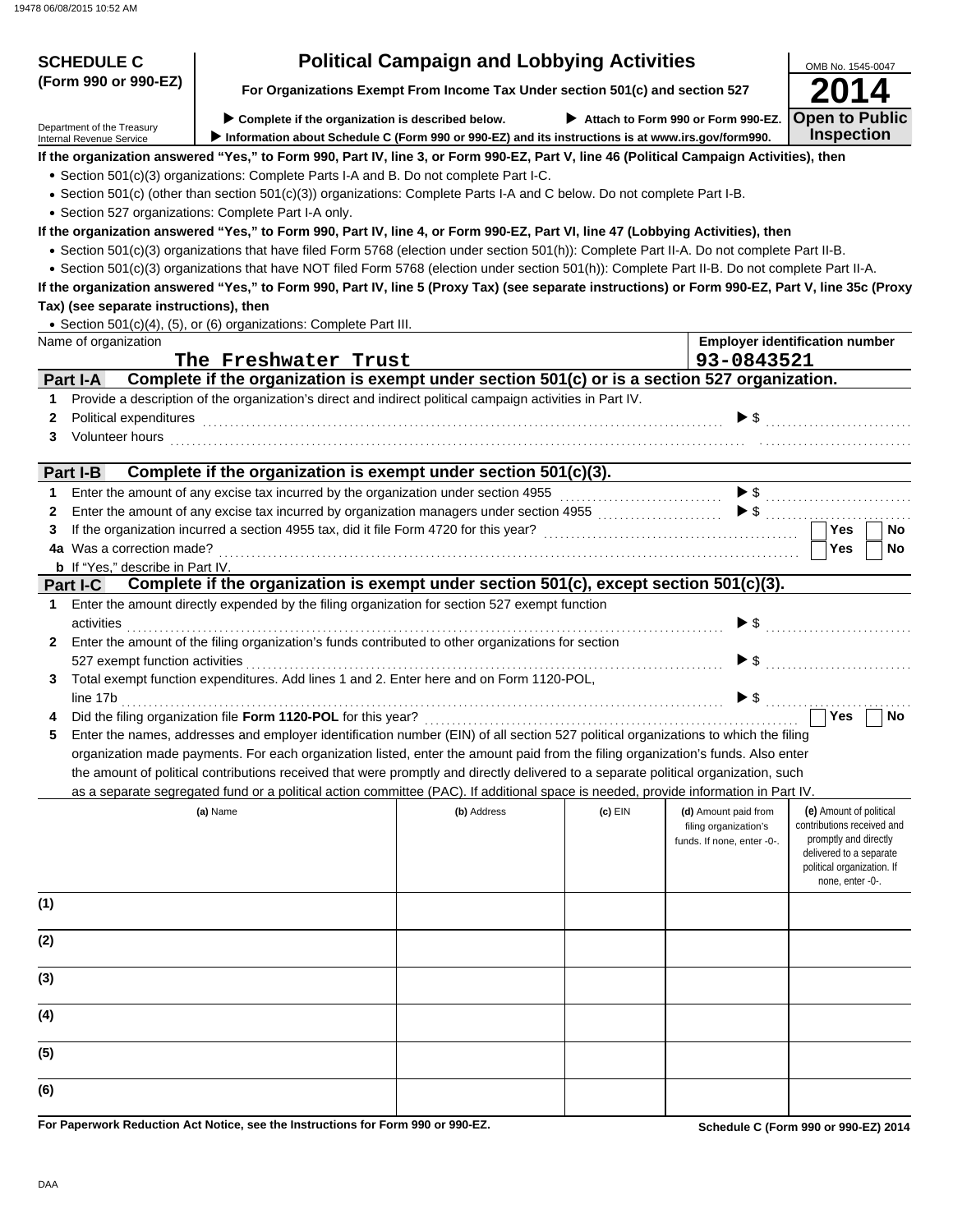|   | Schedule C (Form 990 or 990-EZ) 2014 The Freshwater Trust                         |                                                                                                               | 93-0843521                          | Page 2                         |
|---|-----------------------------------------------------------------------------------|---------------------------------------------------------------------------------------------------------------|-------------------------------------|--------------------------------|
|   | Part II-A                                                                         | Complete if the organization is exempt under section 501(c)(3) and filed Form 5768 (election under            |                                     |                                |
|   | section 501(h)).                                                                  |                                                                                                               |                                     |                                |
|   | A Check $\blacktriangleright$                                                     | if the filing organization belongs to an affiliated group (and list in Part IV each affiliated group member's |                                     |                                |
|   |                                                                                   | name, address, EIN, expenses, and share of excess lobbying expenditures).                                     |                                     |                                |
|   | <b>B</b> Check $\blacktriangleright$                                              | if the filing organization checked box A and "limited control" provisions apply.                              |                                     |                                |
|   |                                                                                   | <b>Limits on Lobbying Expenditures</b><br>(The term "expenditures" means amounts paid or incurred.)           | (a) Filing<br>organization's totals | (b) Affiliated<br>group totals |
|   | 1a Total lobbying expenditures to influence public opinion (grass roots lobbying) |                                                                                                               | ი                                   |                                |
| b |                                                                                   |                                                                                                               |                                     |                                |
|   |                                                                                   |                                                                                                               | O                                   |                                |
| d | Other exempt purpose expenditures                                                 |                                                                                                               | 7,312,462                           |                                |
| е |                                                                                   |                                                                                                               | 7,312,462                           |                                |
|   | f Lobbying nontaxable amount. Enter the amount from the following table in both   |                                                                                                               |                                     |                                |
|   | columns.                                                                          |                                                                                                               | 515,623                             |                                |
|   | If the amount on line 1e, column (a) or (b) is:                                   | The lobbying nontaxable amount is:                                                                            |                                     |                                |
|   | Not over \$500,000                                                                | 20% of the amount on line 1e.                                                                                 |                                     |                                |
|   | Over \$500,000 but not over \$1,000,000                                           | \$100,000 plus 15% of the excess over \$500,000.                                                              |                                     |                                |
|   | Over \$1,000,000 but not over \$1,500,000                                         | \$175,000 plus 10% of the excess over \$1,000,000.                                                            |                                     |                                |
|   | Over \$1,500,000 but not over \$17,000,000                                        | \$225,000 plus 5% of the excess over \$1,500,000.                                                             |                                     |                                |
|   | Over \$17,000,000                                                                 | \$1,000,000.                                                                                                  |                                     |                                |
| a |                                                                                   |                                                                                                               | 128,906                             |                                |
|   |                                                                                   |                                                                                                               |                                     |                                |
|   | Subtract line 1f from line 1c. If zero or less, enter -0-                         |                                                                                                               | 0                                   |                                |
|   |                                                                                   | If there is an amount other than zero on either line 1h or line 1i, did the organization file Form 4720       |                                     |                                |
|   | reporting section 4911 tax for this year?                                         |                                                                                                               |                                     | Yes<br>No                      |

**4-Year Averaging Period Under section 501(h)**

**(Some organizations that made a section 501(h) election do not have to complete all of the five columns below. See the separate instructions for lines 2a through 2f.)**

| Lobbying Expenditures During 4-Year Averaging Period                                 |          |          |            |            |           |  |  |
|--------------------------------------------------------------------------------------|----------|----------|------------|------------|-----------|--|--|
| Calendar year (or fiscal year<br>beginning in)                                       | (a) 2011 | (b) 2012 | $(c)$ 2013 | $(d)$ 2014 | (e) Total |  |  |
| 2a Lobbying nontaxable amount                                                        | 362,586  | 414,965  | 430,580    | 515,623    | 1,723,754 |  |  |
| <b>b</b> Lobbying ceiling amount<br>$(150\% \text{ of line } 2a, \text{ column}(e))$ |          |          |            |            | 2,585,631 |  |  |
| c Total lobbying expenditures                                                        |          | 6,500    | 13,500     |            | 20,000    |  |  |
| <b>d</b> Grassroots nontaxable amount                                                | 90,646   | 103,741  | 107,645    | 128,906    | 430,938   |  |  |
| e Grassroots ceiling amount<br>$(150\% \text{ of line } 2d, \text{ column } (e))$    |          |          |            |            | 646,407   |  |  |
| f Grassroots lobbying expenditures                                                   |          |          |            | 0          |           |  |  |

**Schedule C (Form 990 or 990-EZ) 2014**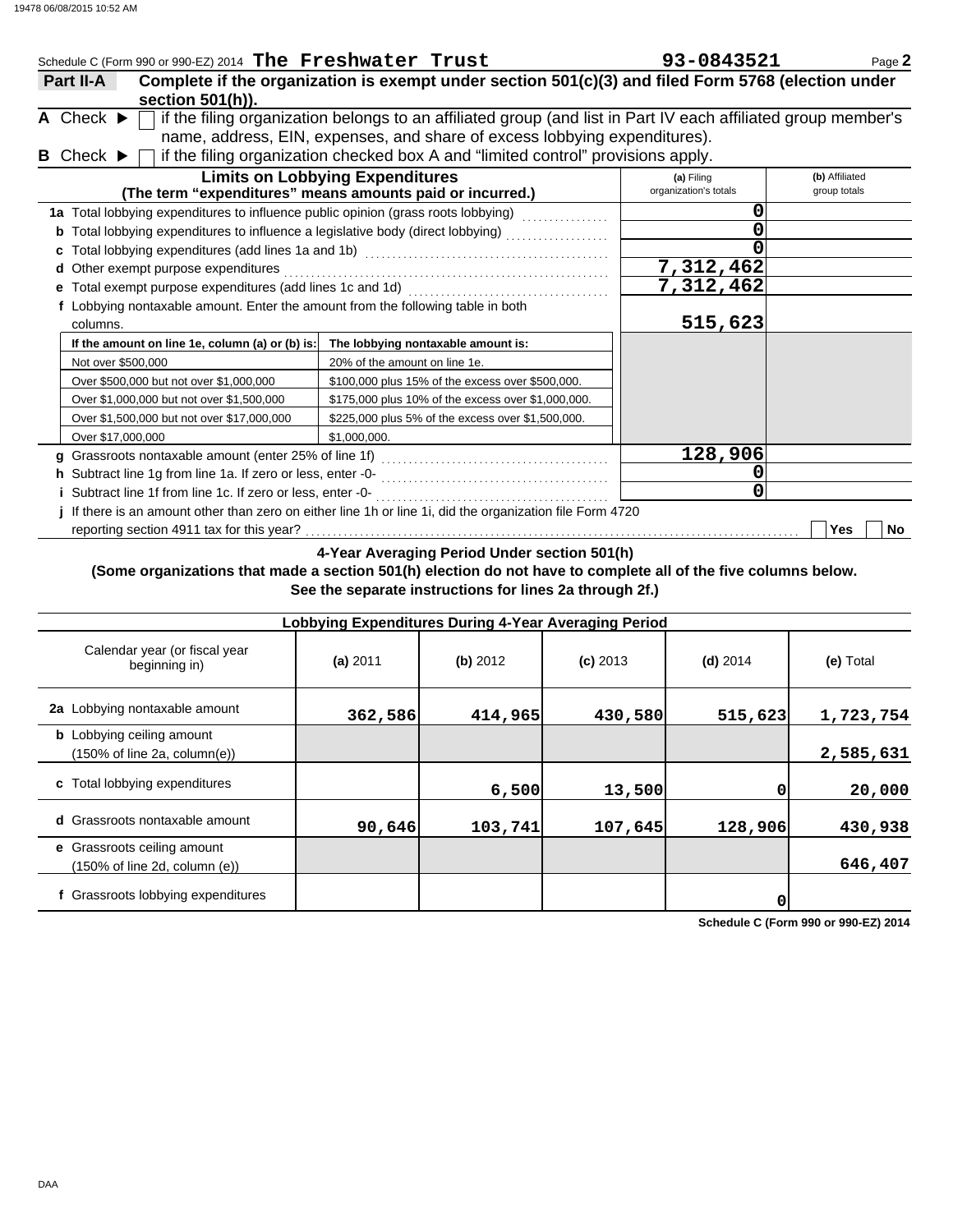| Complete if the organization is exempt under section 501(c)(3) and has NOT filed Form 5768<br>Part II-B                                                                                                                                                                                                                                                                                                                                                                                                       |       |                |                                       |
|---------------------------------------------------------------------------------------------------------------------------------------------------------------------------------------------------------------------------------------------------------------------------------------------------------------------------------------------------------------------------------------------------------------------------------------------------------------------------------------------------------------|-------|----------------|---------------------------------------|
| (election under section 501(h)).                                                                                                                                                                                                                                                                                                                                                                                                                                                                              | (a)   |                | (b)                                   |
| For each "Yes," response to lines 1a through 1i below, provide in Part IV a detailed<br>description of the lobbying activity.                                                                                                                                                                                                                                                                                                                                                                                 | Yes l | No             | Amount                                |
| During the year, did the filing organization attempt to influence foreign, national, state or local<br>1<br>legislation, including any attempt to influence public opinion on a legislative matter or<br>referendum, through the use of:<br>a Volunteers?<br><b>b</b> Paid staff or management (include compensation in expenses reported on lines 1c through 1i)?<br>c Media advertisements?<br>d Mailings to members, legislators, or the public?<br>f Grants to other organizations for lobbying purposes? |       |                |                                       |
| <i>i</i> Other activities?<br>j Total. Add lines 1c through 1i<br><b>b</b> If "Yes," enter the amount of any tax incurred under section 4912<br>c If "Yes," enter the amount of any tax incurred by organization managers under section 4912<br>d If the filing organization incurred a section 4912 tax, did it file Form 4720 for this year?<br>Complete if the organization is exempt under section 501(c)(4), section 501(c)(5), or section<br>Part III-A                                                 |       |                |                                       |
| Were substantially all (90% or more) dues received nondeductible by members?                                                                                                                                                                                                                                                                                                                                                                                                                                  |       |                | Yes<br>$\mathbf{1}$<br>$\overline{2}$ |
| Did the organization make only in-house lobbying expenditures of \$2,000 or less?<br>Did the organization agree to carry over lobbying and political expenditures from the prior year?<br>Complete if the organization is exempt under section $501(c)(4)$ , section $501(c)(5)$ , or section<br>501(c)(6) and if either (a) BOTH Part III-A, lines 1 and 2, are answered "No," OR (b) Part III-A, line 3, is                                                                                                 |       |                | $\overline{3}$                        |
| answered "Yes."                                                                                                                                                                                                                                                                                                                                                                                                                                                                                               |       |                |                                       |
| Dues, assessments and similar amounts from members                                                                                                                                                                                                                                                                                                                                                                                                                                                            |       | 1              |                                       |
| Section 162(e) nondeductible lobbying and political expenditures (do not include amounts of<br>political expenses for which the section 527(f) tax was paid).                                                                                                                                                                                                                                                                                                                                                 |       |                |                                       |
|                                                                                                                                                                                                                                                                                                                                                                                                                                                                                                               |       | 2a             |                                       |
|                                                                                                                                                                                                                                                                                                                                                                                                                                                                                                               |       | 2 <sub>b</sub> |                                       |
|                                                                                                                                                                                                                                                                                                                                                                                                                                                                                                               |       | 2c             |                                       |
| <b>b</b> Carryover from last year<br>Aggregate amount reported in section 6033(e)(1)(A) notices of nondeductible section 162(e) dues                                                                                                                                                                                                                                                                                                                                                                          |       | 3              |                                       |
| c Total<br>If notices were sent and the amount on line 2c exceeds the amount on line 3, what portion of the                                                                                                                                                                                                                                                                                                                                                                                                   |       |                |                                       |
| excess does the organization agree to carryover to the reasonable estimate of nondeductible lobbying                                                                                                                                                                                                                                                                                                                                                                                                          |       |                |                                       |
| and political expenditure next year?                                                                                                                                                                                                                                                                                                                                                                                                                                                                          |       |                |                                       |
|                                                                                                                                                                                                                                                                                                                                                                                                                                                                                                               |       | 5              |                                       |
| <b>Supplemental Information</b>                                                                                                                                                                                                                                                                                                                                                                                                                                                                               |       |                |                                       |
| 1<br>2<br>3.<br><b>Part III-B</b><br>1<br>$\mathbf{2}$<br>4<br><b>Part IV</b><br>Provide the descriptions required for Part I-A, line 1; Part I-B, line 4; Part I-C, line 5; Part II-A (affiliated group list); Part II-A, lines 1 and<br>2 (see instructions); and Part II-B, line 1. Also, complete this part for any additional information.                                                                                                                                                               |       |                |                                       |
|                                                                                                                                                                                                                                                                                                                                                                                                                                                                                                               |       |                |                                       |
|                                                                                                                                                                                                                                                                                                                                                                                                                                                                                                               |       |                |                                       |
|                                                                                                                                                                                                                                                                                                                                                                                                                                                                                                               |       |                |                                       |
|                                                                                                                                                                                                                                                                                                                                                                                                                                                                                                               |       |                |                                       |
|                                                                                                                                                                                                                                                                                                                                                                                                                                                                                                               |       |                |                                       |
|                                                                                                                                                                                                                                                                                                                                                                                                                                                                                                               |       |                |                                       |
|                                                                                                                                                                                                                                                                                                                                                                                                                                                                                                               |       |                |                                       |

. . . . . . . . . . . . . . . . . . . . . . . . . . . . . . . . . . . . . . . . . . . . . . . . . . . . . . . . . . . . . . . . . . . . . . . . . . . . . . . . . . . . . . . . . . . . . . . . . . . . . . . . . . . . . . . . . . . . . . . . . . . . . . . . . . . . . . . . . . . . . . . . . . . . . . . . . . . . . . . . .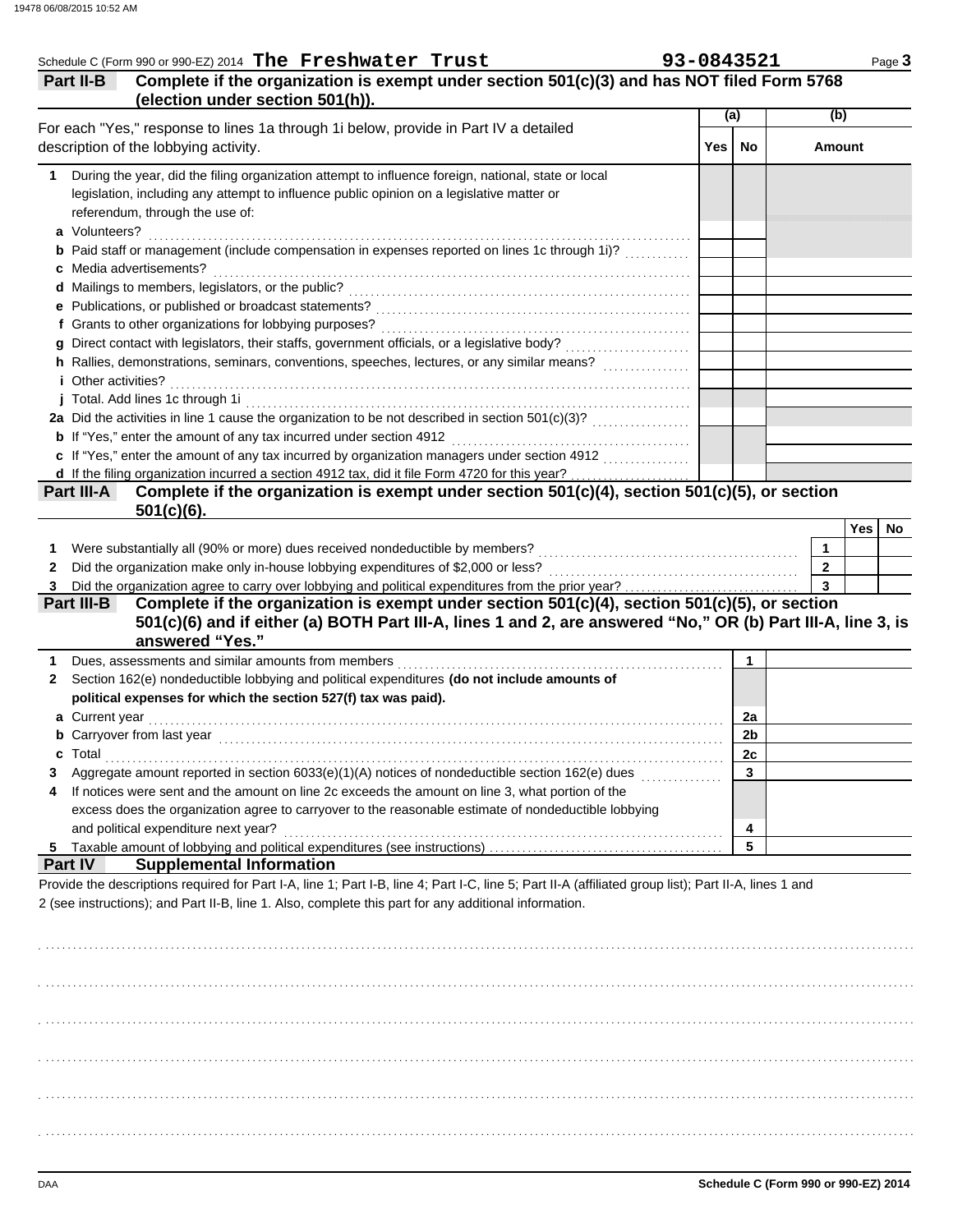|         | Schedule C (Form 990 or 990-EZ) 2014 The Freshwater Trust |  | 93-0843521 | Page 4 |
|---------|-----------------------------------------------------------|--|------------|--------|
| Part IV | <b>Supplemental Information (continued)</b>               |  |            |        |
|         |                                                           |  |            |        |
|         |                                                           |  |            |        |
|         |                                                           |  |            |        |
|         |                                                           |  |            |        |
|         |                                                           |  |            |        |
|         |                                                           |  |            |        |
|         |                                                           |  |            |        |
|         |                                                           |  |            |        |
|         |                                                           |  |            |        |
|         |                                                           |  |            |        |
|         |                                                           |  |            |        |
|         |                                                           |  |            |        |
|         |                                                           |  |            |        |
|         |                                                           |  |            |        |
|         |                                                           |  |            |        |
|         |                                                           |  |            |        |
|         |                                                           |  |            |        |
|         |                                                           |  |            |        |
|         |                                                           |  |            |        |
|         |                                                           |  |            |        |
|         |                                                           |  |            |        |
|         |                                                           |  |            |        |
|         |                                                           |  |            |        |
|         |                                                           |  |            |        |
|         |                                                           |  |            |        |
|         |                                                           |  |            |        |
|         |                                                           |  |            |        |
|         |                                                           |  |            |        |
|         |                                                           |  |            |        |
|         |                                                           |  |            |        |
|         |                                                           |  |            |        |
|         |                                                           |  |            |        |
|         |                                                           |  |            |        |
|         |                                                           |  |            |        |
|         |                                                           |  |            |        |
|         |                                                           |  |            |        |
|         |                                                           |  |            |        |
|         |                                                           |  |            |        |
|         |                                                           |  |            |        |
|         |                                                           |  |            |        |
|         |                                                           |  |            |        |
|         |                                                           |  |            |        |
|         |                                                           |  |            |        |
|         |                                                           |  |            |        |
|         |                                                           |  |            |        |
|         |                                                           |  |            |        |
|         |                                                           |  |            |        |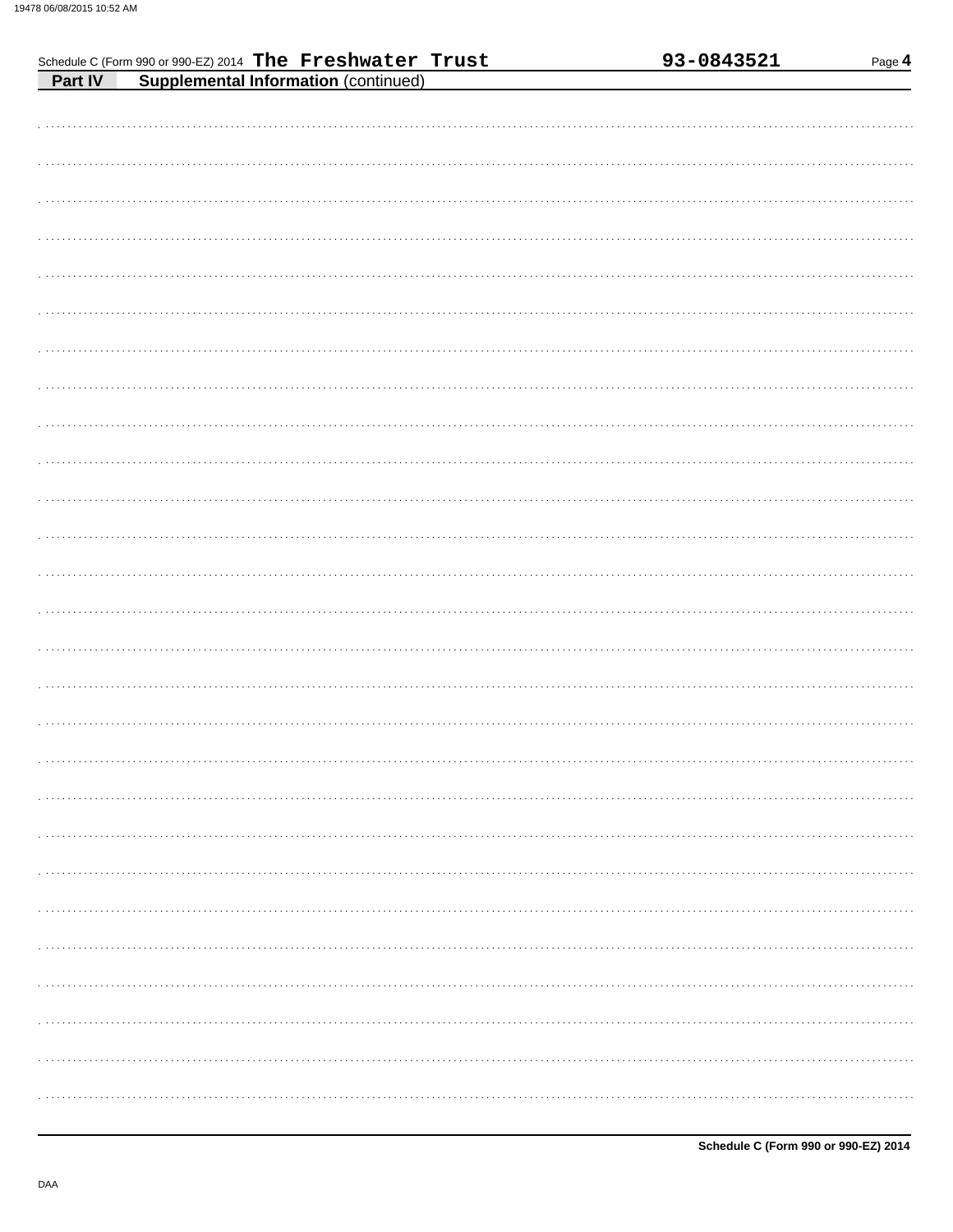Department of the Treasury Internal Revenue Service

## **SCHEDULE D Supplemental Financial Statements**

 **Attach to Form 990. (Form 990) Part IV, line 6, 7, 8, 9, 10, 11a, 11b, 11c, 11d, 11e, 11f, 12a, or 12b. Complete if the organization answered "Yes" to Form 990,**

 **Information about Schedule D (Form 990) and its instructions is at www.irs.gov/form990.**

**Employer identification number**

**2014**

**Open to Public Inspection**

OMB No. 1545-0047

|              | Name of the organization                                                                                                                                                                                                                                            |                                                    | <b>Employer identification number</b> |                                 |
|--------------|---------------------------------------------------------------------------------------------------------------------------------------------------------------------------------------------------------------------------------------------------------------------|----------------------------------------------------|---------------------------------------|---------------------------------|
|              | The Freshwater Trust                                                                                                                                                                                                                                                |                                                    | 93-0843521                            |                                 |
|              | Organizations Maintaining Donor Advised Funds or Other Similar Funds or Accounts.<br>Part I<br>Complete if the organization answered "Yes" to Form 990, Part IV, line 6.                                                                                            |                                                    |                                       |                                 |
|              |                                                                                                                                                                                                                                                                     | (a) Donor advised funds                            | (b) Funds and other accounts          |                                 |
| 1            | Total number at end of year                                                                                                                                                                                                                                         |                                                    |                                       |                                 |
| 2            | Aggregate value of contributions to (during year)                                                                                                                                                                                                                   |                                                    |                                       |                                 |
| 3            |                                                                                                                                                                                                                                                                     |                                                    |                                       |                                 |
| 4            |                                                                                                                                                                                                                                                                     |                                                    |                                       |                                 |
| 5            | Did the organization inform all donors and donor advisors in writing that the assets held in donor advised                                                                                                                                                          |                                                    |                                       |                                 |
|              |                                                                                                                                                                                                                                                                     |                                                    |                                       | Yes<br><b>No</b>                |
|              | Did the organization inform all grantees, donors, and donor advisors in writing that grant funds can be used                                                                                                                                                        |                                                    |                                       |                                 |
|              | only for charitable purposes and not for the benefit of the donor or donor advisor, or for any other purpose                                                                                                                                                        |                                                    |                                       |                                 |
|              |                                                                                                                                                                                                                                                                     |                                                    |                                       | <b>Yes</b><br>No                |
|              | <b>Conservation Easements.</b><br>Part II                                                                                                                                                                                                                           |                                                    |                                       |                                 |
|              | Complete if the organization answered "Yes" to Form 990, Part IV, line 7.                                                                                                                                                                                           |                                                    |                                       |                                 |
| 1            | Purpose(s) of conservation easements held by the organization (check all that apply).                                                                                                                                                                               |                                                    |                                       |                                 |
|              | $ \mathbf{X} $ Preservation of land for public use (e.g., recreation or education)                                                                                                                                                                                  | Preservation of a historically important land area |                                       |                                 |
|              | $ \mathbf{X} $<br>Protection of natural habitat                                                                                                                                                                                                                     | Preservation of a certified historic structure     |                                       |                                 |
|              | Preservation of open space                                                                                                                                                                                                                                          |                                                    |                                       |                                 |
| 2            | Complete lines 2a through 2d if the organization held a qualified conservation contribution in the form of a conservation<br>easement on the last day of the tax year.                                                                                              |                                                    |                                       |                                 |
|              |                                                                                                                                                                                                                                                                     |                                                    |                                       | Held at the End of the Tax Year |
| a            | Total number of conservation easements                                                                                                                                                                                                                              |                                                    | 2a                                    | 827.00                          |
| b            |                                                                                                                                                                                                                                                                     |                                                    | 2 <sub>b</sub><br>2c                  |                                 |
| с            | Number of conservation easements on a certified historic structure included in (a) [11] Number of conservation easements on a certified historic structure included in (a)<br>Number of conservation easements included in (c) acquired after 8/17/06, and not on a |                                                    |                                       |                                 |
| d            | historic structure listed in the National Register                                                                                                                                                                                                                  |                                                    | 2d                                    |                                 |
| 3            | Number of conservation easements modified, transferred, released, extinguished, or terminated by the organization during the                                                                                                                                        |                                                    |                                       |                                 |
|              | tax year $\blacktriangleright$ 0                                                                                                                                                                                                                                    |                                                    |                                       |                                 |
|              | Number of states where property subject to conservation easement is located $\blacktriangleright 1$                                                                                                                                                                 |                                                    |                                       |                                 |
| 5            | Does the organization have a written policy regarding the periodic monitoring, inspection, handling of                                                                                                                                                              |                                                    |                                       |                                 |
|              | violations, and enforcement of the conservation easements it holds?                                                                                                                                                                                                 |                                                    |                                       | Yes $ X $ No                    |
| 6            | Staff and volunteer hours devoted to monitoring, inspecting, and enforcing conservation easements during the year                                                                                                                                                   |                                                    |                                       |                                 |
|              | $\overline{\mathbf{0}}$                                                                                                                                                                                                                                             |                                                    |                                       |                                 |
| 7            | Amount of expenses incurred in monitoring, inspecting, and enforcing conservation easements during the year                                                                                                                                                         |                                                    |                                       |                                 |
|              | ▶\$                                                                                                                                                                                                                                                                 |                                                    |                                       |                                 |
|              | Does each conservation easement reported on line 2(d) above satisfy the requirements of section 170(h)(4)(B)(i)                                                                                                                                                     |                                                    |                                       |                                 |
|              | and section $170(h)(4)(B)(ii)?$                                                                                                                                                                                                                                     |                                                    |                                       | Yes<br>No                       |
| 9            | In Part XIII, describe how the organization reports conservation easements in its revenue and expense statement, and                                                                                                                                                |                                                    |                                       |                                 |
|              | balance sheet, and include, if applicable, the text of the footnote to the organization's financial statements that describes the                                                                                                                                   |                                                    |                                       |                                 |
|              | organization's accounting for conservation easements.                                                                                                                                                                                                               |                                                    |                                       |                                 |
|              | Organizations Maintaining Collections of Art, Historical Treasures, or Other Similar Assets.<br>Part III<br>Complete if the organization answered "Yes" to Form 990, Part IV, line 8.                                                                               |                                                    |                                       |                                 |
|              |                                                                                                                                                                                                                                                                     |                                                    |                                       |                                 |
|              | 1a If the organization elected, as permitted under SFAS 116 (ASC 958), not to report in its revenue statement and balance sheet<br>works of art, historical treasures, or other similar assets held for public exhibition, education, or research in furtherance of |                                                    |                                       |                                 |
|              | public service, provide, in Part XIII, the text of the footnote to its financial statements that describes these items.                                                                                                                                             |                                                    |                                       |                                 |
|              | <b>b</b> If the organization elected, as permitted under SFAS 116 (ASC 958), to report in its revenue statement and balance sheet                                                                                                                                   |                                                    |                                       |                                 |
|              | works of art, historical treasures, or other similar assets held for public exhibition, education, or research in furtherance of                                                                                                                                    |                                                    |                                       |                                 |
|              | public service, provide the following amounts relating to these items:                                                                                                                                                                                              |                                                    |                                       |                                 |
|              |                                                                                                                                                                                                                                                                     |                                                    |                                       |                                 |
|              | (ii) Assets included in Form 990, Part X                                                                                                                                                                                                                            |                                                    |                                       |                                 |
| $\mathbf{2}$ | If the organization received or held works of art, historical treasures, or other similar assets for financial gain, provide the                                                                                                                                    |                                                    |                                       |                                 |
|              | following amounts required to be reported under SFAS 116 (ASC 958) relating to these items:                                                                                                                                                                         |                                                    |                                       |                                 |
| a            | Revenue included in Form 990, Part VIII, line 1                                                                                                                                                                                                                     |                                                    |                                       |                                 |
|              |                                                                                                                                                                                                                                                                     |                                                    |                                       |                                 |

DAA **For Paperwork Reduction Act Notice, see the Instructions for Form 990.**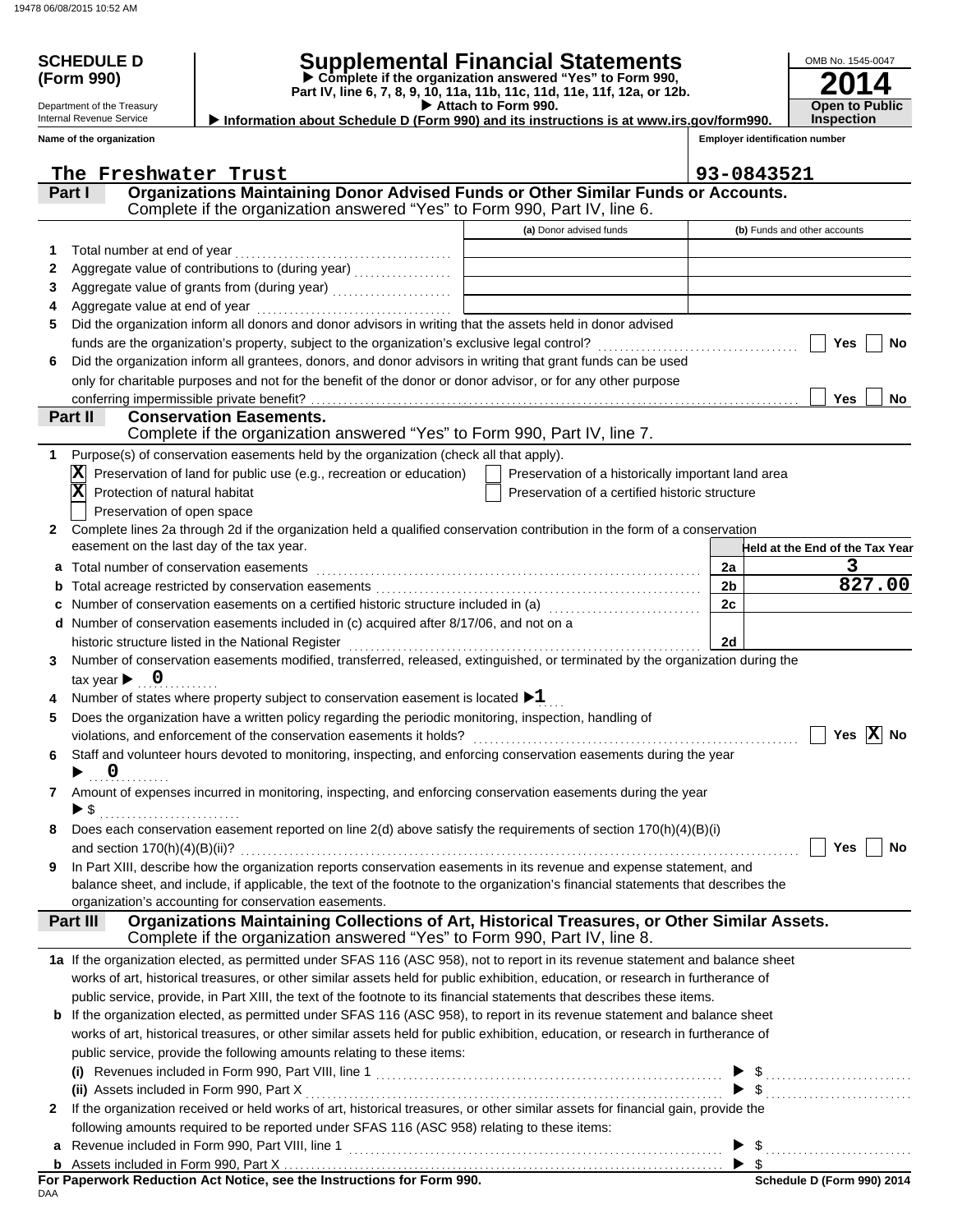|   | Schedule D (Form 990) 2014 The Freshwater Trust                                                                                                                                                                                |                         |                           |                    | 93-0843521           | Page 2               |
|---|--------------------------------------------------------------------------------------------------------------------------------------------------------------------------------------------------------------------------------|-------------------------|---------------------------|--------------------|----------------------|----------------------|
|   | Organizations Maintaining Collections of Art, Historical Treasures, or Other Similar Assets (continued)<br>Part III                                                                                                            |                         |                           |                    |                      |                      |
|   | 3 Using the organization's acquisition, accession, and other records, check any of the following that are a significant use of its<br>collection items (check all that apply):                                                 |                         |                           |                    |                      |                      |
| a | Public exhibition                                                                                                                                                                                                              | d                       | Loan or exchange programs |                    |                      |                      |
| b | Scholarly research                                                                                                                                                                                                             | е                       |                           |                    |                      |                      |
| c | Preservation for future generations                                                                                                                                                                                            |                         |                           |                    |                      |                      |
| 4 | Provide a description of the organization's collections and explain how they further the organization's exempt purpose in Part                                                                                                 |                         |                           |                    |                      |                      |
|   | XIII.                                                                                                                                                                                                                          |                         |                           |                    |                      |                      |
| 5 | During the year, did the organization solicit or receive donations of art, historical treasures, or other similar                                                                                                              |                         |                           |                    |                      |                      |
|   |                                                                                                                                                                                                                                |                         |                           |                    |                      | Yes<br>No            |
|   | Part IV<br><b>Escrow and Custodial Arrangements.</b>                                                                                                                                                                           |                         |                           |                    |                      |                      |
|   | Complete if the organization answered "Yes" to Form 990, Part IV, line 9, or reported an amount on Form<br>990, Part X, line 21.                                                                                               |                         |                           |                    |                      |                      |
|   | 1a Is the organization an agent, trustee, custodian or other intermediary for contributions or other assets not                                                                                                                |                         |                           |                    |                      |                      |
|   | included on Form 990, Part X?                                                                                                                                                                                                  |                         |                           |                    |                      | Yes<br>No            |
|   | b If "Yes," explain the arrangement in Part XIII and complete the following table:                                                                                                                                             |                         |                           |                    |                      |                      |
|   |                                                                                                                                                                                                                                |                         |                           |                    |                      | Amount               |
|   | c Beginning balance                                                                                                                                                                                                            |                         |                           |                    | 1c                   |                      |
|   |                                                                                                                                                                                                                                |                         |                           |                    | 1 <sub>d</sub>       |                      |
|   |                                                                                                                                                                                                                                |                         |                           |                    | 1е                   |                      |
|   | Ending balance with the contract of the contract of the contract of the contract of the contract of the contract of the contract of the contract of the contract of the contract of the contract of the contract of the contra |                         |                           |                    | 1f                   |                      |
|   | 2a Did the organization include an amount on Form 990, Part X, line 21, for escrow or custodial account liability?                                                                                                             |                         |                           |                    |                      | <b>Yes</b><br>No     |
|   | <b>b</b> If "Yes," explain the arrangement in Part XIII. Check here if the explanation has been provided in Part XIII                                                                                                          |                         |                           |                    |                      |                      |
|   | <b>Endowment Funds.</b><br>Part V                                                                                                                                                                                              |                         |                           |                    |                      |                      |
|   | Complete if the organization answered "Yes" to Form 990, Part IV, line 10.                                                                                                                                                     |                         |                           |                    |                      |                      |
|   |                                                                                                                                                                                                                                | (a) Current year        | (b) Prior year            | (c) Two years back | (d) Three years back | (e) Four years back  |
|   | 1a Beginning of year balance                                                                                                                                                                                                   | 116,380                 | 103,867                   | 94,111             | 97,305               | 95,423               |
|   | <b>b</b> Contributions                                                                                                                                                                                                         |                         |                           |                    |                      |                      |
|   | c Net investment earnings, gains, and                                                                                                                                                                                          |                         |                           |                    |                      |                      |
|   |                                                                                                                                                                                                                                | 3,727                   | 12,513                    | 9,756              | $-3,194$             | 10,591               |
|   | <b>d</b> Grants or scholarships<br>.                                                                                                                                                                                           |                         |                           |                    |                      |                      |
|   | e Other expenditures for facilities and                                                                                                                                                                                        |                         |                           |                    |                      |                      |
|   | programs                                                                                                                                                                                                                       |                         |                           |                    |                      | 8,709                |
|   |                                                                                                                                                                                                                                |                         |                           |                    |                      |                      |
|   | g End of year balance                                                                                                                                                                                                          | 120,107                 | $\overline{116,380}$      | 103,867            | 94,111               | 97,305               |
|   | 2 Provide the estimated percentage of the current year end balance (line 1g, column (a)) held as:                                                                                                                              |                         |                           |                    |                      |                      |
|   | a Board designated or quasi-endowment > 15.00 %                                                                                                                                                                                |                         |                           |                    |                      |                      |
|   | b Permanent endowment > 85.00 %                                                                                                                                                                                                |                         |                           |                    |                      |                      |
|   | c Temporarily restricted endowment >                                                                                                                                                                                           | %                       |                           |                    |                      |                      |
|   | The percentages in lines 2a, 2b, and 2c should equal 100%.                                                                                                                                                                     |                         |                           |                    |                      |                      |
|   | 3a Are there endowment funds not in the possession of the organization that are held and administered for the                                                                                                                  |                         |                           |                    |                      |                      |
|   | organization by:                                                                                                                                                                                                               |                         |                           |                    |                      | Yes<br>No            |
|   | unrelated organizations entertainment and all the contract of the contract of the contract of the contract of<br>(i)                                                                                                           |                         |                           |                    |                      | $\mathbf x$<br>3a(i) |
|   | (ii) related organizations                                                                                                                                                                                                     |                         |                           |                    |                      | X<br>3a(ii)          |
|   |                                                                                                                                                                                                                                |                         |                           |                    |                      | 3b                   |
|   | Describe in Part XIII the intended uses of the organization's endowment funds.<br>Land, Buildings, and Equipment.<br><b>Part VI</b>                                                                                            |                         |                           |                    |                      |                      |
|   | Complete if the organization answered "Yes" to Form 990, Part IV, line 11a. See Form 990, Part X, line 10.                                                                                                                     |                         |                           |                    |                      |                      |
|   | Description of property                                                                                                                                                                                                        | (a) Cost or other basis | (b) Cost or other basis   |                    | (c) Accumulated      | (d) Book value       |
|   |                                                                                                                                                                                                                                | (investment)            | (other)                   |                    | depreciation         |                      |
|   |                                                                                                                                                                                                                                |                         |                           |                    |                      |                      |
|   |                                                                                                                                                                                                                                |                         |                           |                    |                      |                      |
|   | c Leasehold improvements                                                                                                                                                                                                       |                         |                           |                    |                      |                      |
|   |                                                                                                                                                                                                                                |                         |                           | 194,567            | 129,885              | 64,682               |
|   |                                                                                                                                                                                                                                |                         |                           |                    |                      |                      |
|   | Total. Add lines 1a through 1e. (Column (d) must equal Form 990, Part X, column (B), line 10c.)                                                                                                                                |                         |                           |                    | ▶                    | 64,682               |
|   |                                                                                                                                                                                                                                |                         |                           |                    |                      |                      |

**Schedule D (Form 990) 2014**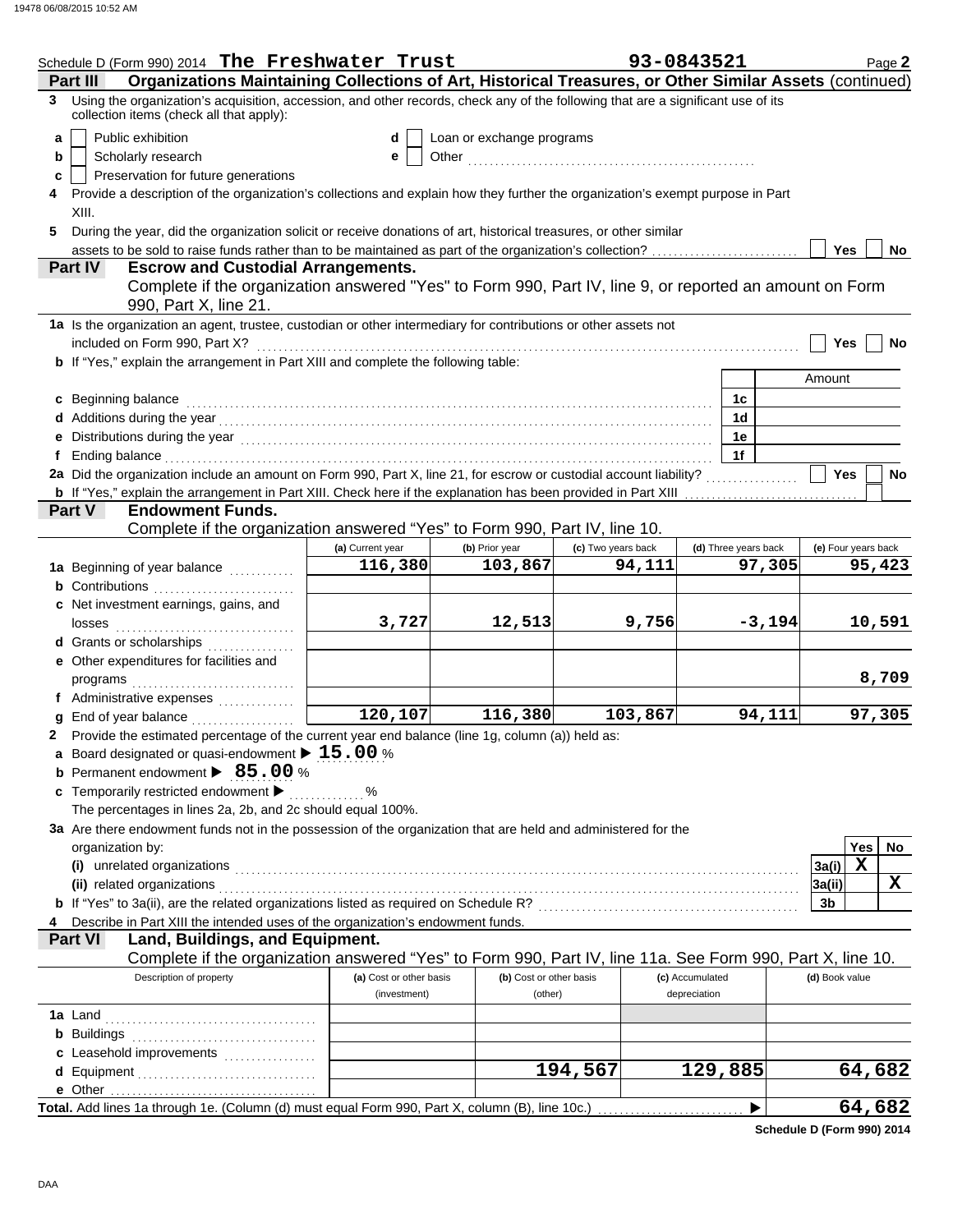|                           | Schedule D (Form 990) 2014 The Freshwater Trust                                                            |                | 93-0843521                       | Page 3         |
|---------------------------|------------------------------------------------------------------------------------------------------------|----------------|----------------------------------|----------------|
| <b>Part VII</b>           | <b>Investments-Other Securities.</b>                                                                       |                |                                  |                |
|                           | Complete if the organization answered "Yes" to Form 990, Part IV, line 11b. See Form 990, Part X, line 12. |                |                                  |                |
|                           | (a) Description of security or category                                                                    | (b) Book value | (c) Method of valuation:         |                |
|                           | (including name of security)                                                                               |                | Cost or end-of-year market value |                |
| (1) Financial derivatives |                                                                                                            |                |                                  |                |
|                           |                                                                                                            |                |                                  |                |
| $(3)$ Other               |                                                                                                            |                |                                  |                |
|                           |                                                                                                            |                |                                  |                |
|                           |                                                                                                            |                |                                  |                |
|                           |                                                                                                            |                |                                  |                |
|                           |                                                                                                            |                |                                  |                |
|                           |                                                                                                            |                |                                  |                |
| $\overline{F}$            |                                                                                                            |                |                                  |                |
| $\ldots$ (G)              |                                                                                                            |                |                                  |                |
| (H)                       |                                                                                                            |                |                                  |                |
|                           | Total. (Column (b) must equal Form 990, Part X, col. (B) line 12.) ▶                                       |                |                                  |                |
| Part VIII                 | <b>Investments-Program Related.</b>                                                                        |                |                                  |                |
|                           | Complete if the organization answered "Yes" to Form 990, Part IV, line 11c. See Form 990, Part X, line 13. |                |                                  |                |
|                           | (a) Description of investment                                                                              | (b) Book value | (c) Method of valuation:         |                |
|                           |                                                                                                            |                | Cost or end-of-year market value |                |
| (1)                       |                                                                                                            |                |                                  |                |
| (2)                       |                                                                                                            |                |                                  |                |
| (3)                       |                                                                                                            |                |                                  |                |
| (4)                       |                                                                                                            |                |                                  |                |
| (5)                       |                                                                                                            |                |                                  |                |
| (6)                       |                                                                                                            |                |                                  |                |
| (7)                       |                                                                                                            |                |                                  |                |
| (8)                       |                                                                                                            |                |                                  |                |
| (9)                       |                                                                                                            |                |                                  |                |
|                           | Total. (Column (b) must equal Form 990, Part X, col. (B) line 13.) ▶                                       |                |                                  |                |
| Part IX                   | <b>Other Assets.</b>                                                                                       |                |                                  |                |
|                           | Complete if the organization answered "Yes" to Form 990, Part IV, line 11d. See Form 990, Part X, line 15. |                |                                  |                |
|                           | (a) Description                                                                                            |                |                                  | (b) Book value |
| (1)                       | Water rights interest                                                                                      |                |                                  | 1,209,873      |
| (2)                       | Streambank software                                                                                        |                |                                  | 1,025,407      |
| (3)                       | Accumulated amortization                                                                                   |                |                                  | $-102,541$     |
| (4)                       |                                                                                                            |                |                                  |                |
| (5)                       |                                                                                                            |                |                                  |                |
| (6)                       |                                                                                                            |                |                                  |                |
| (7)                       |                                                                                                            |                |                                  |                |
| (8)                       |                                                                                                            |                |                                  |                |
| (9)                       | Total. (Column (b) must equal Form 990, Part X, col. (B) line 15.)                                         |                |                                  | 2,132,739      |
| Part X                    | <b>Other Liabilities.</b>                                                                                  |                |                                  |                |
|                           | Complete if the organization answered "Yes" to Form 990, Part IV, line 11e or 11f. See Form 990, Part X,   |                |                                  |                |
|                           | line 25.                                                                                                   |                |                                  |                |
| 1.                        | (a) Description of liability                                                                               | (b) Book value |                                  |                |
| (1)                       | Federal income taxes                                                                                       |                |                                  |                |
|                           | Pension obligation                                                                                         | 30,616         |                                  |                |
| (2)                       | (3) Accrued interest                                                                                       | 17,444         |                                  |                |
|                           | Landowner payable                                                                                          |                |                                  |                |
| (4)                       |                                                                                                            |                |                                  |                |
| (5)<br>(6)                |                                                                                                            |                |                                  |                |
| (7)                       |                                                                                                            |                |                                  |                |
| (8)                       |                                                                                                            |                |                                  |                |
| (9)                       |                                                                                                            |                |                                  |                |
|                           | Total. (Column (b) must equal Form 990, Part X, col. (B) line 25.) ▶                                       | 48,060         |                                  |                |
|                           |                                                                                                            |                |                                  |                |

Liability for uncertain tax positions. In Part XIII, provide the text of the footnote to the organization's financial statements that reports the **2.** organization's liability for uncertain tax positions under FIN 48 (ASC 740). Check here if the text of the footnote has been provided in Part XIII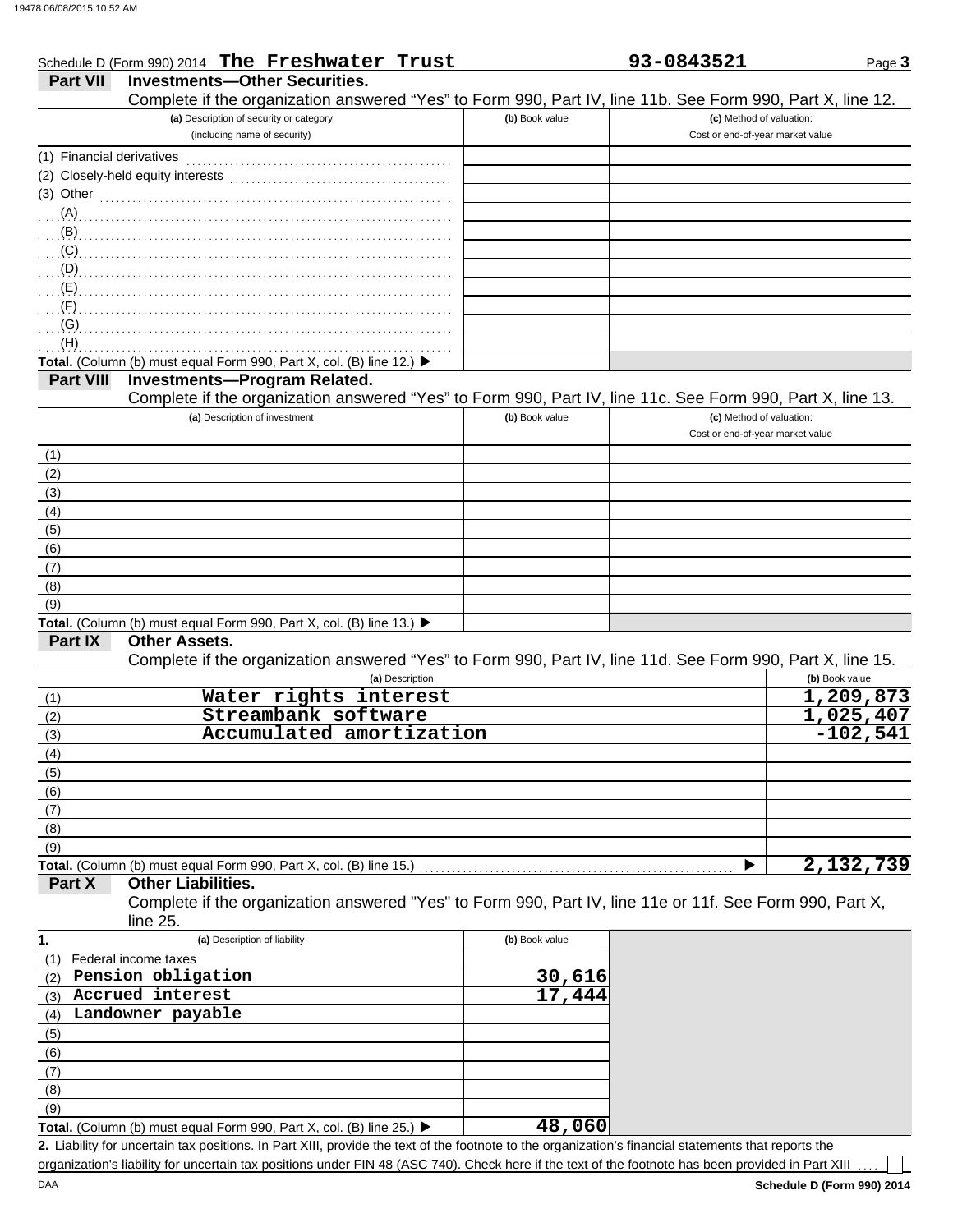| Schedule D (Form 990) 2014 The Freshwater Trust                                                                                                                                                                 |                | 93-0843521 |                         | Page 4                    |
|-----------------------------------------------------------------------------------------------------------------------------------------------------------------------------------------------------------------|----------------|------------|-------------------------|---------------------------|
| Reconciliation of Revenue per Audited Financial Statements With Revenue per Return.<br>Part XI                                                                                                                  |                |            |                         |                           |
| Complete if the organization answered "Yes" to Form 990, Part IV, line 12a.                                                                                                                                     |                |            |                         |                           |
|                                                                                                                                                                                                                 |                |            |                         | 7,946,350                 |
| Amounts included on line 1 but not on Form 990, Part VIII, line 12:<br>2                                                                                                                                        |                |            |                         |                           |
| a Net unrealized gains (losses) on investments [111] [11] Net uncontained a Net unrealized gains (losses) on investments [11] $\cdot$                                                                           | 2a             | 364        |                         |                           |
|                                                                                                                                                                                                                 | 2 <sub>b</sub> | 221,209    |                         |                           |
|                                                                                                                                                                                                                 | 2c             |            |                         |                           |
|                                                                                                                                                                                                                 | 2d             | 258,733    |                         |                           |
|                                                                                                                                                                                                                 |                |            | 2e                      | 480,306                   |
| 3                                                                                                                                                                                                               |                |            | $\overline{\mathbf{3}}$ | 7,466,044                 |
| Amounts included on Form 990, Part VIII, line 12, but not on line 1:<br>4                                                                                                                                       |                |            |                         |                           |
|                                                                                                                                                                                                                 | 4a             |            |                         |                           |
| <b>b</b> Other (Describe in Part XIII.) <b>CONSIDENT DESCRIPTION DESCRIPTION DESCRIPTION DESCRIPTION DESCRIPTION DESCRIPTION DESCRIPTION DESCRIPTION DESCRIPTION DESCRIPTION DESCRIPTION DESCRIPTION DESCRI</b> | 4b             |            |                         |                           |
| c Add lines 4a and 4b                                                                                                                                                                                           |                |            | 4c                      |                           |
| 5.                                                                                                                                                                                                              |                |            | 5                       | 7,466,044                 |
| Reconciliation of Expenses per Audited Financial Statements With Expenses per Return.<br>Part XII                                                                                                               |                |            |                         |                           |
| Complete if the organization answered "Yes" to Form 990, Part IV, line 12a.                                                                                                                                     |                |            |                         |                           |
|                                                                                                                                                                                                                 |                |            | $\blacktriangleleft$    | $\overline{7}$ , 763, 105 |
| Amounts included on line 1 but not on Form 990, Part IX, line 25:<br>$\mathbf{2}$                                                                                                                               |                |            |                         |                           |
|                                                                                                                                                                                                                 | 2a             | 221,209    |                         |                           |
| b Prior year adjustments <b>contained</b> and the contained and the contained and contained and prior of <b>b</b> Prior year adjustments <b>b</b>                                                               | 2 <sub>b</sub> |            |                         |                           |
| <b>c</b> Other losses                                                                                                                                                                                           | 2c             |            |                         |                           |
|                                                                                                                                                                                                                 | 2d             | 258,733    |                         |                           |
|                                                                                                                                                                                                                 |                |            | 2е                      | 479,942                   |
| 3.                                                                                                                                                                                                              |                |            | $\overline{3}$          | 7,283,163                 |
| Amounts included on Form 990, Part IX, line 25, but not on line 1:<br>4                                                                                                                                         |                |            |                         |                           |
|                                                                                                                                                                                                                 | 4a             |            |                         |                           |
|                                                                                                                                                                                                                 | 4 <sub>b</sub> |            |                         |                           |
| c Add lines 4a and 4b                                                                                                                                                                                           |                |            | 4c                      |                           |
|                                                                                                                                                                                                                 |                |            | 5                       | 7,283,163                 |
| Part XIII Supplemental Information.                                                                                                                                                                             |                |            |                         |                           |
| Provide the descriptions required for Part II, lines 3, 5, and 9; Part III, lines 1a and 4; Part IV, lines 1b and 2b; Part V, line 4; Part X, line                                                              |                |            |                         |                           |
| 2; Part XI, lines 2d and 4b; and Part XII, lines 2d and 4b. Also complete this part to provide any additional information.                                                                                      |                |            |                         |                           |
| Part II, Line 9 - Accounting for Conservation Easements                                                                                                                                                         |                |            |                         |                           |

The Organization has acquired title for partial water right interests among several basins in Oregon to preserve in-stream water flows. The water rights are valued based on their original purchase cost. Annually, the Organization assesses the value of the water right interests held to determine if any permanent impairment of value has occurred. If the value of the water rights is determined to be impaired; the carrying value of the Organization has not recognized any impairment losses on the value these water rights would be reduced to their estimated fair value in the period that the impairment has occurred. For the year ended December 31, 2014, the water rights.

|                      |  |  |  |  | Part XI, Line 2d - Revenue Amounts Included in Financials - Other |  |                |
|----------------------|--|--|--|--|-------------------------------------------------------------------|--|----------------|
| Fundraising expenses |  |  |  |  |                                                                   |  | $\sin 258.733$ |

. . . . . . . . . . . . . . . . . . . . . . . . . . . . . . . . . . . . . . . . . . . . . . . . . . . . . . . . . . . . . . . . . . . . . . . . . . . . . . . . . . . . . . . . . . . . . . . . . . . . . . . . . . . . . . . . . . . . . . . . . . . . . . . . . . . . . . . . . . . . . . . . . . . . . . . . . . . . . . . . .

. . . . . . . . . . . . . . . . . . . . . . . . . . . . . . . . . . . . . . . . . . . . . . . . . . . . . . . . . . . . . . . . . . . . . . . . . . . . . . . . . . . . . . . . . . . . . . . . . . . . . . . . . . . . . . . . . . . . . . . . . . . . . . . . . . . . . . . . . . . . . . . . . . . . . . . . . . . . . . . . .

DAA **Schedule D (Form 990) 2014**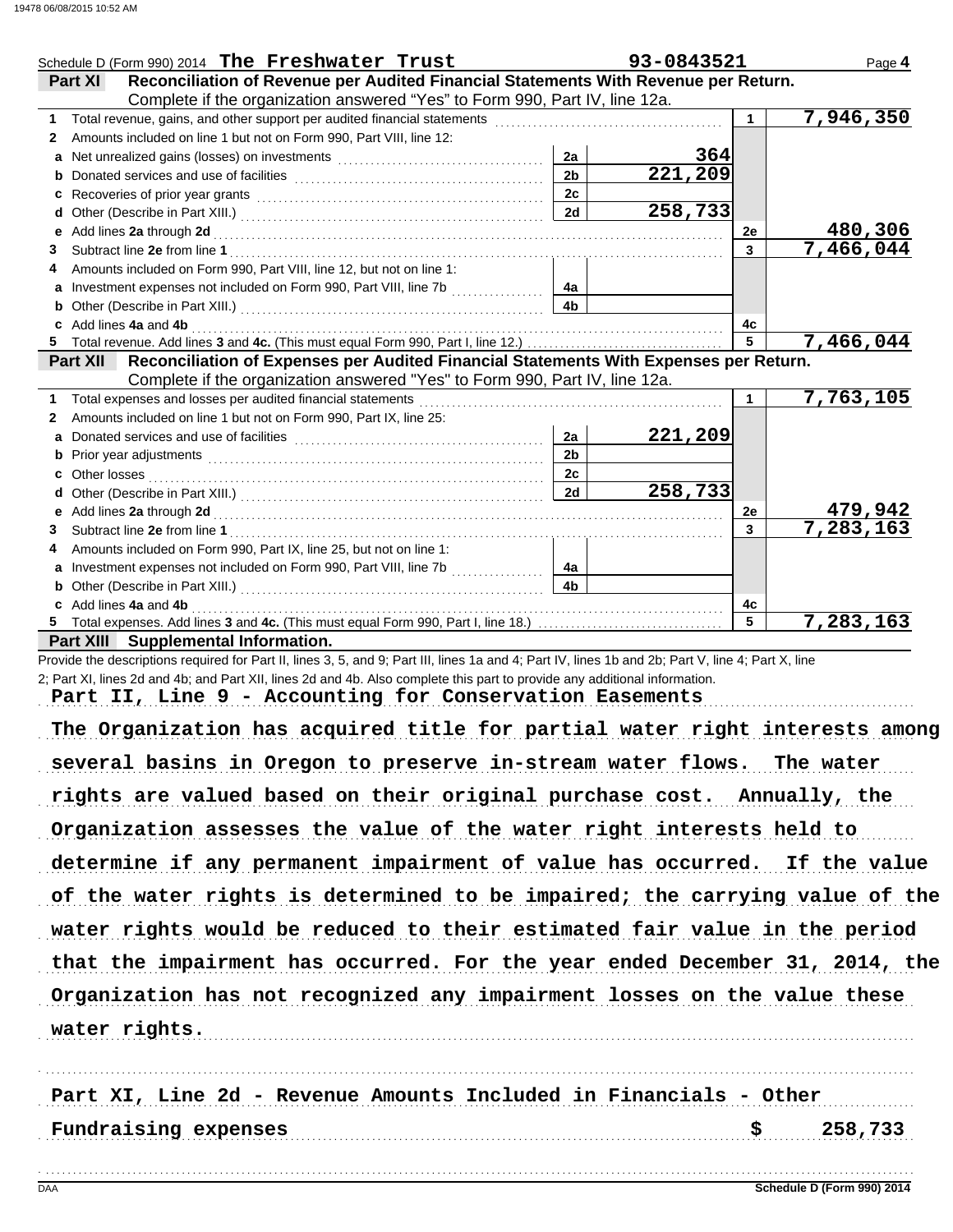| Schedule D (Form 990) 2014 The Freshwater Trust                    | 93-0843521 | Page 5  |
|--------------------------------------------------------------------|------------|---------|
| <b>Part XIII</b> Supplemental Information (continued)              |            |         |
| Part XII, Line 2d - Expense Amounts Included in Financials - Other |            |         |
| Fundraising expenses                                               | ₿          | 258,733 |
|                                                                    |            |         |
|                                                                    |            |         |
|                                                                    |            |         |
|                                                                    |            |         |
|                                                                    |            |         |
|                                                                    |            |         |
|                                                                    |            |         |
|                                                                    |            |         |
|                                                                    |            |         |
|                                                                    |            |         |
|                                                                    |            |         |
|                                                                    |            |         |
|                                                                    |            |         |
|                                                                    |            |         |
|                                                                    |            |         |
|                                                                    |            |         |
|                                                                    |            |         |
|                                                                    |            |         |
|                                                                    |            |         |
|                                                                    |            |         |
|                                                                    |            |         |
|                                                                    |            |         |
|                                                                    |            |         |
|                                                                    |            |         |
|                                                                    |            |         |
|                                                                    |            |         |
|                                                                    |            |         |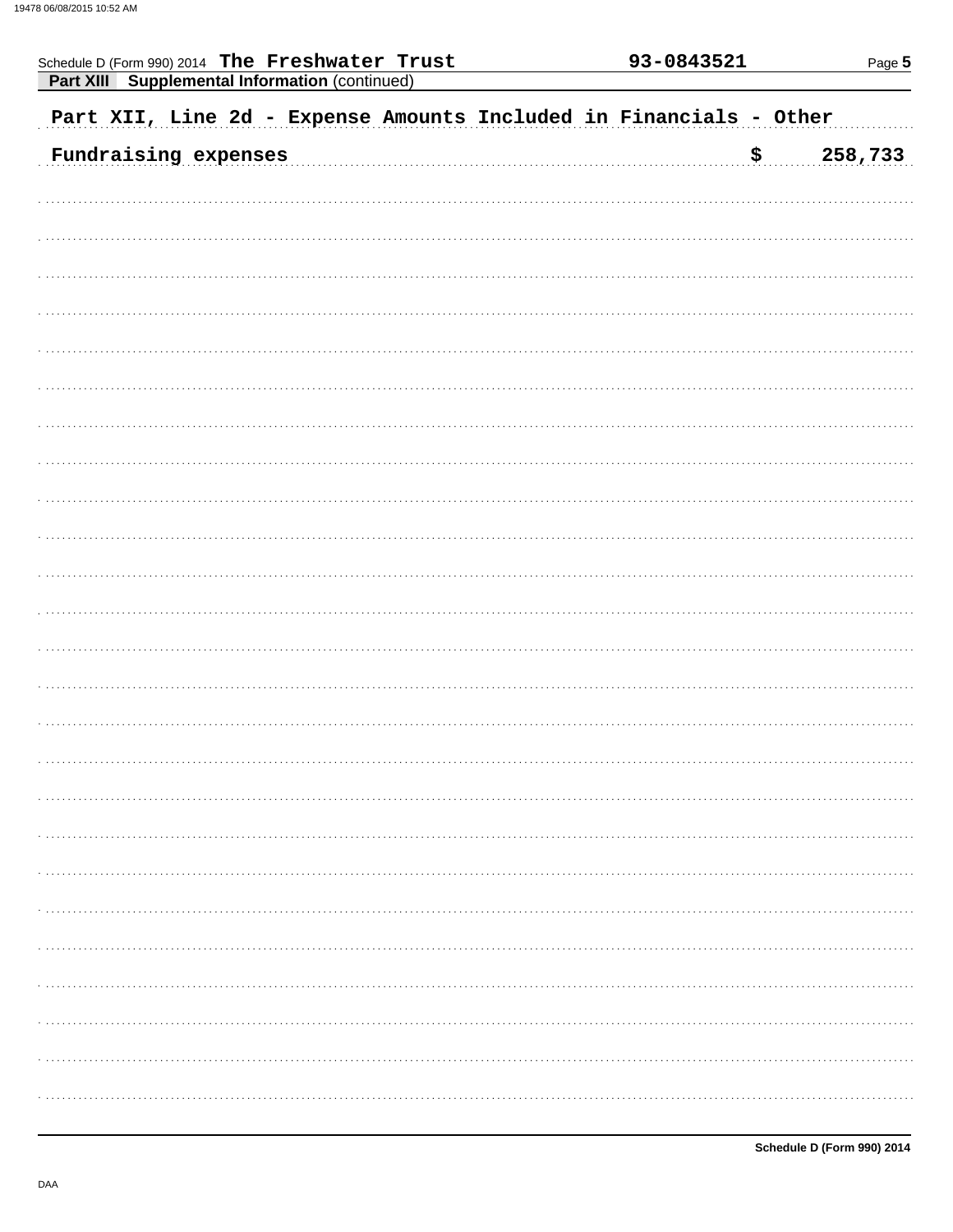| <b>SCHEDULE G</b><br>(Form 990 or 990-EZ)              | <b>Supplemental Information Regarding Fundraising or Gaming Activities</b>                                                                                                                                                                                                                                                                                                                                                             |                                    |                 |             | Complete if the organization answered "Yes" to Form 990, Part IV, lines 17, 18, or 19, or if the<br>organization entered more than \$15,000 on Form 990-EZ, line 6a. |                                          | OMB No. 1545-0047                   |
|--------------------------------------------------------|----------------------------------------------------------------------------------------------------------------------------------------------------------------------------------------------------------------------------------------------------------------------------------------------------------------------------------------------------------------------------------------------------------------------------------------|------------------------------------|-----------------|-------------|----------------------------------------------------------------------------------------------------------------------------------------------------------------------|------------------------------------------|-------------------------------------|
| Department of the Treasury<br>Internal Revenue Service |                                                                                                                                                                                                                                                                                                                                                                                                                                        | Attach to Form 990 or Form 990-EZ. |                 |             | > Information about Schedule G (Form 990 or 990-EZ) and its instructions is at www.irs.gov/form990.                                                                  |                                          | <b>Open to Public</b><br>Inspection |
| Name of the organization                               |                                                                                                                                                                                                                                                                                                                                                                                                                                        |                                    |                 |             |                                                                                                                                                                      | <b>Employer identification number</b>    |                                     |
|                                                        | The Freshwater Trust                                                                                                                                                                                                                                                                                                                                                                                                                   |                                    |                 |             |                                                                                                                                                                      | 93-0843521                               |                                     |
| Part I                                                 | Fundraising Activities. Complete if the organization answered "Yes" to Form 990, Part IV, line 17.<br>Form 990-EZ filers are not required to complete this part.                                                                                                                                                                                                                                                                       |                                    |                 |             |                                                                                                                                                                      |                                          |                                     |
| 1                                                      | Indicate whether the organization raised funds through any of the following activities. Check all that apply.                                                                                                                                                                                                                                                                                                                          |                                    |                 |             |                                                                                                                                                                      |                                          |                                     |
| Mail solicitations<br>a                                |                                                                                                                                                                                                                                                                                                                                                                                                                                        | e                                  |                 |             | Solicitation of non-government grants                                                                                                                                |                                          |                                     |
| Internet and email solicitations<br>b                  | f                                                                                                                                                                                                                                                                                                                                                                                                                                      |                                    |                 |             | Solicitation of government grants                                                                                                                                    |                                          |                                     |
| Phone solicitations                                    |                                                                                                                                                                                                                                                                                                                                                                                                                                        | Special fundraising events<br>q    |                 |             |                                                                                                                                                                      |                                          |                                     |
| In-person solicitations<br>d                           |                                                                                                                                                                                                                                                                                                                                                                                                                                        |                                    |                 |             |                                                                                                                                                                      |                                          |                                     |
|                                                        | 2a Did the organization have a written or oral agreement with any individual (including officers, directors, trustees<br>or key employees listed in Form 990, Part VII) or entity in connection with professional fundraising services?<br>b If "Yes," list the ten highest paid individuals or entities (fundraisers) pursuant to agreements under which the fundraiser is to be<br>compensated at least \$5,000 by the organization. |                                    |                 |             |                                                                                                                                                                      |                                          | Yes<br><b>No</b>                    |
|                                                        | (i) Name and address of individual                                                                                                                                                                                                                                                                                                                                                                                                     |                                    | (iii) Did fund- | raiser have |                                                                                                                                                                      | (v) Amount paid to                       | (vi) Amount paid to                 |
|                                                        | or entity (fundraiser)                                                                                                                                                                                                                                                                                                                                                                                                                 | (ii) Activity                      | custody or      | control of  | (iv) Gross receipts<br>from activity                                                                                                                                 | (or retained by)<br>fundraiser listed in | (or retained by)<br>organization    |
|                                                        |                                                                                                                                                                                                                                                                                                                                                                                                                                        |                                    | contributions?  |             |                                                                                                                                                                      | col. (i)                                 |                                     |
| 1                                                      |                                                                                                                                                                                                                                                                                                                                                                                                                                        |                                    | Yes No          |             |                                                                                                                                                                      |                                          |                                     |
| 2                                                      |                                                                                                                                                                                                                                                                                                                                                                                                                                        |                                    |                 |             |                                                                                                                                                                      |                                          |                                     |
| 3                                                      |                                                                                                                                                                                                                                                                                                                                                                                                                                        |                                    |                 |             |                                                                                                                                                                      |                                          |                                     |
|                                                        |                                                                                                                                                                                                                                                                                                                                                                                                                                        |                                    |                 |             |                                                                                                                                                                      |                                          |                                     |
| 5                                                      |                                                                                                                                                                                                                                                                                                                                                                                                                                        |                                    |                 |             |                                                                                                                                                                      |                                          |                                     |
|                                                        |                                                                                                                                                                                                                                                                                                                                                                                                                                        |                                    |                 |             |                                                                                                                                                                      |                                          |                                     |
| 7                                                      |                                                                                                                                                                                                                                                                                                                                                                                                                                        |                                    |                 |             |                                                                                                                                                                      |                                          |                                     |
| 8                                                      |                                                                                                                                                                                                                                                                                                                                                                                                                                        |                                    |                 |             |                                                                                                                                                                      |                                          |                                     |
| 9                                                      |                                                                                                                                                                                                                                                                                                                                                                                                                                        |                                    |                 |             |                                                                                                                                                                      |                                          |                                     |
| 10                                                     |                                                                                                                                                                                                                                                                                                                                                                                                                                        |                                    |                 |             |                                                                                                                                                                      |                                          |                                     |
| Total .                                                |                                                                                                                                                                                                                                                                                                                                                                                                                                        |                                    |                 |             |                                                                                                                                                                      |                                          |                                     |
| 3.<br>registration or licensing.                       | List all states in which the organization is registered or licensed to solicit contributions or has been notified it is exempt from                                                                                                                                                                                                                                                                                                    |                                    |                 |             |                                                                                                                                                                      |                                          |                                     |
|                                                        |                                                                                                                                                                                                                                                                                                                                                                                                                                        |                                    |                 |             |                                                                                                                                                                      |                                          |                                     |
|                                                        |                                                                                                                                                                                                                                                                                                                                                                                                                                        |                                    |                 |             |                                                                                                                                                                      |                                          |                                     |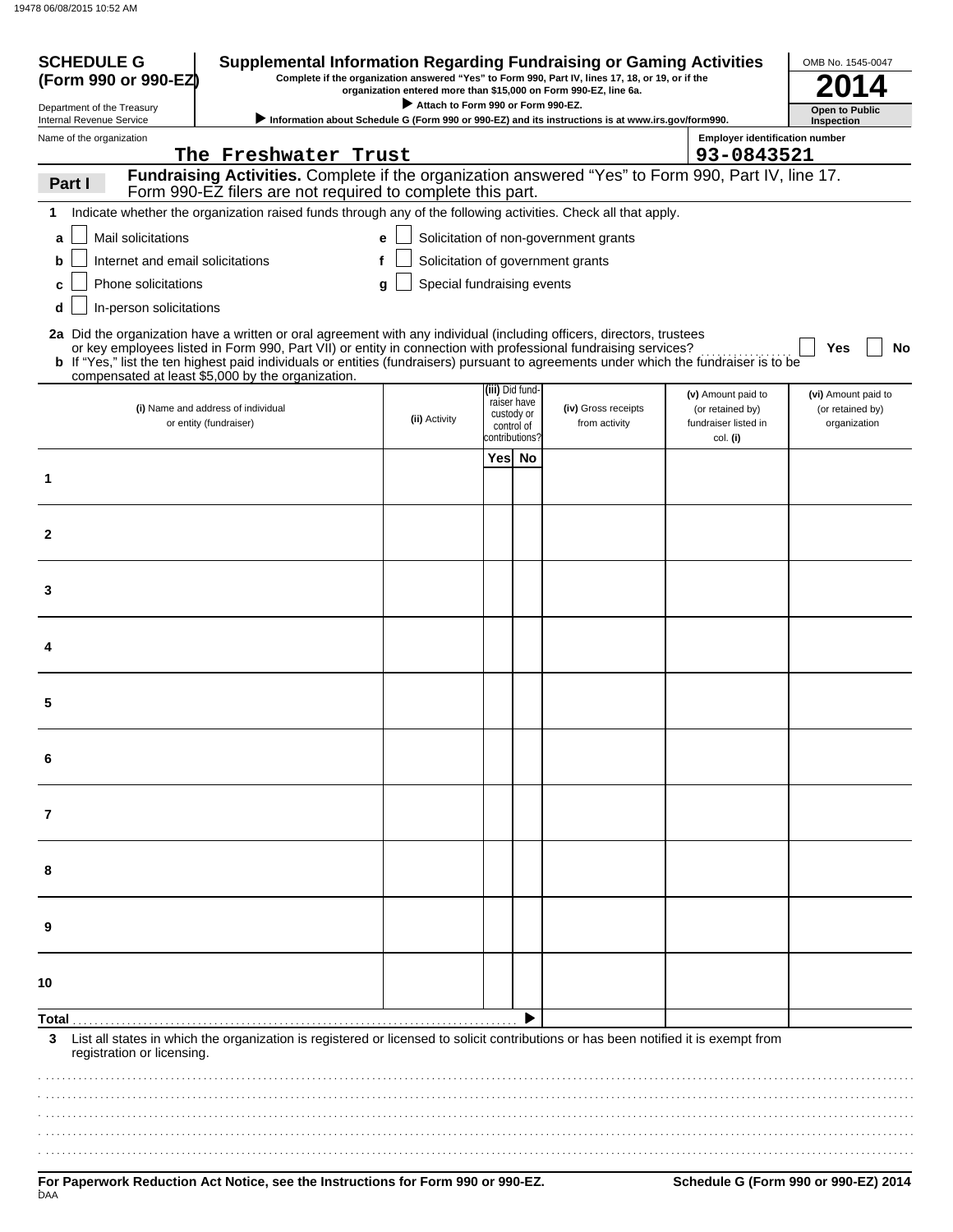|                        |         | Schedule G (Form 990 or 990-EZ) 2014      | The Freshwater Trust                                                                                                                                                                                                           |                                                  |                  | 93-0843521<br>Page 2                                |
|------------------------|---------|-------------------------------------------|--------------------------------------------------------------------------------------------------------------------------------------------------------------------------------------------------------------------------------|--------------------------------------------------|------------------|-----------------------------------------------------|
|                        | Part II |                                           | Fundraising Events. Complete if the organization answered "Yes" to Form 990, Part IV, line 18, or reported                                                                                                                     |                                                  |                  |                                                     |
|                        |         |                                           | more than \$15,000 of fundraising event contributions and gross income on Form 990-EZ, lines 1 and 6b. List<br>events with gross receipts greater than \$5,000.                                                                |                                                  |                  |                                                     |
|                        |         |                                           | (a) Event #1                                                                                                                                                                                                                   | $(b)$ Event #2                                   | (c) Other events | (d) Total events                                    |
|                        |         |                                           | Auction                                                                                                                                                                                                                        | Golf Tournament                                  | None             | (add col. (a) through                               |
|                        |         |                                           | (event type)                                                                                                                                                                                                                   | (event type)                                     | (total number)   | col. (c)                                            |
| Revenue                |         | 1 Gross receipts                          | 304,853                                                                                                                                                                                                                        | 145,500                                          |                  | 450,353                                             |
|                        |         | 2 Less: Contributions                     | 249,893                                                                                                                                                                                                                        |                                                  |                  | 249,893                                             |
|                        |         | 3 Gross income (line 1 minus<br>$line 2)$ | 54,960                                                                                                                                                                                                                         | 145,500                                          |                  | 200,460                                             |
|                        |         |                                           |                                                                                                                                                                                                                                |                                                  |                  |                                                     |
|                        |         | 5 Noncash prizes                          |                                                                                                                                                                                                                                |                                                  |                  |                                                     |
|                        |         | 6 Rent/facility costs                     |                                                                                                                                                                                                                                |                                                  |                  |                                                     |
| <b>Direct Expenses</b> |         | 7 Food and beverages                      |                                                                                                                                                                                                                                |                                                  |                  |                                                     |
|                        |         | 8 Entertainment                           |                                                                                                                                                                                                                                |                                                  |                  |                                                     |
|                        |         | 9 Other direct expenses                   | 142, 711                                                                                                                                                                                                                       | 92,715                                           |                  | 235,426                                             |
|                        |         |                                           | 10 Direct expense summary. Add lines 4 through 9 in column (d) [11] contently contently contently contently contently contently contently contently contently contently contently contently contently contently contently cont |                                                  |                  | 235,426                                             |
|                        |         |                                           |                                                                                                                                                                                                                                |                                                  |                  | $-34,966$                                           |
|                        |         | Part III                                  | Gaming. Complete if the organization answered "Yes" to Form 990, Part IV, line 19, or reported more<br>than \$15,000 on Form 990-EZ, line 6a.                                                                                  |                                                  |                  |                                                     |
|                        |         |                                           | (a) Bingo                                                                                                                                                                                                                      | (b) Pull tabs/instant<br>bingo/progressive bingo | (c) Other gaming | (d) Total gaming (add<br>col. (a) through col. (c)) |
| Revenue                |         | Gross revenue <i>manual</i>               |                                                                                                                                                                                                                                |                                                  |                  |                                                     |
| ses                    |         | 2 Cash prizes                             |                                                                                                                                                                                                                                |                                                  |                  |                                                     |
| Exper                  |         | 3 Noncash prizes                          |                                                                                                                                                                                                                                |                                                  |                  |                                                     |
| Direct I               |         | 4 Rent/facility costs                     |                                                                                                                                                                                                                                |                                                  |                  |                                                     |
|                        |         |                                           |                                                                                                                                                                                                                                |                                                  |                  |                                                     |
|                        |         | 5 Other direct expenses                   |                                                                                                                                                                                                                                |                                                  |                  |                                                     |
|                        |         | 6 Volunteer labor                         | Yes<br>%<br>No.                                                                                                                                                                                                                | Yes<br>%<br>No.                                  | Yes<br>%<br>No   |                                                     |
|                        |         |                                           | 7 Direct expense summary. Add lines 2 through 5 in column (d)                                                                                                                                                                  |                                                  |                  |                                                     |
|                        |         |                                           |                                                                                                                                                                                                                                |                                                  |                  |                                                     |
| 9                      |         |                                           | Enter the state(s) in which the organization conducts gaming activities:                                                                                                                                                       |                                                  |                  |                                                     |
|                        |         |                                           | a Is the organization licensed to conduct gaming activities in each of these states?                                                                                                                                           |                                                  |                  | Yes<br>No                                           |
|                        |         | b If "No," explain:                       |                                                                                                                                                                                                                                |                                                  |                  |                                                     |
|                        |         | <b>b</b> If "Yes," explain:               | 10a Were any of the organization's gaming licenses revoked, suspended or terminated during the tax year?                                                                                                                       |                                                  |                  | Yes<br>No                                           |
|                        |         |                                           |                                                                                                                                                                                                                                |                                                  |                  |                                                     |
|                        |         |                                           |                                                                                                                                                                                                                                |                                                  |                  |                                                     |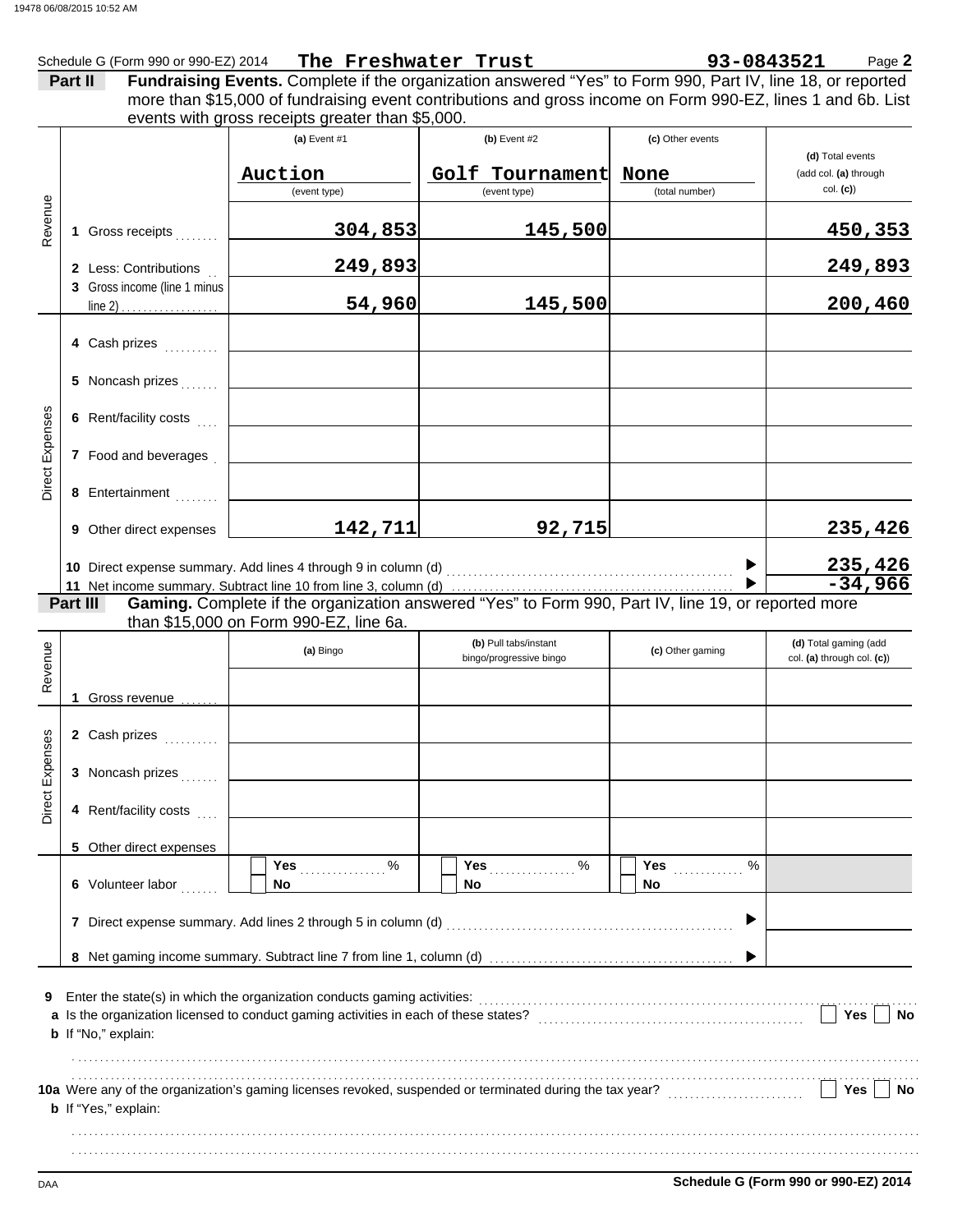|             | The Freshwater Trust<br>Schedule G (Form 990 or 990-EZ) 2014                                                                                                                                                                         | 93-0843521      |            | Page 3 |      |
|-------------|--------------------------------------------------------------------------------------------------------------------------------------------------------------------------------------------------------------------------------------|-----------------|------------|--------|------|
| 11          |                                                                                                                                                                                                                                      |                 | Yes        |        | No   |
| 12          | Is the organization a grantor, beneficiary or trustee of a trust or a member of a partnership or other entity                                                                                                                        |                 |            |        |      |
|             |                                                                                                                                                                                                                                      |                 | <b>Yes</b> |        | No   |
| 13          | Indicate the percentage of gaming activity conducted in:                                                                                                                                                                             |                 |            |        |      |
| a           | The organization's facility [1, 2010] The organization's facility [1, 2010] The organization's facility [1, 2010] The organization's facility [1, 2010] The organization's facility [1, 2010] The organization of the organiza       | 13a             |            |        | %    |
| $\mathbf b$ | An outside facility <b>contained a set of the contract of the contract of the contract of the contract of the contract of the contract of the contract of the contract of the contract of the contract of the contract of the co</b> | 13 <sub>b</sub> |            |        | $\%$ |
| 14          | Enter the name and address of the person who prepares the organization's gaming/special events books and                                                                                                                             |                 |            |        |      |
|             | records:                                                                                                                                                                                                                             |                 |            |        |      |
|             |                                                                                                                                                                                                                                      |                 |            |        |      |
|             |                                                                                                                                                                                                                                      |                 |            |        |      |
|             |                                                                                                                                                                                                                                      |                 |            |        |      |
|             | Address $\blacktriangleright$                                                                                                                                                                                                        |                 |            |        |      |
|             |                                                                                                                                                                                                                                      |                 |            |        |      |
|             | 15a Does the organization have a contract with a third party from whom the organization receives gaming                                                                                                                              |                 |            |        |      |
|             |                                                                                                                                                                                                                                      |                 | Yes        |        | No   |
| b           |                                                                                                                                                                                                                                      |                 |            |        |      |
|             | amount of gaming revenue retained by the third party ▶ \$                                                                                                                                                                            |                 |            |        |      |
| c           | If "Yes," enter name and address of the third party:                                                                                                                                                                                 |                 |            |        |      |
|             |                                                                                                                                                                                                                                      |                 |            |        |      |
|             |                                                                                                                                                                                                                                      |                 |            |        |      |
|             |                                                                                                                                                                                                                                      |                 |            |        |      |
|             | Address $\triangleright$                                                                                                                                                                                                             |                 |            |        |      |
|             |                                                                                                                                                                                                                                      |                 |            |        |      |
| 16          | Gaming manager information:                                                                                                                                                                                                          |                 |            |        |      |
|             |                                                                                                                                                                                                                                      |                 |            |        |      |
|             |                                                                                                                                                                                                                                      |                 |            |        |      |
|             |                                                                                                                                                                                                                                      |                 |            |        |      |
|             |                                                                                                                                                                                                                                      |                 |            |        |      |
|             |                                                                                                                                                                                                                                      |                 |            |        |      |
|             |                                                                                                                                                                                                                                      |                 |            |        |      |
|             |                                                                                                                                                                                                                                      |                 |            |        |      |
|             | Director/officer<br>Employee<br>Independent contractor                                                                                                                                                                               |                 |            |        |      |
|             |                                                                                                                                                                                                                                      |                 |            |        |      |
| 17          | Mandatory distributions:                                                                                                                                                                                                             |                 |            |        |      |
| a           | Is the organization required under state law to make charitable distributions from the gaming proceeds to                                                                                                                            |                 |            |        |      |
|             |                                                                                                                                                                                                                                      |                 | Yes        |        | No   |
| b           | Enter the amount of distributions required under state law to be distributed to other exempt organizations or                                                                                                                        |                 |            |        |      |
|             | spent in the organization's own exempt activities during the tax year S                                                                                                                                                              |                 |            |        |      |
|             | Supplemental Information. Provide the explanations required by Part I, line 2b, columns (iii) and (v), and<br><b>Part IV</b>                                                                                                         |                 |            |        |      |
|             | Part III, lines 9, 9b, 10b, 15b, 15c, 16, and 17b, as applicable. Also provide any additional information (see                                                                                                                       |                 |            |        |      |
|             | instructions).                                                                                                                                                                                                                       |                 |            |        |      |
|             |                                                                                                                                                                                                                                      |                 |            |        |      |
|             |                                                                                                                                                                                                                                      |                 |            |        |      |
|             |                                                                                                                                                                                                                                      |                 |            |        |      |
|             |                                                                                                                                                                                                                                      |                 |            |        |      |
|             |                                                                                                                                                                                                                                      |                 |            |        |      |
|             |                                                                                                                                                                                                                                      |                 |            |        |      |
|             |                                                                                                                                                                                                                                      |                 |            |        |      |
|             |                                                                                                                                                                                                                                      |                 |            |        |      |
|             |                                                                                                                                                                                                                                      |                 |            |        |      |
|             |                                                                                                                                                                                                                                      |                 |            |        |      |
|             |                                                                                                                                                                                                                                      |                 |            |        |      |
|             |                                                                                                                                                                                                                                      |                 |            |        |      |
|             |                                                                                                                                                                                                                                      |                 |            |        |      |
|             | Schedule G (Form 990 or 990-EZ) 2014                                                                                                                                                                                                 |                 |            |        |      |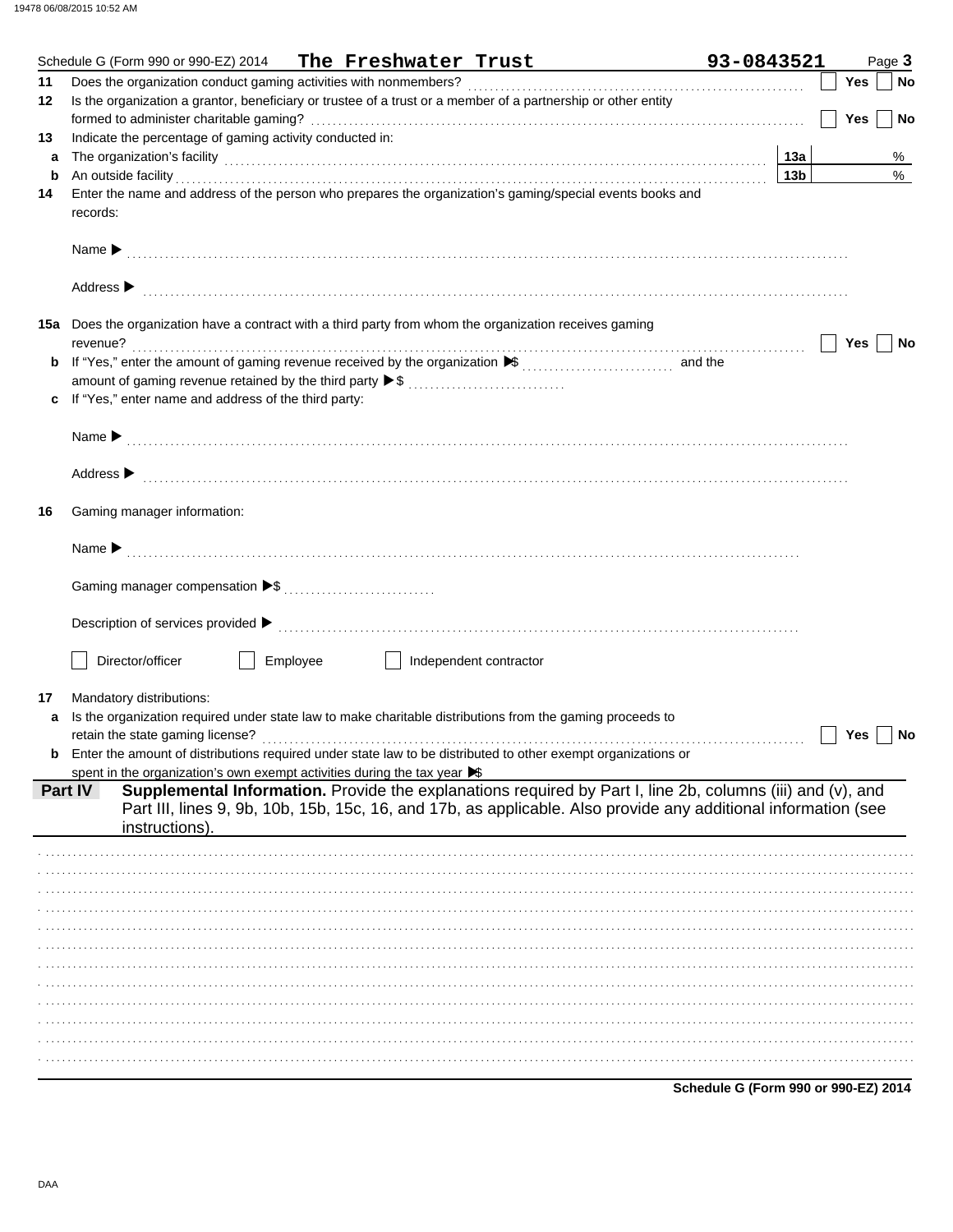| <b>Compensation Information</b><br><b>SCHEDULE J</b><br>For certain Officers, Directors, Trustees, Key Employees, and Highest<br>(Form 990)<br><b>Compensated Employees</b> |                                                                                          |                                                                                                                                                                                                                                                                                                                                                                                                                                                                                                                                                                                                                            |                                       |                            |     | OMB No. 1545-0047               |
|-----------------------------------------------------------------------------------------------------------------------------------------------------------------------------|------------------------------------------------------------------------------------------|----------------------------------------------------------------------------------------------------------------------------------------------------------------------------------------------------------------------------------------------------------------------------------------------------------------------------------------------------------------------------------------------------------------------------------------------------------------------------------------------------------------------------------------------------------------------------------------------------------------------------|---------------------------------------|----------------------------|-----|---------------------------------|
| Department of the Treasury<br>Internal Revenue Service                                                                                                                      | > Complete if the organization answered "Yes" on Form 990, Part IV, line 23.             | <b>Open to Public</b><br>Inspection                                                                                                                                                                                                                                                                                                                                                                                                                                                                                                                                                                                        |                                       |                            |     |                                 |
|                                                                                                                                                                             | Name of the organization                                                                 | Information about Schedule J (Form 990) and its instructions is at www.irs.gov/form990.                                                                                                                                                                                                                                                                                                                                                                                                                                                                                                                                    | <b>Employer identification number</b> |                            |     |                                 |
|                                                                                                                                                                             |                                                                                          | The Freshwater Trust                                                                                                                                                                                                                                                                                                                                                                                                                                                                                                                                                                                                       | 93-0843521                            |                            |     |                                 |
|                                                                                                                                                                             | Part I                                                                                   | <b>Questions Regarding Compensation</b>                                                                                                                                                                                                                                                                                                                                                                                                                                                                                                                                                                                    |                                       |                            |     |                                 |
|                                                                                                                                                                             | First-class or charter travel<br>Travel for companions<br>Discretionary spending account | 1a Check the appropriate box(es) if the organization provided any of the following to or for a person listed in Form<br>990, Part VII, Section A, line 1a. Complete Part III to provide any relevant information regarding these items.<br>Housing allowance or residence for personal use<br>Payments for business use of personal residence<br>Tax indemnification and gross-up payments<br>X<br>Health or social club dues or initiation fees<br>Personal services (e.g., maid, chauffeur, chef)<br><b>b</b> If any of the boxes on line 1a are checked, did the organization follow a written policy regarding payment |                                       |                            | Yes | No                              |
|                                                                                                                                                                             | explain                                                                                  | or reimbursement or provision of all of the expenses described above? If "No," complete Part III to                                                                                                                                                                                                                                                                                                                                                                                                                                                                                                                        |                                       | 1b                         | X   |                                 |
| 2                                                                                                                                                                           | 1a?                                                                                      | Did the organization require substantiation prior to reimbursing or allowing expenses incurred by all<br>directors, trustees, and officers, including the CEO/Executive Director, regarding the items checked in line                                                                                                                                                                                                                                                                                                                                                                                                      |                                       | $\mathbf{2}$               |     | x                               |
| 3                                                                                                                                                                           | Compensation committee<br>Form 990 of other organizations                                | Indicate which, if any, of the following the filing organization uses to establish the compensation of the<br>organization's CEO/Executive Director. Check all that apply. Do not check any boxes for methods used by a<br>related organization to establish compensation of the CEO/Executive Director, but explain in Part III.<br>Written employment contract<br>Independent compensation consultant<br>Compensation survey or study<br>$ \mathbf{x} $<br>Approval by the board or compensation committee                                                                                                               |                                       |                            |     |                                 |
| 4                                                                                                                                                                           | organization or a related organization:                                                  | During the year, did any person listed in Form 990, Part VII, Section A, line 1a, with respect to the filing                                                                                                                                                                                                                                                                                                                                                                                                                                                                                                               |                                       |                            |     |                                 |
|                                                                                                                                                                             |                                                                                          | a Receive a severance payment or change-of-control payment?                                                                                                                                                                                                                                                                                                                                                                                                                                                                                                                                                                |                                       | 4a                         |     | X                               |
|                                                                                                                                                                             |                                                                                          | <b>b</b> Participate in, or receive payment from, a supplemental nonqualified retirement plan?                                                                                                                                                                                                                                                                                                                                                                                                                                                                                                                             |                                       | 4b                         |     | $\overline{\mathbf{x}}$         |
|                                                                                                                                                                             |                                                                                          | If "Yes" to any of lines 4a-c, list the persons and provide the applicable amounts for each item in Part III.                                                                                                                                                                                                                                                                                                                                                                                                                                                                                                              |                                       | 4с                         |     | $\overline{\mathbf{x}}$         |
| 5                                                                                                                                                                           |                                                                                          | Only section 501(c)(3), 501(c)(4), and 501(c)(29) organizations must complete lines 5-9.<br>For persons listed in Form 990, Part VII, Section A, line 1a, did the organization pay or accrue any<br>compensation contingent on the revenues of:                                                                                                                                                                                                                                                                                                                                                                            |                                       |                            |     |                                 |
|                                                                                                                                                                             | a The organization?                                                                      |                                                                                                                                                                                                                                                                                                                                                                                                                                                                                                                                                                                                                            |                                       | 5a                         |     | X                               |
|                                                                                                                                                                             |                                                                                          |                                                                                                                                                                                                                                                                                                                                                                                                                                                                                                                                                                                                                            |                                       | 5 <sub>b</sub>             |     | $\overline{\mathbf{x}}$         |
|                                                                                                                                                                             |                                                                                          | If "Yes" to line 5a or 5b, describe in Part III.                                                                                                                                                                                                                                                                                                                                                                                                                                                                                                                                                                           |                                       |                            |     |                                 |
| 6                                                                                                                                                                           |                                                                                          | For persons listed in Form 990, Part VII, Section A, line 1a, did the organization pay or accrue any<br>compensation contingent on the net earnings of:                                                                                                                                                                                                                                                                                                                                                                                                                                                                    |                                       |                            |     |                                 |
|                                                                                                                                                                             | a The organization?                                                                      |                                                                                                                                                                                                                                                                                                                                                                                                                                                                                                                                                                                                                            |                                       | 6a                         |     |                                 |
|                                                                                                                                                                             |                                                                                          | If "Yes" to line 6a or 6b, describe in Part III.                                                                                                                                                                                                                                                                                                                                                                                                                                                                                                                                                                           |                                       | 6b                         |     | $\frac{\mathbf{X}}{\mathbf{X}}$ |
| 7                                                                                                                                                                           |                                                                                          | For persons listed in Form 990, Part VII, Section A, line 1a, did the organization provide any non-fixed                                                                                                                                                                                                                                                                                                                                                                                                                                                                                                                   |                                       | 7                          |     | x                               |
| 8                                                                                                                                                                           |                                                                                          | Were any amounts reported in Form 990, Part VII, paid or accrued pursuant to a contract that was subject<br>to the initial contract exception described in Regulations section 53.4958-4(a)(3)? If "Yes," describe                                                                                                                                                                                                                                                                                                                                                                                                         |                                       | 8                          |     | X                               |
| 9                                                                                                                                                                           |                                                                                          | If "Yes" to line 8, did the organization also follow the rebuttable presumption procedure described in                                                                                                                                                                                                                                                                                                                                                                                                                                                                                                                     |                                       |                            |     |                                 |
|                                                                                                                                                                             |                                                                                          |                                                                                                                                                                                                                                                                                                                                                                                                                                                                                                                                                                                                                            |                                       | 9                          |     |                                 |
|                                                                                                                                                                             |                                                                                          | For Paperwork Reduction Act Notice, see the Instructions for Form 990.                                                                                                                                                                                                                                                                                                                                                                                                                                                                                                                                                     |                                       | Schedule J (Form 990) 2014 |     |                                 |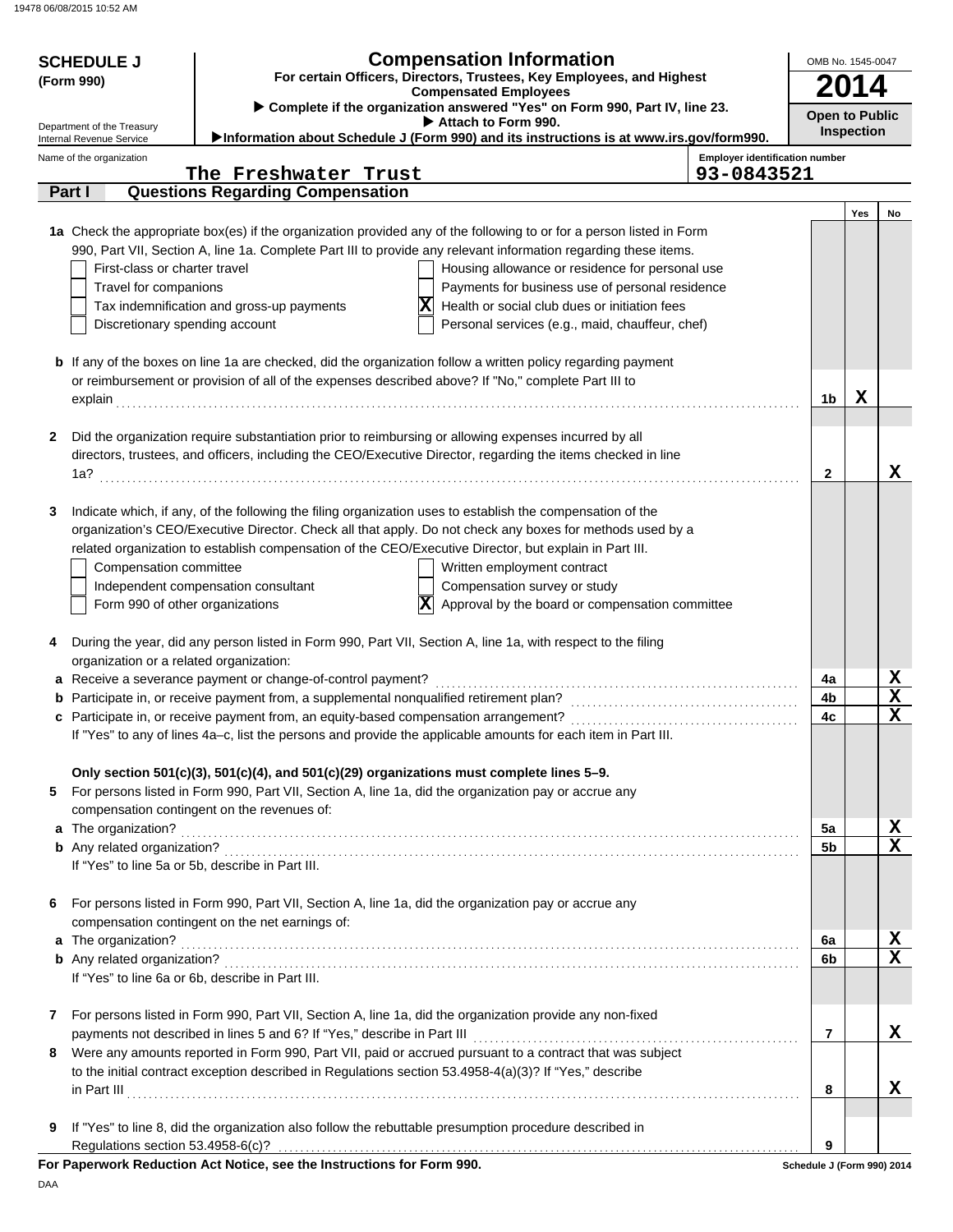### The Freshwater Trust 93-0843521 Schedule J (Form 990) 2014 Officers, Directors, Trustees, Key Employees, and Highest Compensated Employees. Use duplicate copies if additional space is needed. Part II

For each individual whose compensation must be reported in Schedule J, report compensation from the organization on row (i) and from related organizations, described in the instructions, on row (ii). Do not list any individuals that are not listed on Form 990, Part VII.

Note. The sum of columns (B)(i)-(iii) for each listed individual must equal the total amount of Form 990, Part VII, Section A, line 1a, applicable column (D) and (E) amounts for that individual.

|                         | (B) Breakdown of W-2 and/or 1099-MISC compensation |                                        |                                           | (C) Retirement and             | (D) Nontaxable | (E) Total of columns | (F) Compensation                                           |
|-------------------------|----------------------------------------------------|----------------------------------------|-------------------------------------------|--------------------------------|----------------|----------------------|------------------------------------------------------------|
| (A) Name and Title      | (i) Base<br>compensation                           | (ii) Bonus & incentive<br>compensation | (iii) Other<br>reportable<br>compensation | other deferred<br>compensation | benefits       | $(B)(i)$ - $(D)$     | in column (B) reported<br>as deferred in prior<br>Form 990 |
| Joe Whitworth<br>(i)    | 183,750                                            | n                                      |                                           | 14,220                         | 7,729          | 205,699              | 0                                                          |
| 1 President<br>(ii)     | O                                                  |                                        |                                           | 0                              |                |                      | 0                                                          |
| Timothy P. Boyle<br>(i) | O                                                  |                                        |                                           | n                              |                |                      | $\mathbf 0$                                                |
| 2 Emeritus              |                                                    |                                        |                                           |                                |                |                      | 0                                                          |
| Randy Labbe<br>(i)      |                                                    |                                        |                                           |                                |                |                      | 0                                                          |
| 3 Emeritus              | O                                                  |                                        |                                           | O                              |                |                      | 0                                                          |
| (i)                     |                                                    |                                        |                                           |                                |                |                      |                                                            |
|                         |                                                    |                                        |                                           |                                |                |                      |                                                            |
| (i)                     |                                                    |                                        |                                           |                                |                |                      |                                                            |
|                         |                                                    |                                        |                                           |                                |                |                      |                                                            |
| (i)                     |                                                    |                                        |                                           |                                |                |                      |                                                            |
| 6                       |                                                    |                                        |                                           |                                |                |                      |                                                            |
| (i)                     |                                                    |                                        |                                           |                                |                |                      |                                                            |
| $\overline{7}$          |                                                    |                                        |                                           |                                |                |                      |                                                            |
| (i)                     |                                                    |                                        |                                           |                                |                |                      |                                                            |
| -8                      |                                                    |                                        |                                           |                                |                |                      |                                                            |
| (i)                     |                                                    |                                        |                                           |                                |                |                      |                                                            |
|                         |                                                    |                                        |                                           |                                |                |                      |                                                            |
|                         |                                                    |                                        |                                           |                                |                |                      |                                                            |
| 10                      |                                                    |                                        |                                           |                                |                |                      |                                                            |
| (i)                     |                                                    |                                        |                                           |                                |                |                      |                                                            |
| 11                      |                                                    |                                        |                                           |                                |                |                      |                                                            |
| (i)                     |                                                    |                                        |                                           |                                |                |                      |                                                            |
| 12                      |                                                    |                                        |                                           |                                |                |                      |                                                            |
| (i)                     |                                                    |                                        |                                           |                                |                |                      |                                                            |
| 13                      |                                                    |                                        |                                           |                                |                |                      |                                                            |
| (i)                     |                                                    |                                        |                                           |                                |                |                      |                                                            |
| 14                      |                                                    |                                        |                                           |                                |                |                      |                                                            |
| (i)                     |                                                    |                                        |                                           |                                |                |                      |                                                            |
| 15                      |                                                    |                                        |                                           |                                |                |                      |                                                            |
| (i)                     |                                                    |                                        |                                           |                                |                |                      |                                                            |
| 16                      |                                                    |                                        |                                           |                                |                |                      |                                                            |

Schedule J (Form 990) 2014

Page 2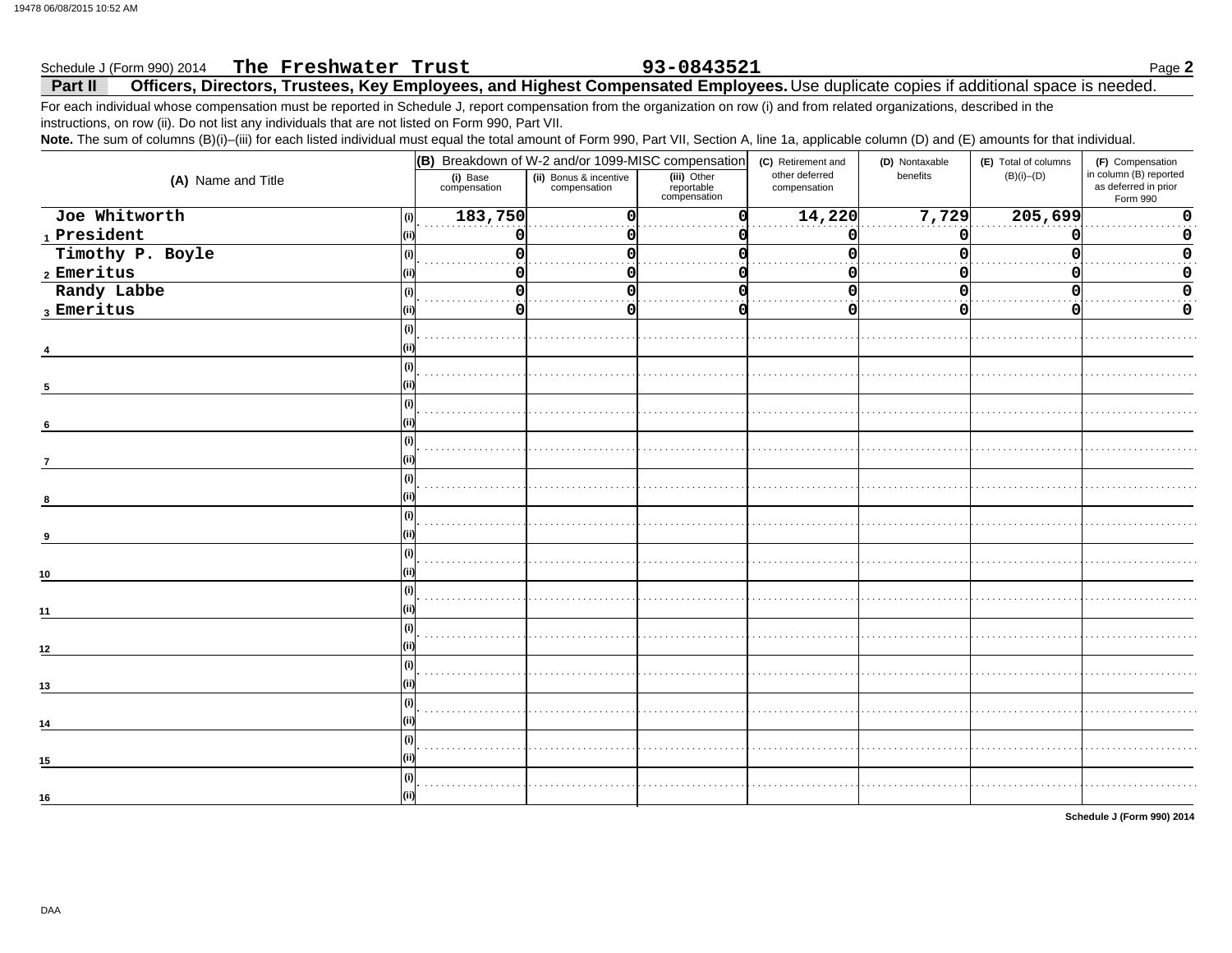| Schedule J (Form 990) 2014 The Freshwater Trust                                                                                                                                                                                                              | 93-0843521 | Page 3 |
|--------------------------------------------------------------------------------------------------------------------------------------------------------------------------------------------------------------------------------------------------------------|------------|--------|
| <b>Supplemental Information</b><br>Part III<br>Provide the information, explanation, or descriptions required for Part I, lines 1a, 1b, 3, 4a, 4b, 4c, 5a, 5b, 6a, 6b, 7, and 8, and for Part II. Also complete this part<br>for any additional information. |            |        |
| Part I, Line 1a - Fringe or Expense Explanation                                                                                                                                                                                                              |            |        |
| Total fees paid to the Arlington Club on behalf of Joe Whitworth were                                                                                                                                                                                        |            |        |
| \$7,729.                                                                                                                                                                                                                                                     |            |        |
|                                                                                                                                                                                                                                                              |            |        |
|                                                                                                                                                                                                                                                              |            |        |
|                                                                                                                                                                                                                                                              |            |        |
|                                                                                                                                                                                                                                                              |            |        |
|                                                                                                                                                                                                                                                              |            |        |
|                                                                                                                                                                                                                                                              |            |        |
|                                                                                                                                                                                                                                                              |            |        |
|                                                                                                                                                                                                                                                              |            |        |
|                                                                                                                                                                                                                                                              |            |        |
|                                                                                                                                                                                                                                                              |            |        |
|                                                                                                                                                                                                                                                              |            |        |
|                                                                                                                                                                                                                                                              |            |        |
|                                                                                                                                                                                                                                                              |            |        |
|                                                                                                                                                                                                                                                              |            |        |
|                                                                                                                                                                                                                                                              |            |        |

Schedule J (Form 990) 2014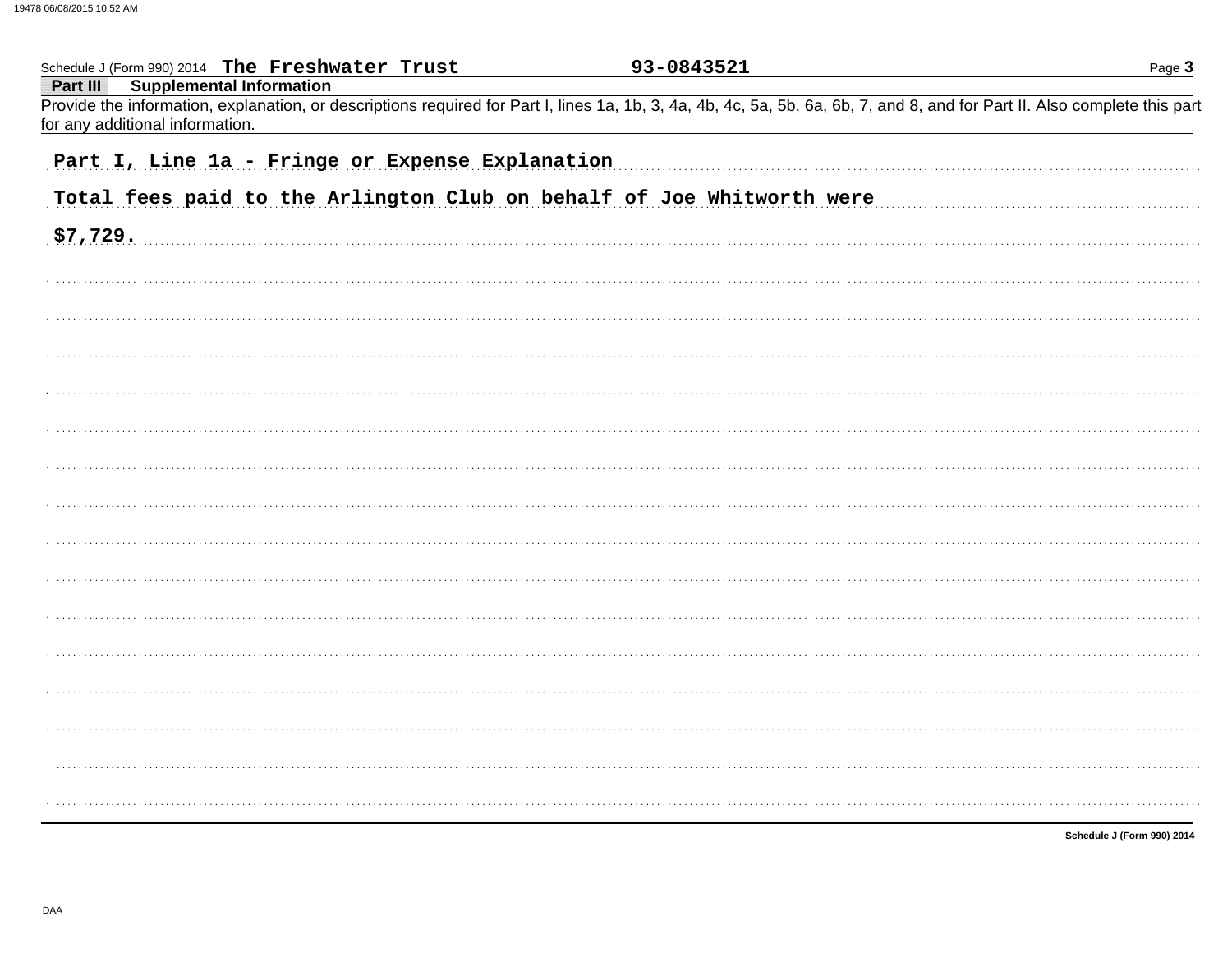# **(Form 990)**

## **SCHEDULE M Noncash Contributions**

OMB No. 1545-0047 **2014**

 **Complete if the organizations answered "Yes" on Form 990, Part IV, lines 29 or 30.**

 **Attach to Form 990.**

 **Information about Schedule M (Form 990) and its instructions is at www.irs.gov/form990.**

**Employer identification number Inspection Open To Public**

| Department of the Treasury |
|----------------------------|
| Internal Revenue Service   |
| Name of the organization   |

# **The Freshwater Trust 93-0843521**

| (c)<br>(b)<br>(d)<br>(a)<br>Noncash contribution<br>Check if<br>Number of contributions or<br>Method of determining<br>amounts reported on<br>applicable<br>noncash contribution amounts<br>items contributed<br>Form 990, Part VIII, line 1g<br>Art - Works of art<br>1<br>.<br>Art - Historical treasures<br>$\mathbf{2}$<br>Art - Fractional interests<br>3<br>Books and publications<br>4<br>Clothing and household<br>5<br>goods<br>6<br>Boats and planes<br>7<br>.<br>Intellectual property<br>8<br>$\mathbf x$<br>1<br>98,179 Fair Market Value<br>Securities - Publicly traded<br>9<br>Securities - Closely held stock<br>10<br>Securities - Partnership, LLC,<br>11<br>or trust interests<br>.<br>Securities - Miscellaneous<br>12<br>13<br>Qualified conservation<br>contribution - Historic<br>Qualified conservation<br>14<br>contribution - Other<br>Real estate - Residential<br>15<br>Real estate - Commercial<br>16<br>Real estate - Other<br>17<br>Collectibles <b>Collectibles</b><br>18<br>19<br>Food inventory<br>20<br>Drugs and medical supplies<br>21<br>Taxidermy<br>22<br>Historical artifacts<br>23<br>Scientific specimens<br>Archeological artifacts<br>24<br>25<br>26<br>27<br>28<br>Other $\blacktriangleright$ (<br>Number of Forms 8283 received by the organization during the tax year for contributions for<br>29<br>which the organization completed Form 8283, Part IV, Donee Acknowledgement<br>29<br>Yes<br>No.<br>30a During the year, did the organization receive by contribution any property reported in Part I, lines 1 through<br>28, that it must hold for at least three years from the date of the initial contribution, and which is not required<br>X<br>to be used for exempt purposes for the entire holding period?<br>30a<br>If "Yes," describe the arrangement in Part II.<br>b<br>Does the organization have a gift acceptance policy that requires the review of any non-standard<br>31<br>X<br>31<br>contributions?<br>Does the organization hire or use third parties or related organizations to solicit, process, or sell noncash<br>32a<br>X<br>contributions?<br>32a<br>If "Yes," describe in Part II.<br>b<br>If the organization did not report an amount in column (c) for a type of property for which column (a) is checked,<br>33<br>describe in Part II. | <b>Types of Property</b><br>Part I |  |  |  |  |
|---------------------------------------------------------------------------------------------------------------------------------------------------------------------------------------------------------------------------------------------------------------------------------------------------------------------------------------------------------------------------------------------------------------------------------------------------------------------------------------------------------------------------------------------------------------------------------------------------------------------------------------------------------------------------------------------------------------------------------------------------------------------------------------------------------------------------------------------------------------------------------------------------------------------------------------------------------------------------------------------------------------------------------------------------------------------------------------------------------------------------------------------------------------------------------------------------------------------------------------------------------------------------------------------------------------------------------------------------------------------------------------------------------------------------------------------------------------------------------------------------------------------------------------------------------------------------------------------------------------------------------------------------------------------------------------------------------------------------------------------------------------------------------------------------------------------------------------------------------------------------------------------------------------------------------------------------------------------------------------------------------------------------------------------------------------------------------------------------------------------------------------------------------------------------------------------------------------------------------------------------------------------------------------------------------------------------------|------------------------------------|--|--|--|--|
|                                                                                                                                                                                                                                                                                                                                                                                                                                                                                                                                                                                                                                                                                                                                                                                                                                                                                                                                                                                                                                                                                                                                                                                                                                                                                                                                                                                                                                                                                                                                                                                                                                                                                                                                                                                                                                                                                                                                                                                                                                                                                                                                                                                                                                                                                                                                 |                                    |  |  |  |  |
|                                                                                                                                                                                                                                                                                                                                                                                                                                                                                                                                                                                                                                                                                                                                                                                                                                                                                                                                                                                                                                                                                                                                                                                                                                                                                                                                                                                                                                                                                                                                                                                                                                                                                                                                                                                                                                                                                                                                                                                                                                                                                                                                                                                                                                                                                                                                 |                                    |  |  |  |  |
|                                                                                                                                                                                                                                                                                                                                                                                                                                                                                                                                                                                                                                                                                                                                                                                                                                                                                                                                                                                                                                                                                                                                                                                                                                                                                                                                                                                                                                                                                                                                                                                                                                                                                                                                                                                                                                                                                                                                                                                                                                                                                                                                                                                                                                                                                                                                 |                                    |  |  |  |  |
|                                                                                                                                                                                                                                                                                                                                                                                                                                                                                                                                                                                                                                                                                                                                                                                                                                                                                                                                                                                                                                                                                                                                                                                                                                                                                                                                                                                                                                                                                                                                                                                                                                                                                                                                                                                                                                                                                                                                                                                                                                                                                                                                                                                                                                                                                                                                 |                                    |  |  |  |  |
|                                                                                                                                                                                                                                                                                                                                                                                                                                                                                                                                                                                                                                                                                                                                                                                                                                                                                                                                                                                                                                                                                                                                                                                                                                                                                                                                                                                                                                                                                                                                                                                                                                                                                                                                                                                                                                                                                                                                                                                                                                                                                                                                                                                                                                                                                                                                 |                                    |  |  |  |  |
|                                                                                                                                                                                                                                                                                                                                                                                                                                                                                                                                                                                                                                                                                                                                                                                                                                                                                                                                                                                                                                                                                                                                                                                                                                                                                                                                                                                                                                                                                                                                                                                                                                                                                                                                                                                                                                                                                                                                                                                                                                                                                                                                                                                                                                                                                                                                 |                                    |  |  |  |  |
|                                                                                                                                                                                                                                                                                                                                                                                                                                                                                                                                                                                                                                                                                                                                                                                                                                                                                                                                                                                                                                                                                                                                                                                                                                                                                                                                                                                                                                                                                                                                                                                                                                                                                                                                                                                                                                                                                                                                                                                                                                                                                                                                                                                                                                                                                                                                 |                                    |  |  |  |  |
|                                                                                                                                                                                                                                                                                                                                                                                                                                                                                                                                                                                                                                                                                                                                                                                                                                                                                                                                                                                                                                                                                                                                                                                                                                                                                                                                                                                                                                                                                                                                                                                                                                                                                                                                                                                                                                                                                                                                                                                                                                                                                                                                                                                                                                                                                                                                 |                                    |  |  |  |  |
|                                                                                                                                                                                                                                                                                                                                                                                                                                                                                                                                                                                                                                                                                                                                                                                                                                                                                                                                                                                                                                                                                                                                                                                                                                                                                                                                                                                                                                                                                                                                                                                                                                                                                                                                                                                                                                                                                                                                                                                                                                                                                                                                                                                                                                                                                                                                 |                                    |  |  |  |  |
|                                                                                                                                                                                                                                                                                                                                                                                                                                                                                                                                                                                                                                                                                                                                                                                                                                                                                                                                                                                                                                                                                                                                                                                                                                                                                                                                                                                                                                                                                                                                                                                                                                                                                                                                                                                                                                                                                                                                                                                                                                                                                                                                                                                                                                                                                                                                 |                                    |  |  |  |  |
|                                                                                                                                                                                                                                                                                                                                                                                                                                                                                                                                                                                                                                                                                                                                                                                                                                                                                                                                                                                                                                                                                                                                                                                                                                                                                                                                                                                                                                                                                                                                                                                                                                                                                                                                                                                                                                                                                                                                                                                                                                                                                                                                                                                                                                                                                                                                 |                                    |  |  |  |  |
|                                                                                                                                                                                                                                                                                                                                                                                                                                                                                                                                                                                                                                                                                                                                                                                                                                                                                                                                                                                                                                                                                                                                                                                                                                                                                                                                                                                                                                                                                                                                                                                                                                                                                                                                                                                                                                                                                                                                                                                                                                                                                                                                                                                                                                                                                                                                 |                                    |  |  |  |  |
|                                                                                                                                                                                                                                                                                                                                                                                                                                                                                                                                                                                                                                                                                                                                                                                                                                                                                                                                                                                                                                                                                                                                                                                                                                                                                                                                                                                                                                                                                                                                                                                                                                                                                                                                                                                                                                                                                                                                                                                                                                                                                                                                                                                                                                                                                                                                 |                                    |  |  |  |  |
|                                                                                                                                                                                                                                                                                                                                                                                                                                                                                                                                                                                                                                                                                                                                                                                                                                                                                                                                                                                                                                                                                                                                                                                                                                                                                                                                                                                                                                                                                                                                                                                                                                                                                                                                                                                                                                                                                                                                                                                                                                                                                                                                                                                                                                                                                                                                 |                                    |  |  |  |  |
|                                                                                                                                                                                                                                                                                                                                                                                                                                                                                                                                                                                                                                                                                                                                                                                                                                                                                                                                                                                                                                                                                                                                                                                                                                                                                                                                                                                                                                                                                                                                                                                                                                                                                                                                                                                                                                                                                                                                                                                                                                                                                                                                                                                                                                                                                                                                 |                                    |  |  |  |  |
|                                                                                                                                                                                                                                                                                                                                                                                                                                                                                                                                                                                                                                                                                                                                                                                                                                                                                                                                                                                                                                                                                                                                                                                                                                                                                                                                                                                                                                                                                                                                                                                                                                                                                                                                                                                                                                                                                                                                                                                                                                                                                                                                                                                                                                                                                                                                 |                                    |  |  |  |  |
|                                                                                                                                                                                                                                                                                                                                                                                                                                                                                                                                                                                                                                                                                                                                                                                                                                                                                                                                                                                                                                                                                                                                                                                                                                                                                                                                                                                                                                                                                                                                                                                                                                                                                                                                                                                                                                                                                                                                                                                                                                                                                                                                                                                                                                                                                                                                 |                                    |  |  |  |  |
|                                                                                                                                                                                                                                                                                                                                                                                                                                                                                                                                                                                                                                                                                                                                                                                                                                                                                                                                                                                                                                                                                                                                                                                                                                                                                                                                                                                                                                                                                                                                                                                                                                                                                                                                                                                                                                                                                                                                                                                                                                                                                                                                                                                                                                                                                                                                 |                                    |  |  |  |  |
|                                                                                                                                                                                                                                                                                                                                                                                                                                                                                                                                                                                                                                                                                                                                                                                                                                                                                                                                                                                                                                                                                                                                                                                                                                                                                                                                                                                                                                                                                                                                                                                                                                                                                                                                                                                                                                                                                                                                                                                                                                                                                                                                                                                                                                                                                                                                 |                                    |  |  |  |  |
|                                                                                                                                                                                                                                                                                                                                                                                                                                                                                                                                                                                                                                                                                                                                                                                                                                                                                                                                                                                                                                                                                                                                                                                                                                                                                                                                                                                                                                                                                                                                                                                                                                                                                                                                                                                                                                                                                                                                                                                                                                                                                                                                                                                                                                                                                                                                 |                                    |  |  |  |  |
|                                                                                                                                                                                                                                                                                                                                                                                                                                                                                                                                                                                                                                                                                                                                                                                                                                                                                                                                                                                                                                                                                                                                                                                                                                                                                                                                                                                                                                                                                                                                                                                                                                                                                                                                                                                                                                                                                                                                                                                                                                                                                                                                                                                                                                                                                                                                 |                                    |  |  |  |  |
|                                                                                                                                                                                                                                                                                                                                                                                                                                                                                                                                                                                                                                                                                                                                                                                                                                                                                                                                                                                                                                                                                                                                                                                                                                                                                                                                                                                                                                                                                                                                                                                                                                                                                                                                                                                                                                                                                                                                                                                                                                                                                                                                                                                                                                                                                                                                 |                                    |  |  |  |  |
|                                                                                                                                                                                                                                                                                                                                                                                                                                                                                                                                                                                                                                                                                                                                                                                                                                                                                                                                                                                                                                                                                                                                                                                                                                                                                                                                                                                                                                                                                                                                                                                                                                                                                                                                                                                                                                                                                                                                                                                                                                                                                                                                                                                                                                                                                                                                 |                                    |  |  |  |  |
|                                                                                                                                                                                                                                                                                                                                                                                                                                                                                                                                                                                                                                                                                                                                                                                                                                                                                                                                                                                                                                                                                                                                                                                                                                                                                                                                                                                                                                                                                                                                                                                                                                                                                                                                                                                                                                                                                                                                                                                                                                                                                                                                                                                                                                                                                                                                 |                                    |  |  |  |  |
|                                                                                                                                                                                                                                                                                                                                                                                                                                                                                                                                                                                                                                                                                                                                                                                                                                                                                                                                                                                                                                                                                                                                                                                                                                                                                                                                                                                                                                                                                                                                                                                                                                                                                                                                                                                                                                                                                                                                                                                                                                                                                                                                                                                                                                                                                                                                 |                                    |  |  |  |  |
|                                                                                                                                                                                                                                                                                                                                                                                                                                                                                                                                                                                                                                                                                                                                                                                                                                                                                                                                                                                                                                                                                                                                                                                                                                                                                                                                                                                                                                                                                                                                                                                                                                                                                                                                                                                                                                                                                                                                                                                                                                                                                                                                                                                                                                                                                                                                 |                                    |  |  |  |  |
|                                                                                                                                                                                                                                                                                                                                                                                                                                                                                                                                                                                                                                                                                                                                                                                                                                                                                                                                                                                                                                                                                                                                                                                                                                                                                                                                                                                                                                                                                                                                                                                                                                                                                                                                                                                                                                                                                                                                                                                                                                                                                                                                                                                                                                                                                                                                 |                                    |  |  |  |  |
|                                                                                                                                                                                                                                                                                                                                                                                                                                                                                                                                                                                                                                                                                                                                                                                                                                                                                                                                                                                                                                                                                                                                                                                                                                                                                                                                                                                                                                                                                                                                                                                                                                                                                                                                                                                                                                                                                                                                                                                                                                                                                                                                                                                                                                                                                                                                 |                                    |  |  |  |  |
|                                                                                                                                                                                                                                                                                                                                                                                                                                                                                                                                                                                                                                                                                                                                                                                                                                                                                                                                                                                                                                                                                                                                                                                                                                                                                                                                                                                                                                                                                                                                                                                                                                                                                                                                                                                                                                                                                                                                                                                                                                                                                                                                                                                                                                                                                                                                 |                                    |  |  |  |  |
|                                                                                                                                                                                                                                                                                                                                                                                                                                                                                                                                                                                                                                                                                                                                                                                                                                                                                                                                                                                                                                                                                                                                                                                                                                                                                                                                                                                                                                                                                                                                                                                                                                                                                                                                                                                                                                                                                                                                                                                                                                                                                                                                                                                                                                                                                                                                 |                                    |  |  |  |  |
|                                                                                                                                                                                                                                                                                                                                                                                                                                                                                                                                                                                                                                                                                                                                                                                                                                                                                                                                                                                                                                                                                                                                                                                                                                                                                                                                                                                                                                                                                                                                                                                                                                                                                                                                                                                                                                                                                                                                                                                                                                                                                                                                                                                                                                                                                                                                 |                                    |  |  |  |  |
|                                                                                                                                                                                                                                                                                                                                                                                                                                                                                                                                                                                                                                                                                                                                                                                                                                                                                                                                                                                                                                                                                                                                                                                                                                                                                                                                                                                                                                                                                                                                                                                                                                                                                                                                                                                                                                                                                                                                                                                                                                                                                                                                                                                                                                                                                                                                 |                                    |  |  |  |  |
|                                                                                                                                                                                                                                                                                                                                                                                                                                                                                                                                                                                                                                                                                                                                                                                                                                                                                                                                                                                                                                                                                                                                                                                                                                                                                                                                                                                                                                                                                                                                                                                                                                                                                                                                                                                                                                                                                                                                                                                                                                                                                                                                                                                                                                                                                                                                 |                                    |  |  |  |  |
|                                                                                                                                                                                                                                                                                                                                                                                                                                                                                                                                                                                                                                                                                                                                                                                                                                                                                                                                                                                                                                                                                                                                                                                                                                                                                                                                                                                                                                                                                                                                                                                                                                                                                                                                                                                                                                                                                                                                                                                                                                                                                                                                                                                                                                                                                                                                 |                                    |  |  |  |  |
|                                                                                                                                                                                                                                                                                                                                                                                                                                                                                                                                                                                                                                                                                                                                                                                                                                                                                                                                                                                                                                                                                                                                                                                                                                                                                                                                                                                                                                                                                                                                                                                                                                                                                                                                                                                                                                                                                                                                                                                                                                                                                                                                                                                                                                                                                                                                 |                                    |  |  |  |  |
|                                                                                                                                                                                                                                                                                                                                                                                                                                                                                                                                                                                                                                                                                                                                                                                                                                                                                                                                                                                                                                                                                                                                                                                                                                                                                                                                                                                                                                                                                                                                                                                                                                                                                                                                                                                                                                                                                                                                                                                                                                                                                                                                                                                                                                                                                                                                 |                                    |  |  |  |  |
|                                                                                                                                                                                                                                                                                                                                                                                                                                                                                                                                                                                                                                                                                                                                                                                                                                                                                                                                                                                                                                                                                                                                                                                                                                                                                                                                                                                                                                                                                                                                                                                                                                                                                                                                                                                                                                                                                                                                                                                                                                                                                                                                                                                                                                                                                                                                 |                                    |  |  |  |  |
|                                                                                                                                                                                                                                                                                                                                                                                                                                                                                                                                                                                                                                                                                                                                                                                                                                                                                                                                                                                                                                                                                                                                                                                                                                                                                                                                                                                                                                                                                                                                                                                                                                                                                                                                                                                                                                                                                                                                                                                                                                                                                                                                                                                                                                                                                                                                 |                                    |  |  |  |  |
|                                                                                                                                                                                                                                                                                                                                                                                                                                                                                                                                                                                                                                                                                                                                                                                                                                                                                                                                                                                                                                                                                                                                                                                                                                                                                                                                                                                                                                                                                                                                                                                                                                                                                                                                                                                                                                                                                                                                                                                                                                                                                                                                                                                                                                                                                                                                 |                                    |  |  |  |  |
|                                                                                                                                                                                                                                                                                                                                                                                                                                                                                                                                                                                                                                                                                                                                                                                                                                                                                                                                                                                                                                                                                                                                                                                                                                                                                                                                                                                                                                                                                                                                                                                                                                                                                                                                                                                                                                                                                                                                                                                                                                                                                                                                                                                                                                                                                                                                 |                                    |  |  |  |  |
|                                                                                                                                                                                                                                                                                                                                                                                                                                                                                                                                                                                                                                                                                                                                                                                                                                                                                                                                                                                                                                                                                                                                                                                                                                                                                                                                                                                                                                                                                                                                                                                                                                                                                                                                                                                                                                                                                                                                                                                                                                                                                                                                                                                                                                                                                                                                 |                                    |  |  |  |  |
|                                                                                                                                                                                                                                                                                                                                                                                                                                                                                                                                                                                                                                                                                                                                                                                                                                                                                                                                                                                                                                                                                                                                                                                                                                                                                                                                                                                                                                                                                                                                                                                                                                                                                                                                                                                                                                                                                                                                                                                                                                                                                                                                                                                                                                                                                                                                 |                                    |  |  |  |  |
|                                                                                                                                                                                                                                                                                                                                                                                                                                                                                                                                                                                                                                                                                                                                                                                                                                                                                                                                                                                                                                                                                                                                                                                                                                                                                                                                                                                                                                                                                                                                                                                                                                                                                                                                                                                                                                                                                                                                                                                                                                                                                                                                                                                                                                                                                                                                 |                                    |  |  |  |  |
|                                                                                                                                                                                                                                                                                                                                                                                                                                                                                                                                                                                                                                                                                                                                                                                                                                                                                                                                                                                                                                                                                                                                                                                                                                                                                                                                                                                                                                                                                                                                                                                                                                                                                                                                                                                                                                                                                                                                                                                                                                                                                                                                                                                                                                                                                                                                 |                                    |  |  |  |  |
|                                                                                                                                                                                                                                                                                                                                                                                                                                                                                                                                                                                                                                                                                                                                                                                                                                                                                                                                                                                                                                                                                                                                                                                                                                                                                                                                                                                                                                                                                                                                                                                                                                                                                                                                                                                                                                                                                                                                                                                                                                                                                                                                                                                                                                                                                                                                 |                                    |  |  |  |  |
|                                                                                                                                                                                                                                                                                                                                                                                                                                                                                                                                                                                                                                                                                                                                                                                                                                                                                                                                                                                                                                                                                                                                                                                                                                                                                                                                                                                                                                                                                                                                                                                                                                                                                                                                                                                                                                                                                                                                                                                                                                                                                                                                                                                                                                                                                                                                 |                                    |  |  |  |  |
|                                                                                                                                                                                                                                                                                                                                                                                                                                                                                                                                                                                                                                                                                                                                                                                                                                                                                                                                                                                                                                                                                                                                                                                                                                                                                                                                                                                                                                                                                                                                                                                                                                                                                                                                                                                                                                                                                                                                                                                                                                                                                                                                                                                                                                                                                                                                 |                                    |  |  |  |  |
|                                                                                                                                                                                                                                                                                                                                                                                                                                                                                                                                                                                                                                                                                                                                                                                                                                                                                                                                                                                                                                                                                                                                                                                                                                                                                                                                                                                                                                                                                                                                                                                                                                                                                                                                                                                                                                                                                                                                                                                                                                                                                                                                                                                                                                                                                                                                 |                                    |  |  |  |  |
|                                                                                                                                                                                                                                                                                                                                                                                                                                                                                                                                                                                                                                                                                                                                                                                                                                                                                                                                                                                                                                                                                                                                                                                                                                                                                                                                                                                                                                                                                                                                                                                                                                                                                                                                                                                                                                                                                                                                                                                                                                                                                                                                                                                                                                                                                                                                 |                                    |  |  |  |  |
|                                                                                                                                                                                                                                                                                                                                                                                                                                                                                                                                                                                                                                                                                                                                                                                                                                                                                                                                                                                                                                                                                                                                                                                                                                                                                                                                                                                                                                                                                                                                                                                                                                                                                                                                                                                                                                                                                                                                                                                                                                                                                                                                                                                                                                                                                                                                 |                                    |  |  |  |  |

**For Paperwork Reduction Act Notice, see the Instructions for Form 990. Schedule M (Form 990) (2014)**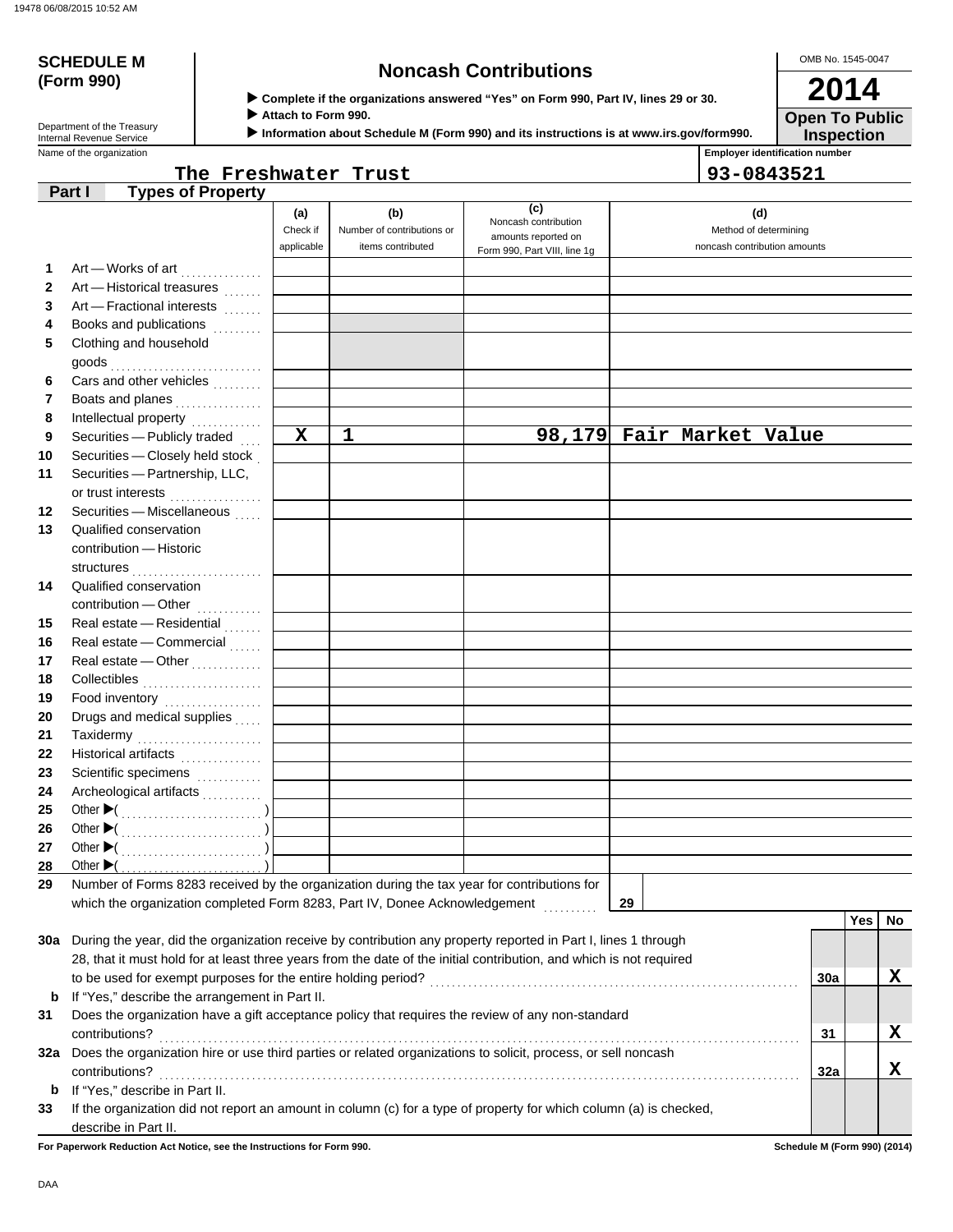| Schedule M (Form 990) (2014) | The Freshwater Trust                                                              |  | 93-0843521 | Page 2                                                                                                                                                                                                                       |
|------------------------------|-----------------------------------------------------------------------------------|--|------------|------------------------------------------------------------------------------------------------------------------------------------------------------------------------------------------------------------------------------|
| Part II                      | or a combination of both. Also complete this part for any additional information. |  |            | Supplemental Information. Provide the information required by Part I, lines 30b, 32b, and 33, and whether<br>the organization is reporting in Part I, column (b), the number of contributions, the number of items received, |
|                              |                                                                                   |  |            |                                                                                                                                                                                                                              |
|                              |                                                                                   |  |            |                                                                                                                                                                                                                              |
|                              |                                                                                   |  |            |                                                                                                                                                                                                                              |
|                              |                                                                                   |  |            |                                                                                                                                                                                                                              |
|                              |                                                                                   |  |            |                                                                                                                                                                                                                              |
|                              |                                                                                   |  |            |                                                                                                                                                                                                                              |
|                              |                                                                                   |  |            |                                                                                                                                                                                                                              |
|                              |                                                                                   |  |            |                                                                                                                                                                                                                              |
|                              |                                                                                   |  |            |                                                                                                                                                                                                                              |
|                              |                                                                                   |  |            |                                                                                                                                                                                                                              |
|                              |                                                                                   |  |            |                                                                                                                                                                                                                              |
|                              |                                                                                   |  |            |                                                                                                                                                                                                                              |
|                              |                                                                                   |  |            |                                                                                                                                                                                                                              |
|                              |                                                                                   |  |            |                                                                                                                                                                                                                              |
|                              |                                                                                   |  |            |                                                                                                                                                                                                                              |
|                              |                                                                                   |  |            |                                                                                                                                                                                                                              |
|                              |                                                                                   |  |            |                                                                                                                                                                                                                              |
|                              |                                                                                   |  |            |                                                                                                                                                                                                                              |
|                              |                                                                                   |  |            |                                                                                                                                                                                                                              |
|                              |                                                                                   |  |            |                                                                                                                                                                                                                              |
|                              |                                                                                   |  |            |                                                                                                                                                                                                                              |
|                              |                                                                                   |  |            |                                                                                                                                                                                                                              |
|                              |                                                                                   |  |            |                                                                                                                                                                                                                              |
|                              |                                                                                   |  |            |                                                                                                                                                                                                                              |
|                              |                                                                                   |  |            |                                                                                                                                                                                                                              |
|                              |                                                                                   |  |            |                                                                                                                                                                                                                              |
|                              |                                                                                   |  |            |                                                                                                                                                                                                                              |
|                              |                                                                                   |  |            |                                                                                                                                                                                                                              |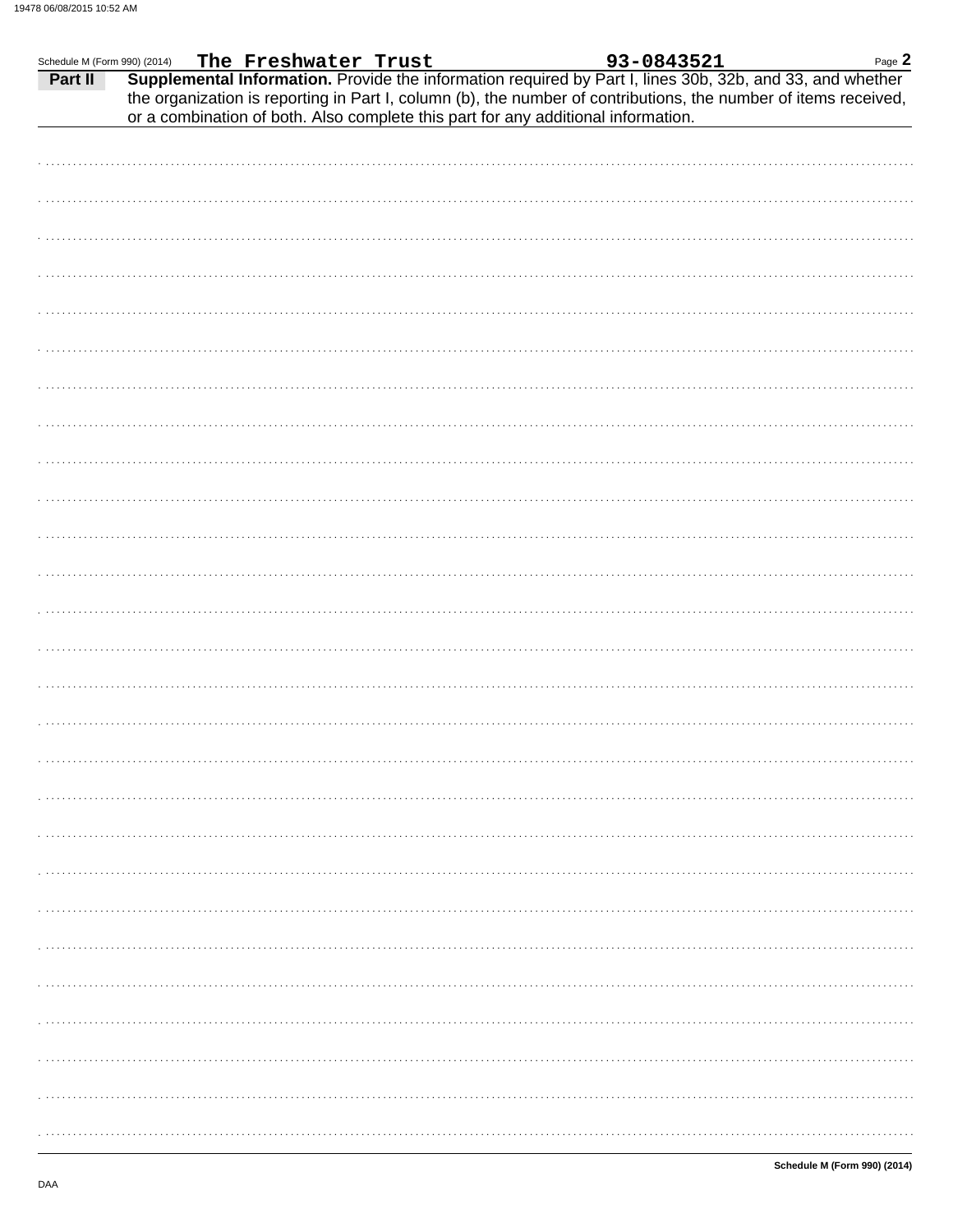| Supplemental Information to Form 990 or 990-EZ<br><b>SCHEDULE O</b><br>(Form 990 or 990-EZ)<br>Complete to provide information for responses to specific questions on<br>Form 990 or 990-EZ or to provide any additional information.<br>Attach to Form 990 or 990-EZ.<br>Department of the Treasury<br><b>Internal Revenue Service</b><br>Information about Schedule O (Form 990 or 990-EZ) and its instructions is at www.irs.gov/form990. Inspection | OMB No. 1545-0047<br>2014<br><b>Open to Public</b>  |  |
|---------------------------------------------------------------------------------------------------------------------------------------------------------------------------------------------------------------------------------------------------------------------------------------------------------------------------------------------------------------------------------------------------------------------------------------------------------|-----------------------------------------------------|--|
| Name of the organization<br>The Freshwater Trust                                                                                                                                                                                                                                                                                                                                                                                                        | <b>Employer identification number</b><br>93-0843521 |  |
|                                                                                                                                                                                                                                                                                                                                                                                                                                                         |                                                     |  |
| Form 990, Part VI, Line 11b - Organization's Process to Review Form 990                                                                                                                                                                                                                                                                                                                                                                                 |                                                     |  |
| A copy of the return is provided to the finance officer, managing director,                                                                                                                                                                                                                                                                                                                                                                             |                                                     |  |
| and treasurer for review and approval prior to preparation for filing.                                                                                                                                                                                                                                                                                                                                                                                  |                                                     |  |
| Form 990, Part VI, Line 12c - Enforcement of Conflicts Policy                                                                                                                                                                                                                                                                                                                                                                                           |                                                     |  |
| Each director, principal officer, and member of a committee with governing                                                                                                                                                                                                                                                                                                                                                                              |                                                     |  |
| board delegated poweres shall annually sign a statement which affirms such                                                                                                                                                                                                                                                                                                                                                                              |                                                     |  |
| person: has received a copy of the organization's conflicts of interet                                                                                                                                                                                                                                                                                                                                                                                  |                                                     |  |
| policy; has read and understands the policy; and has agreed to comply with                                                                                                                                                                                                                                                                                                                                                                              |                                                     |  |
| the policy.                                                                                                                                                                                                                                                                                                                                                                                                                                             |                                                     |  |
| Form 990, Part VI, Line 15a - Compensation Process for Top Official                                                                                                                                                                                                                                                                                                                                                                                     |                                                     |  |
| The board of directors determines compensation for organization's the                                                                                                                                                                                                                                                                                                                                                                                   |                                                     |  |
| executive and managing directors.                                                                                                                                                                                                                                                                                                                                                                                                                       |                                                     |  |
| Form 990, Part VI, Line 15b - Compensation Process for Officers                                                                                                                                                                                                                                                                                                                                                                                         |                                                     |  |
| Executive and managing director determine compensation for all other senior                                                                                                                                                                                                                                                                                                                                                                             |                                                     |  |
| staff based on budgets and prevailing wages in the marketplace.                                                                                                                                                                                                                                                                                                                                                                                         |                                                     |  |
| Form 990, Part VI, Line 19 - Governing Documents Disclosure Explanation                                                                                                                                                                                                                                                                                                                                                                                 |                                                     |  |
| The organization's governing documents are made available for public                                                                                                                                                                                                                                                                                                                                                                                    |                                                     |  |
| inspection upon request from the party seeking access.                                                                                                                                                                                                                                                                                                                                                                                                  |                                                     |  |
| Form 990, Part XI, Line 9 - Reconciliation of Changes - Other                                                                                                                                                                                                                                                                                                                                                                                           |                                                     |  |
| Fundraising expenses<br>$\ddot{s}$ 258,733                                                                                                                                                                                                                                                                                                                                                                                                              |                                                     |  |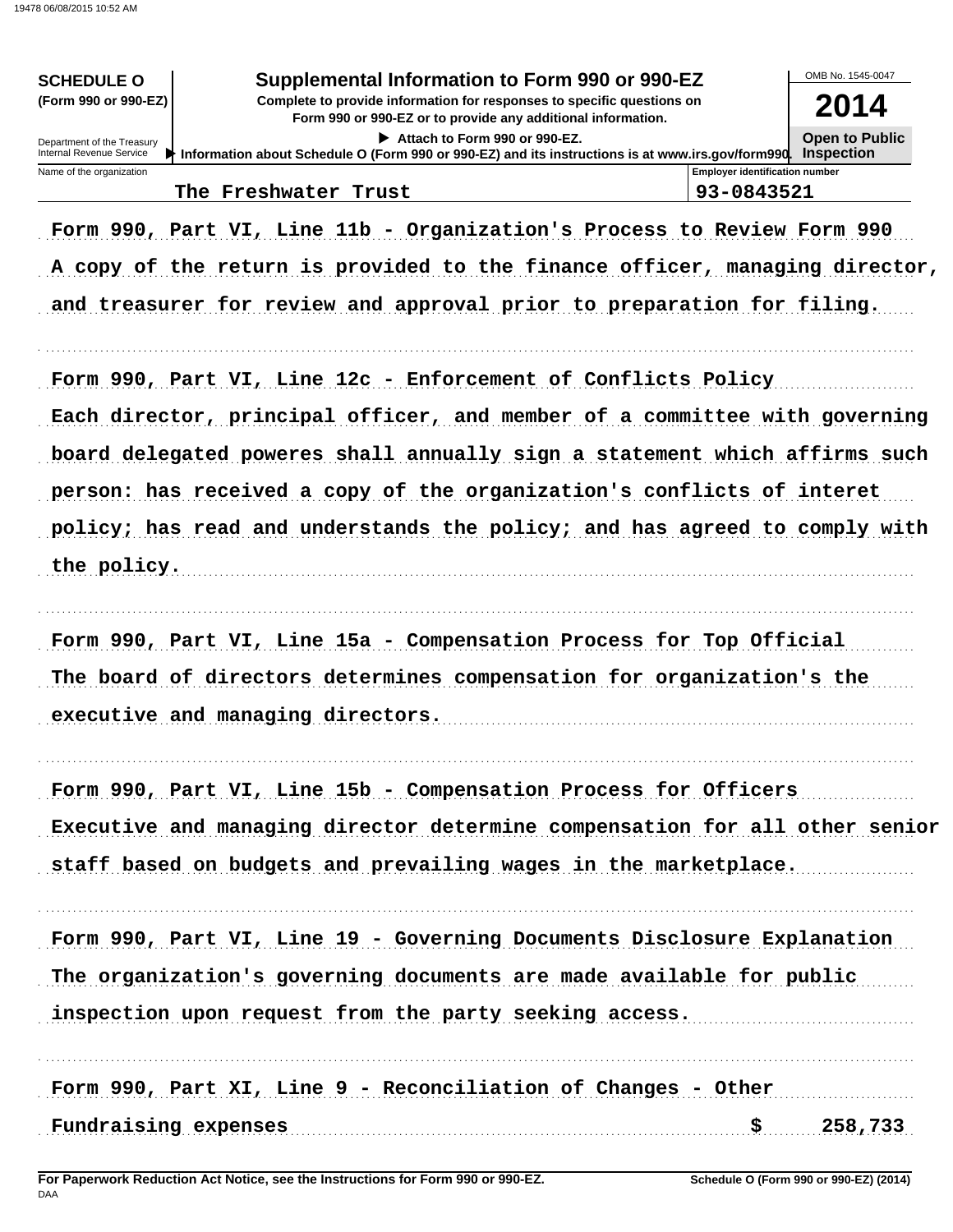| Schedule O (Form 990 or 990-EZ) (2014)                              |                                       | Page 2     |
|---------------------------------------------------------------------|---------------------------------------|------------|
| Name of the organization                                            | <b>Employer identification number</b> |            |
| The Freshwater Trust                                                | 93-0843521                            |            |
| Fundraising expenses                                                | \$                                    | $-258,733$ |
| Form 990, Part XI, Line 9 - Other Changes in Net Assets Explanation |                                       |            |
| Assets purchased w/restricted donations                             | \$.                                   | 42,207     |
|                                                                     |                                       |            |
|                                                                     |                                       |            |
|                                                                     |                                       |            |
|                                                                     |                                       |            |
|                                                                     |                                       |            |
|                                                                     |                                       |            |
|                                                                     |                                       |            |
|                                                                     |                                       |            |
|                                                                     |                                       |            |
|                                                                     |                                       |            |
|                                                                     |                                       |            |
|                                                                     |                                       |            |
|                                                                     |                                       |            |
|                                                                     |                                       |            |
|                                                                     |                                       |            |
|                                                                     |                                       |            |
|                                                                     |                                       |            |
|                                                                     |                                       |            |
|                                                                     |                                       |            |
|                                                                     |                                       |            |
|                                                                     |                                       |            |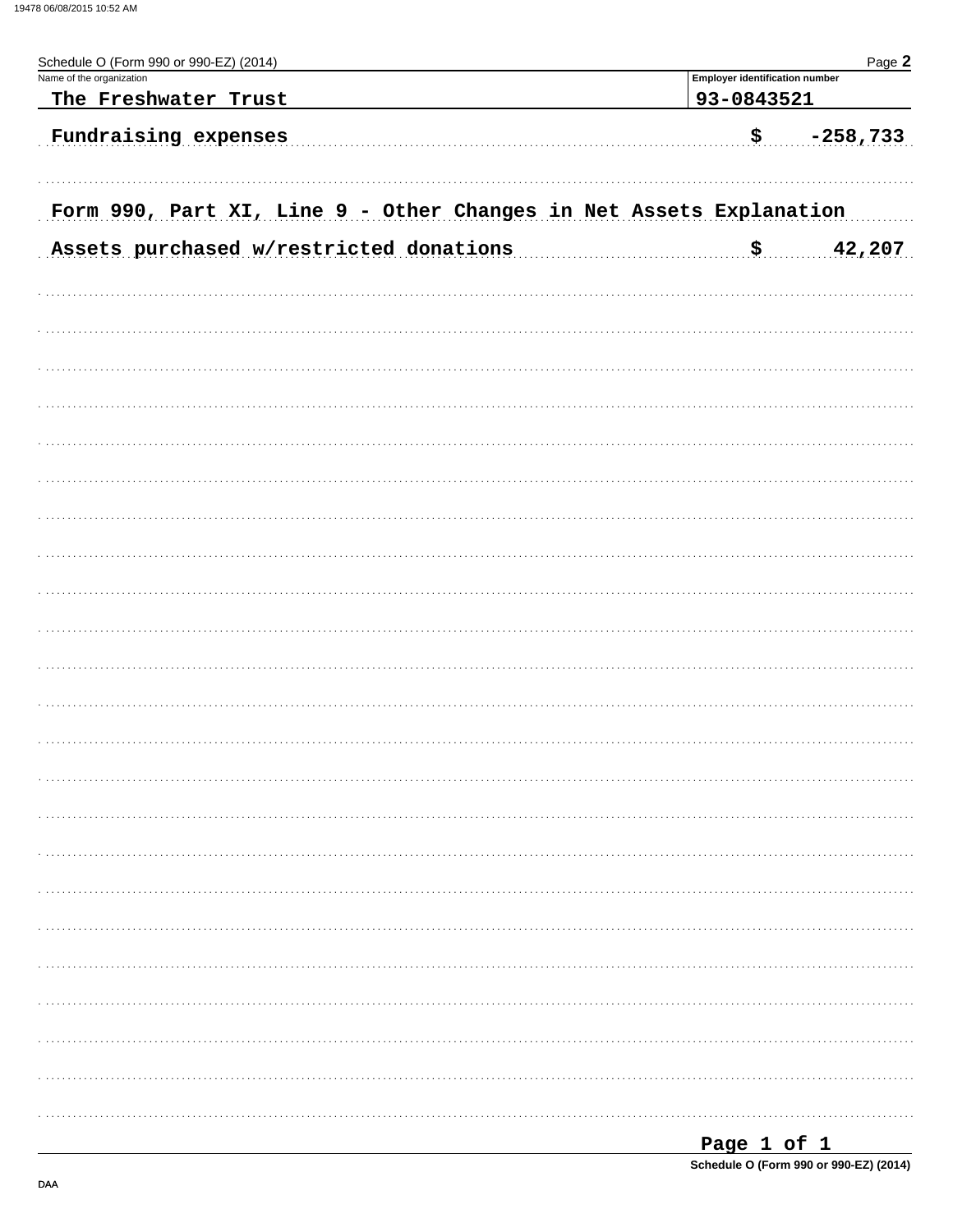Name(s) shown on return

(99)

Form 4562

### **Depreciation and Amortization**

**(Including Information on Listed Property)**

 **Attach to your tax return.**

Form 4562 **and Form 1562** and its separation and Amortization<br>
Department of the Treasury (99) **> Information about Form 4562** and its separate instructions is at www.irs.gov/form4562.<br>
Internal Revenue Service (99) **> Inf** 

**179**

OMB No. 1545-0172

**The Freshwater Trust 93-0843521**

| Identifying number |  |
|--------------------|--|
| 93-084352          |  |

|              | Business or activity to which this form relates<br>Indirect Depreciation                                                                                                                                                       |                                 |                                                                                                   |                              |                |                  |                                         |                                                                                                             |
|--------------|--------------------------------------------------------------------------------------------------------------------------------------------------------------------------------------------------------------------------------|---------------------------------|---------------------------------------------------------------------------------------------------|------------------------------|----------------|------------------|-----------------------------------------|-------------------------------------------------------------------------------------------------------------|
|              | <b>Election To Expense Certain Property Under Section 179</b><br>Part I                                                                                                                                                        |                                 |                                                                                                   |                              |                |                  |                                         |                                                                                                             |
|              |                                                                                                                                                                                                                                |                                 | Note: If you have any listed property, complete Part V before you complete Part I.                |                              |                |                  |                                         |                                                                                                             |
| $\mathbf{1}$ | Maximum amount (see instructions)                                                                                                                                                                                              |                                 |                                                                                                   |                              |                |                  | $\mathbf 1$                             | 500,000                                                                                                     |
| 2            |                                                                                                                                                                                                                                |                                 |                                                                                                   |                              |                |                  | $\overline{\mathbf{2}}$                 |                                                                                                             |
| 3            | Threshold cost of section 179 property before reduction in limitation (see instructions) [11] matter contractions and the section 179 property before reduction in limitation (see instructions) and the section of the sectio |                                 |                                                                                                   |                              |                |                  |                                         | 2,000,000                                                                                                   |
| 4            | Reduction in limitation. Subtract line 3 from line 2. If zero or less, enter -0-                                                                                                                                               |                                 |                                                                                                   |                              |                |                  | $\mathbf{3}$<br>$\overline{\mathbf{4}}$ |                                                                                                             |
| 5            | Dollar limitation for tax year. Subtract line 4 from line 1. If zero or less, enter -0-. If married filing separately, see instructions                                                                                        |                                 |                                                                                                   |                              |                |                  | $5\phantom{a}$                          |                                                                                                             |
| 6            | (a) Description of property                                                                                                                                                                                                    |                                 |                                                                                                   | (b) Cost (business use only) |                | (c) Elected cost |                                         |                                                                                                             |
|              |                                                                                                                                                                                                                                |                                 |                                                                                                   |                              |                |                  |                                         |                                                                                                             |
|              |                                                                                                                                                                                                                                |                                 |                                                                                                   |                              |                |                  |                                         |                                                                                                             |
| 7            | Listed property. Enter the amount from line 29                                                                                                                                                                                 |                                 |                                                                                                   |                              | $\overline{7}$ |                  |                                         |                                                                                                             |
| 8            | Total elected cost of section 179 property. Add amounts in column (c), lines 6 and 7 [[[[[[[[[[[[[[[[[[[[[[[[                                                                                                                  |                                 |                                                                                                   |                              |                |                  | 8                                       |                                                                                                             |
| 9            | Tentative deduction. Enter the smaller of line 5 or line 8                                                                                                                                                                     |                                 |                                                                                                   |                              |                |                  | 9                                       |                                                                                                             |
| 10           | Carryover of disallowed deduction from line 13 of your 2013 Form 4562                                                                                                                                                          |                                 |                                                                                                   |                              |                |                  | 10                                      |                                                                                                             |
| 11           | Business income limitation. Enter the smaller of business income (not less than zero) or line 5 (see instructions)                                                                                                             |                                 |                                                                                                   |                              |                |                  | 11                                      |                                                                                                             |
| 12           | Section 179 expense deduction. Add lines 9 and 10, but do not enter more than line 11                                                                                                                                          |                                 |                                                                                                   |                              |                |                  | 12                                      |                                                                                                             |
| 13           | Carryover of disallowed deduction to 2015. Add lines 9 and 10, less line 12                                                                                                                                                    |                                 |                                                                                                   |                              | 13             |                  |                                         |                                                                                                             |
|              | Note: Do not use Part II or Part III below for listed property. Instead, use Part V.                                                                                                                                           |                                 |                                                                                                   |                              |                |                  |                                         |                                                                                                             |
|              | Part II                                                                                                                                                                                                                        |                                 |                                                                                                   |                              |                |                  |                                         | Special Depreciation Allowance and Other Depreciation (Do not include listed property.) (See instructions.) |
| 14           | Special depreciation allowance for qualified property (other than listed property) placed in service                                                                                                                           |                                 |                                                                                                   |                              |                |                  |                                         |                                                                                                             |
|              | during the tax year (see instructions)                                                                                                                                                                                         |                                 |                                                                                                   |                              |                |                  | 14                                      |                                                                                                             |
| 15           |                                                                                                                                                                                                                                |                                 |                                                                                                   |                              |                |                  | 15                                      |                                                                                                             |
| 16           |                                                                                                                                                                                                                                |                                 |                                                                                                   |                              |                |                  | 16                                      | 131,194                                                                                                     |
|              | Part III                                                                                                                                                                                                                       |                                 | MACRS Depreciation (Do not include listed property.) (See instructions.)<br><b>Section A</b>      |                              |                |                  |                                         |                                                                                                             |
| 17           | MACRS deductions for assets placed in service in tax years beginning before 2014                                                                                                                                               |                                 |                                                                                                   |                              |                |                  | 17                                      | 930                                                                                                         |
| 18           | If you are electing to group any assets placed in service during the tax year into one or more general asset accounts, check here                                                                                              |                                 |                                                                                                   |                              |                |                  |                                         |                                                                                                             |
|              |                                                                                                                                                                                                                                |                                 | Section B-Assets Placed in Service During 2014 Tax Year Using the General Depreciation System     |                              |                |                  |                                         |                                                                                                             |
|              | (a) Classification of property                                                                                                                                                                                                 | (b) Month and year<br>placed in | (c) Basis for depreciation<br>(business/investment use                                            | (d) Recovery<br>period       | (e) Convention | (f) Method       |                                         | (g) Depreciation deduction                                                                                  |
| 19а          | 3-year property                                                                                                                                                                                                                | service                         | only-see instructions)                                                                            |                              |                |                  |                                         |                                                                                                             |
| b            | 5-year property                                                                                                                                                                                                                |                                 |                                                                                                   |                              |                |                  |                                         |                                                                                                             |
| c            | 7-year property                                                                                                                                                                                                                |                                 |                                                                                                   |                              |                |                  |                                         |                                                                                                             |
| d            | 10-year property                                                                                                                                                                                                               |                                 |                                                                                                   |                              |                |                  |                                         |                                                                                                             |
| е            | 15-year property                                                                                                                                                                                                               |                                 |                                                                                                   |                              |                |                  |                                         |                                                                                                             |
|              | 20-year property                                                                                                                                                                                                               |                                 |                                                                                                   |                              |                |                  |                                         |                                                                                                             |
|              | g 25-year property                                                                                                                                                                                                             |                                 |                                                                                                   | 25 yrs.                      |                | S/L              |                                         |                                                                                                             |
|              | h Residential rental                                                                                                                                                                                                           |                                 |                                                                                                   | 27.5 yrs.                    | ΜМ             | S/L              |                                         |                                                                                                             |
|              | property                                                                                                                                                                                                                       |                                 |                                                                                                   | 27.5 yrs.                    | MM             | S/L              |                                         |                                                                                                             |
|              | Nonresidential real                                                                                                                                                                                                            |                                 |                                                                                                   | 39 yrs.                      | MM             | S/L              |                                         |                                                                                                             |
|              | property                                                                                                                                                                                                                       |                                 |                                                                                                   |                              | <b>MM</b>      | S/L              |                                         |                                                                                                             |
|              |                                                                                                                                                                                                                                |                                 | Section C-Assets Placed in Service During 2014 Tax Year Using the Alternative Depreciation System |                              |                |                  |                                         |                                                                                                             |
| 20a          | Class life                                                                                                                                                                                                                     |                                 |                                                                                                   |                              |                | S/L              |                                         |                                                                                                             |
|              | $b$ 12-year                                                                                                                                                                                                                    |                                 |                                                                                                   | 12 yrs.                      |                | S/L              |                                         |                                                                                                             |
|              | c 40-year                                                                                                                                                                                                                      |                                 |                                                                                                   | 40 yrs.                      | <b>MM</b>      | S/L              |                                         |                                                                                                             |
|              | Part IV<br><b>Summary (See instructions.)</b>                                                                                                                                                                                  |                                 |                                                                                                   |                              |                |                  |                                         |                                                                                                             |
| 21           | Listed property. Enter amount from line 28                                                                                                                                                                                     |                                 |                                                                                                   |                              |                |                  | 21                                      |                                                                                                             |
| 22           | Total. Add amounts from line 12, lines 14 through 17, lines 19 and 20 in column (g), and line 21. Enter                                                                                                                        |                                 |                                                                                                   |                              |                |                  |                                         |                                                                                                             |
|              | here and on the appropriate lines of your return. Partnerships and S corporations-see instructions                                                                                                                             |                                 |                                                                                                   |                              |                |                  | 22                                      | 132,124                                                                                                     |
| 23           | For assets shown above and placed in service during the current year, enter the                                                                                                                                                |                                 |                                                                                                   |                              |                |                  |                                         |                                                                                                             |
|              | portion of the basis attributable to section 263A costs                                                                                                                                                                        |                                 |                                                                                                   |                              | 23             |                  |                                         |                                                                                                             |
|              | For Paperwork Reduction Act Notice, see separate instructions.                                                                                                                                                                 |                                 |                                                                                                   |                              |                |                  |                                         | Form 4562 (2014)                                                                                            |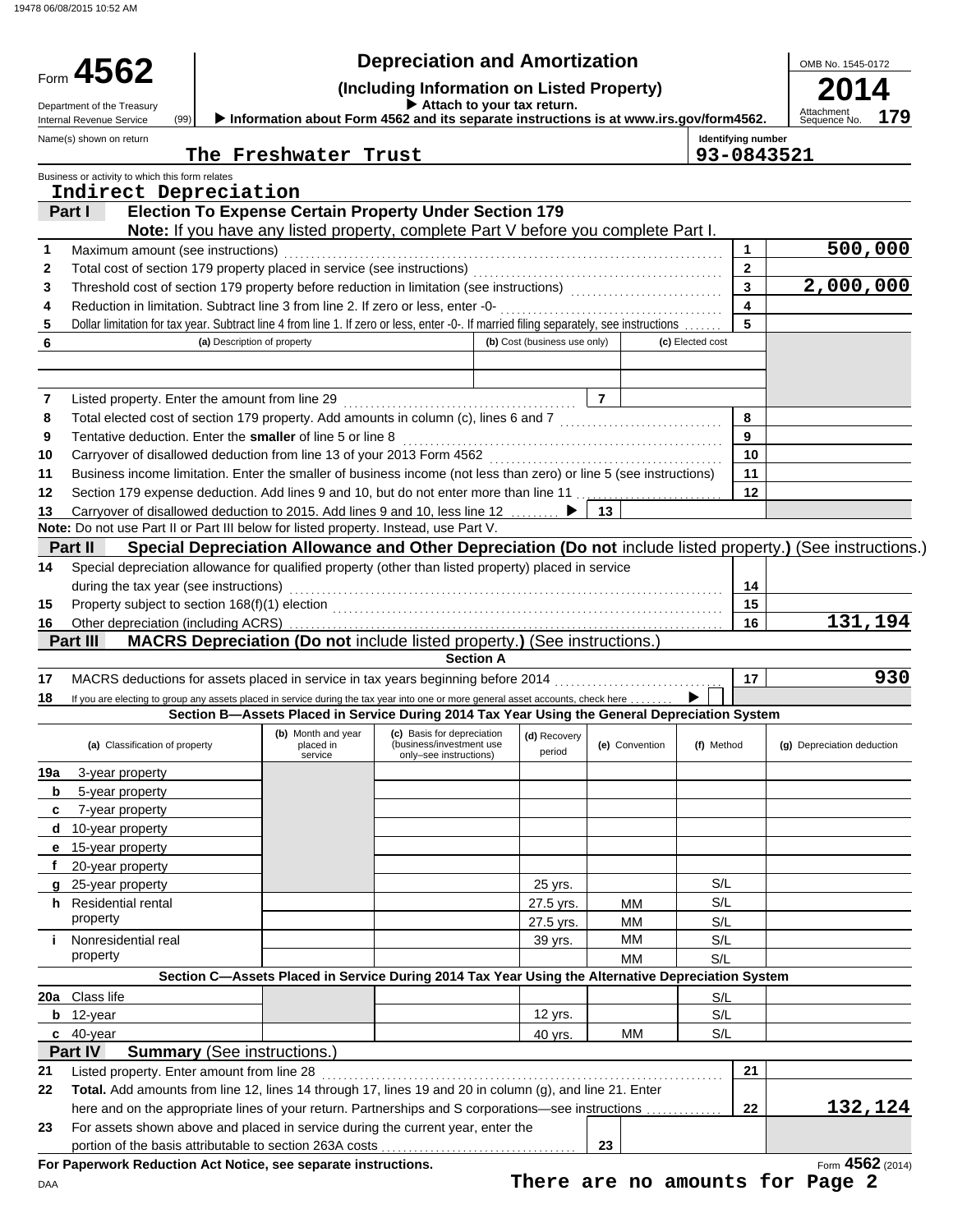## **Taxable Dividends from Securities**

| <b>Description</b> |        |                                              |       |                                        |                        |
|--------------------|--------|----------------------------------------------|-------|----------------------------------------|------------------------|
|                    | Amount | Unrelated<br>Business Code Code Code 6/30/75 |       | <b>Exclusion Postal Acquired after</b> | US<br>Obs $(\$$ or $%$ |
| Investment income  |        |                                              |       |                                        |                        |
|                    | 440    |                                              | 14 OR |                                        |                        |
| Total              | 440    |                                              |       |                                        |                        |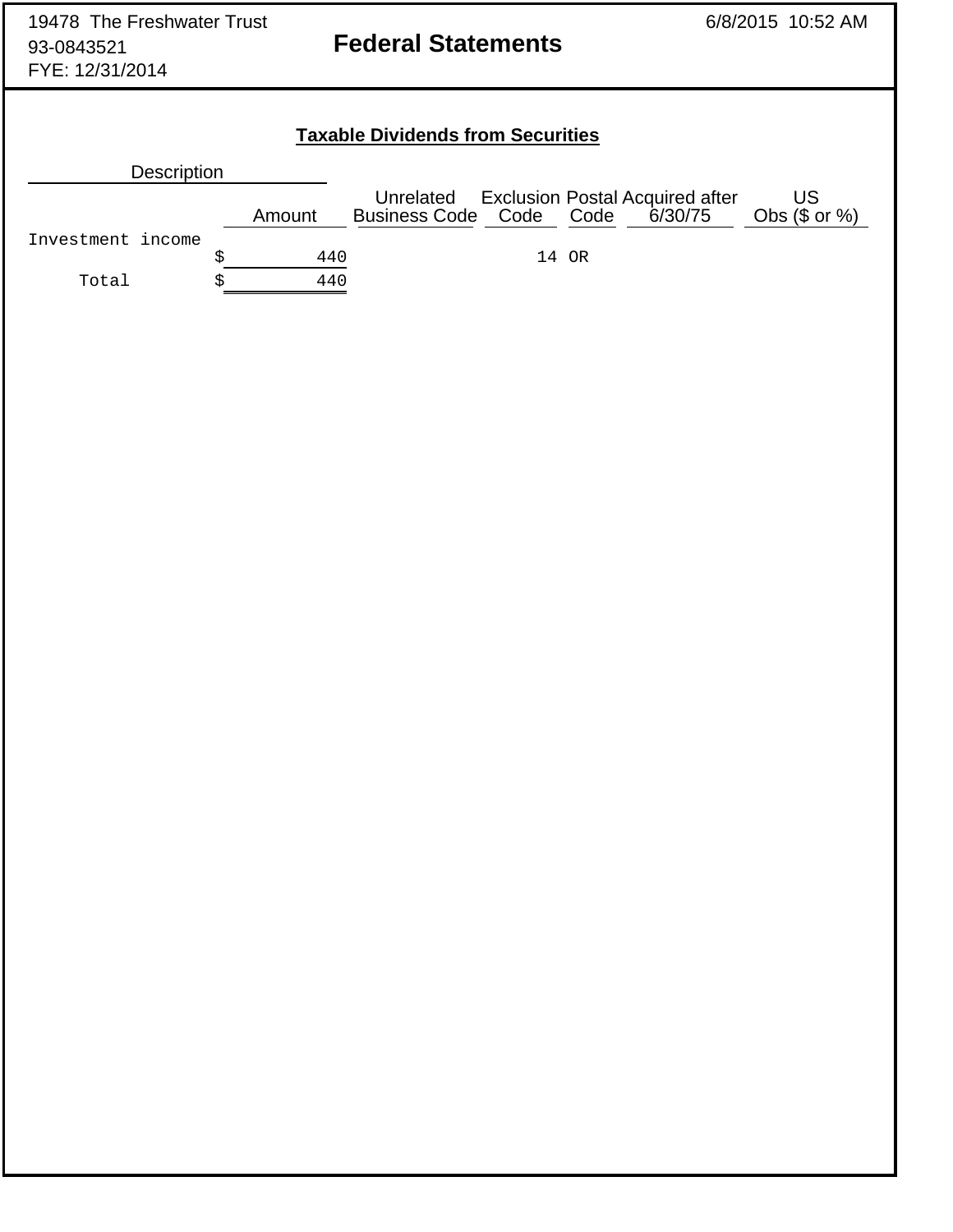# **Federal Statements**

| Description         | Total<br><b>Expenses</b> | Program<br>Service                               | Management &<br>General | Fund<br>Raising        |
|---------------------|--------------------------|--------------------------------------------------|-------------------------|------------------------|
| General consultants | 32,554                   | 24,948                                           |                         | 7,606                  |
| Total               | 32,554                   | 24,948                                           |                         | 7,606                  |
|                     |                          | Form 990, Part IX, Line 24e - All Other Expenses |                         |                        |
| <b>Docorintion</b>  | Total<br>Evnopcoc        | Program<br><b>Convice</b>                        | Management &<br>Conoral | Fund<br><b>Doicing</b> |

| Description             | <b>Expenses</b> | Service | General | Raising |
|-------------------------|-----------------|---------|---------|---------|
| Meals and entertainment | 33,054          | 23,325  | 2,080   | 7,649   |
| Telephone               | 25,036          | 21,349  | 2,151   | 1,536   |
| Dues and subscriptions  | 22,238          | 13,462  | 1,154   | 7,622   |
| Bank service charges    | 3,538           | 681     | 126     | 2,731   |
| Licenses, taxes, fees   | 2,563           | 1,872   | 345     | 346     |
| Bad debt                | 2,440           |         |         | 2,440   |
| Depreciation difference |                 |         |         |         |
| Total                   | 88,873          | 60,689  | 5,860   | 22,324  |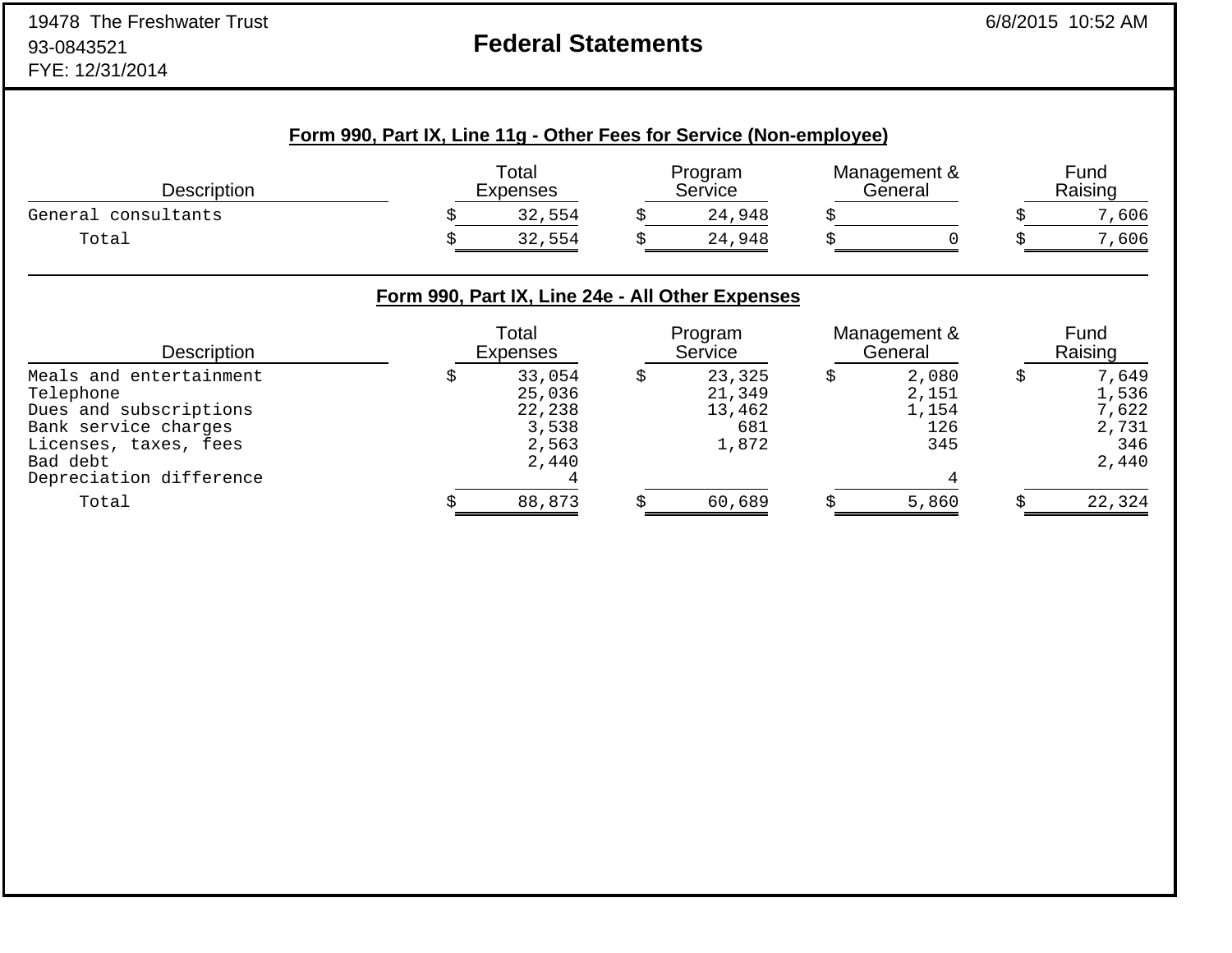# **Federal Statements**

### **Schedule A, Part II, Line 1(e)**

| <b>Description</b>                   | Amount      |
|--------------------------------------|-------------|
| Membership dues                      | \$          |
| Federal, state, local                | 98,060      |
| Foundation, corporate, individual    | 486,014     |
| Bureau of Land Management            |             |
| Cash Contribution                    | 193,370     |
| Oregon Watershed Enhancement Board   |             |
| Cash Contribution                    | 233,656     |
| Bureau of Reclamation                |             |
| Cash Contribution                    | 312,449     |
| Columbia Basin Water Program         |             |
| Cash Contribution                    | 1,393,525   |
| National Resources Conservation Svc. |             |
| Cash Contribution                    | 73,307      |
| City of Portland - Water Bureau      |             |
| Cash Contribution                    | 127,500     |
| Bella Vista Foundation               |             |
| Cash Contribution                    | 140,000     |
| Lynn and Jack Loacker                |             |
| Common stock                         | 98,179      |
| Demorest Family Foundation           |             |
| Cash Contribution                    | 70,000      |
| Auction                              |             |
| Cash Contribution                    | 249,893     |
| Total                                | 3, 475, 953 |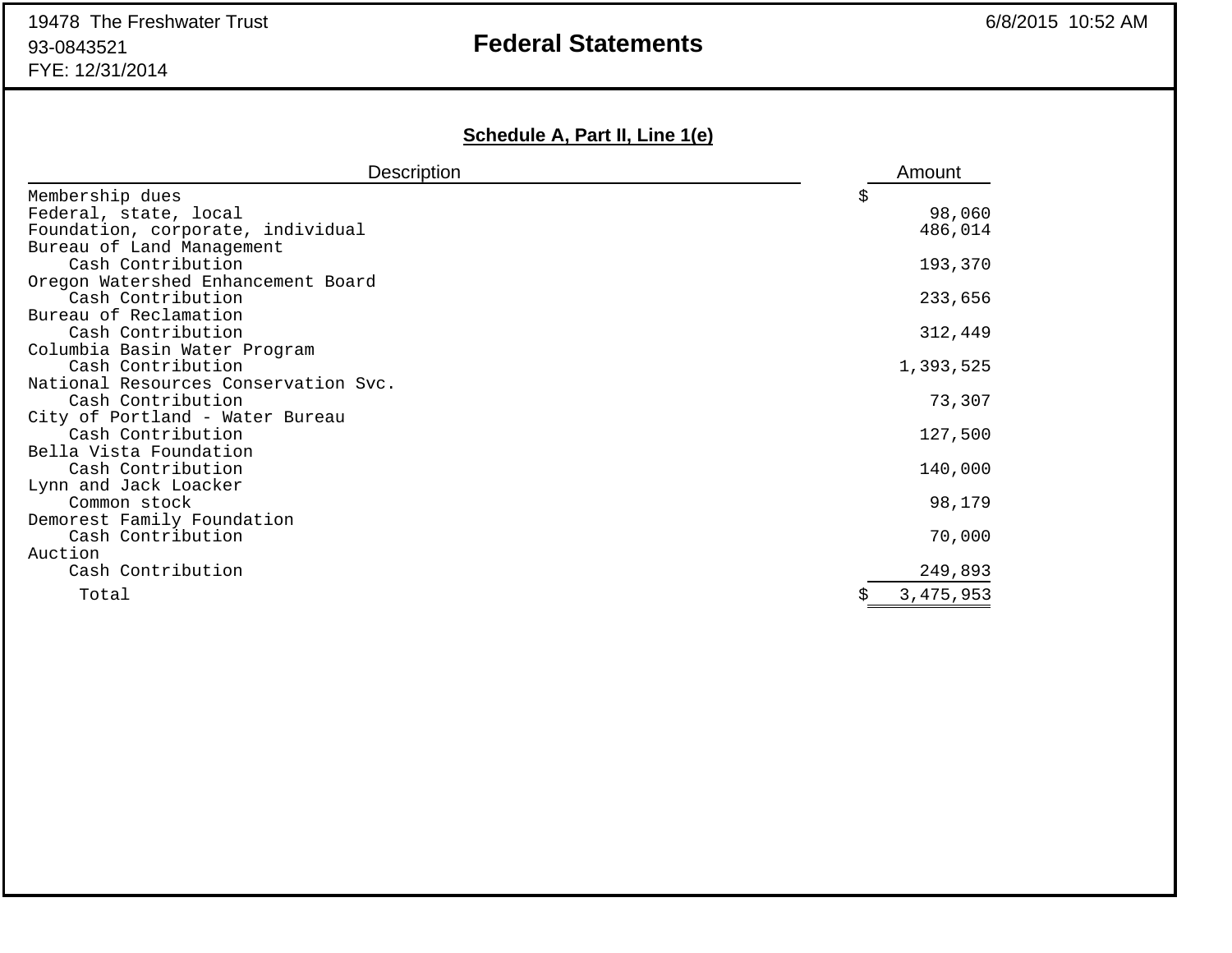| Schedule A, Part II, Line 5 - Excess Gifts |  |         |  |               |  |  |
|--------------------------------------------|--|---------|--|---------------|--|--|
| Donor Name                                 |  | Total   |  | <b>Excess</b> |  |  |
| Timothy Boyle                              |  | 382,485 |  | 29,903        |  |  |
| Total                                      |  | 382,485 |  | 29,903        |  |  |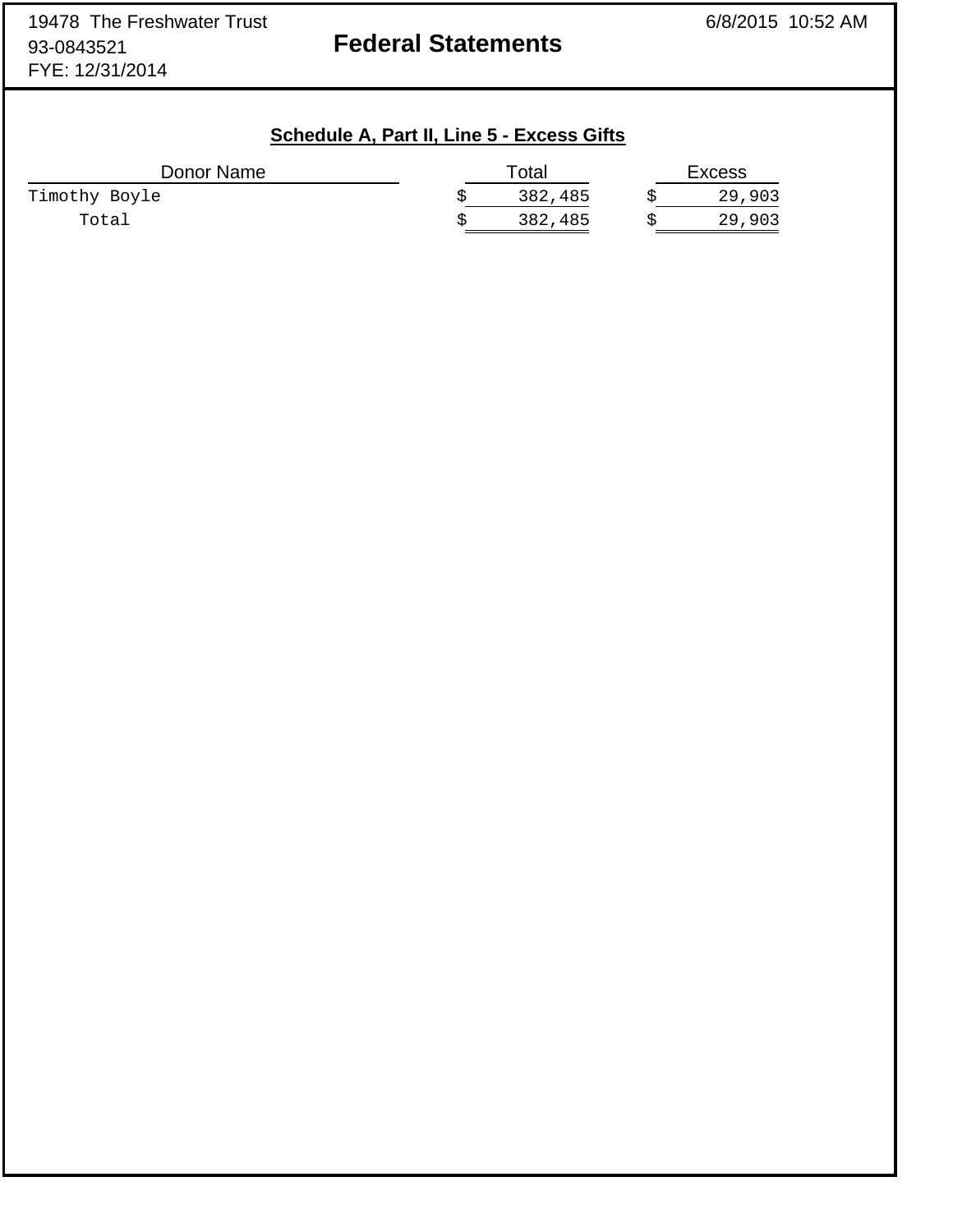| 19478 The Freshwater Trust<br>93-0843521<br>FYE: 12/31/2014 | <b>Federal Statements</b>           | 6/8/2015 10:52 AM |
|-------------------------------------------------------------|-------------------------------------|-------------------|
|                                                             | Schedule A, Part II, Line 8(e)      |                   |
|                                                             | Description                         | Amount            |
| Investment income                                           |                                     | 440               |
| Total                                                       |                                     | 440               |
|                                                             | <b>Schedule A, Part II, Line 12</b> |                   |
|                                                             | Description                         | Amount            |
| Program service revenue                                     |                                     | \$<br>4,035,529   |
| Sales and other revenues                                    |                                     | 643               |
| Auction<br>Golf Tournament                                  |                                     | 54,960<br>145,500 |
| Other Fundraisers                                           |                                     | 5,000             |
| Total                                                       |                                     | \$<br>4, 241, 632 |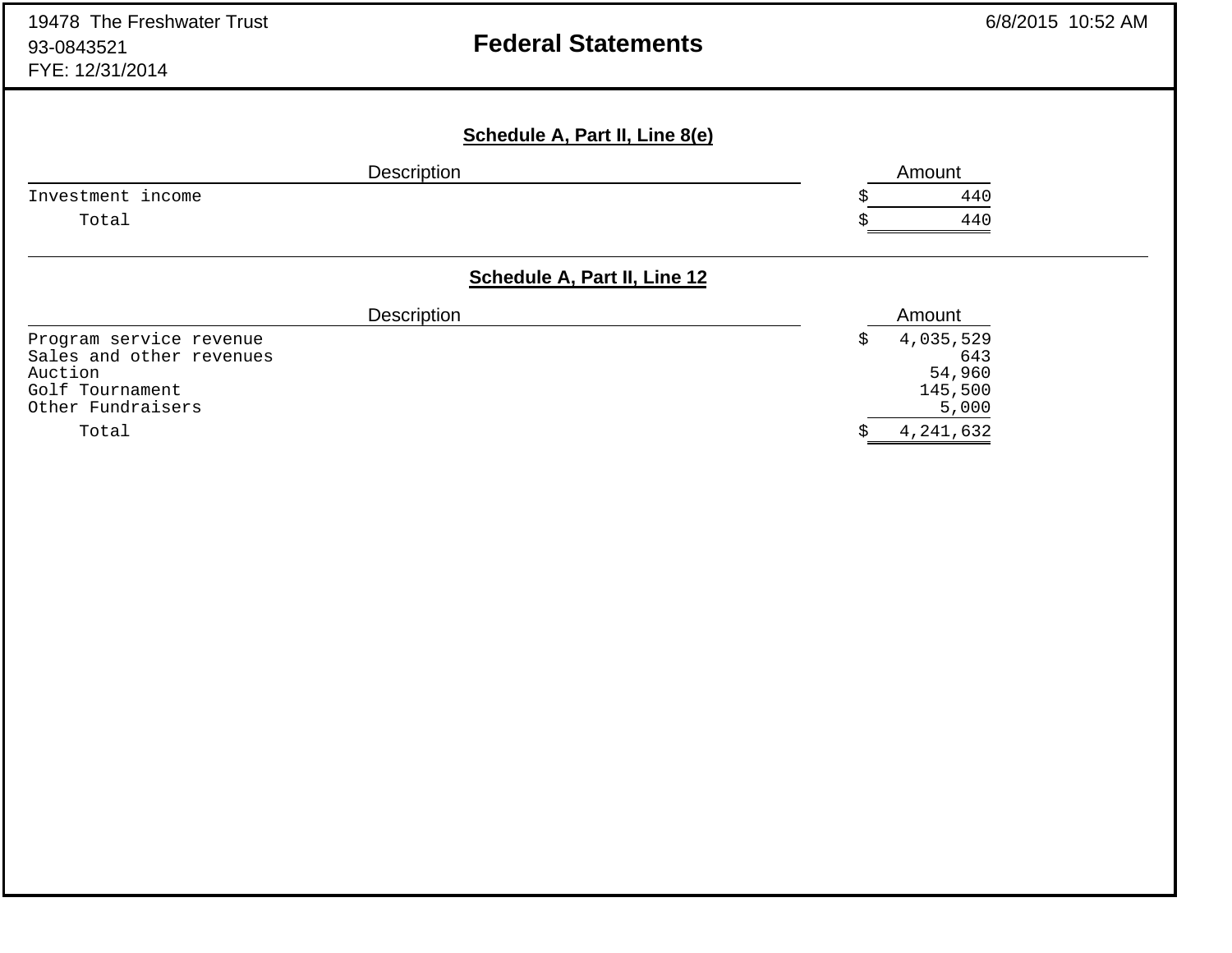| <b>CT-12</b><br><b>Oregon Department of Justice</b><br>VOICE (971) 673-1880<br>1515 SW 5th Avenue, Suite 410<br>Portland, OR 97201-5451<br>TTY<br>(800) 735-2900<br><b>For Oregon Charities</b><br>Email: charitable.activities@doj.state.or.us FAX<br>(971) 673-1882<br>Website: http://www.doj.state.or.us<br><b>General Information</b><br><b>Section I.</b><br>Cross Through Incorrect Items and Correct Here:<br>(See instructions for change of name or accounting period.)                             | 2012                                                                                                                                                  |  |  |  |  |  |
|---------------------------------------------------------------------------------------------------------------------------------------------------------------------------------------------------------------------------------------------------------------------------------------------------------------------------------------------------------------------------------------------------------------------------------------------------------------------------------------------------------------|-------------------------------------------------------------------------------------------------------------------------------------------------------|--|--|--|--|--|
|                                                                                                                                                                                                                                                                                                                                                                                                                                                                                                               |                                                                                                                                                       |  |  |  |  |  |
|                                                                                                                                                                                                                                                                                                                                                                                                                                                                                                               |                                                                                                                                                       |  |  |  |  |  |
|                                                                                                                                                                                                                                                                                                                                                                                                                                                                                                               |                                                                                                                                                       |  |  |  |  |  |
|                                                                                                                                                                                                                                                                                                                                                                                                                                                                                                               |                                                                                                                                                       |  |  |  |  |  |
| Registration #: 13671                                                                                                                                                                                                                                                                                                                                                                                                                                                                                         |                                                                                                                                                       |  |  |  |  |  |
| Organization Name: The Freshwater Trust                                                                                                                                                                                                                                                                                                                                                                                                                                                                       |                                                                                                                                                       |  |  |  |  |  |
| Address: 65 SW Yamhill Street, Suite 200                                                                                                                                                                                                                                                                                                                                                                                                                                                                      |                                                                                                                                                       |  |  |  |  |  |
| City, State, Zip: Portland, OR 97204                                                                                                                                                                                                                                                                                                                                                                                                                                                                          |                                                                                                                                                       |  |  |  |  |  |
| Phone: 503.222.9091<br>Fax: 503.222.9187<br>Email: kenny@thefreshwatertrust.org<br>Period Beginning: 01 / 01 / 2014   Period Ending: 12 / 31 / 2014                                                                                                                                                                                                                                                                                                                                                           | Amended<br>Report?                                                                                                                                    |  |  |  |  |  |
| 2.<br>Did a certified public accountant audit your financial records? - If yes, attach a copy of the auditor's report, financial statements,                                                                                                                                                                                                                                                                                                                                                                  |                                                                                                                                                       |  |  |  |  |  |
| accompanying notes, schedules, or other documents supplementing the report or financial statements.                                                                                                                                                                                                                                                                                                                                                                                                           | $\sqrt{\frac{1}{1}}$ Yes $\sqrt{\frac{1}{1}}$ No                                                                                                      |  |  |  |  |  |
| 3.<br>Oregon?                                                                                                                                                                                                                                                                                                                                                                                                                                                                                                 | Is the organization a party to a contract involving person-to-person, advertising, vending machine or telephone fund-raising in<br>Yes $\sqrt{\ }$ No |  |  |  |  |  |
| If yes, write the name of the fund-raising firm(s) who conducts the campaign(s):                                                                                                                                                                                                                                                                                                                                                                                                                              |                                                                                                                                                       |  |  |  |  |  |
| Has the organization or any of its officers, directors, trustees, or key employees ever signed a voluntary agreement with any<br>government agency, such as a state attorney general, secretary of state, or local district attorney, or been a party to legal action<br>Yes $\sqrt{\ }$ No<br>in any court or administrative agency regarding charitable solicitation, administration, management, or fiduciary practices? If<br>yes, attach explanation of each such agreement or action. See instructions. |                                                                                                                                                       |  |  |  |  |  |
| During this reporting period, did the organization amend its articles of incorporation, bylaws, or trust documents, OR did the<br>Yes $\bigvee$ No<br>organization receive a determination letter from the Internal Revenue Service relating to its tax-exempt status? If yes, attach a<br>copy of the amended document or letter.                                                                                                                                                                            |                                                                                                                                                       |  |  |  |  |  |
| 6.<br>Is the organization ceasing operations and is this the final report? (If yes, see instructions on how to close your registration.)                                                                                                                                                                                                                                                                                                                                                                      | Yes $\sqrt{\ }$ No                                                                                                                                    |  |  |  |  |  |
| Provide contact information for the person responsible for retaining the organization's records.                                                                                                                                                                                                                                                                                                                                                                                                              |                                                                                                                                                       |  |  |  |  |  |
| Position<br>Phone<br>Mailing Address & Email Address<br>Name                                                                                                                                                                                                                                                                                                                                                                                                                                                  |                                                                                                                                                       |  |  |  |  |  |
| Kenny Weiner<br><b>Finance Director</b><br>503.222.9091<br>65 SW Yamhill Street, Suite 200<br>Portland, OR 97204                                                                                                                                                                                                                                                                                                                                                                                              |                                                                                                                                                       |  |  |  |  |  |
| List of Officers, Directors, Trustees and Key Employees - List each person who held one of these positions at any time during the year even if they did<br>8.<br>not receive compensation. Attach additional sheets if necessary. If an attached IRS form includes substantially the same compensation information,<br>the phrase "See IRS Form" may be entered in lieu of completing that section. (Oregon law requires a minimum of three directors.)                                                       |                                                                                                                                                       |  |  |  |  |  |
| (A) Name, mailing address, daytime phone number<br>$(B)$ Title &<br>and email address<br>average weekly<br>hours devoted to<br>position                                                                                                                                                                                                                                                                                                                                                                       | (C)<br>Compensation<br>(enter \$0 if<br>position unpaid)                                                                                              |  |  |  |  |  |
| Name:<br>See attached IRS schedule<br>Address:                                                                                                                                                                                                                                                                                                                                                                                                                                                                |                                                                                                                                                       |  |  |  |  |  |
| Phone:                                                                                                                                                                                                                                                                                                                                                                                                                                                                                                        |                                                                                                                                                       |  |  |  |  |  |
| Email:                                                                                                                                                                                                                                                                                                                                                                                                                                                                                                        |                                                                                                                                                       |  |  |  |  |  |
| Name:<br>Address:                                                                                                                                                                                                                                                                                                                                                                                                                                                                                             |                                                                                                                                                       |  |  |  |  |  |
| Phone:                                                                                                                                                                                                                                                                                                                                                                                                                                                                                                        |                                                                                                                                                       |  |  |  |  |  |
| Email:                                                                                                                                                                                                                                                                                                                                                                                                                                                                                                        |                                                                                                                                                       |  |  |  |  |  |
| Name:<br>Address:                                                                                                                                                                                                                                                                                                                                                                                                                                                                                             |                                                                                                                                                       |  |  |  |  |  |
| Phone:                                                                                                                                                                                                                                                                                                                                                                                                                                                                                                        |                                                                                                                                                       |  |  |  |  |  |
| Email:                                                                                                                                                                                                                                                                                                                                                                                                                                                                                                        |                                                                                                                                                       |  |  |  |  |  |

| Form Continued on Reverse Side |  |
|--------------------------------|--|
|--------------------------------|--|